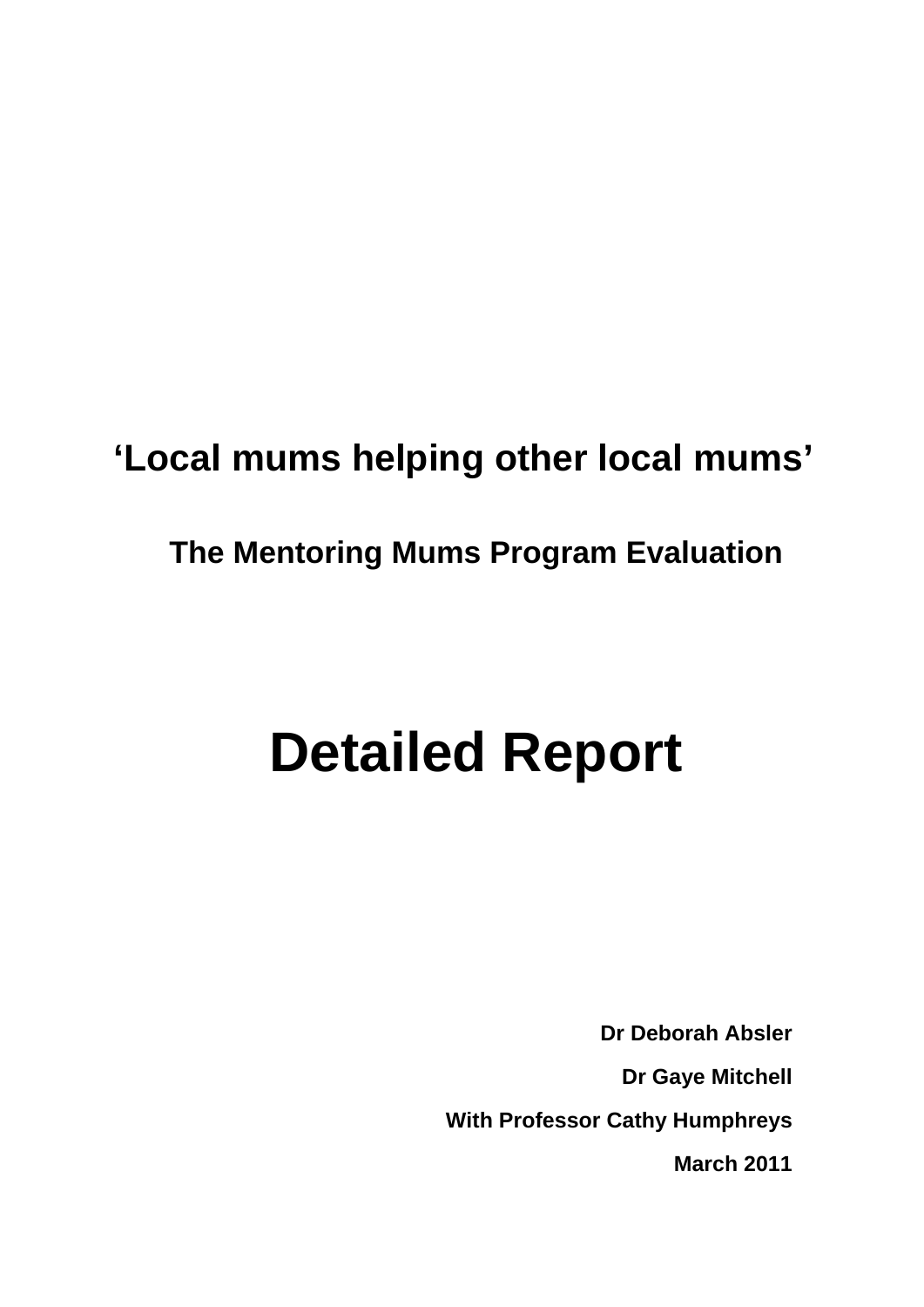# **Authors:**

#### Dr Gaye Mitchell

Dr Gaye Mitchell is a social worker who works as a researcher, evaluator and social work practice consultant. She is also an Honorary Research Fellow with the Alfred Felton Research Program, Department of Social Work, at The University of Melbourne. She has worked principally in child and family welfare in community service organisations and her research and practice has focussed on families with intergenerational, serious, multiple, entrenched and intractable difficulties.

#### Dr Deborah Absler

Dr Deborah Absler is a social worker who operates a Mental Health, Social Work Practice and Research Consultancy. She is also an Honorary Research Fellow with the Alfred Felton Research Program, Department of Social Work, at The University of Melbourne. Deborah has a practice, research and policy background working extensively with vulnerable children and families, with organisations and in conducting evaluations. She has a particular interest in the practice and research of working in partnerships and collaborative approaches.

#### Professor Cathy Humphreys

Cathy Humphreys is the Alfred Felton Chair of Child and Family Welfare, a professorship established from a collaboration between the Department of Social Work at University of Melbourne and The Centre for Excellence for Child and Family Welfare in Victoria, the peak body for 98 child and family welfare agencies. The chair was established to ensure that research undertaken in the areas of domestic violence and vulnerable children, youth and families was developed with a view to strengthening evidence informed policy and practice.

## **Acknowledgements:**

We thank the staff and management of CPS for commissioning this evaluation, and for the support they provided to the evaluation.

We offer our profound thanks to Marianne Mahony, Michelle Hawke, Abigail Dent, Bernadette Burchell, Janet William-Smith, Amanda Swift and Diana Pellegrino for their support of and involvement with the evaluation. It was invaluable. We are particularly grateful to Marianne, Michelle and Abigail, who, as the foundation manager and Volunteer Coordinators provided us with the opportunity to work with them as they established and developed this important program. We also express our deep appreciation to those who took part in the evaluation, especially to the mentors, the mothers and service providers. Their contributions to the evaluation were crucial.

And we express our admiration to mentors and mothers for their preparedness to engage with each other, to work together to help isolated mothers and their babies. Their combined strength, courage and openness contributed greatly to the success of the program.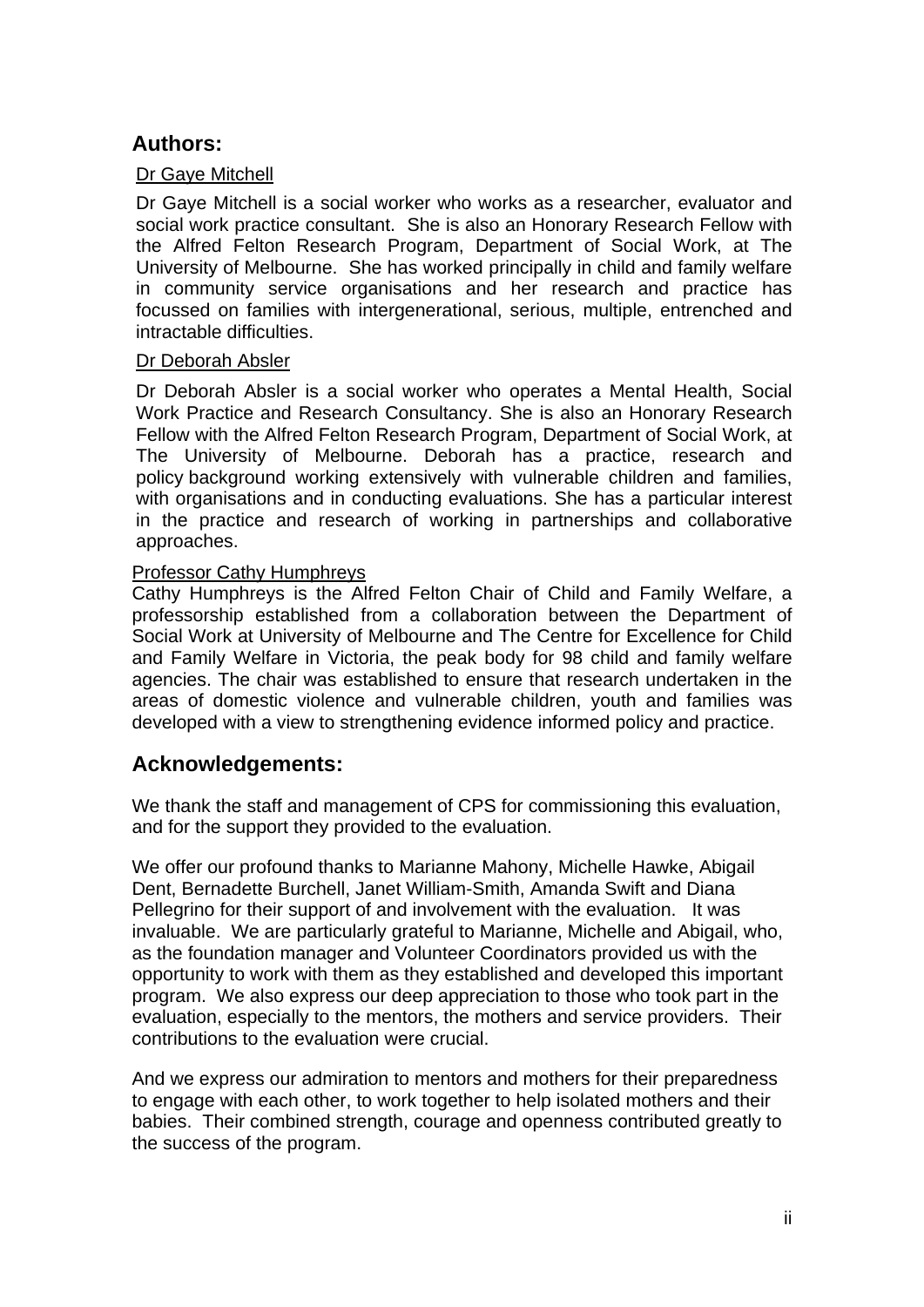|                                                                | Page           |
|----------------------------------------------------------------|----------------|
| Acknowledgements                                               | ii             |
| <b>Table of Contents</b>                                       | iii            |
|                                                                | 1              |
| <b>Detailed Evaluation Report</b>                              |                |
| Introduction                                                   | 1              |
| 1. Evaluation Method, Ethics and Limitations of the Evaluation | $\overline{2}$ |
| 2. Description of the Mentoring Mums program                   | 8              |
| 3. Snapshot of the Mentoring Mums program                      | 9              |
| Introduction                                                   | 9              |
| Profile of 20 referrals to the program                         | 10             |
| 4. Analysis of five case studies                               | 18             |
| Description and categorisation of the five families            | 18             |
| Description of the mentors                                     | 22             |
| Goals of the involvement                                       | 22             |
| Processes of helping                                           | 24             |
| Conceptualisation of the role of the mentor                    | 28             |
| The Role of the Coordinator                                    | 30             |
| Factors helping and hindering goal attainment                  | 34             |
| Goal attainment and achievement of outcomes                    | 38             |
| 5. New mum's feedback about the program                        | 43             |
| 6. Maternal and Child Health Nurse assessment of outcomes      | 45             |
| <b>Profile of Mentors</b><br>7.                                | 48             |
| Focus group with the mentors<br>8.                             | 50             |
| 9. The CPS view of the program                                 | 54             |
| <b>Volunteer Coordinator views</b>                             | 54             |
| <b>CPS Senior Managers Feedback</b>                            | 57             |
| 10. Service providers view of the program                      | 62             |
| 11. Conclusions and Recommendations                            | 64             |
| 12. References                                                 | 65             |

# **Table of Contents**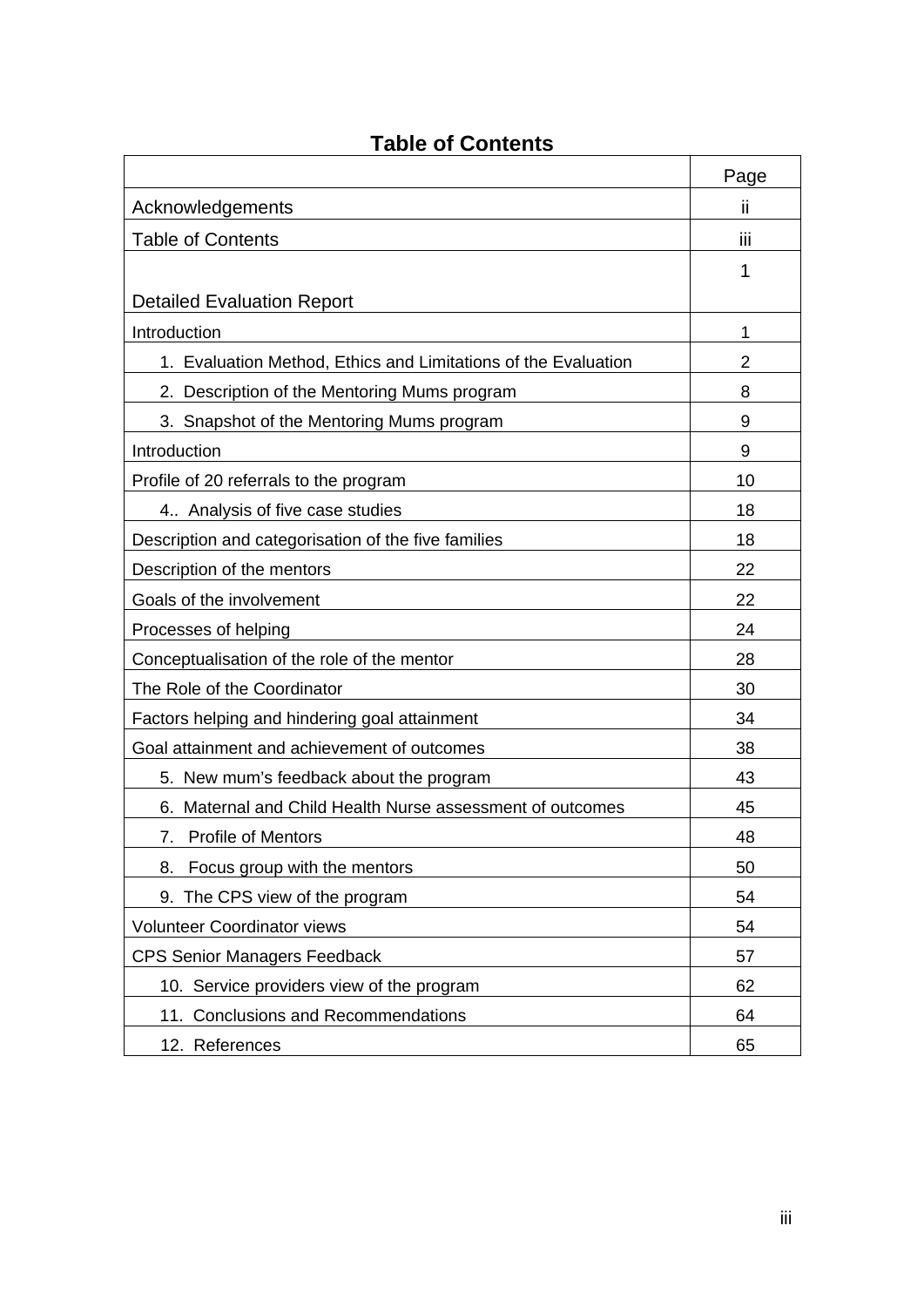# **DETAILED REPORT**

#### **Introduction**

The Mentoring Mums program is a volunteer program which provides a supportive relationship for socially isolated highly vulnerable women who are pregnant or who have recently given birth to their infants. The volunteer, a woman who herself is a mother, is required to 'walk along side' the isolated mother from the period of her late pregnancy or early in the life of her infant and support her to develop her parenting.

Mentoring Mums provides services to women living in the north east region of Melbourne. It is a program of the Children Protection Society (CPS) and funded by the Ian Potter Foundation.

#### **Background**

The CPS was established more than 100 years ago and until 1986 was responsible for investigating and dealing with cases of abuse and neglect. Since that period the organisation has concentrated on providing support services to vulnerable families. Its mission is to break the cycle of abuse and neglect in families and improve the life chances and choices for children who have experienced abuse and neglect.

The CPS vision is that all children will thrive in safe families and communities. Their values are best practice in all their work, responsiveness to the needs of children, parents, families and communities, fairness and equity, innovation, knowledge-sharing, leadership and accountability to the community.

A central component of CPS service delivery has been the development of a range of interrelated programs for vulnerable children and their families. In recent years CPS has taken an active role in developing projects and promoting networks to engage community effort to break the cycle of abuse and improve opportunities for vulnerable children.

Informed by evidence about the importance of addressing social disadvantage in the early years and the value of early intervention, CPS developed the Mentoring Mums program as an important new initiative to address the needs of vulnerable socially isolated women and their infants. CPS successfully applied to the Potter foundation to establish Mentoring Mums as a pilot program and the Program commenced in September 2008 with the employment of a three-dayper-week Volunteer Coordinator. The Mentoring Mums program was developed after a small piece of research identified the need for such a program.

A set of objectives was developed during the establishment phase of the program. These objectives were centred on objectives for the mothers, the infants, the volunteers and for CPS as an organisation. The objectives for the mothers included each mother developing a trusting and supportive relationship with the volunteer and increasing the bond between mother and infant; the mother's confidence in her parenting; her ability to respond to her infant's cues; and the mother's connections to the community. It was hoped that the program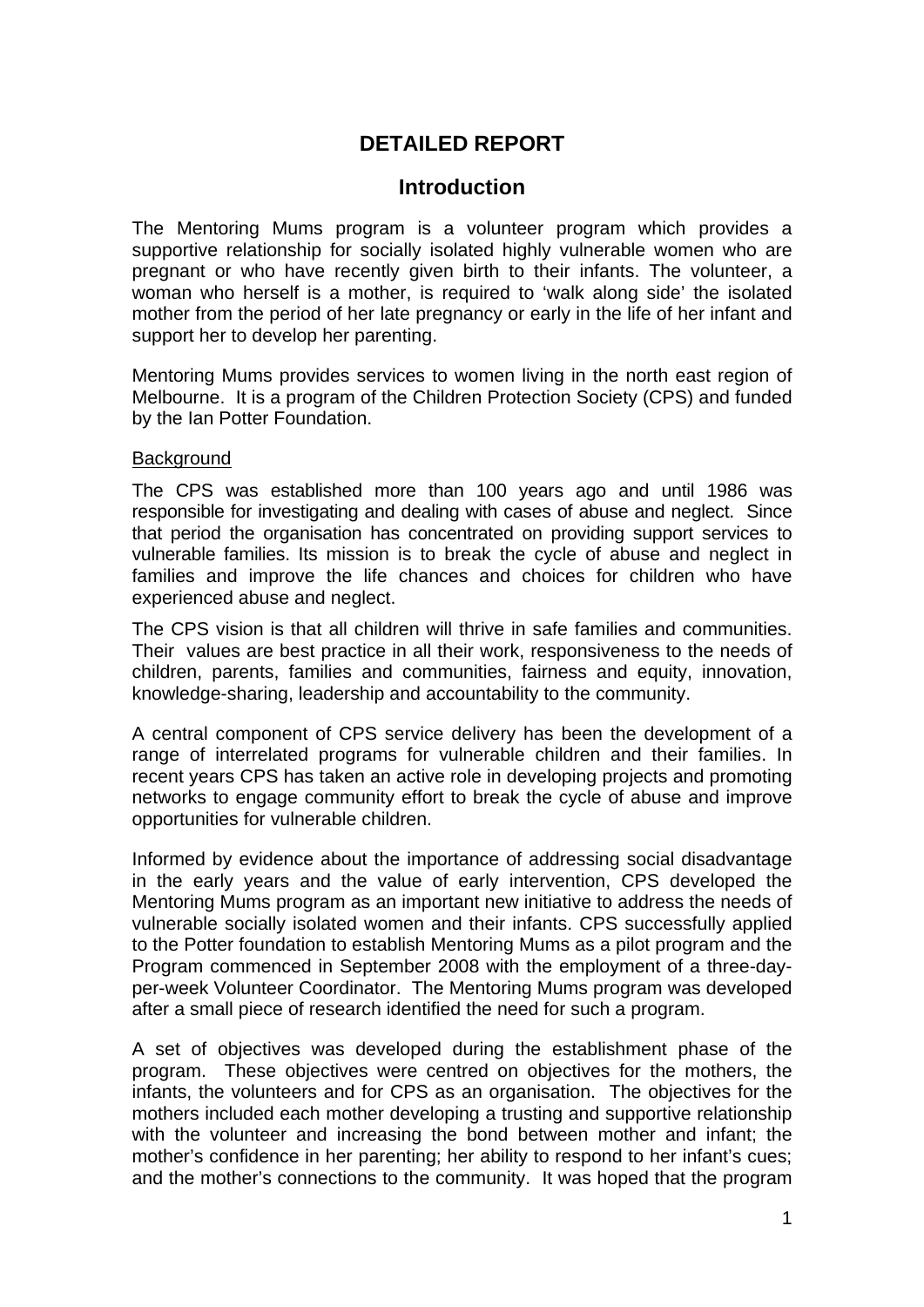would enable the infants to achieve developmental milestones and positive attachment with their mothers. A third set of objectives related to the volunteers: that they would value their relationship with the mother; be trained; and would feel part of CPS. Finally, the program designers wanted the program to be integrated into CPS, especially its Family Services teams, for CPS to develop a culture that valued and promoted volunteering, and for there to be smooth referral pathways into the program.

The vision for the Mentoring Mums program included the employment of evaluators who would walk alongside the program development throughout the pilot period. Thus the evaluation team was employed in January 2009.

This Final Evaluation Report follows an interim Report provided in July, 2010. The Interim Report was requested by CPS to provide a 'snapshot' of the achievements to that date and provided a glimpse of the data and findings, as a basis for CPS's planning for the future of the program, after cessation of the funding from the Ian Potter Foundation.

This Final Evaluation Report consists of the following:

- 1. Description of evaluation method
- 2. Description of the program
- 3. Snapshot of the program from program documentation.
- 4. Case studies of five matches
- 5. Profile of a sample of mentors involved in the program
- 6. Feedback on the program from the new mothers
- 7. Analysed data on infant development, attachment and parenting of a sample of new mothers and their infants from their Maternal and Child Health Nurses
- 8. Report on mentor views and experience of the program
- 9. Feedback from service providers on the program
- 10. Report on views of CPS Senior Managers and Mentoring Mums program staff
- 11. Conclusions and recommendations.

## **1. Evaluation Method**

The evaluation chose a number of methods to describe the Mentoring Mums program, and its achievements. The methods all rely on rich and thick description (Geertz, 1973) of the new mothers, the work with them, program and practice processes and outcomes. Understanding program processes is an important component of any evaluation (Kettner, et al., 1999: 221), (Weiss, 1998: 129). The focus of this evaluation was exploration of the impact of the relationship between the mentor and the new mother on the new mother's parenting capacity and capacity to bond with her child, on her child's growth and development, and on her level of social isolation.

Multiple methods were chosen to discover common themes identified in the single methods. Sometimes multiple methods triangulate findings and give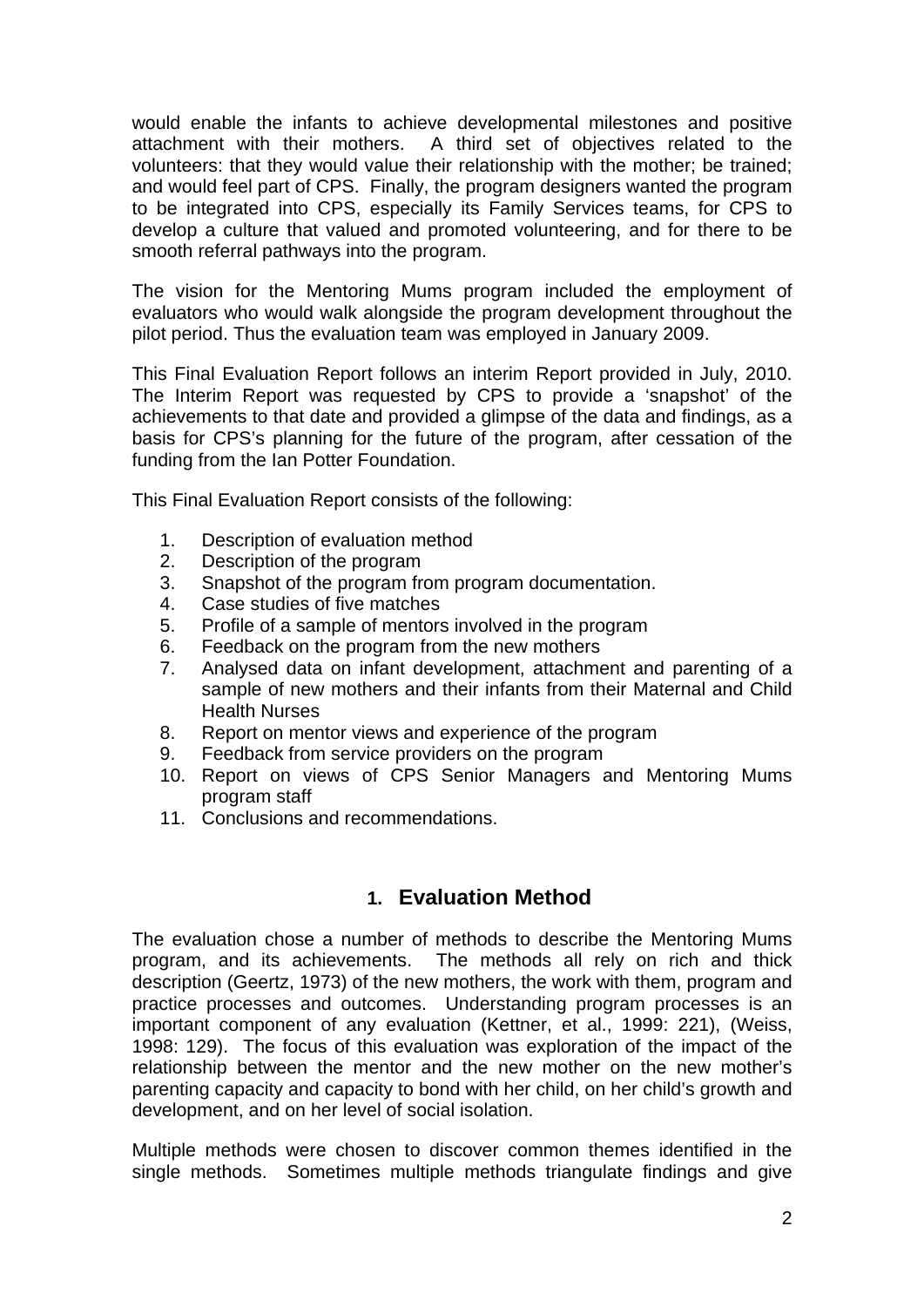greater confidence in them. Sometimes, they show differences that need to be taken into account, if a program is to be ultimately successful.

The following methods were selected:

- 1. An action research approach to develop conceptualisation of the program as a basis for evaluation.
- 2. Meetings with CPS senior management and Mentoring Mums program staff on the program's progress.
- 3. Case study of five matches to explore the processes and outcomes of the program at the case level.
- 4. Interviews with the new mothers to explore their experience of the program and what they think it has contributed to them, their parenting, and to their infant.
- 5. Focus groups with mentors to elicit their experience of the program.
- 6. Focus groups with referrers to the program to ascertain community perception of the program.
- 7. Survey of Maternal and Child Health nurses involved with the new mothers to gain information on the progress of infant development, attachment and parenting.
- 8. Mentors profile data.

Each part of the research approach is now outlined in more detail.

1. An action research approach to develop conceptualisation of the program as a basis for evaluation.

Because the Program was new, staff and management of CPS wanted the evaluation to assist in development of the conceptualisation of the program. To this end, the evaluators maintained close contact with program staff through regular meetings and case discussions throughout the evaluation. A focus of these meetings was on the significant implementation issues faced by the program in its early development. The meetings were initially held on at least a monthly basis. Conversations based on staff experience with new mothers, mentors and matches were undertaken. Detailed minutes were kept, and were shared with staff, so that the agreed minutes provided the data for analysis.

The process of defining the program was initially a difficult one. The program had expected to be inundated with referrals from the Mercy Hospital for Women Transition Clinic. This initial expectation was based on a small piece of research undertaken before the program was funded. Instead, very few referrals were received directly from the Transition Clinic. This caused considerable confusion and pressure for the program staff, who believed in the program and wanted it to commence.

Additionally staff were in the fortunate position of having successfully recruited a number of mentors who were keen to be matched with young mothers but were without the necessary referrals to make these matches. After a difficult period of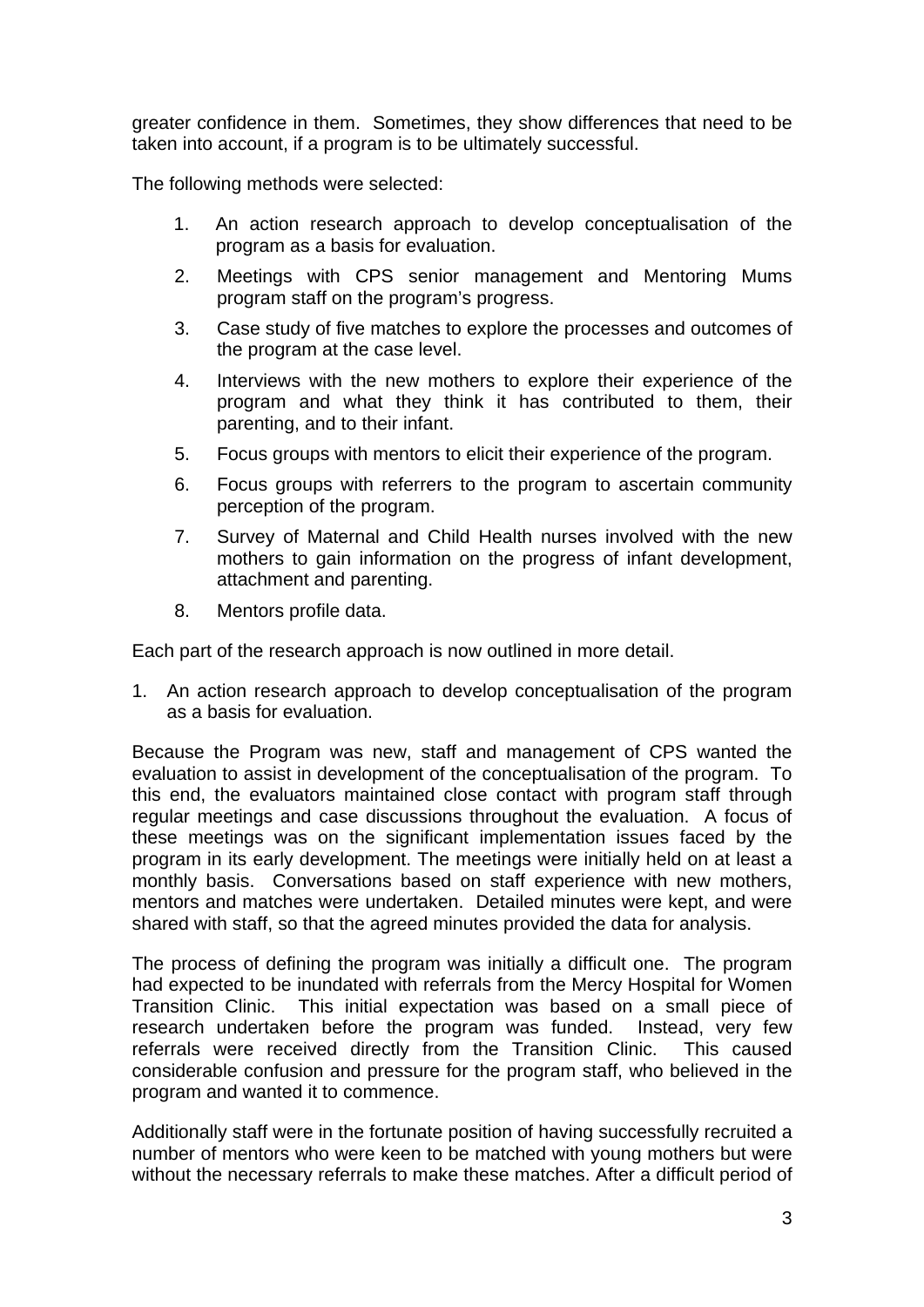lack of congruence between the initial objectives of the program and the referrals being received, the referral criteria were reviewed, and broadened, in consultation with, and with agreement from, the Potter Foundation.

Eligibility for the Mentoring Mums program became the same as for referral to Child FIRST services. Specifically, the criteria included: social isolation, difficulty with parenting, and the presence of a number of other serious difficulties which jeopardised infant safety, the development of positive parentchild relationships and constructive parenting.

A key focus of the discussions with Mentoring Mums program staff centred on the need to conceptualise:

The needs and problems of the families, including development of assessment tools for both practice and evaluation, with identification of the particular difficulties of families which would be the focus of intervention.

The assessment/data collection tool agreed to as a result of these processes is included in Appendix  $1<sup>1</sup>$  The completed data tool allowed description of each new mother involved in the program, a limited description of the intervention with the mother, and a limited evaluation of outcomes for each match. Outcomes were measured by a goal attainment score, and by two before/after measures. First, an eco-map of each family showed the extent of the family's social connection or isolation. Second, a problems list for each new mum and her family showed the extent and nature of families' difficulties. Both were to be used twice – during the initial assessment period or shortly thereafter, and then again at case closure or at the end of the data collection period, if a case was ongoing at that point. Other studies conducted by the evaluators have used these measures to good effect, see (Contole, et al., 2008); (Mitchell, et al., 2008b)

- The differential tasks and functions of the volunteers and of professional staff with the diverse clients to discern the various effects of the different parts of the intervention with the family.
- The diverse outcomes expected for different clients to develop relevant measures for both practice and the evaluation.
- Ramifications of these preceding factors for selection, matching and supervision of volunteers with particular clients.

The conceptualisation arising from these discussions is reflected in the findings, conclusions and recommendations of this report.

2. Meetings with CPS senior management on the progress of the program

Various meetings were held with senior management and staff at different points in the program. Two meetings with the CEO, Manager and Volunteer

1

 $1$  The appendices are collated in a separate document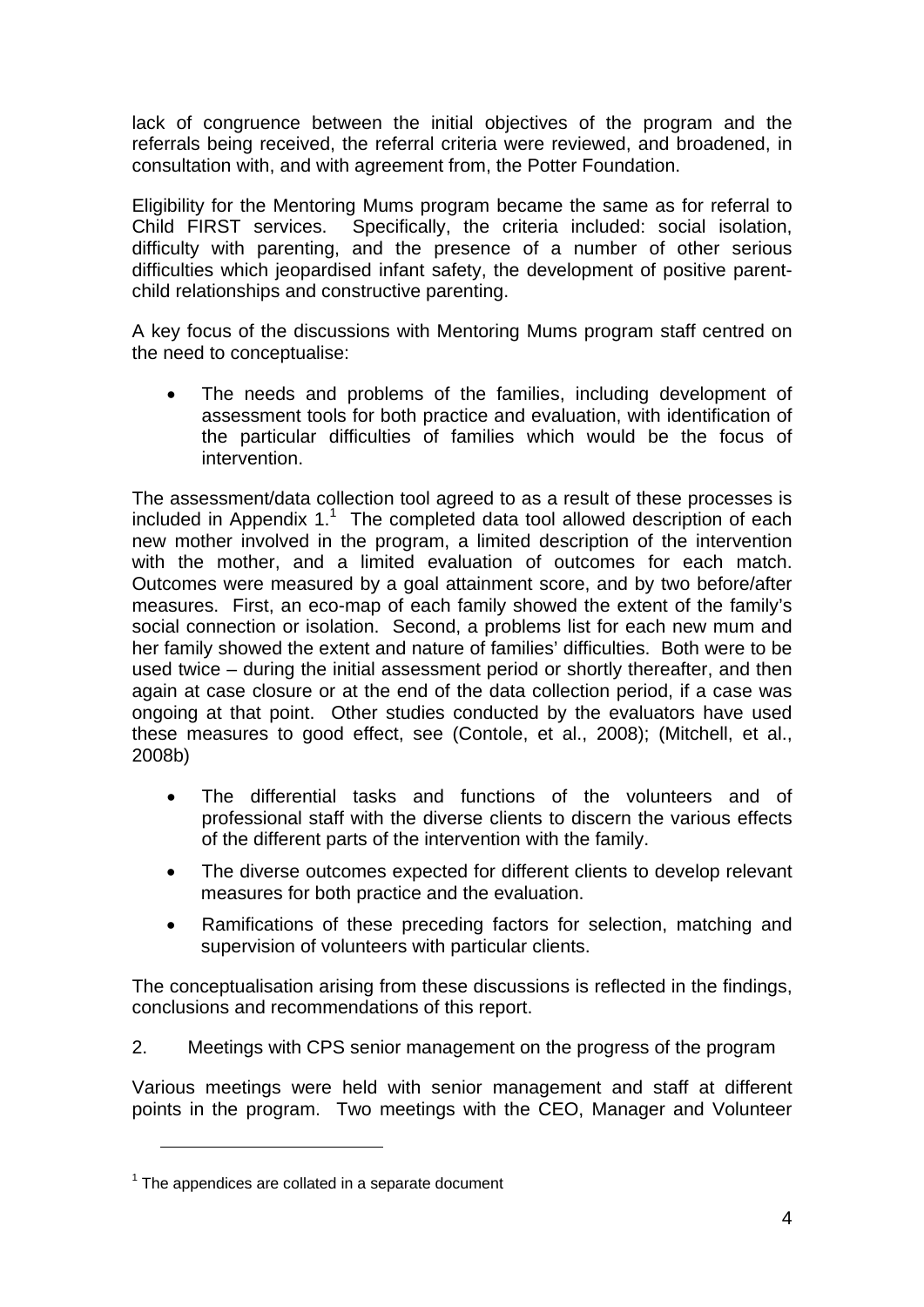Coordinator were held to discuss the progress and difficulties of the program. These meetings coincided with staff changeover, at the end of 2009. Further meetings were held with the program manager and the second Coordinator, throughout 2010. The evaluators met with the third Coordinator in 2011.

3. Case study of five matches to explore the processes and outcomes of the program at the case level.

Case studies of five current matches were undertaken during 2010. Data from the data collection tool already mentioned were combined with data from a focussed interview with the Mentoring Mums program Coordinator. The questions are provided in Appendix 2.

Case study method has a number of advantages (Gilgun, 1994); (Handel, et al., 1992); (Mitchell, 1995); (Walton, 1972); (Flyvbjerg, 2001); (Punch, 1998). It allows exploration of complexity and inter-related factors. It allows exploration of context and the whole situation, and of processes as well as outcomes. It allows examination of the intricacy of practice where various philosophies, theoretical bases and techniques are used. It focuses on the same unit of attention as does practice, so that the issues of the families and the Mentoring Mums program could be explored.

There are limits to conclusions that can be drawn from case study methods (Absler, 2006); (Mitchell, 1995). These relate particularly to reliability, validity and generalisability. Thick and rich description (Geertz, 1973: 6) and (Flyvbjerg, 2001), careful conceptualisation (Punch, 1998: 154) and care when making generalisations guards against these limitations. So does the use of multiple methods, as employed in this evaluation. Case study, properly used can provide strong tests of theory and ideas, programs, practice and systems, through posing questions at all these levels.

4. Interviews with new mothers to explore their experience of the program and what they think it has contributed to them, their parenting, and to their infant. The interview questions are provided at Appendix 3.

5. Use of focus groups

Focus group method is a well accepted method to elicit relevant data (Krueger and Casey, 2009); (Stewart, et al., 2007). Focus group method was chosen for particular participants in the program, because of their shared position and characteristics. Focus groups were conducted with some of the referrers, mentors and senior CPS managers.

5.1 With mentors to elicit their experience of the program

Two focus groups were held with mentors, one in 2009, one in 2010. The questions posed to the groups are outlined in Appendix 4.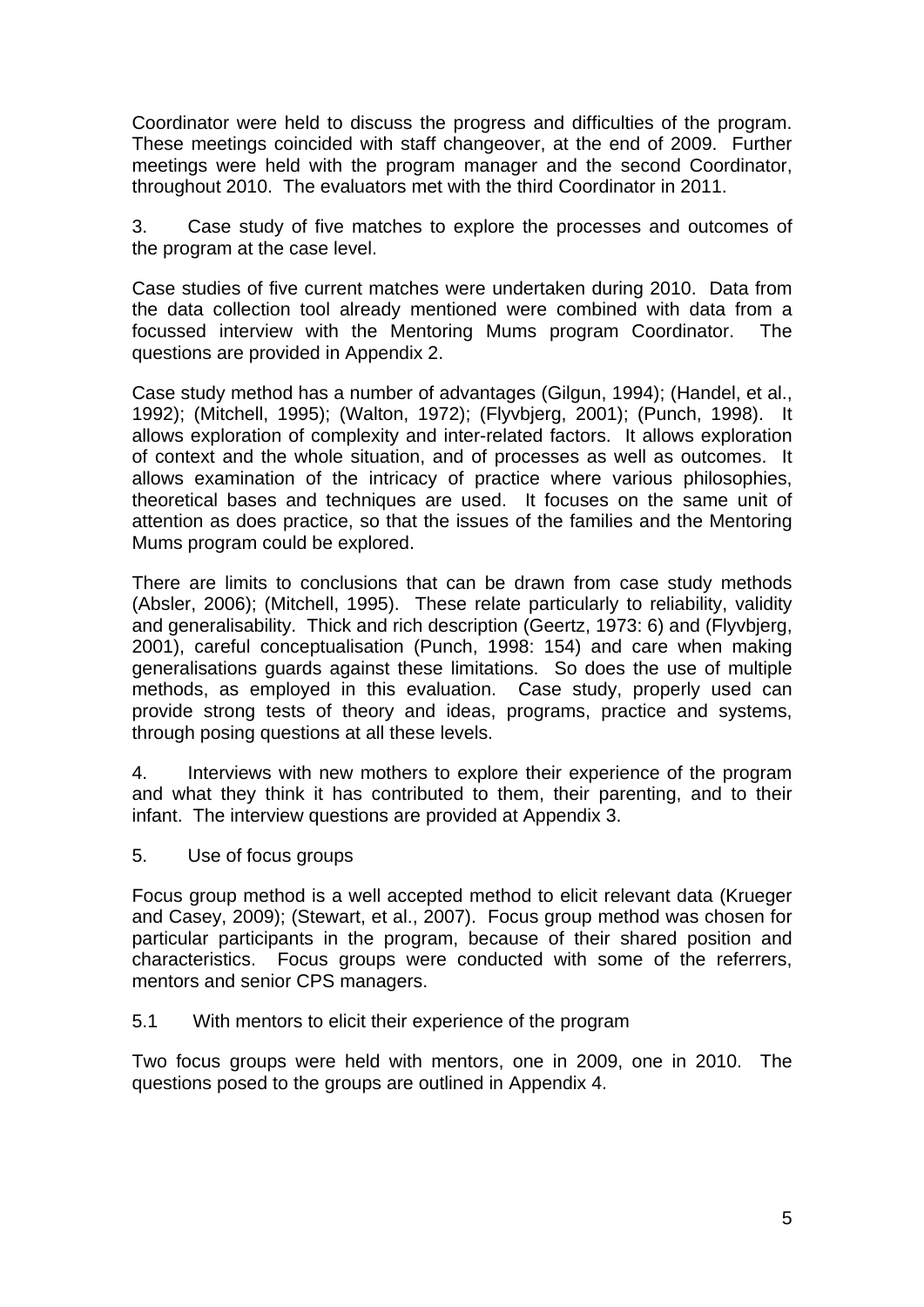#### 5.2 With referrers to the program to ascertain community perception of the program

One of the evaluators met with staff from the Mercy Hospital, Social Work Department and conducted a telephone conversation with the Transition Clinic Coordinator. Further interviews were also conducted with representatives from the main services which had referred new mothers to the Program. The questions used for the service provider interviews are provided in Appendix 5.

#### 5.3 With CPS staff

Both evaluators met with CPS senior managers and the acting CEO in late 2010. The focus group sought the views of the managers of the Mentoring Mums program and their sense of its integration within CPS.

6. A data tool was developed to provide a socio-demographic profile of the mentors involved with the Program. The tool was completed by 16 of the mentors. A copy of the tool is included in Appendix 6.

7. Survey outcome data from Maternal and Child Health Nurses involved with particular mothers

An evaluation of the children's developmental status across a number of areas, level of mother-infant attachment and parenting capacity was sought from Maternal and Child Health Nurses by the Mentoring Mums Coordinator. A copy of this tool is included in Appendix 7.

Building on existing research and a lengthy consultation process with senior Maternal and Child Health managers, Department of Human Services representatives and a consultant Enhanced Maternal and Child Health Nurse, the evaluators developed a specific data tool intended to have a dual function. Administered by the Mentoring Mums program Volunteer Coordinator, the tool provided feedback from the Maternal and Child Health Nurses regarding their observations of the level of attachment and bonding developing between the mother and child, the mother's developing parenting capacity, the infant's development across a number of markers and additional information including the mothers' involvement with the Maternal and Child Health Centres, the involvement of extended family and any comments the Maternal and Child Health Nurses had about the impact of the mothers involvement with the Mentoring Mums program.

The tool was developed to provide the program with important ongoing information from specialist service providers which would be used in an ongoing fashion throughout the course of each of the mother's involvement with the program. In addition, and with the mothers' consent, the data would provide the evaluation with objective external information regarding the mothers and babies progress.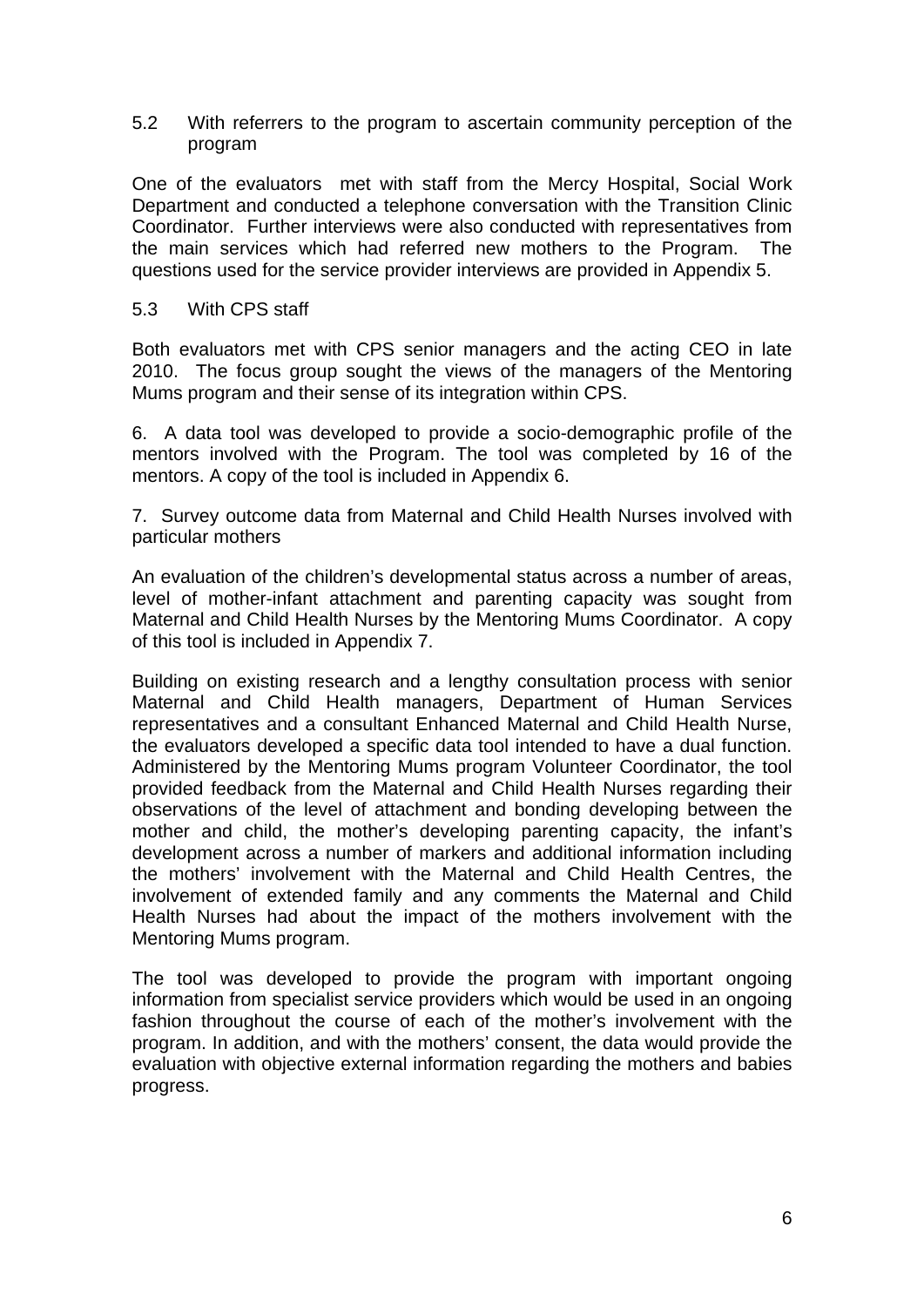#### Matters of Ethics

Questions of protection of participants from harm in the study were handled in a number of ways. Firstly, the study was explained carefully to all participants – the management and staff of CPS, mentors and new mothers. CPS management and staff were involved in the research design from the point of the application from the evaluators to conduct the evaluation, where the evaluation framework was described. Program staff were thoroughly involved in the design at every stage of the evaluation. All mentors and new mothers provided informed consent. The letters of explanation and consent forms are provided in Appendix 8. Privacy and confidentiality were further protected by disguise of case situations, names and locations.

#### Limitations of the evaluation as the evaluation unfolded

There were a number of unforeseen limitations to the evaluation

1. Underuse of the assessment tool

The assessment tool was developed to provide both practice and evaluation data. However, both Volunteer Coordinators struggled to complete it. Accordingly, we have 20 data tools from the 29 matches, some with data gaps. Additionally, we had hoped to measure outcomes of the program through the data tool for all cases, through a goal attainment scale, and two before and after measures – an eco map and the problem list. Unfortunately, these were not provided in a number of the data tools. While we are disappointed about the lack of data collected from these tools, we were able to gain strong outcome data from the case studies, interviews with mothers, the mentor focus groups, data from maternal and child health nurses, feedback from CPS staff, and feedback from referrers to the program.

A number of factors may have contributed to the underuse of these tools: the fit between program and evaluation requirements, time pressure for the Coordinators, pressure on the program because of its pilot nature, staff and leadership changes in the organisation and lack of clarity about the ongoing nature of the Volunteer Coordinator position and the program.

2. Limited number of mentors filling in the data tool on mentors

When it became apparent that only limited data was being kept by the program about the mentors, a specific data tool was developed. Unfortunately the period of time when the tool was developed coincided with the impending departure of the second Volunteer Coordinator. As a result completed data collection tools were only received for 16 of the 38 mentors who had taken part in the program.

3. Limited numbers of completed Maternal and Child Health Nurses Survey tools.

As described earlier, the tool developed for collection of this data was intended to be used as part of ongoing service review and liaison. Unfortunately, it was not. At the time of the second Volunteer Coordinator's announced resignation,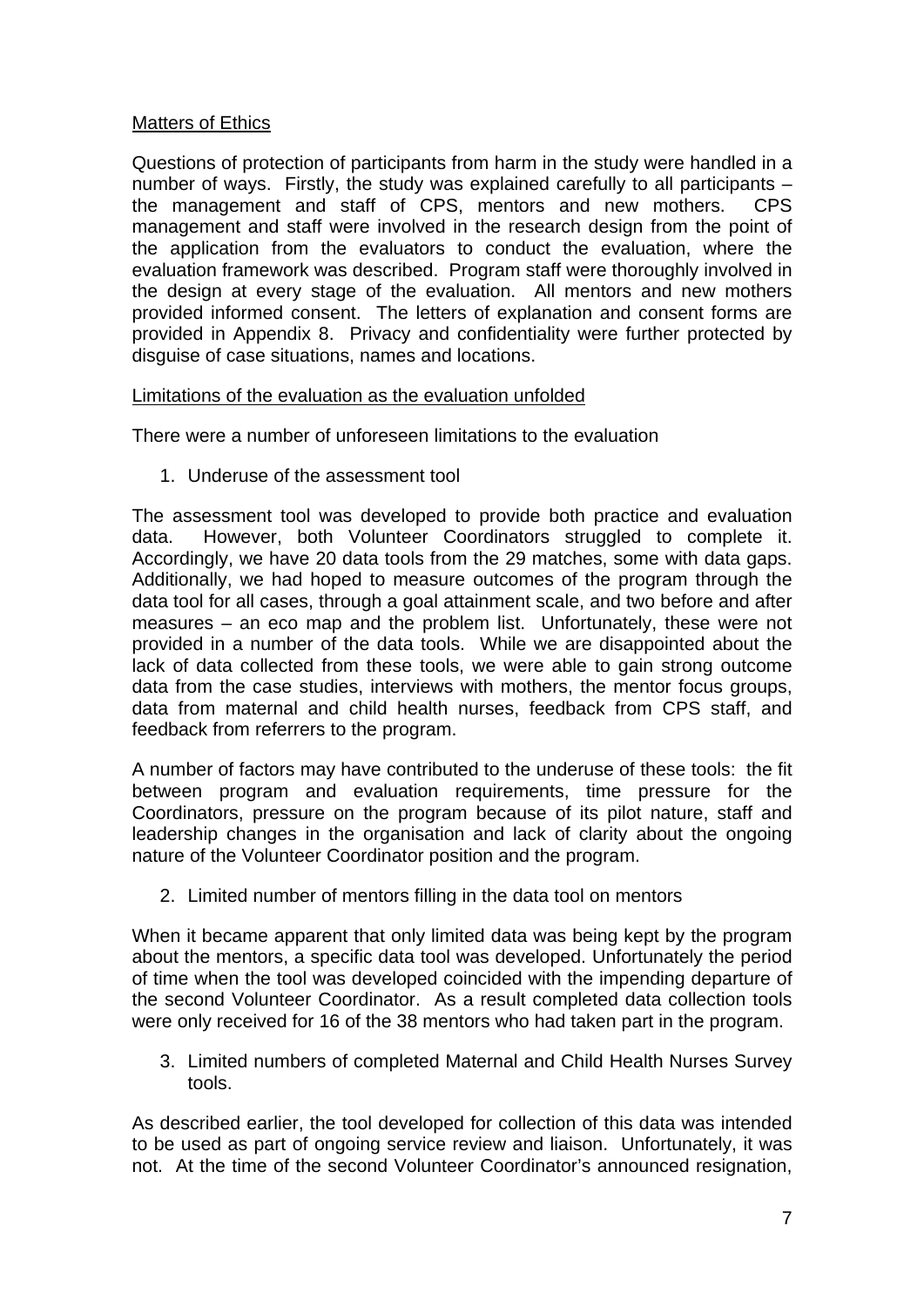no tools had been completed. In the following months between October 2010 and March 2011 information was collected for twelve of the mothers and their babies involved with the program, by the second Volunteer Coordinator before she left CPS, and third Volunteer Coordinator and a CPS administrative staff member. That is, we have data on less than half the new mothers who were matched with mentors. This limits conclusions to be drawn, although does not negate the data on the twelve matches. We also have other outcome data which is congruent with the findings from the 12 matches.

- 4. Effects of change of staff inability to follow up on data gaps after staff had left the program
- 5. Effects of organisational instability inability to follow up on data gaps after staff had left the program and inability to ensure some data collection.

These effects have been discussed in points 1 and 3 above. Particularly, we were not able to follow up a couple areas of interest: the reasons a number of new mothers declined the service; and reasons for closure of several matches.

While these aspects limit the findings and conclusions, there is still rich data about the program from the data that was available

# **2. Description of the Mentoring Mums program**

The first Manager of the Mentoring Mums program was the Manager, Organisational Development, who had drawn up the original funding proposal and had undertaken a small research project to ascertain the need for the program. A three-day-a-week Volunteer Coordinator was appointed to run the program.

The program was confronted initially by great success, and great difficulty. Work was done establishing and documenting organisational processes around volunteers. An advertising program in the community was very successful and 60 mentors volunteered. Many of these went through an orientation and training program.

Simultaneously, however, very few referrals were received from the intended primary referral source, the Transitions Clinic of the Mercy Hospital for Women.<sup>2</sup> This lead to a redefinition and broadening of the referral criteria. At the same time, the Program moved out of the development phase, and into an operations area within CPS. There was debate about where the Program would best be located (whether in Family Services, or in Early Childhood Services) with the decision being taken to locate it with the latter.

**EXECUTE:**<br><sup>2</sup> There appeared to be inter-agency misunderstanding about this matter. CPS believed that all referrals would come from the Transitions Clinic, while the Mercy Hospital had the understanding that the Transition Clinic could not be the sole referrer.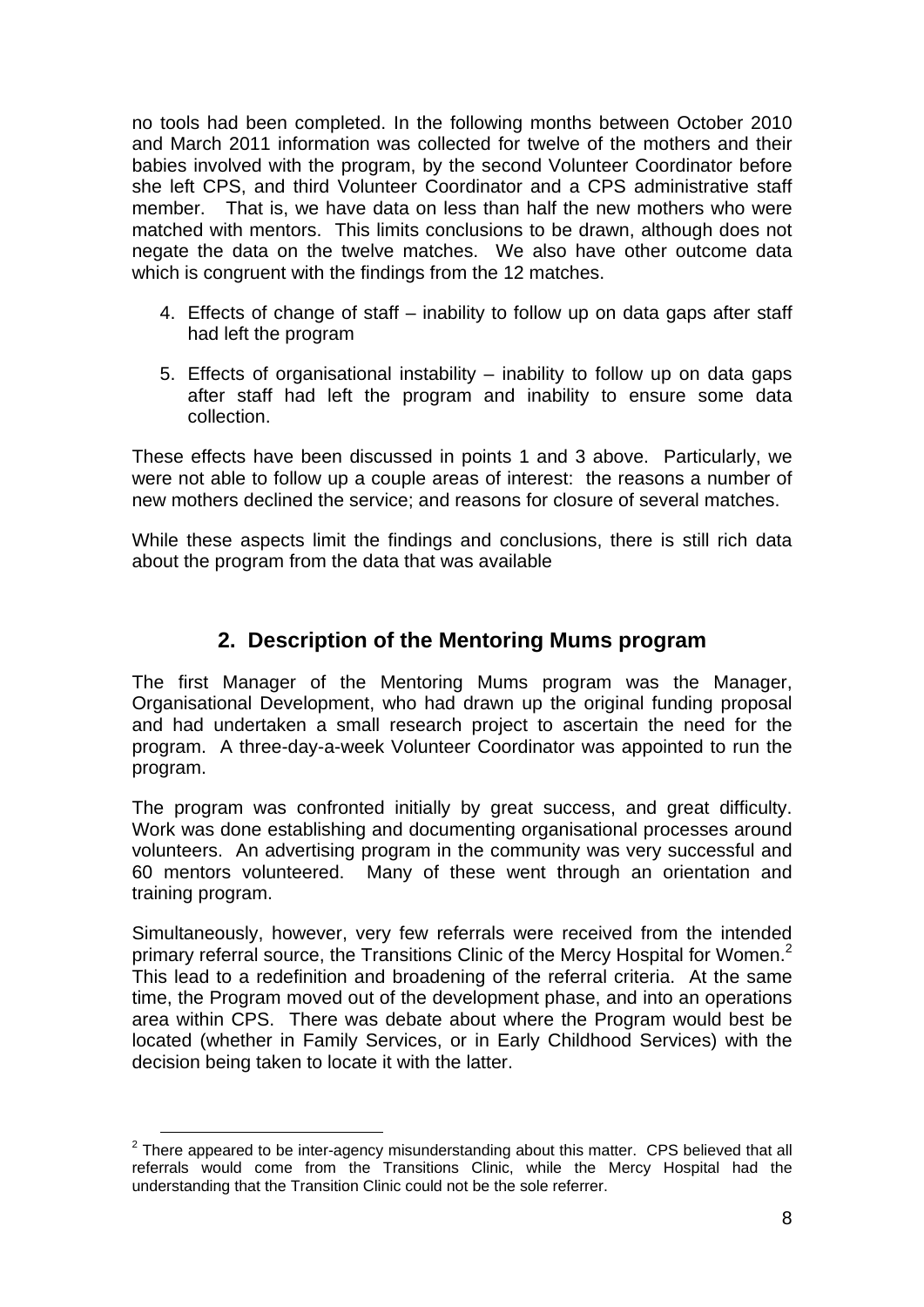At the same time as these matters were resolved, both the Manager, Organisational Development, and the first Volunteer Coordinator left the organisation.

A second Volunteer Coordinator was appointed. Referrals were now coming in regularly, and the Coordinator position was increased to a four-day-a week position. The increased hours were funded by shortening the length of time the program would be funded. This meant that the second Coordinator did not have job security beyond the 17 months of remaining funding from the Potter Foundation

The second Coordinator regularised all the program procedures. Orientation and training modules were written up, and a program manual was written. $3$ Processes of supervision and support of the mentors continued with the larger number of mentors now taking part in the program as the number of matches increased. At the close of the evaluation period, the program had received 59 referrals, and had 38 mentors on the books. There had been 29 matches in the program, of which 18 were current. An additional mentor was matched to a family in Family Services. Program staff and management believed this to be a much more realistic target than the 45 matches originally planned. The experience of the program suggested that managing 20 matches was a full time job. The evaluators concur with this judgement.

As a result of the efforts of the two Coordinators, the third Coordinator (who commenced work early in 2011, at the end of the evaluation period) was appointed to a full-time position, at a higher classification than the previous Coordinators, reflecting CPS's understanding of the skilled nature of the position. The Coordinator inherited a program that had established recruitment processes and advertising programs; training programs; support and supervision processes; and client referral, intake and assessment processes, and practices of close liaison with the caseworker involved with each family.

# **3. Snapshot of the Mentoring Mums program**

#### **Introduction**

From the program's commencement until mid December, 2010, the Mentoring Mums program had received 58 referrals. At this point, 29 matches had been made. Of these, 18 were active matches, and 11 had been matched and closed. (An additional mentor was placed with a family in Family Services but will not be included in this analysis.) Another 20 cases had declined the service. (Two had moved out of the area, and one was in a refuge.) Four women were unable to be engaged in the service, four had been assessed as inappropriate referrals, and two were on hold, one of these pending the discharge of her baby from hospital.

**EXECUTE:**<br><sup>3</sup> The program manual is available from CPS.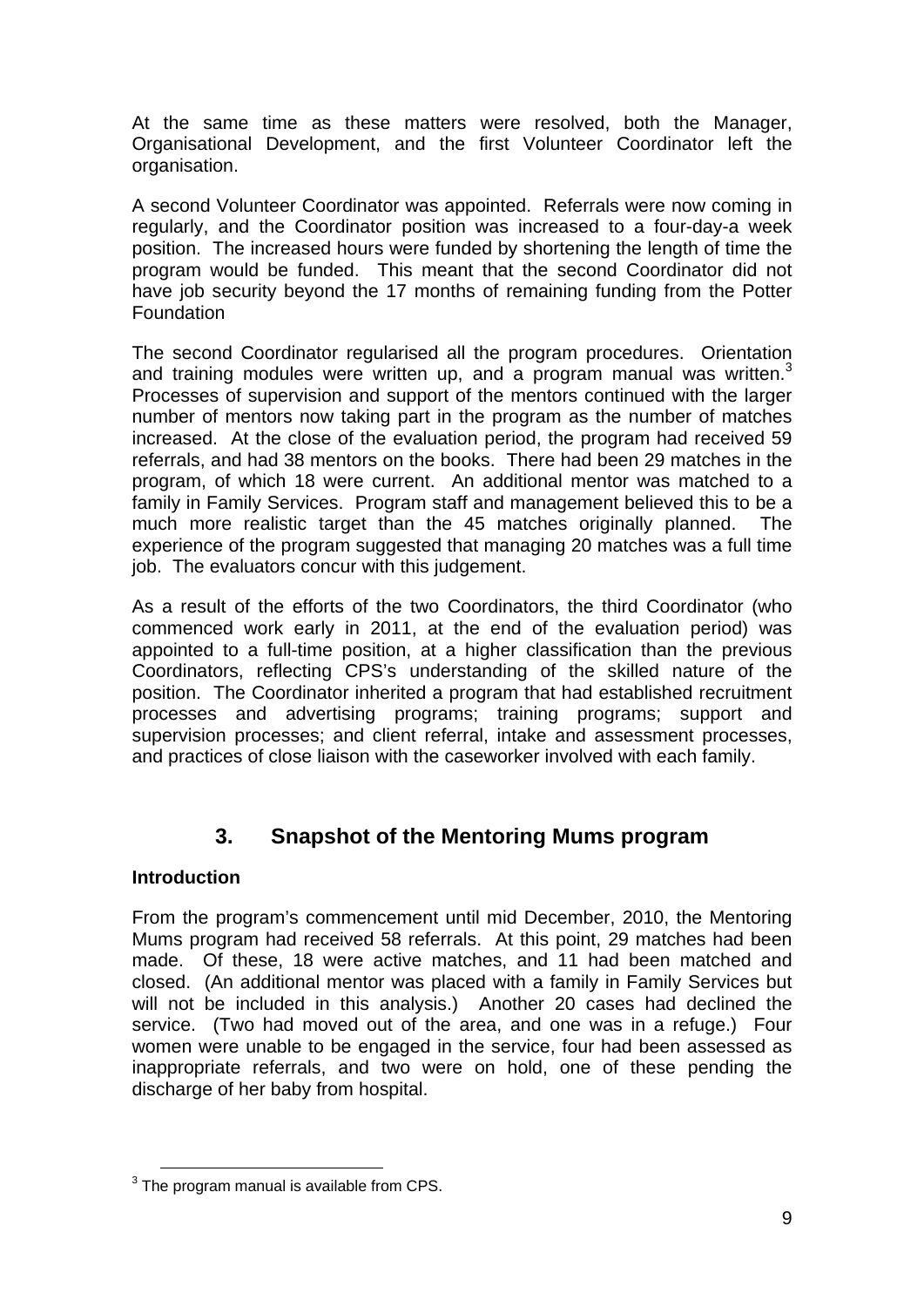Partly because of staff turnover at a late point in the data collection, the evaluation was unable to follow up reasons for the mothers declining the service, not engaging or being deemed to be an inappropriate referral. The following data come from a spreadsheet kept by the program on all referrals.

There were several referral sources.

- The Mercy Hospital for Women referred 24 women. Six different workers referred these 24 women, with two workers each referring eight new mothers.
- Maternal and Child Health Nurses referred three mothers
- One Enhanced Maternal and Child Health Nurse referred eight mothers
- A domiciliary midwife referred one mother, and a community midwife referred five mothers.
- Four Family Services agencies, including CPS, referred 11 mothers. Of the nine external referrals, three different workers in one agency referred six mothers, and two workers in another agency referred one new mother each. CPS had two workers refer one family each into the program.
- No data was entered for seven mothers.

These data are interesting, as they show that the program appeared to win the trust of several agencies and several workers within these agencies, including the Mercy Hospital for Women, Maternal and Child Health Nurses and the Enhanced service, and Family Services. They also indicate an extremely low level of referral from CPS.

#### Referral date:

Twenty one referrals were received in 2009, with the remaining 37 coming into the program in 2010. The earliest referral was towards the end of April, 2009, the latest in October 2010, when there was uncertainty within the program about future funding. Data collection then closed before it could be seen whether referrals recommenced coming into the program, when a decision was made to continue the program for another year.

#### **Profile of 20 referrals to the program**

The summary provided below comes from data on 20 of the 29 matches, provided through a tool filled in by the Program Coordinators. Information was provided by the first Coordinator when she left the position in November 2009, by the second Coordinator, when she left in November, 2010, and the Manager of the program after that time. There are some data gaps, so not all categories reported below have data on the full 20 cases. The total number of women where data was provided will be given for each category if the number (n) is less than 20. Data on the fathers is less complete, given the number of sole parent mothers. Data of fathers will be given where available.

#### Referral date (n=19):

The earliest referral was towards the end of April, 2009, with three referrals in July, one in August, two in October, two in November, one each in December,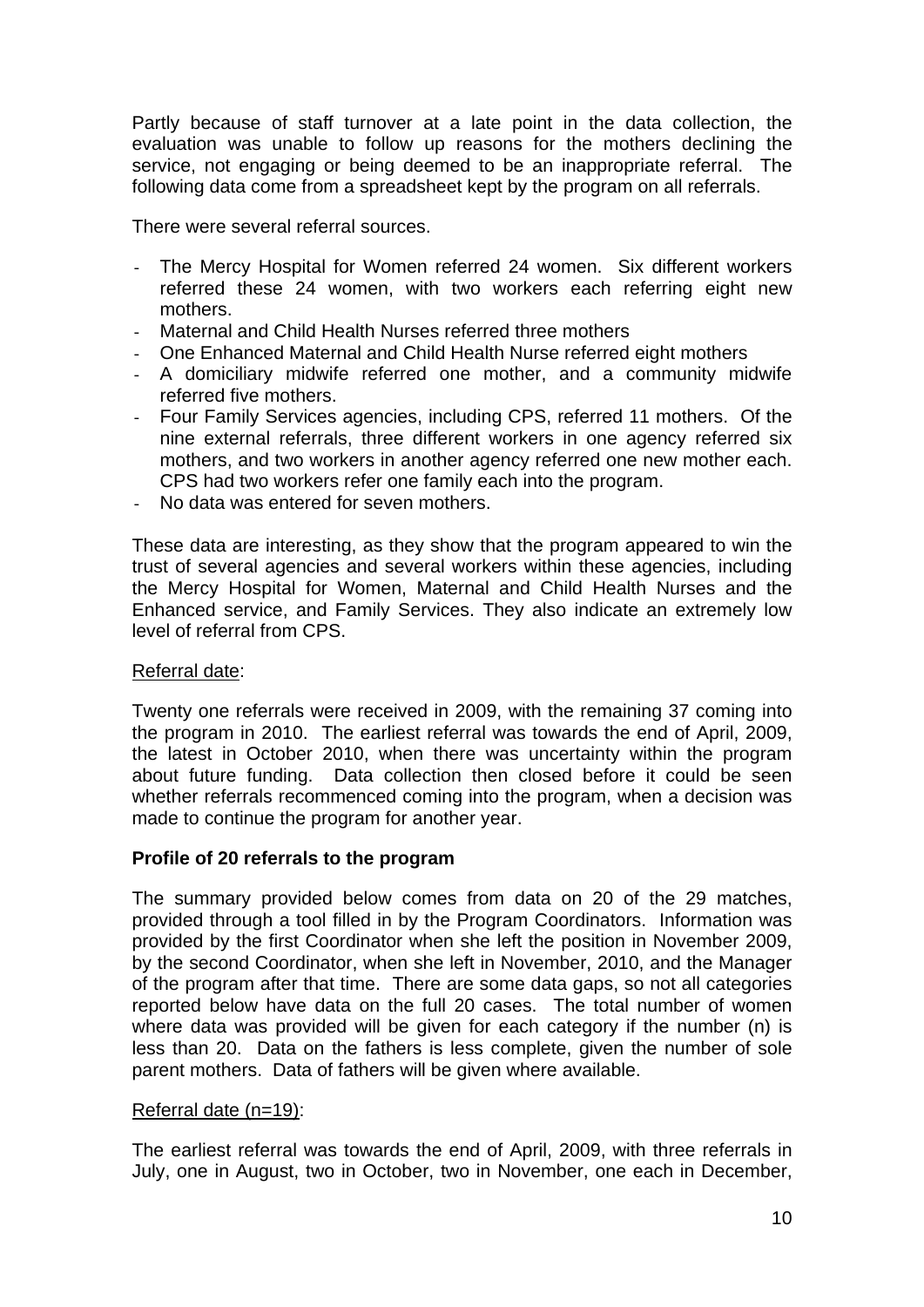2009, and January, February, March and May, 2010. Three members of the sample were referred in July 2010, with one each in August and September, 2010.

#### Referral source (n=19):

Thirteen referrals came from the Mercy Hospital for Women. Three referrals came from three different Family Services agencies. Two referrals came from an enhanced Maternal and Child Health Nurse. One referral came from a community midwife. Despite expressed concern early in the program history, we note that the Mercy Hospital in fact provided the majority of referrals, both in the sample of 20 and the overall group of new mothers.

#### Whether the referrals matched program criteria:

The initial aim of the program had been to recruit very young mums (under the age of 18 years) or chemically dependent or aboriginal mothers of any age.

No aboriginal women were referred. Three chemically dependent women were referred, and substance abuse had been present in the past for three additional mothers.

None of the women were in the 10-19 year age group. Twelve women were in their twenties, seven were in their thirties, and one was in her forties.

However, all women met the revised criteria of eligibility for referral to Child FIRST, and were socially isolated.

#### Age of the fathers (n=14):

Three fathers were in their twenties, eight were in their thirties, two were in their forties and one was in his fifties.

#### Marital status – mothers:

Ten of the mothers were married, five were in defacto relationships, four were sole parents and one had separated from her partner.

Of these 20 families, three had very complex family structures with children having different fathers, and complex step and half relationships.

#### Postcode (n=9):

Four women lived in one suburb, the remaining six were in different suburbs from the one suburb, and from the other women.

#### Country of birth, ethnicity, language and English proficiency:

The new mothers were predominantly Australian born, but nearly a quarter were born overseas, with one mother and one father in two different families struggling with English. Five of the fathers were also born overseas.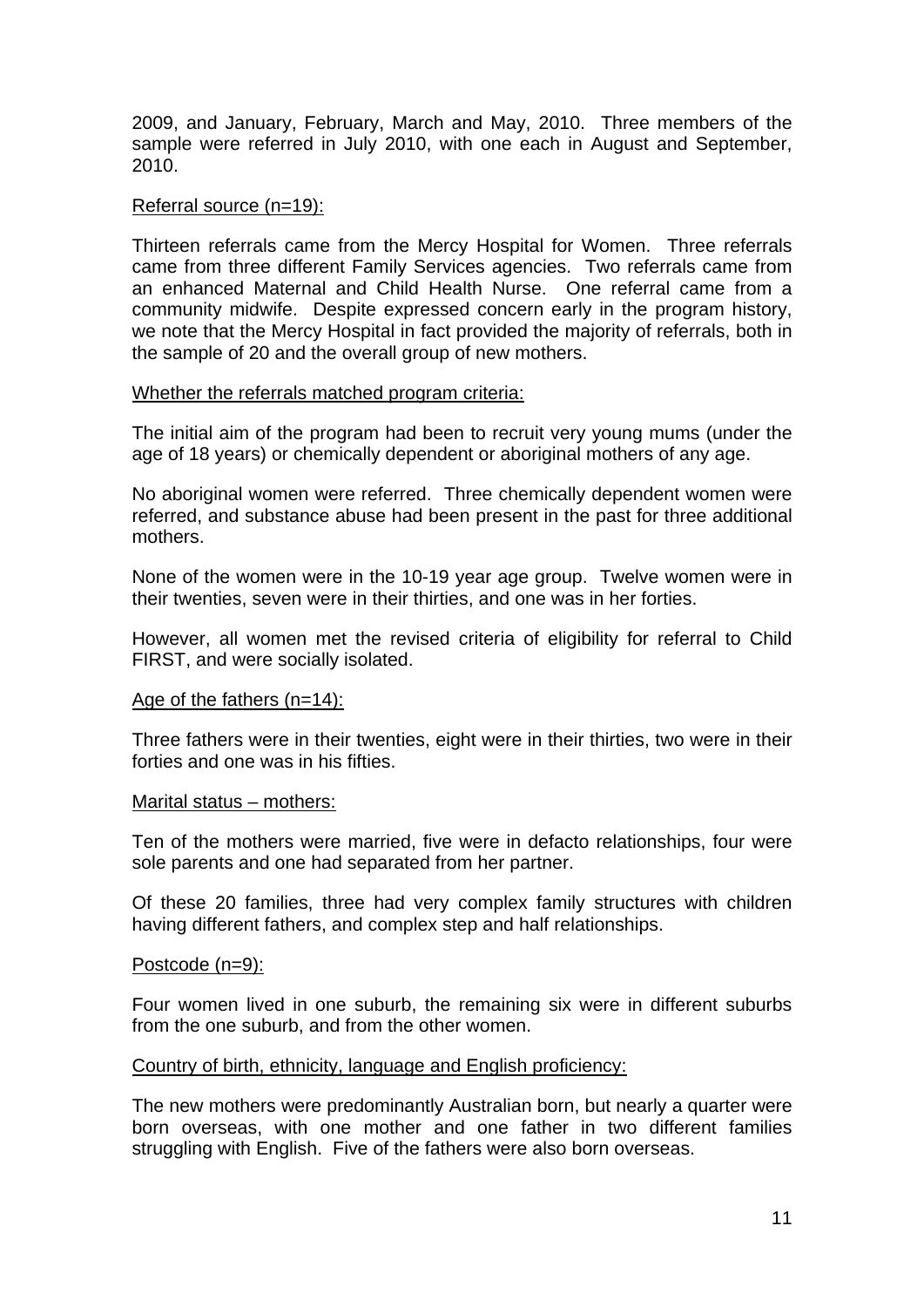Fifteen of the mothers were born in Australia, were Australian non-aboriginal, and English was their mother tongue. Five mothers were born outside Australia. We know that three women had migrated recently to Australia, one from the Indian subcontinent with her compatriot husband, the other from South East Asia with her Australian husband, and one from the Middle East, with her Middle Eastern husband. Two of the women spoke English well, while one spoke it not very well, but her husband spoke English well. We do not know how long the other two mothers had been in Australia. One was an Islander, and the other was from the Indian subcontinent. One was married to an Australian and the other to a compatriot and both they and their husbands spoke English very well.

Of the fathers, five were born overseas. As well as the already mentioned fathers from the Indian subcontinent and the Middle East, another was from the Indian subcontinent and the other was from Europe. One spoke English well, and the other did not.

#### Education (n=15):

The mothers had a range of educational experience – from the highly educated to the educationally disadvantaged. Four had completed university, another was currently deferred from her university course, and a sixth had commenced university, but had not completed it. However, two mothers had only completed year 9, four mothers had completed year 10, two mothers had completed year 11, one had completed year 12 and one had commenced a TAFE course.

Our data on the fathers is incomplete (n=10) but they had the same range of educational achievement. Five had completed university degrees. One had achieved year 8 or below, one had completed year 9, one had completed year 11 and another year 12.

#### Employment and income source (n=17-20 mothers):

The data suggest the existence of several groups of families: the fully employed, those experiencing underemployment (including some families with university education), and those excluded from the workforce – the excluded families. Eight of 20 families were reliant on government pensions.

All but three mothers who had some casual employment, were engaged in fulltime home duties, caring for their infants. Two mothers had never worked outside the home, and six listed themselves as unemployed for more than two years. Three families where the parents had completed or enrolled in university gained their income from the father's fulltime employment. Two other families where the father had completed university had casual employment – one fulltime and one part-time. Another who had enrolled in university, but had not completed, had casual part-time employment.

Two other fathers had permanent full-time employment. One father had completed year 11, and we have no data on the educational achievement of either parent in the other family.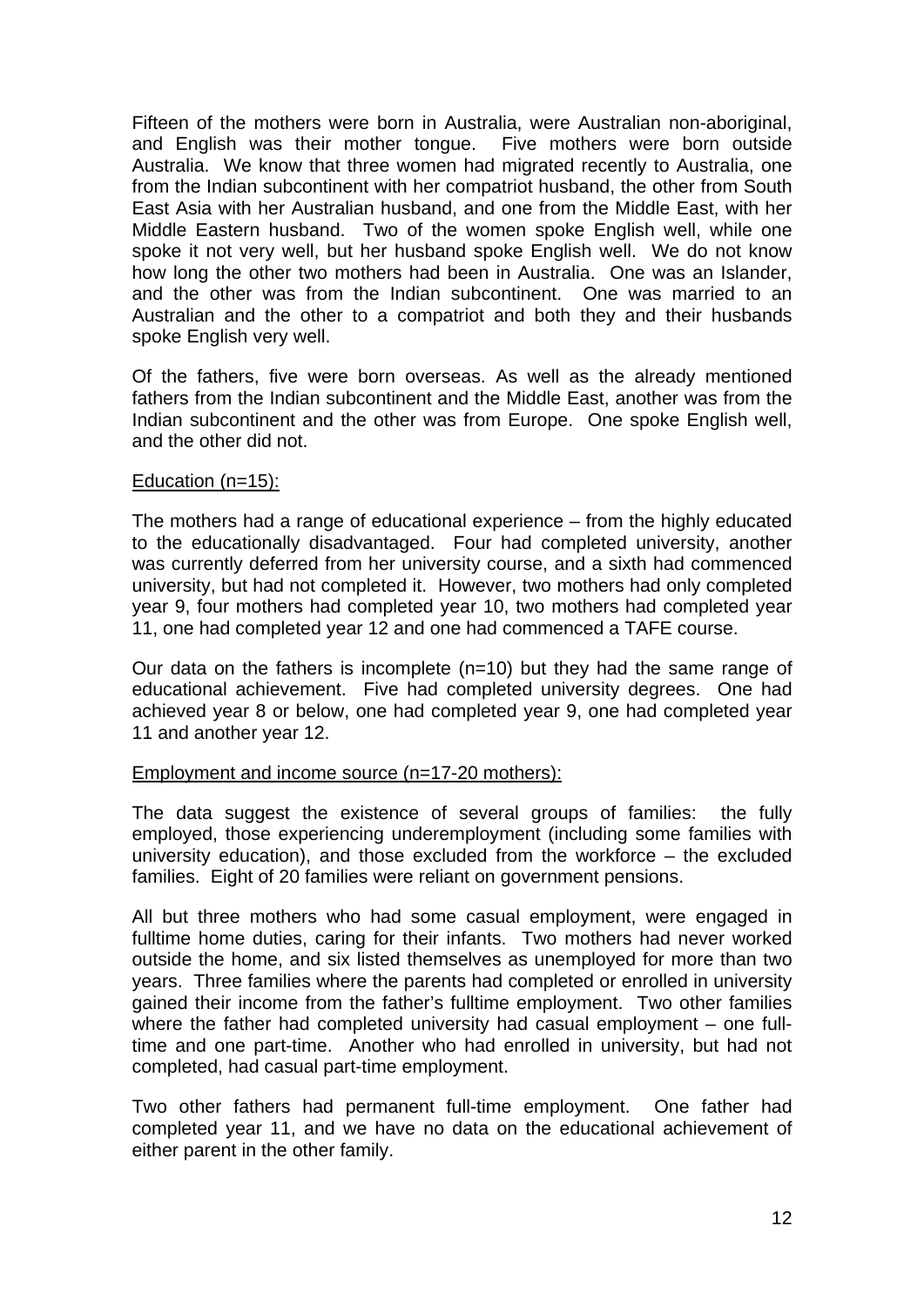The family where the father had completed year 12 relied on his permanent part-time employment and a government pension. Three other families gained their income from casual part-time employment and government pensions.

Eight families were reliant on government pensions as their sole income. These included four sole parents and four two-parent families. Mental illness in both parents was the reason for receipt of government pension in one case, and the three other families were seriously troubled families where neither partner had worked for years, and substance abuse was present in one case. Of the eight families reliant on government pensions alone, six showed many of the characteristics of excluded families: multiple problems, difficulties with their families of origin, mental illness, chronic, long term unemployment, and sometimes, substance abuse and family violence. In one of these families, the father (who finished school in year 9) had never worked.

#### Housing (n=19):

The data on housing show that a minority of families were experiencing homelessness and housing insecurity, another minority at the other end of the spectrum were buying their homes, while the majority were renting – either privately or publically. Given the number reliant on government pensions, and the shortage of affordable rental housing, we would predict financial stress for many of the 10 families renting privately.

Looking at housing in isolation:

- Two mothers were in transitional housing
- One family was renting from the mother's parents
- Three families were renting public housing
- Ten families were in private rental
- Three families were purchasing their homes

The two mothers who completed year 10 as their highest education were both in transitional housing. Three families with permanent full-time employment were purchasing their homes (a unit in one case). In two of these families, the father had completed university education, while the two other tertiary educated father families were in private rental, either house or flat. Seven other families were renting private flats, and three families were public housing tenants. One family was renting accommodation from the mother's parents, and there is no data for one family.

#### Studying:

One mother was planning to study, one was studying part time, and one was undertaking full-time study.

#### Legal issues – Children's and Family Court (n=18):

One family was subject to a Children's Court Order, and three families were subject to Family Court Orders.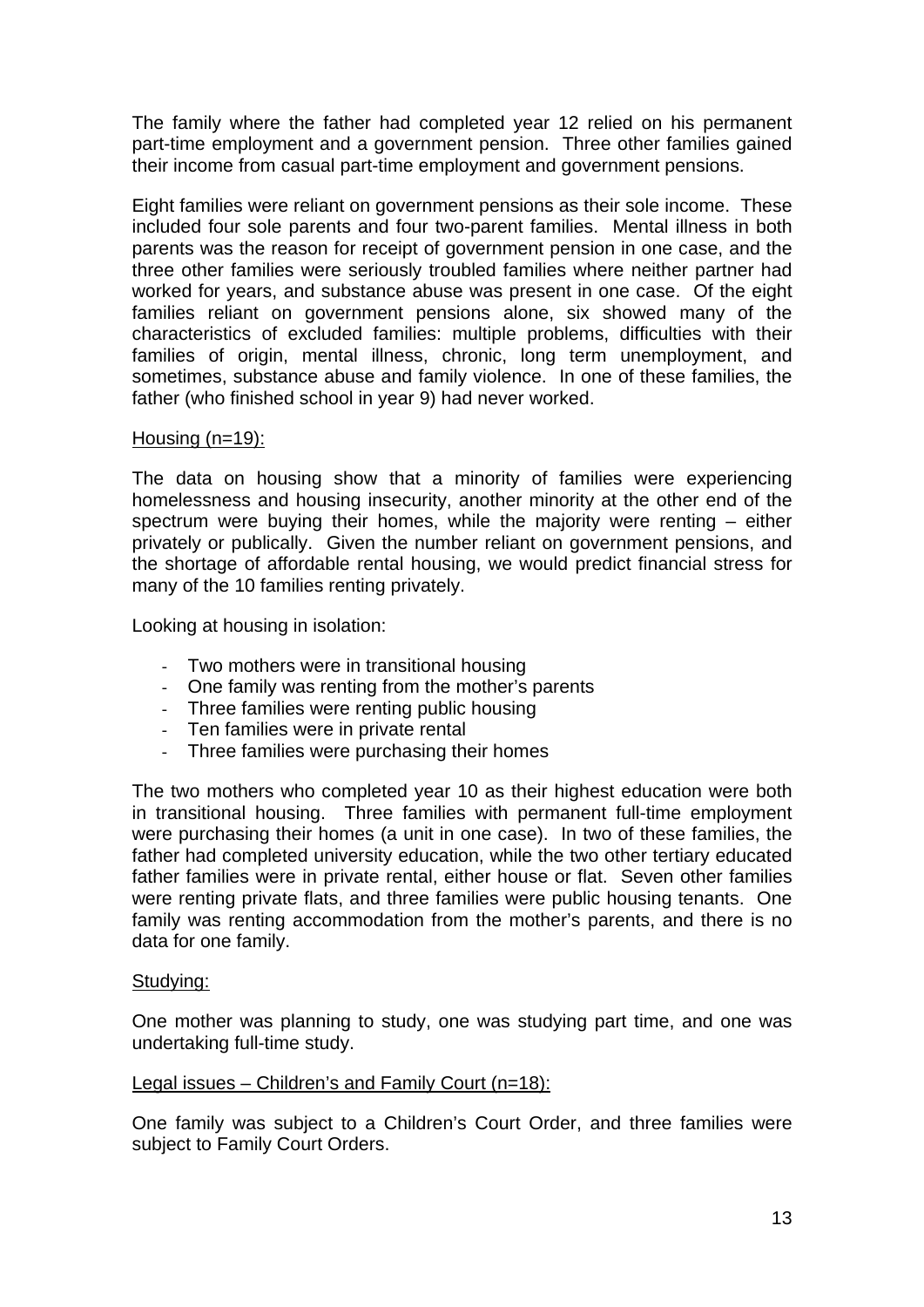#### Criminal justice or other Legal issues (n=16):

Four families had legal issues. The father of the youngest baby in one family was currently in jail, and there was an intervention order against him having contact with the oldest child in the family. The mother in another family had previous charges, another mother was facing charges currently, and a third had filed for bankruptcy.

#### Family history and social contact as discerned through geno grams:

Collection of data through geno-grams was disappointing. Nine geno-grams were missing entirely, and a further six had very limited data. The information may have been known by the Coordinators, but not transcribed onto the data collection tool.

Six families had cut-off or severe tension with their families of origin. Two of these had histories of child abuse and neglect in their own childhood, which affected their current relationships with their families.

Three families had very complex family structures – children by different partners, and a similar pattern in their immediate family of origin.

The geno-gram data of three migrant families showed that the refugee mother was separated from a widely dispersed family of origin, while the other two mothers maintained daily contact with their families via the computer.

#### Social isolation:

Eco maps were only completed for nine of the 20 families. The nine showed that social isolation was a serious problem in many of the families. The problem list (which was completed for many more families), provides supporting evidence for this conclusion, showing isolation as a problem for 18 of the 20 families.

The eco map data divided the families into two groups, with the two overseasborn women) being more isolated from the service system than their seven Australian-born counterparts, but having much closer and more supportive relationships with their extended families overseas.

1. Families where the mother was recently arrived from overseas.

Despite physical isolation from extended families overseas, two recently arrived mothers maintained daily phone/computer-based phone contact with their mothers and were able to communicate with other family members as well. In both cases, the husbands were in fulltime employment here in Australia. However, both mothers lacked friends and relations in Australia. Both were gradually being linked into the Australian service system, mainly through the birth of their baby, to services, such as enhanced maternal and child health nurse and family support services (in one case). Both had less contact with the service system than the mothers born in Australia.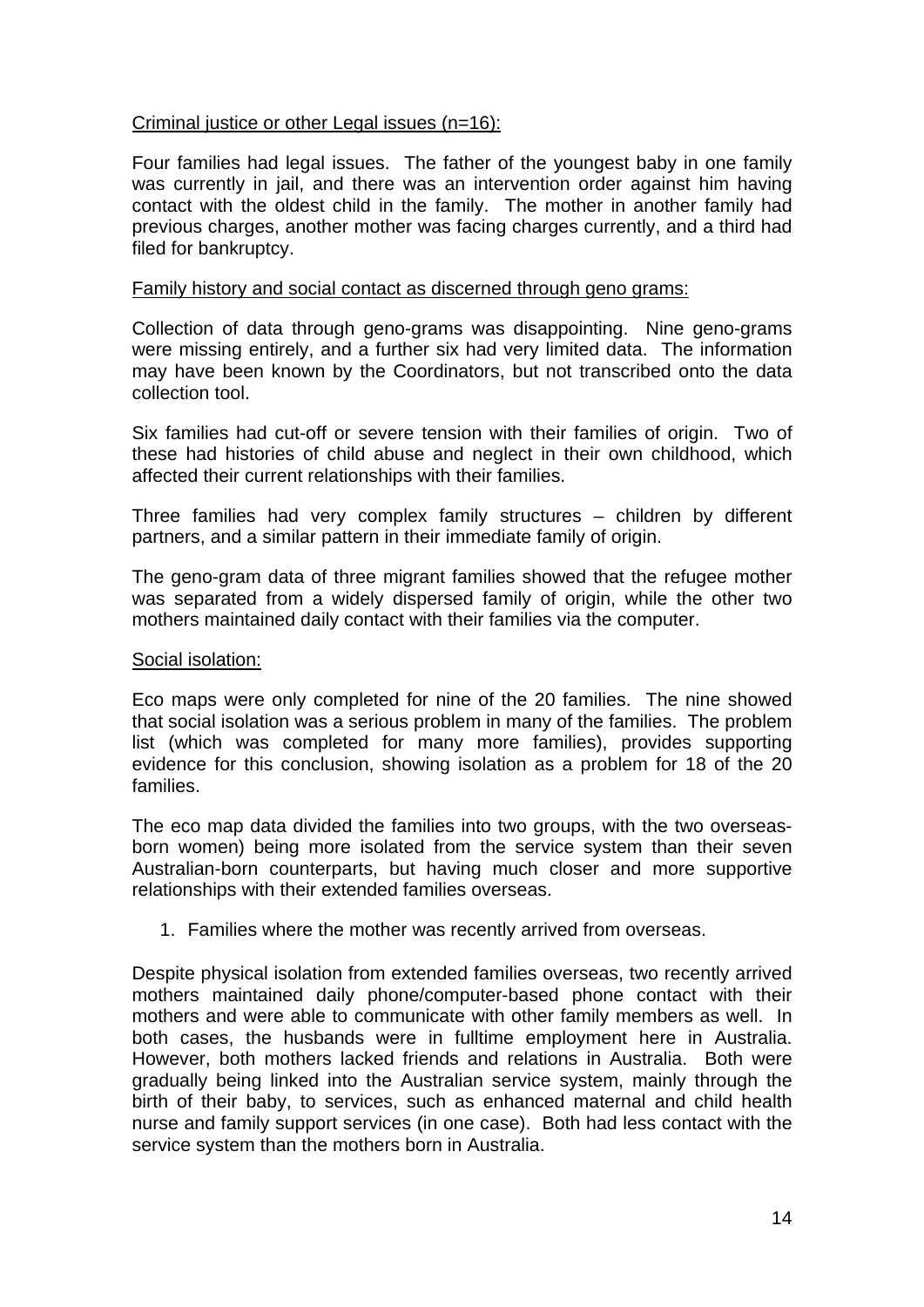2. Families with mothers born in Australia.

All seven mothers had helping agencies involved in their lives – six had mental health services sometimes combined with additional counselling services and the others were clients of Family Services. All were involved with the Maternal and Child Health Nurses and two were involved with the Enhanced Maternal and Child Health service. One was involved with a Crisis Housing service.

The eco maps show more isolation within the informal network. Six of the seven were either isolated from or have tension and conflict with their extended families. None were blessed with a variety of friends. Two had no friends, one had a tension-filled relationship with her only friend and one mother had one friend.

The eco map of two families, one a recently migrated family, showed that all the friends in the network were on the father's side – the mothers were lacking friends.

#### Problems faced by the families:

All the families faced a number of serious problems, and all but one family had difficulties in all three levels: family-environment level, the family system level, and the individual level.

The family with the highest number of problems had 21 difficulties. The range of number of difficulties was 4, 5, 6, 7, 8, 9, 9, 10, 10, 11, 13, 13, 13, 14, 14, 15, 16, 16, 18 and 21. The mean was 11.6 problems per family.

The type of problems included financial difficulties, inadequate housing, educational disadvantage, unemployment, involvement with the criminal justice system, isolation from the service system, isolation from extended family, isolation from social networks, destructive neighbourhoods, physical and mental ill-health, intellectual and physical disability, substance abuse (current and past) sexual assault history in childhood and adulthood, child behaviour difficulties, unresolved family of origin issues, trauma (current and past) parental involvement in child welfare services as a child, parenting difficulties, relationship issues between the adults in the families, family violence, and migration issues. Specifically:

- Seventeen families experienced some degree of mental ill-health.
- Seventeen families had physical isolation from, or serious conflict with, extended family. (In three cases, the mothers were physically separated from them.)
- Seventeen families suffered some kind of employment disadvantage. Five experienced short-term unemployment, six were long term unemployed, nine experienced under-employment, and four experienced inappropriate work conditions.
- Twelve families were isolated from social networks. (For three families, the reason was recent migration.)
- Twelve experienced severe financial difficulties.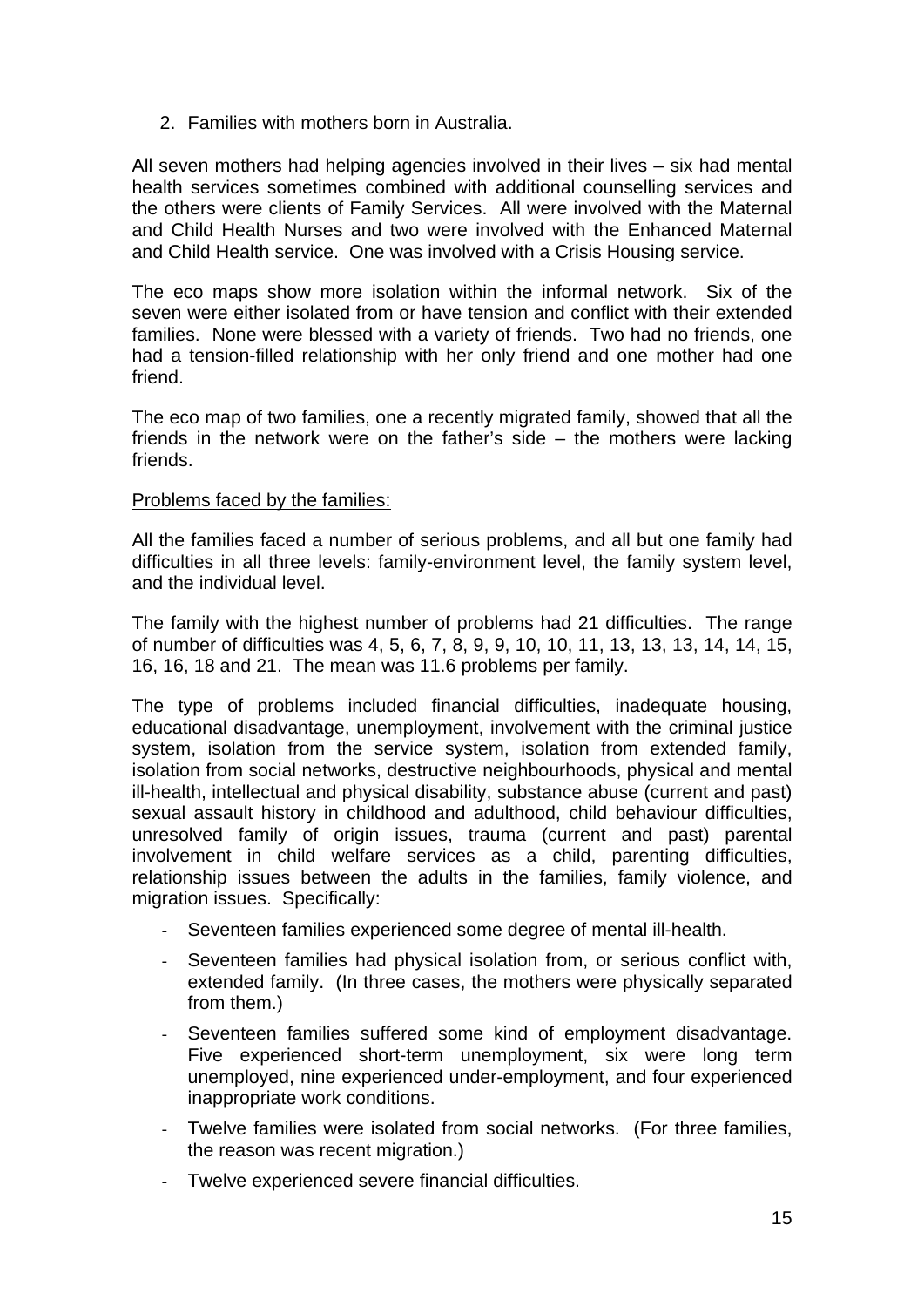- Ten families had educational disadvantage.
- Ten were living in inadequate housing or were experiencing insecure housing or homelessness.
- Seven were living in neighbourhoods characterised by high levels of violence and criminality.
- Eleven had some degree of isolation from the service system.
- Eleven had unresolved family of origin issues.
- Twelve had adult-adult relationship issues.
- Ten had experienced current or past trauma.
- Six had been involved in the child protection system as children.
- Nine were having adult-adult relationship difficulties.
- Eight were experiencing parenting difficulties.
- Five had experienced family violence in the past, and the violence was still current for one.

Six families had physical health problems, two had an adult member with intellectual disability, and six families had been affected by substance abuse, two in the past and four currently.

Apart from the very high number of families facing mental illness difficulties, the most worrying feature to emerge from this description is the extent of negative factors in the environment that impinge on the families. Poverty, homelessness and housing insecurity, unemployment and poor work conditions, educational disadvantage, isolation from the service system, and neighbourhoods identified by the mothers as unsafe, all combine to make it much more difficult to raise infants and children well.

In addition, large numbers in the sample have experienced trauma and carry scars from their families of origin. A smaller group in the sample have had to cope with substance abuse and its aftermath, family violence, and sexual assault.

In short, the data suggests that the environments of the families were less than supportive of family life, and that the families themselves bore many burdens at the family-environment, family system and individual levels.

#### Linkage to the service system (n=18)

The 18 families were all linked into the service system. Seven families had at least two organisations involved in their care (in addition to the Mentoring Mums program). Six families were involved with three other organisations, one family had four organisations, two families had five organisations and another two had six organisations involved in their care. Despite this, eleven of the families were listed by the Coordinator as being isolated from the service system indicating that, as is frequently the situation for vulnerable families facing complex difficulties, the quality of engagement with these services may have been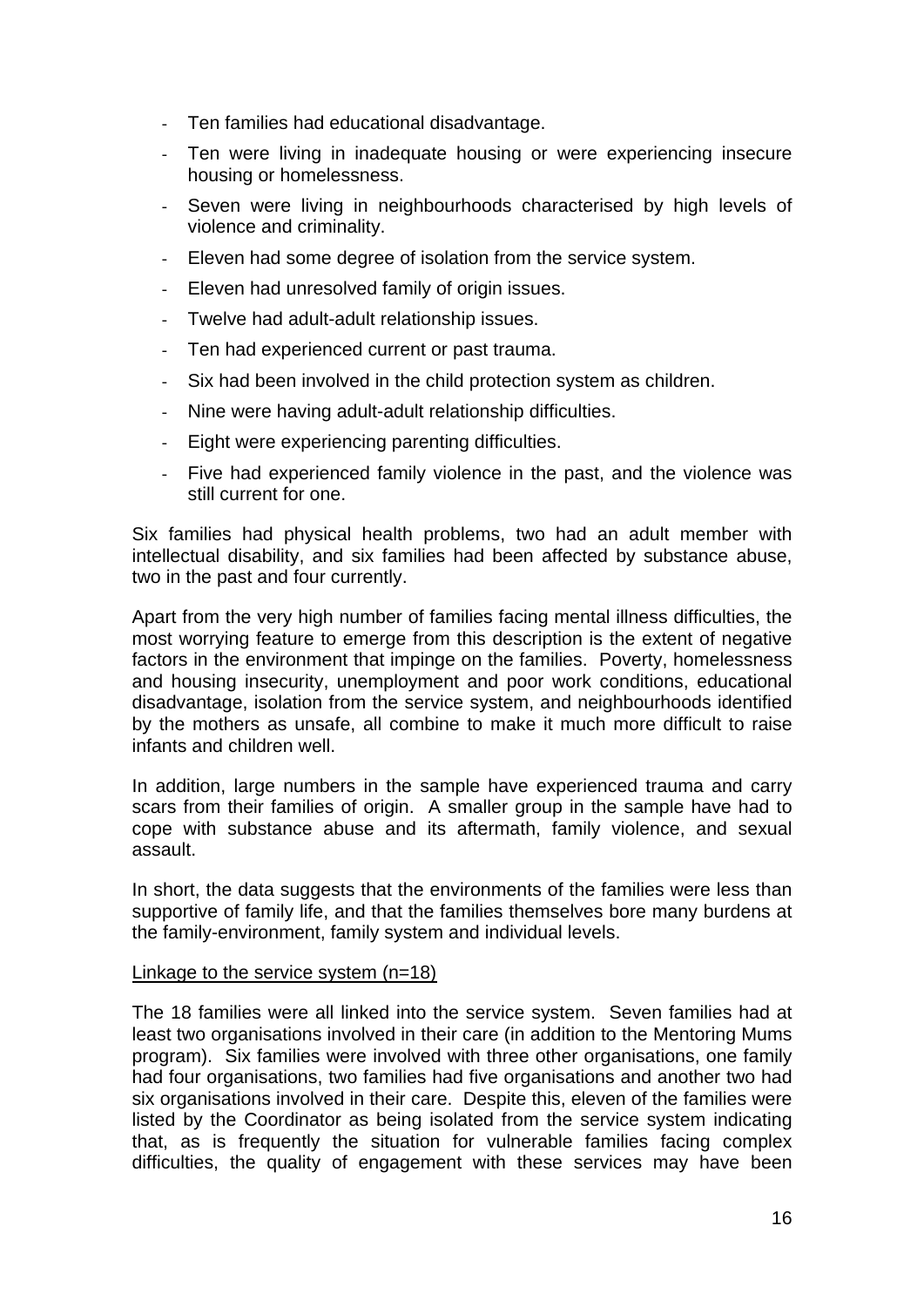minimal. In some cases, there were areas of need where no service was involved. Lack of trust and excluding processes between the mothers and the service system may also have contributed to this sense.

#### Characterisation of the families

There is sufficient data on 16 of the 20 families to be able to make a classification of the families involved with the Mentoring Mums program. Of the sixteen,

- Eight appear to be excluded families
- Four appear to be experiencing crises of migration and resettlement
- Three seemed to be affected primarily by mental health factors, and
- One appeared to be a mother suffering a crisis of transition to motherhood.

Mentors with excluded families will need assistance in understanding the complexity of their lives, their cut-off from community norms, and a range of normatively unacceptable behaviour and attitudes.

Mentors involved with mothers affected predominantly by mental illness will need particular support to understand the effects of mental illness, and the specific needs for treatment and recovery.

Mentors involved with newly arrived migrants or refugees will face the everpresent reality of cultural differences and misunderstandings, as well as having to face language barriers.

It is clear from this, and from other data (focus group sessions with mentors) that mentors need particular knowledge in relation to their particular new mother, if the relationship between mentor and new mother is to grow into a rewarding, constructive and trusting one, and if match is to be ultimately successful.

The focus groups with the mentors, the feedback from the mothers, from the Coordinator, and the data from the case studies suggest that mentors can be matched and supported, and that the mentor-new mother relationships can be sustained and achieve goals, with this range of families.

#### Outcomes data

We had hoped to measure program outcomes through a goal attainment scale. and two before and after measures – an eco map and the problem list. We have these measures for the five case studies. Of the remaining 15 cases, seven were closed. Of these, there is only outcome data provided on one case. The goal attainment scale gave the second highest rating for both the establishment of the mentor-new mother relationship, and for the goals attained. The problem list and eco map at closing were not provided. Other outcome data for the program is reported in other sections of this Report.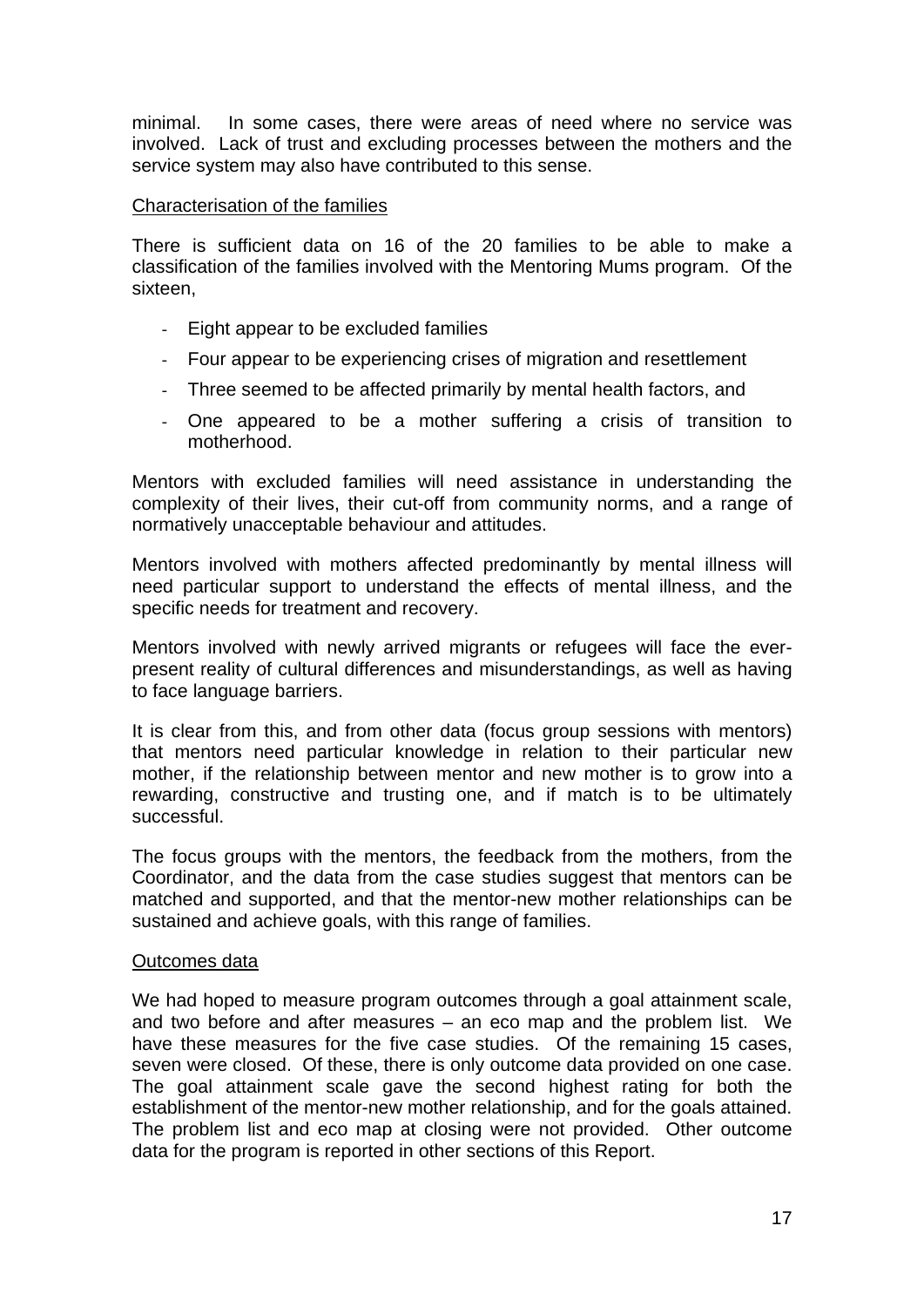In summary, the mothers met revised program eligibility. They had a variety of backgrounds and faced a large number of serious and entrenched difficulties. Of the sample of 16, half appeared to be excluded families, those with the most profound and longstanding difficulties. But the data also showed that, despite this, the program was successful in gaining referrals, establishing its reputation in the service system, effectively recruiting, training, matching and supporting matches between mentors and new mothers.

## **4. Analysis of five case studies**

The evaluation design incorporated detailed case studies of five mentor-new mother relationships, to explore the characteristics of the new mothers able to be supported by the program, the processes of the program and the outcomes achieved by it.

#### **Description and categorisation of the five new mother families**

All five families met the revised referral criteria for the Program. All were socially isolated, had other serious difficulties, and there was concern about the wellbeing of the infants. All were eligible for referral to Child FIRST. Three mothers were referred from the Mercy Hospital Social Work department, the fourth from a community midwife, and the fifth mother was referred from a Maternal and Child Health Nurse. Both these mothers were also involved with the Mercy Hospital for Women and there was liaison between the Hospital and the Mentoring Mums program. All mothers had multiple serious problems at the individual, family and family-environment levels. All needed help and support with their parenting. All were involved with Family Services or the Enhanced Maternal and Child Health Nurse service (in some cases, both) and four of the five mothers had regular contact with mental health services.

One mother's problems included severe financial difficulties, inadequate housing, isolation from extended family (as a result of childhood abuse and family fragmentation), past substance abuse and current adult-adult relationship issues. This mother was a sole parent, was in her early twenties, and, at the time of the interview her infant was about ten months old. The mentor had been involved for nearly nine months.

We typify this mother as struggling with parenting as a result of childhood abuse and its aftermath on current parenting, exacerbated by social isolation, itself stemming from the childhood abuse and the pathways into which this had precipitated the mother. Although there is some lack of data due to the reluctance of the mother to provide data about her family of origin, we suggest this mother was, in all probability, an excluded family.<sup>4</sup>

**EXALLE 1998**<br>A 'Excluded family' is a specific term first used by Tierney (1976) and then by Mitchell (1995, 2008) and summarised by Mitchell and Campbell (2010) to describe a particular group of families typically present in any group of families presenting to homelessness services, Family Services, child protection, or out of home care services. These families have particular characteristics. They are described individually here, are discussed in general terms below.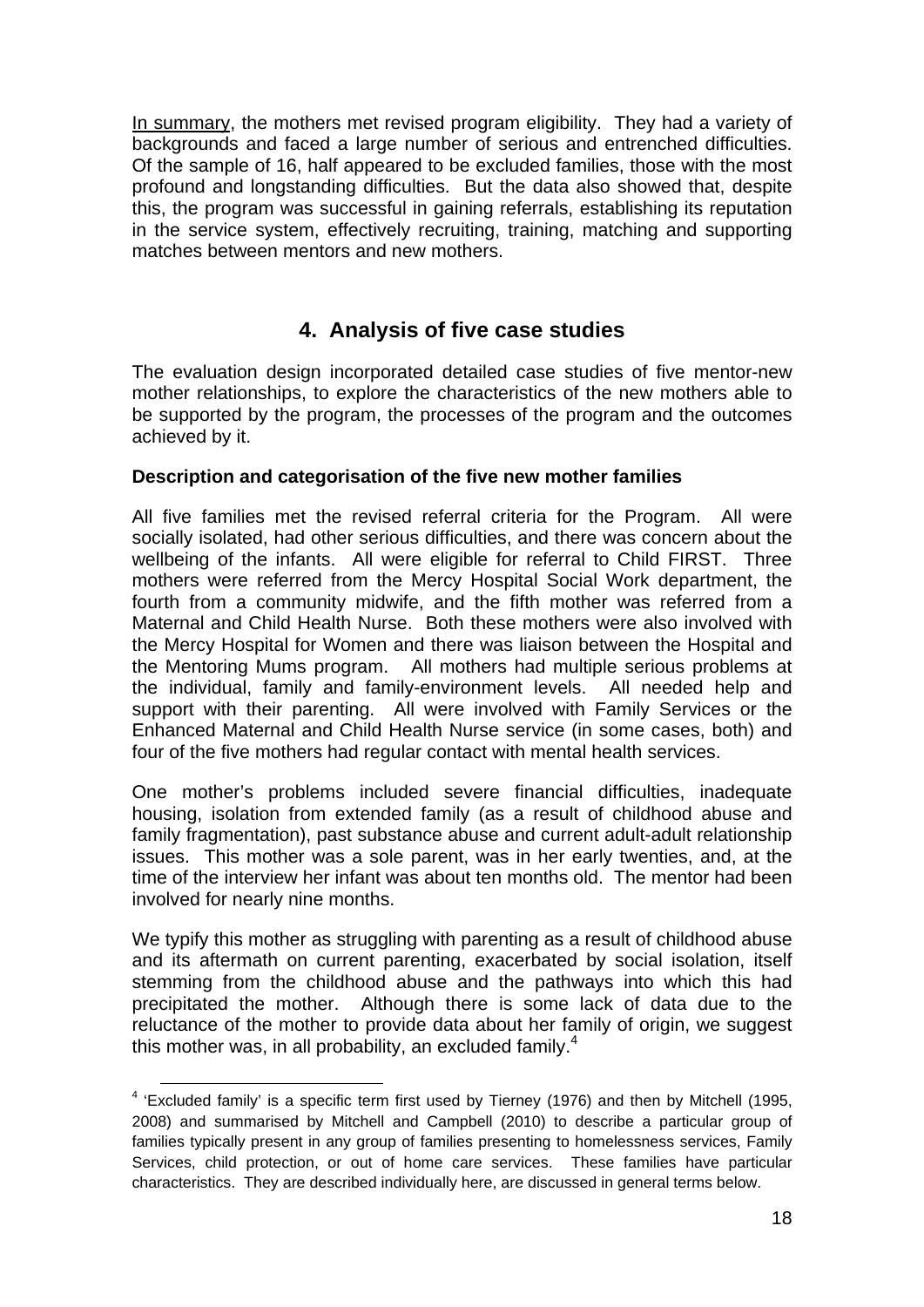The second mother was married to her partner, and both were in their forties. Their baby was 5 months old at the point of the research interview, and the mother had been involved with Mentoring Mums for about six months. The mother suffered serious mental health difficulties, as did her partner. Both were involved with the mental health services system. Family Services and an Enhanced Maternal and Child Health Nurse were also involved. There were fears about the well-being of the infant. Neither parent was able to work, and both were dependent on government pensions. They resented the intrusion of services into their lives, were often reluctant to be involved, felt overwhelmed and judged by services, and had little support from extended family. They had parenting difficulties and sometimes, difficulties with each other.

We typify this family is as being deeply affected by longstanding mental illness and its multiple effects on individual and family functioning and on social exclusion, over time.

The third mother was in her mid twenties. She had a pre-school child while living with a partner (though he was not the father of the child), from whom she had been separated for two years, and a new partner and father of her unborn baby. Family violence had typified her first relationship. The new mother suffered serious depression, and had had psychotic episodes which required hospitalisation. The family had at least 14 serious difficulties. Although the presenting problems included severe psychotic episodes requiring hospitalisation for the mother, these presenting problems overlaid long-term, entrenched and serious difficulties since childhood. These included childhood abuse and neglect, fractured living arrangements in childhood including periods of time in out of home care, a highly complex family structure of parents, step parents on both sides, siblings, and half-siblings with cut-off relationships and estrangement typifying some of these relationships, and family violence, substance abuse and gambling problems for her parents.

Our assessment is that this family was an excluded family, with the picture complicated by serious mental illness in the mother.

The fourth mother was in her thirties, had a one month old infant, and lived with her partner at the point she was referred to the New Mum's program. The family were living in a house completely shut up, with all windows blacked-out on the insistence of the partner. Shortly after the mentor became involved, the mother moved into a women's refuge to separate from the partner. The family had 16 major problems. These included severe childhood abuse of the mother as a child, her experience as ward of the state (which included child abuse while in care) and the more recent difficulties with her partner, and current housing and financial problems. The mother was divorced from a previous husband, but they had no children. The mother had no contact with either of her parents or any other family member, and had no friends at all. A number of the difficulties had been present for many, many years. The mother suffered mental illness, and regularly attended a mental health service.

Our assessment is that this mother was part of an excluded family,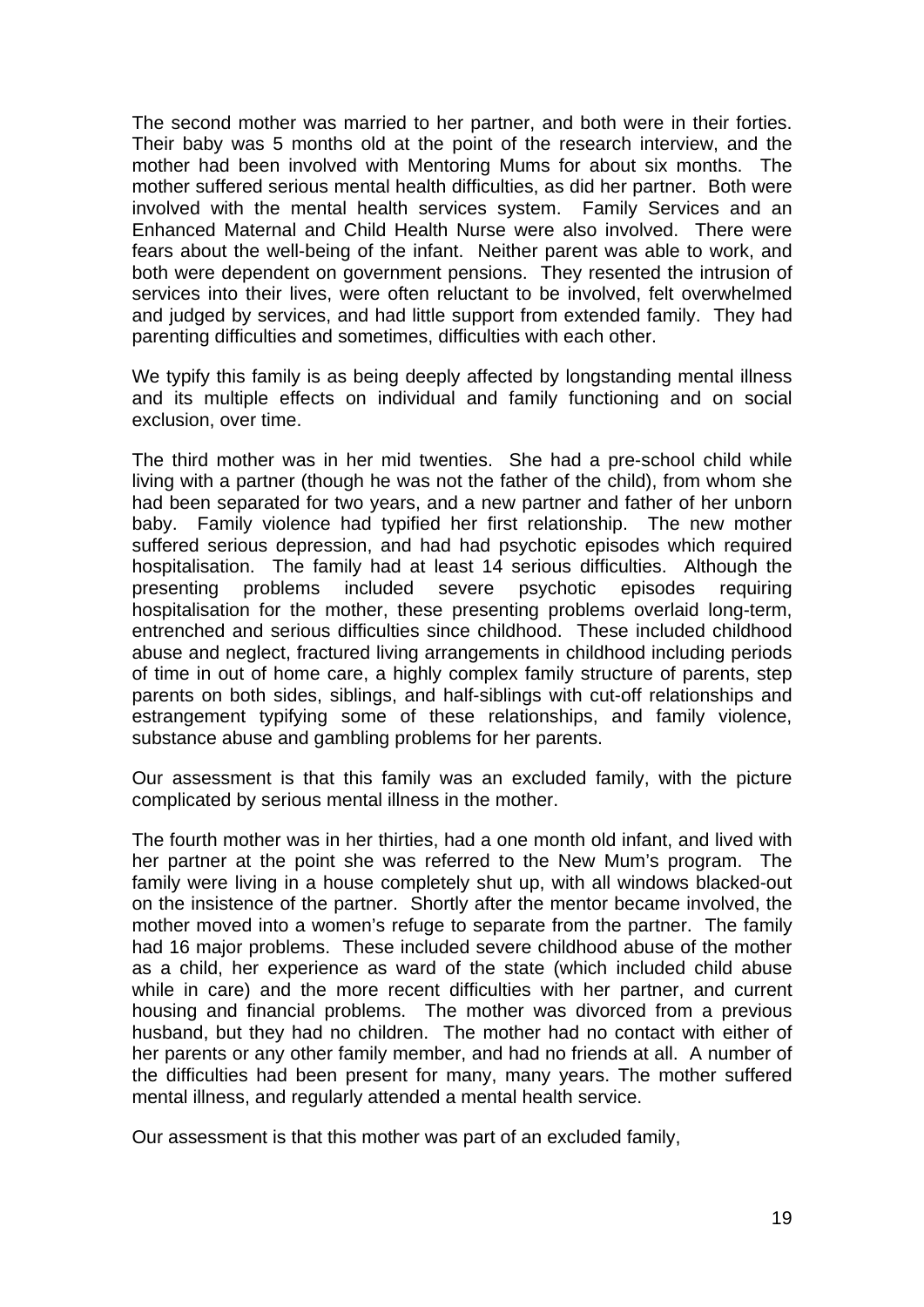The fifth mother was in her early twenties. She had been diagnosed as suffering schizophrenia, and was living with her current partner who suffered drug-induced psychosis and was under a court order to attend psychiatric services. As in the case of the third mother described above, the fifth mother and her partner also experienced childhood abuse and neglect. This mother also had a pre-school age child by a previous partner, with whom she had experienced severe family violence – the cause of the ending of the relationship two years previously. The child showed symptoms of developmental and speech delay, and the mother had not attended any ante-natal care during her current pregnancy, prior to the involvement of the mentor.

Our assessment is that both parents in this family were members of excluded families, and were continuing the life of exclusion, which included living in substandard accommodation rented from an unscrupulous landlord, and the already described problems of mental illness, and substance abuse.

There are several matters of note in the preceding description of the case study mothers.

1. Mental illness

Four of the five mothers and two of their partners experienced severe mental illness. In all but one family, we see their mental illness as part of a more complex presentation typical in excluded families (see discussion of excluded families below). In all four cases, the mental illness was severe, with psychosis being experienced by three of the four women and both of the male partners. This characteristic presents particular challenges to professional staff in mainstream services, and even more so for mentors (given community fear, and lack of understanding, of mental illness generally). Mentors therefore need specific support and expertise to be able to respond to the needs of such families.

2. Severe social isolation

All five women suffered social isolation, especially within their informal networks of friends and extended family. One mother had no friends and no contact with family. Two mothers had contact only with associates that they saw as destructive of family life – those who would pull them away from parenting responsibilities and back into substance abuse or adult entertainment industry networks. The fourth mother had very limited contact with only some members of her extended family, but was estranged from several other members of that network. Although data is lacking on the social network of this mother, she did not appear to have friends she could call on for any emotional or practical support. The fifth mother and her partner had a supportive relationship with one couple in their extended family, but their mental illness had proved an insurmountable barrier to development and maintenance of friendships.

Social isolation rarely appears as the sole difficulty of families or individuals. Nonetheless, a range of theory and research, from attachment theory, child development theory, ecological and network theory and research, as well as practice experience, all suggest that its negative effect on individual and family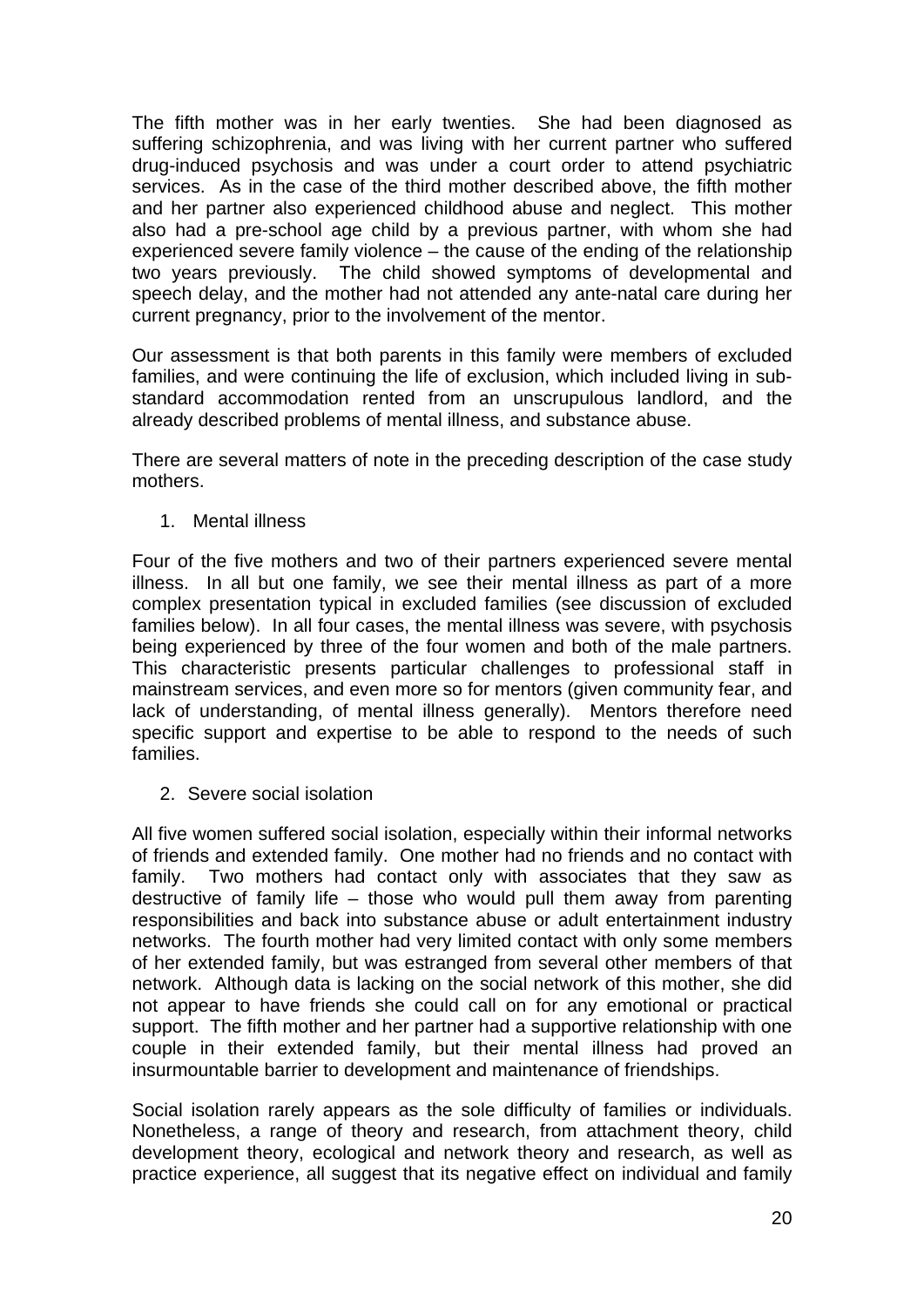functioning, and on people's sense of well-being and happiness, can be taken largely for granted. It seems that it is well nigh impossible to raise children successfully in social isolation. This is one characteristic of the families in the New Mum's program that the program was established to change.

3. Excluded families

Three of the families were excluded families, and a fourth mother may have been a member of such a family – her reluctance to provide information about her family of origin made it difficult to make this assessment with certainty. Excluded families are a specific group within Family Services and they have been described in detail elsewhere (Tierney, 1976, Mitchell, 1995, Mitchell *et al*, 2008, Mitchell and Campbell, 2011 in print). There characteristics are summarised in the Table 1.

Table 1: Characteristics of a sample of excluded families (from Mitchell and Campbell, 2011, in print)

| Range of problems                                                                                                                                                                                                                                                                                                                                       | Indicators of<br>complexity                                                                                                                                                                                                                                                                                                                                  | Informal network                                                                                                                                                                                                                                                                                                                                                              | Formal network                                                                                                                                                                                                                                                                                                                                                   |
|---------------------------------------------------------------------------------------------------------------------------------------------------------------------------------------------------------------------------------------------------------------------------------------------------------------------------------------------------------|--------------------------------------------------------------------------------------------------------------------------------------------------------------------------------------------------------------------------------------------------------------------------------------------------------------------------------------------------------------|-------------------------------------------------------------------------------------------------------------------------------------------------------------------------------------------------------------------------------------------------------------------------------------------------------------------------------------------------------------------------------|------------------------------------------------------------------------------------------------------------------------------------------------------------------------------------------------------------------------------------------------------------------------------------------------------------------------------------------------------------------|
| Family violence<br>$\bullet$<br>Sexual abuse<br>Substance abuse<br>٠<br>Poverty<br>٠<br>Social isolation<br>$\bullet$<br>Educational<br>disadvantage<br><b>Mental illness</b><br>$\bullet$<br>Severe problems<br>$\bullet$<br>in parenting<br>Low motivation<br>to change<br>(Commonly, many of<br>these problems<br>appear in each<br>excluded family) | Multiple, serious,<br>$\bullet$<br>entrenched,<br>chronic and<br>interacting<br>problems at<br>multiple levels $-$<br>individual,<br>family and<br>environment<br>Complex family<br>$\bullet$<br>structures and<br>processes<br>Long histories of<br>contact with<br><b>Child Protection</b><br>as parents<br>Experiences of<br>$\bullet$<br>multiple trauma | <b>Difficulties</b><br>$\bullet$<br>persist across at<br>least three<br>generations<br>Parental history<br>$\bullet$<br>of childhood<br>abuse and<br>neglect with or<br>without<br>placement<br>Problems with<br>$\bullet$<br>the informal<br>world of friends<br>and relations:<br>weakened or<br>blurred<br>boundaries, or<br>cut off and<br>extreme isolation<br>$\bullet$ | <b>Exclusion</b> from<br>$\bullet$<br>services<br>Family members<br>$\bullet$<br>resisting contact<br>with services.<br>Interventions<br>$\bullet$<br>from services<br>which fail to<br>provide<br>consistency,<br>connectedness or<br>stability to<br>parents or<br>children, and fail<br>to address their<br>problems<br>Isolation and cut-off from mainstream |
|                                                                                                                                                                                                                                                                                                                                                         |                                                                                                                                                                                                                                                                                                                                                              | community life.                                                                                                                                                                                                                                                                                                                                                               |                                                                                                                                                                                                                                                                                                                                                                  |

A cursory consideration of Table 1 shows the difficulties excluded families will have in trying to rear their children successfully. It also indicates the barriers that the service system has in trying to bring about change in the multiple, entrenched, chronic and serious difficulties experienced by excluded families. It highlights the likely points of culture clash and difficulties for engagement and gaining agreement on goals, as excluded families put all their efforts into struggling to survive and the service system focuses on prevention of harm and other child-centred foci. And it demonstrates the fundamental need for mentors to address social isolation within the informal network, and the complete cut-off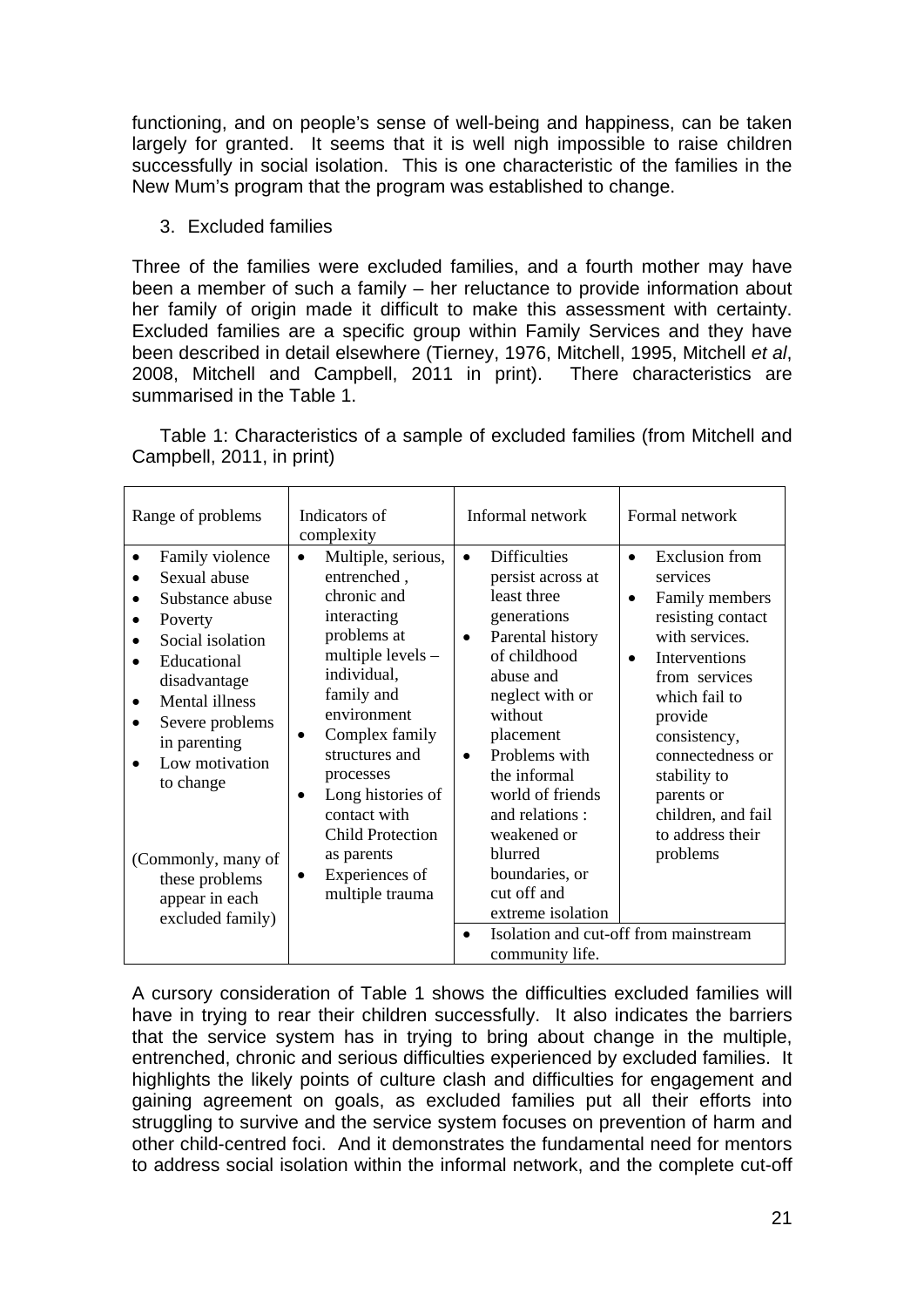excluded families have from community norms about parenting, child development, and network development and maintenance, while also indicating some of the reciprocal difficulties mentors and new mothers might have in engaging and remaining engaged, with each other. The data we have on at least three and possibly four of the five case study families will allow us to draw conclusions about involving mentors with excluded families, at the end of this section.

#### **Description of the mentors with which the new mothers were matched**

Four mentors were involved with the five cases, with one mentor being placed sequentially with two of the mothers. One placement finished when the mother and her partner decided that there were too many people visiting the home, and that the mentor relationship should be put on hold for a period.

Four mentors were of Australian birth, with the fifth being born in the UK. One was in her early thirties with a partner and three children. She was described as very easy going, interested and non-judgemental of the mother she was involved with, but also as very observant. The family had a lot of energy, with all being heavily involved in sporting activities and additional activities outside of their work and family life.

The second mentor, matched with two new mothers consecutively, was a middle aged woman with adult children and a partner. This mentor had had some serious difficulties in her life including experience of abuse. Her life experiences contributed to her obvious strength of character, despite her quiet demeanour. These qualities were recognised by the two new mothers with whom she was placed, and contributed to the strength of the mentor-new mother relationship in both cases. The new mothers recognised someone who was sympathetic to their situation because that person had experienced difficulties in life too. The mentor was committed, talented (though she might be embarrassed by this description) and very thoughtful about the new mother and her situation.

The third mentor lived with her two children, her partner and her mother. She was in her early forties, happy and confident in her position in life, with a fulfilling career as a yoga teacher, strongly influenced by a family culture of concern for those less well-off in life and commitment to assist them wherever possible.

The fourth mentor was retired, in her mid to late sixties. She had previously worked as a kindergarten and prep teacher, before managing her own business. She had four adult children and two grandchildren. She had worked in a socio-economically disadvantage area as a teacher, and was committed to supporting the new mother with whom she was matched, who was a member of an excluded family.

#### **Goals set for the volunteers' involvement with the new mothers.**

All cases shared three main goals, although there was variation in the wording of the goal: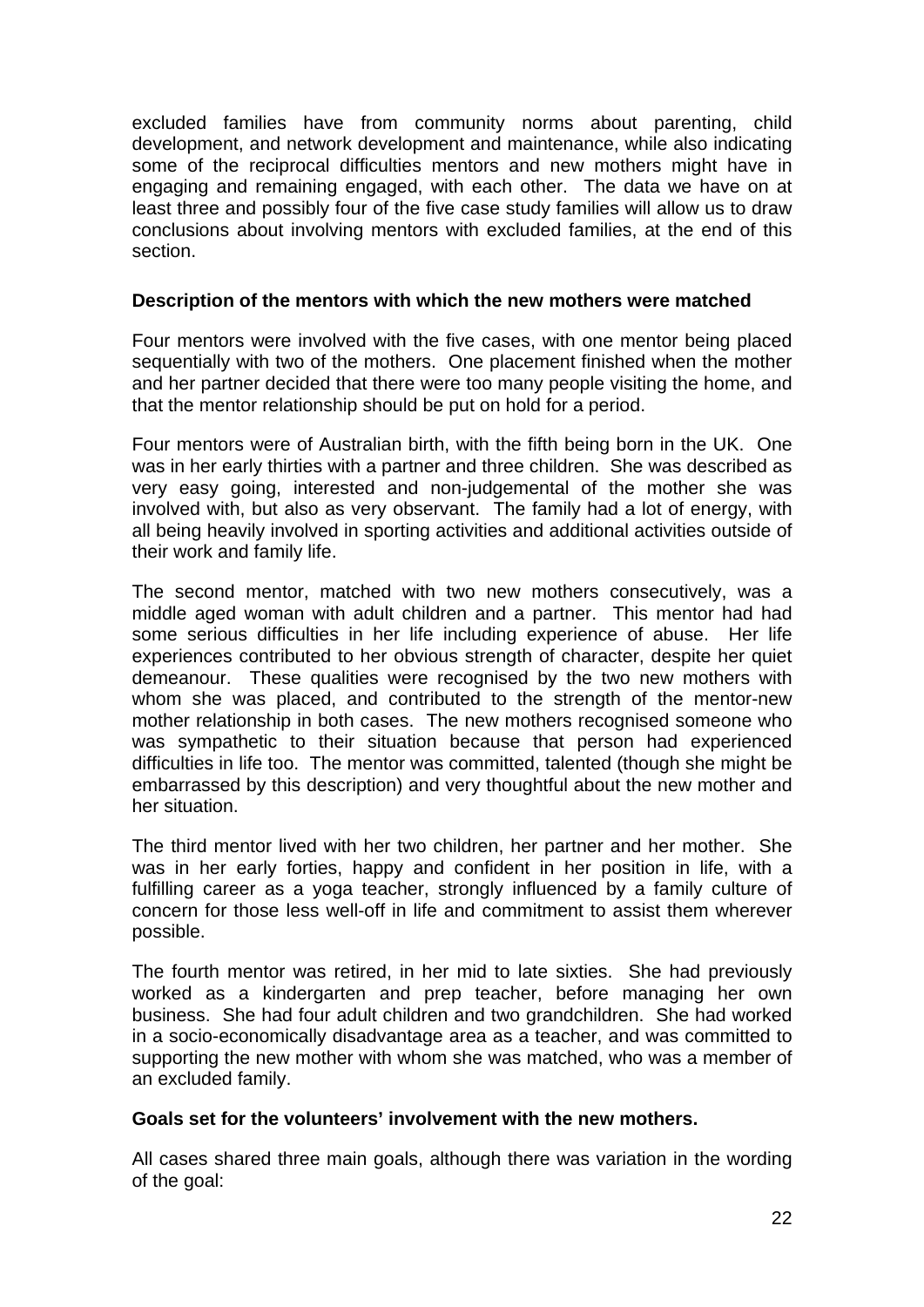- establishing the relationship between the mentor and the new mother;
- greater attachment between mother and infant
- reducing social isolation and building connection to the community

These are unsurprising goals, given the objectives of the Mentoring Mums program. However, the goals were particularised to each of the new mothers, according to their needs and situation. The example of play illustrates this point.

One of the mothers was setting herself enormously high standards, without any experience in her own childhood of age-appropriate attention. Helping her to understand her particular baby's needs for age-appropriate play, attention and stimulation was a major focus.

The second mother was beset by injunctions from services about how to care for her baby, and had very little confidence. She would do all the practical care of her baby, but felt very uncertain about interacting and playing with her. Teaching her some basic ways to play with her baby become an important focus of the mentor. The co-ordinator and the mentors had a clear understanding of these goals for each new mother.

Three cases had a number of additional goals. They demonstrated that the mentor intervention was particularised to the needs of each mother. The additional goals may also reflect that these three cases were matched by the second co-ordinator, and demonstrate her understanding of the possible breadth of scope of the mentor-new mother relationship. Or, the additional goals may have developed as the program staff learnt from experience with the mentors just how much they could undertake with their new mother.

In three cases, a goal related to the mother's mental health: supporting her to maintain mental health support (three cases) and supporting her to take medication (one of these three).

In three cases a number of goals could be seen as directed towards teaching members of excluded families community norms about accessing and interacting with the formal service system, and norms of constructive parenting practices focussed on child development. The co-ordinator did not relate the goals to explicit theory about excluded families, but understood that these goals needed to be realised, if successful parenting and connection to the community were to be achieved. In all cases the situation to be changed was serious, but in two of the cases, the changes needed were extreme. In relation to the formal service system, goals included supporting mental health service contact in three cases, linking into some TAFE training so that employment could be found (one case), and attending ante natal and paediatric assessments and follow up, and enrolling a child in kindergarten and school in another case.

In this case the mother had not attended any ante natal appointments and her oldest child had had no contact with kindergarten, despite being nearly 5 years old.

In two cases the changes needed in parenting were extreme.

For one mother, goals included removing cardboard and black plastic from windows to allow the baby to experience light, getting the mother to take the baby outside the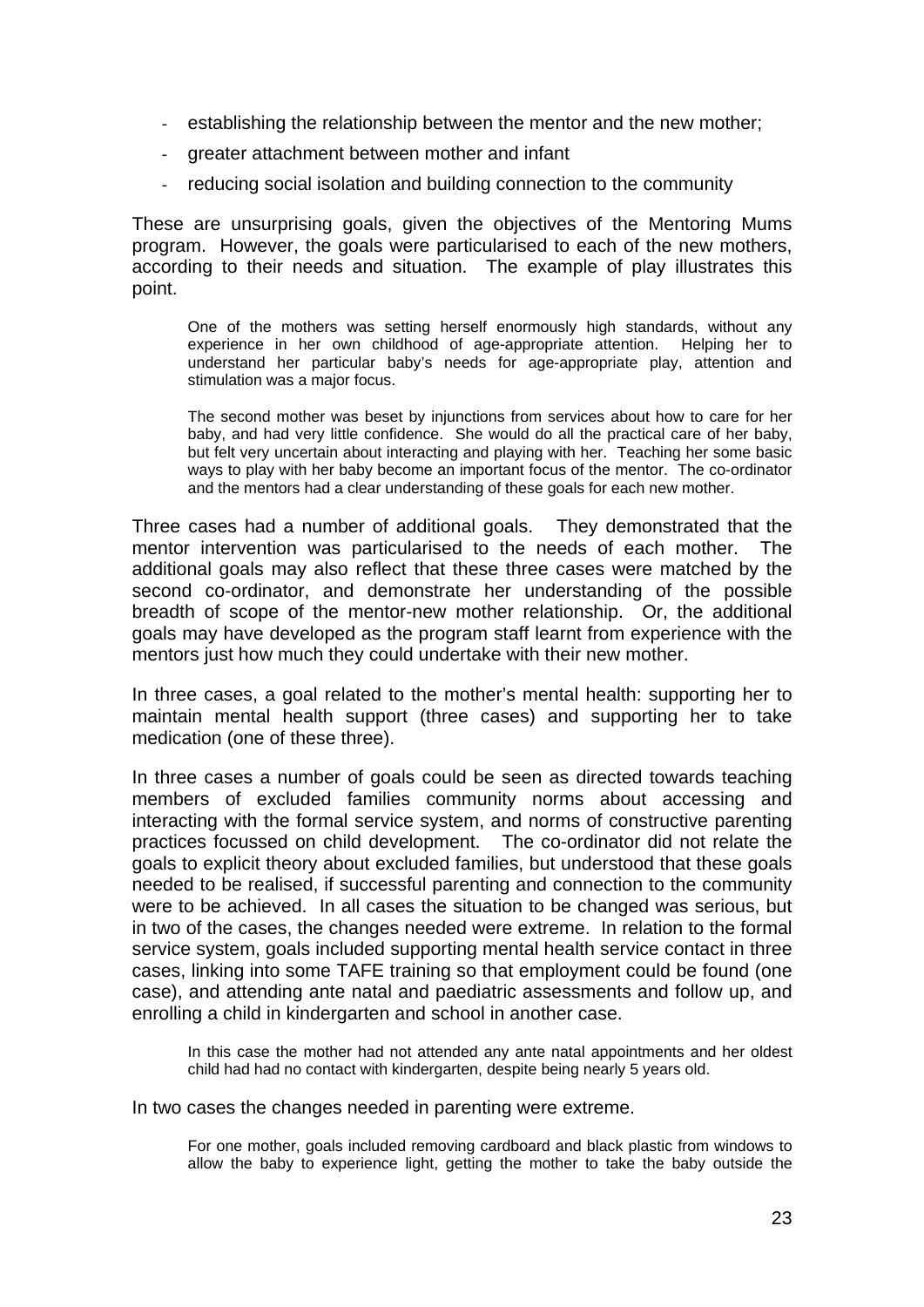house, and helping the mother see that her baby was not exhibiting sexualised behaviour (flirting and manipulation) – rather she was just being a baby.

In the other case, it involved helping the mother to see basic needs of an older child (nearly five years) – his need for attention and affection, attention to his serious health and development needs (the child had had an untreated throat infection for many months and had never attended pre-school).

In all three cases, the mother needed help with structure, organisation and routine that centred on the babies and children. Sometimes the mother's mental health contributed to these difficulties, but in all cases it also reflected the mother's difficulty in seeing and organising herself around the needs of her baby or older child.

An underlying need which the co-ordinator hoped the mentor would address was that of helping these three excluded family mothers to develop the motivation to change these areas of their lives. Problems with such motivation has been identified as one of the characteristics of excluded families (Mitchell, 1995, p.67-73).

#### **The process of helping**

Analysis of the processes of helping shows delicate sensitive work on the part of all the mentors and the Mentoring Mums Coordinator. It shows strength and resilience in all parties, including the new mothers. It shows deeply held and enacted commitment of the mentors to each mother, and an openness and courage on the part of the new mothers to allow the possibility of a supportive relationship to develop. It also shows high levels of skill, art, knowledge and theory necessary in the Coordinator position. Analysis of the processes of helping also shows how the mentor, Coordinator and new mothers realised the changes that were made.

#### The mentor – new mother relationship

Professional literature has identified a number of common processes known to be effective in establishing and maintaining relationships and bringing about change.

The processes used by mentors included: consistency, reliability, and honesty, being warm and friendly, often keeping the relationship light and enjoyable and using humour, careful listening, acceptance of the mother by the mentor at all times, and regardless of how challenging or difficult the mentor found particular behaviour or attitudes, being non-judgemental in all circumstances, affirmation of feelings expressed by the mother, and praise of the mother's mothering and caring capacities.

While professionals would see the use of these qualities in a relationship as being essential in developing trust (a task most necessary with this group of new mothers for whom distrust based in experience of abandonment and betrayal, were common) the mentors themselves talked of this in terms of women supporting women to do 'women's work' – mothering – which should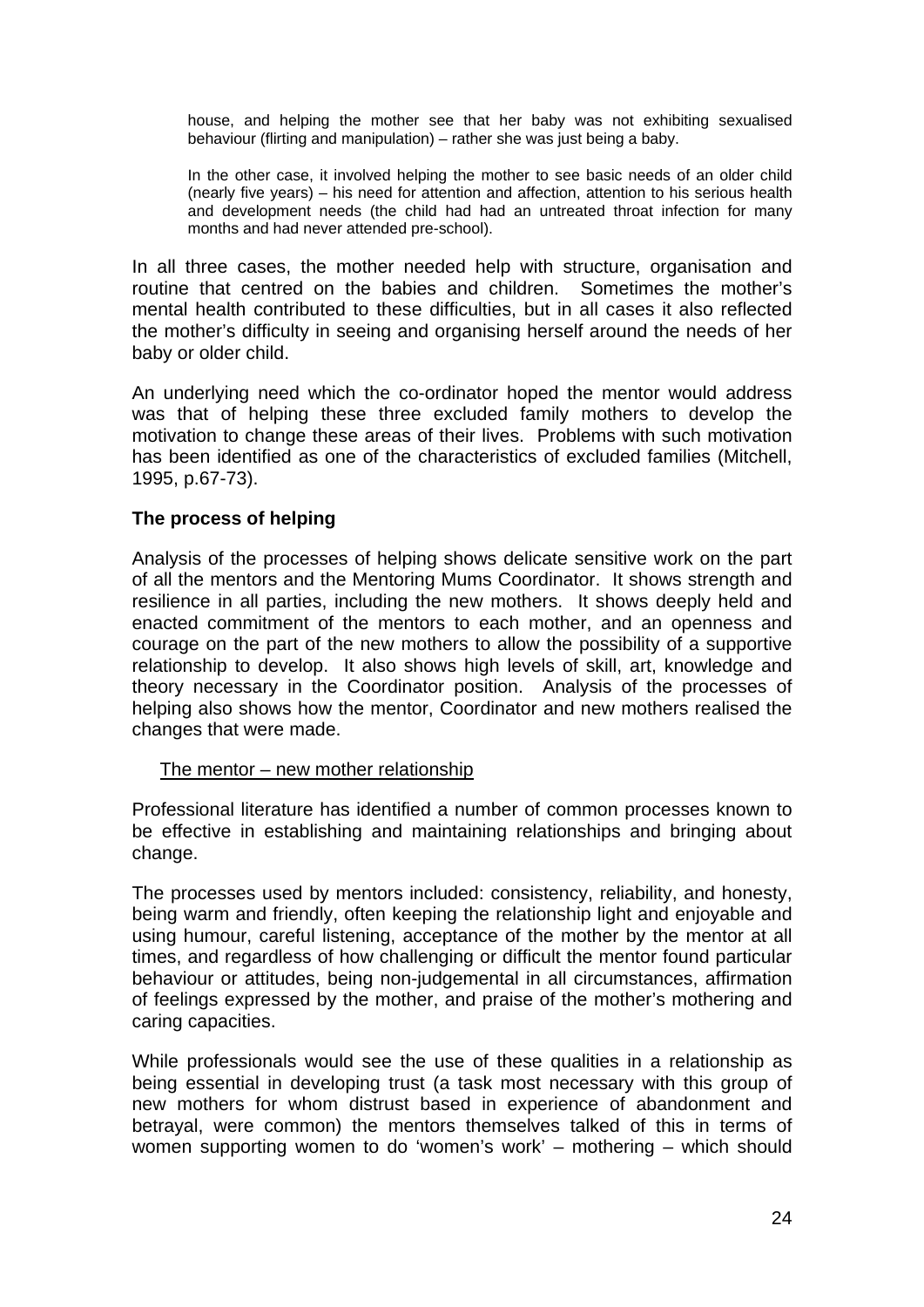come naturally to us, but which, in the eyes of the mentors, is often not valued as it should be in our society.<sup>5</sup>

All mentors also spent considerable amounts of time noticing the baby, noticing the things the mother did that were positive, and speaking their 'noticing' out loud to the mothers. They shared from their own experience as mothers

'When my kiddies cheeks were red like that they were often teething' leading to a discussion of the signs – the child being unsettled and crying more (because teething hurts), and the dribbling. This was followed by discussion of things that might help: 'what does the Maternal and Child Health Nurse say? My kiddies seemed to get some relieve from those teething rings you put in the fridge, so that they are biting on something that is cooling, and therefore, soothing.'

In the two cases where there was an older child, the mentors both used the same approach to help the mother focus on the needs of the older child, or to share knowledge about children's needs, or parenting approaches.

One mentor talked with her new mother about what she used to do for her children, if she had to go to an appointment which meant lots of waiting around. She talked about taking a special 'outing' bag, with a change of clothes, a picture book, some toys, something nice to eat and drink, so that there was something for the four year old to do. After a few visits of talking about this as she got the bag ready, she found that the new mother had the bag ready when she arrived to take her and the four year old to the appointment.

All mentors did a lot of modelling of responsiveness to babies and teaching of parenting from their own experience. The previous examples of what to do when the baby was teething, or how to amuse an older child while waiting for appointments, are cases in point. Here is another example

One mother was very good at all the physical care, but did not relate very much to her baby. The mentor began a conversation about action songs and nursery rhymes. Could the mother remember any of that from when she was a child? (The mother had no such memories). Would the mother like her to teach her some? Yes, she would. So she began with 'Rock a bye baby', bouncing the baby on her knee and letting the baby 'fall' between her legs at the right moment in the rhyme. The baby was delighted. The mentor supported the mother to give it a go. She talked about how babies learn by repeating this sort of thing many, many times, and that they seem to go on loving it, no matter how many times you do it. After a while the mother was able to do this without prompting from the mentor. Later still, on one visit, the mother was doing the rhyme and the mentor noticed the baby starting to laugh at the beginning of the 'When the bough breaks' line. She was able to 'notice' this with the mother, so they could all see how the baby was learning, how clever the baby was, how the mother must have been practising this with the baby for this learning to have happened. And what a good mother she was being.

Modelling was combined with a number of other components, like noticing the baby and praising the mother:

Another mentor noticed immediately that the mother was holding the baby at arm's length to feed her. She noticed out loud that the baby didn't look too comfortable, and shared by showing, how she used to hold her own babies when she fed them. When the mother held and cuddled the baby, in response to the mentor's modelling, the

1

<sup>&</sup>lt;sup>5</sup> Focus group discussion with mentors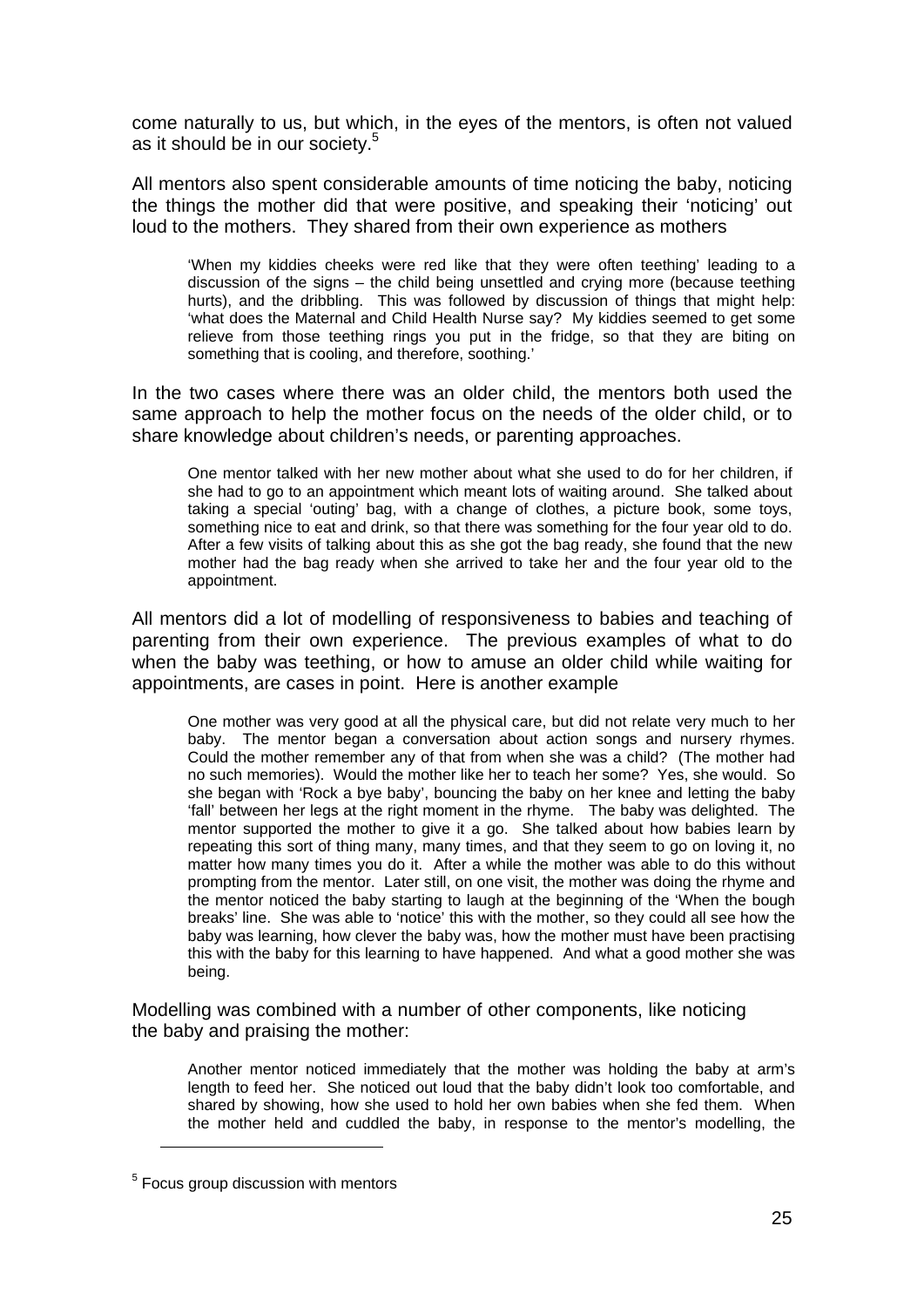mentor noticed the responsiveness in the baby: 'Isn't she such a lovely baby, and look how she's looking at you and smiling at you. You must be doing such a good job, to have such a lovely response from her.'

There was evidence in two of the cases that the new mothers saw the mentors as models for themselves, not just as mothers, but as women. The mentors lived lives to which the new mothers aspired. They were the women the new mothers would like to be. This was the case despite the differences between the new mothers and the mentors, with the new mothers in question being excluded families, and the mentors being middle class, comfortably-off women with all the advantages of education and material security. In one case, the new mother's life was full of drama and constant crisis, while the mentor's life was calm and ordered. Far from wanting to continue a life of crisis, the new mother saw the possibility, perhaps for the first time, of a different way of living, and was attracted to that way.

Paradoxically, the mothers also saw the mentors as people just like them. They did not see the middle class, well-off, secure and confident women some others saw. Instead, they were able to identify with the mentors as women who had also had their struggles in family life and parenting. This process of identification promoted development of trust, which in turn enabled them to use the support and guidance of the mentors in a way that had not been possible in their relationships with professionals.

In the second case, the mentor and new mother were able to talk about some difficulties they had shared – one in a previous marriage relationship, the other in her relationship with her current partner. The new mother could see that the mentor had survived a very difficult relationship, could acknowledge the effects of that relationship on her (which helped the new mother to do the same) and that a variety of paths were actually open to her.

All of the relationships were involved in helping to link the new mother to the community, though this was particularly evident in three of the cases. Linking involved taking the new mother to appointments so that the mother accessed formal services or taking the mother to the local library or health centre or playgroup, and encouraging the new mother towards regular attendance. In another case it involved spending time supporting the intervention of professionals involved in the case. The mentor would ask – what does the Maternal and Child Health Nurse say – and then support that, rather than confusing the mother with different points of view.

One case showed an even more active role, with the mentor mediating the formal service system to the mother. The mentor was introduced to the mother during the last trimester of her pregnancy. She had not attended any ante-natal medical care. The mentor provided emotional and practical support and drove her to an appointment, supported her through the obstetrician's anger (on behalf of the unborn baby), mediated the obstetrician's perspective to the new mother ("she is just so concerned about your baby – that's why she was so angry") and then supported her to the next appointment. On this occasion the doctor was warm and caring, and the mother began to understand the doctor's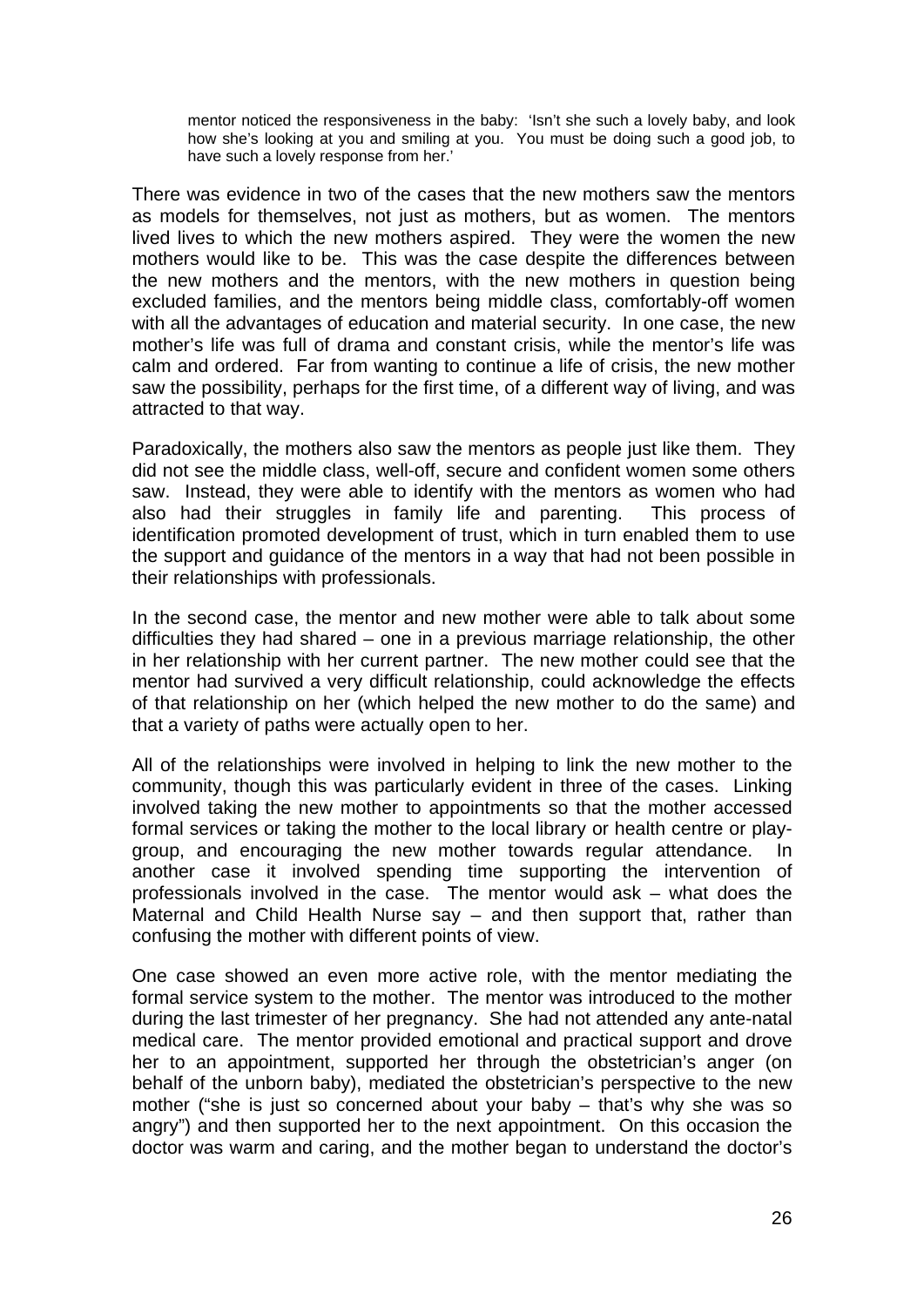previous reactions. These processes were observable in all the cases, to varying extents.

One mentor-new mother relationship showed the benefits of a very clear brief – for all the parties concerned. The new mother suffered serious depression. The initial contacts between the Coordinator, new mother and mentor focussed on what the new mother wanted the mentor to do when she was depressed. Did she want the mentor to accept the new mother's cancellation of the visit? Did she want the program to persist in trying to phone her when she was depressed? The new mother was clear that she withdrew when she was depressed, that her withdrawal was unhelpful to her, and that she wanted the mentor, through the Coordinator, to persist in contacting her, and to encourage her not to cancel arrangements with the mentor. The Coordinator and mentor felt clear about their roles and that they were doing what the mother wanted. They persisted, and the new mother found that she could keep the arrangements, even when she was depressed.

One mentor illustrated the ways mentors negotiated the differences in interest and motivation, between themselves and the new mother with whom they were matched. This mentor had to make the effort to be interested in what the new mother was interested in. She herself was a very active woman, and loved nothing more than to go for a walk in the park. This was not the way for the new mother, however. She didn't like to walk anywhere, and loved shops and shopping. Without very much disposable income, the trips the mentor and new mother regularly took involved window shopping and a coffee – which the new mother enjoyed enormously.

The same mentor had to find how to keep a relationship with someone who was, on occasions, very defensive, and very reluctant to take advice. A number of the mentors had to negotiate similar situations. This particular mentor overcame the hurdles by carefully listening to the mother, finding out what she wanted and then followed, supported and affirmed the mother in the role of decision maker. Over time, the new mother came to be able to ask the mentor's opinion, because she knew it would not be forced on her, that she was free to take or leave advice she sought.

One mentor learnt to go at the pace of the new mother, rather than at her own. The mother concerned suffered acrophobia, and, while she wanted to go out for a walk, found it very difficult to do so. The mentor remained patient. If the mother could, they would; if she felt she couldn't, they didn't go. An associated process was this mentor's firm adherence to the rule that every day is a new day. Just because the mother couldn't go out last week, did not mean she would not be able to go out this week.

This same mentor brought small hand-made gifts to the mother to build the relationship. She also offered practical help – to drive the new mother to an appointment, for example. She also faced the problem of pressure on the couple from all the services involved with them, leaving them feeling overwhelmed. With the Coordinator leading the meeting, it was agreed that the mentor would reduce the amount of time she spent on each visit. She then had to enact this in the face of the mother always wanting her to stay longer.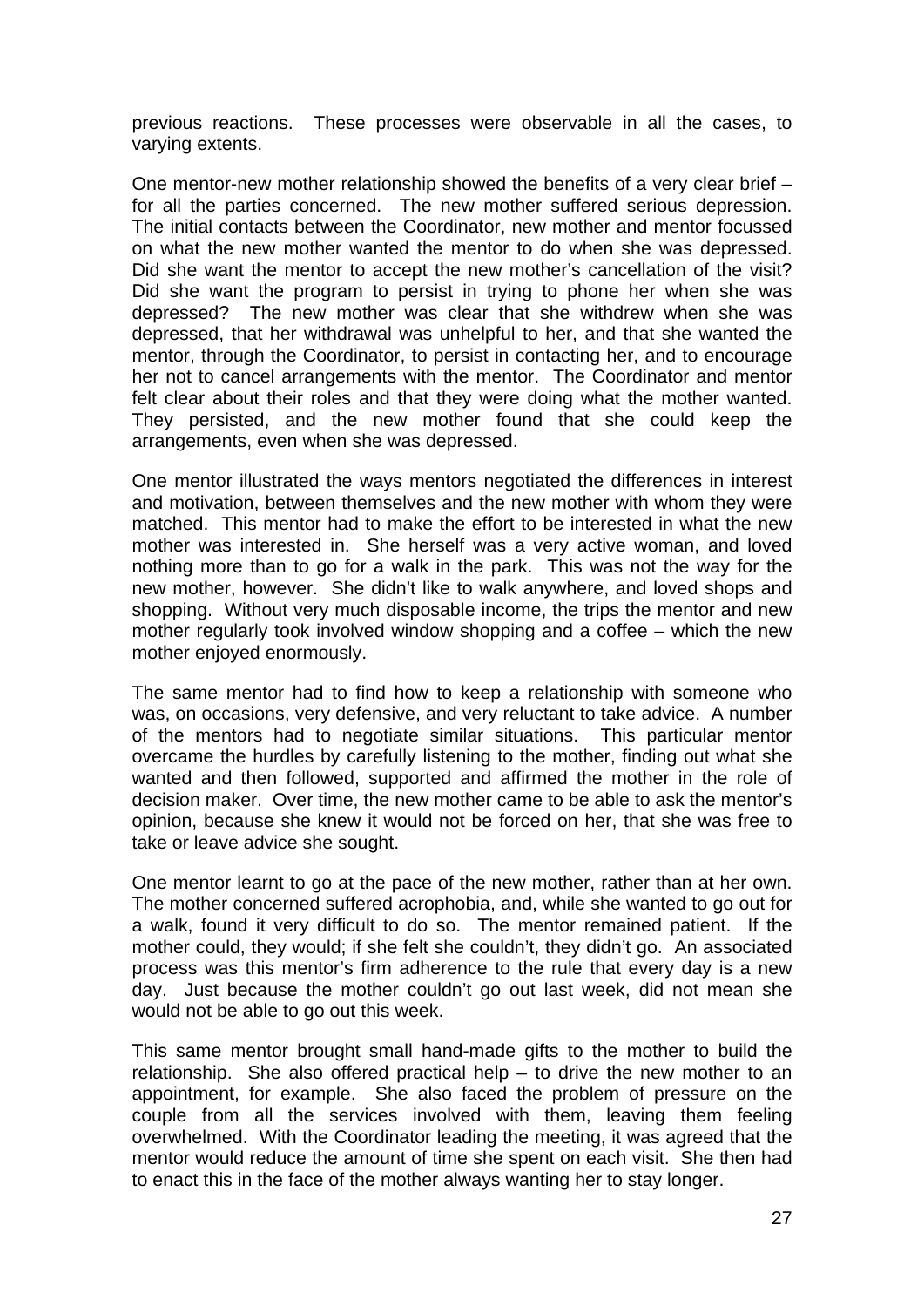One mentor had the happy knack of being able to appropriately be honest about herself and her situation, so that the new mother felt able to give back to the mentor. She appropriately sensed that this level of disclosure was the key to bonding further with this particular mother. She shared with the new mother that she had to undergo an operation, and was open about the nature of the medical problem and the procedure. This enabled the new mother to express care and concern for the mentor. The mentor, through this approach, was establishing and allowing, normal reciprocity.

Finally, attention needs to be given to some of the dramatic levels of time and commitment given by some mentors, who had the time, and were prepared to give it. One mentor spent many hours in addition to the 'recommended' level of time commitment. She did this because she could see that the new mother had a high level of unmet need. The mother was entirely without any other supports and had a four year old child who was developmentally delayed who needed but was not accessing services and was not participating in kindergarten. The mother had multiple serious and entrenched difficulties, as did her partner. She was not accessing ante natal care. Her four year old was developmentally at risk, the un-born baby was already at risk due to lack of medical care, and the family were socially isolated and excluded from the community. Services could see the need, but did not have the resources to meet it. The mentor, on the other hand, had the time, was prepared to give it, and in consequence, the four year old was medically assessed, attended treatment, and the mother accessed and became a regular attender for antenatal care. In addition, the mentor and mother were developing a strong and trusting relationship – no mean feat for a mother who had many experiences of abandonment and betrayal, and none of reliable, consistent and trustworthy friendship.

In contrast, another mentor did not meet the minimum requirements of contact. This illustrates the individual differences in each mentor-new mother relationship, with various elements in different balance in each. We will chart the effects of these processes in a later section.

#### **Conceptualising the role of the mentor**

The original application for funding for the Mentoring Mums program likened the role of the mentors to "Doulas", wise & worldly women, who were to "provide a supportive, caring voluntary relationship to assist vulnerable Mums".<sup>6</sup> Doulas, now called mentors, were to be "suitably recruited, trained and supported ... who would walk with the woman during her pregnancy and maintain contact and a supportive relationship during the early childhood years". The application explained the origin of the idea: "'Doula' is an ancient Greek word for a non– medically trained support person who provides continuous emotional, physical and informational support through pregnancy, labour and after childbirth. Traditionally, this role has a specific emphasis on the childbirth experience, but in our program, we would wish to extend that role into early childhood." A small research project explored the views of some women giving birth at the Mercy and found that four of the nine women interviewed said that they "would like a

1

<sup>&</sup>lt;sup>6</sup> Application to Potter Foundation, CPS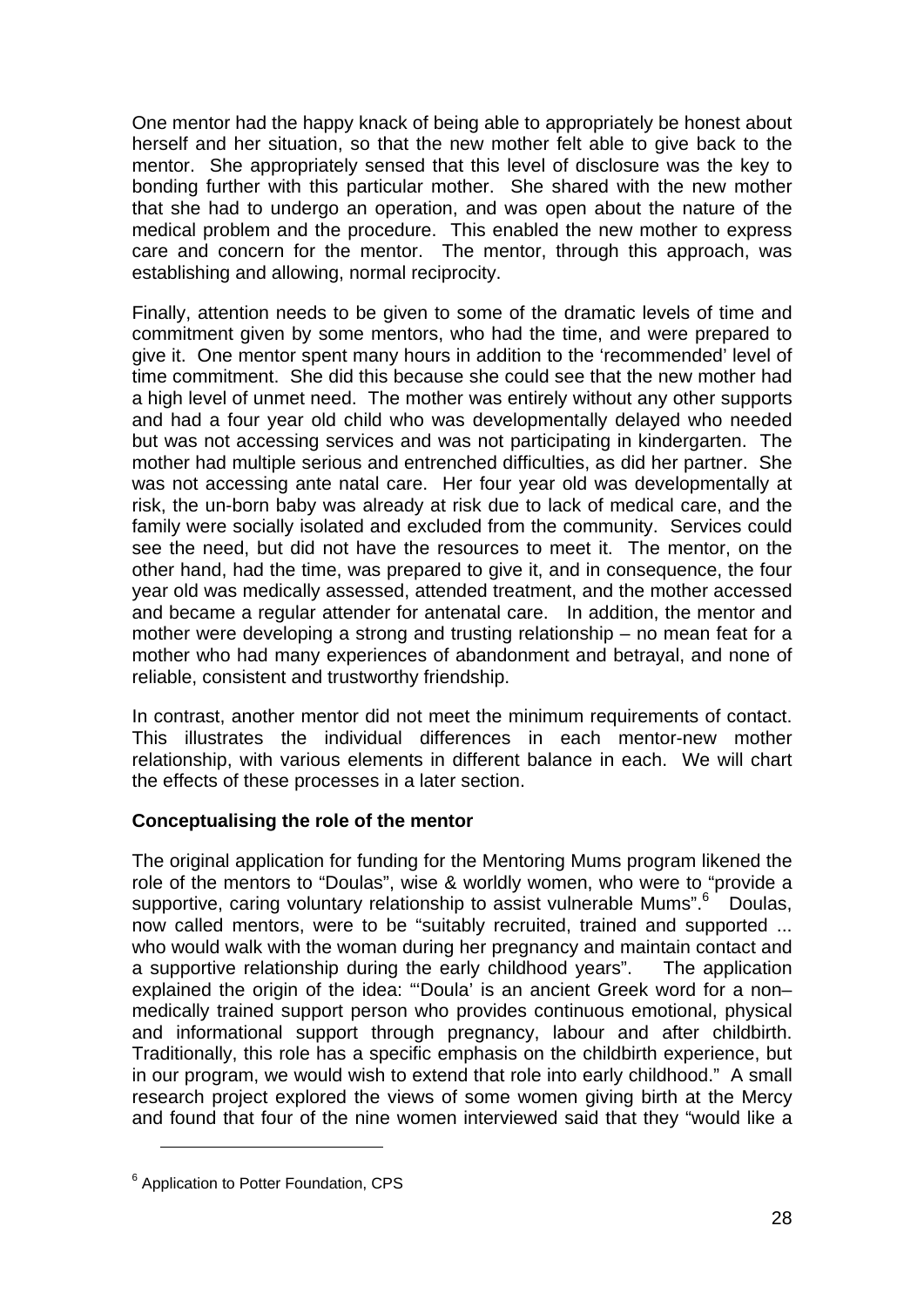'kindly' 'experienced' 'older 'support' person to assist them in their parenting". The application linked the needs for mentors to attitudes of the interviewed women: "a mixture of apprehension and lack of self confidence and a strong desire in this time of transition to be the best mother they can be".

This conceptualisation gave the mentors a different role from either friendship or family-like support relationships, on the one hand, and professional services on the other. The analysis of what the mentors actually do with the new mothers with whom they are matched, and conversations with the mentors in the focus groups suggest that there are pulls on the mentors towards either friendship or quasi-professionalism, but that they are attempting to maintain a position different from both, but closer to a friendship role than perhaps was first envisaged. Some of the elements that have emerged from the case study data and the discussion in the focus groups are spelt out here to provide the basis for conceptualisation of the mentor role.

1. The role of primary group values - mentoring and friendship:

Outlining of what mentors actually do in the relationship with the new mothers, as we have earlier in this sub-section, shows that there are strong elements of primary group values in the role of mentor. The mentors were friendly, warm, visited the mother's home, and took part in jointly negotiated activities. One brought small gifts. Despite injunctions from the program about not giving personal phone numbers or addresses, at least four mentors shared these, and found that the new mother respected that information, and only rang either at pre-arranged times, or to alter or set up arrangements. Mentors differed in their views about this. Some felt very uncomfortable not sharing their contact details, others were happy to always go through the Coordinator. The mentors also focussed on the strengths of the new mothers, rather than giving attention to risk and problem definition, which they saw as a professional role. These attitudes and activities, typical of primary group relationships, all helped the mentors establish and maintain the relationship with the new mother.

Mentors defined their role as different to professionals. In their words, they are different from professionals because their main motivations are, first, to be involved with the new mothers because they care, not because they are paid, and second, to be neighbourly, which they expressed as being mothers themselves and ordinary members of the community reaching out to other members of the community who are mothers and who are in need. To this extent they see themselves as being on the same level as the new mothers. They have been mothers too. They therefore bring ordinary life experience to their relationship with the new mothers.

2. Pulls towards professionalization of the mentor role.

One mentor talked about wanting clearly established goals, discussed with the new mother, early in the development of the relationship. Some of the other mentors were not so sure about this idea, but did want to know the focus of their involvement with the new mother, and hoped that this could be shared between the parties. Another conversation centred on mentors wanting to know what the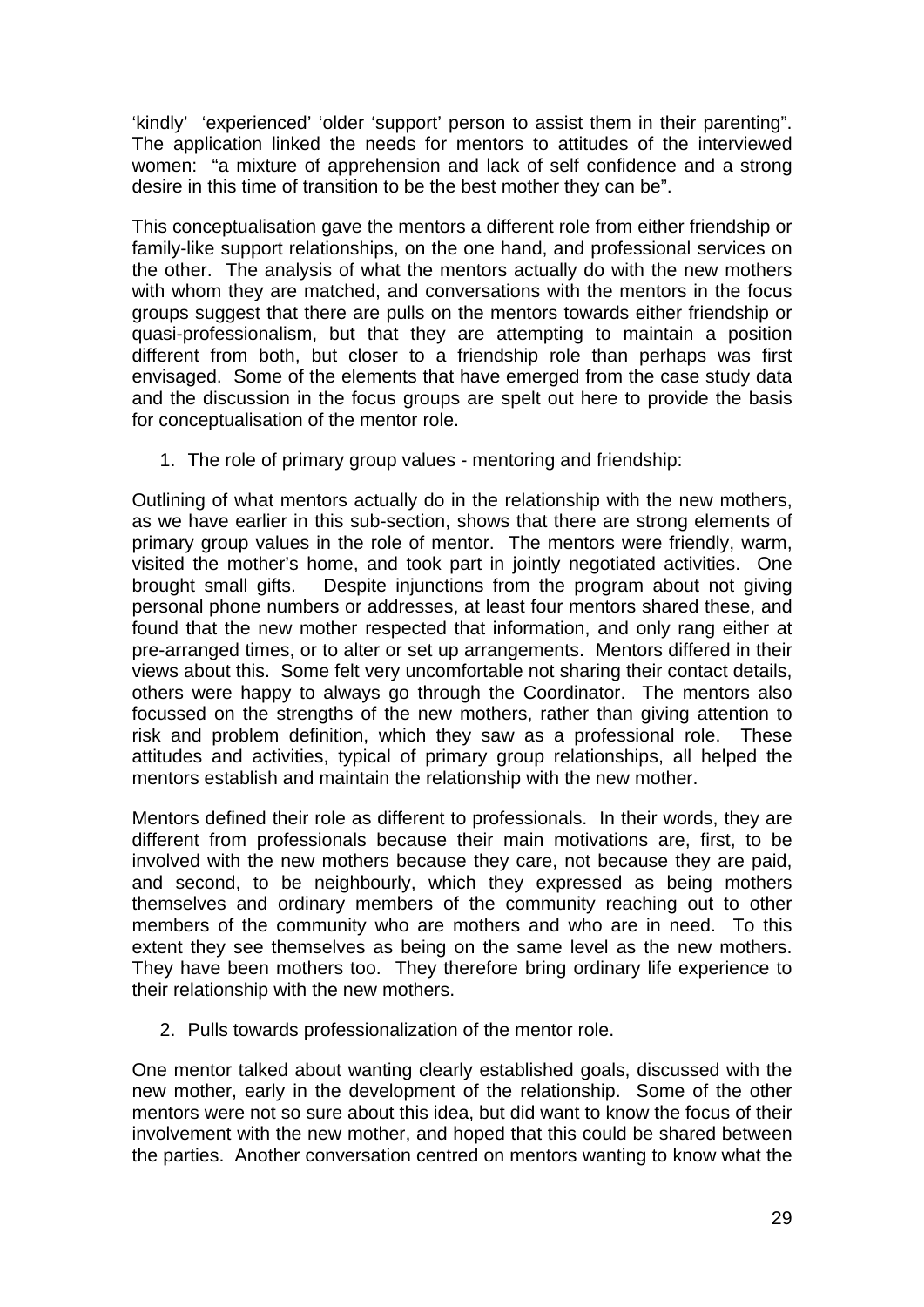professionals involved with the new mother were doing and aiming towards, so that they could support those aims.

By the time of the second focus group, there seemed to be less pull towards professionalization of the mentor role. If anything, the major pull was towards friendship and strengthening the primary group values of the relationship – perhaps to be expected as the mentors and new mothers came to know and trust each other, with mentors realising that their relationship with the new mother was highly valued by the mother and that they were not being 'used' within it. Rather, both parties found liking, respect and affection to be growing in their relationship. They saw themselves as being 'on the same level', all being mothers together, while at the same time honestly recognising that their experience was helpful to new and isolated mothers.

3. Ramifications of these factors

The role of the mentor is defined by a combination of factors. These include: what is done; the way it is done, who does it, and the motivations of and incentives involved in doing it. Professionals, friends or relatives and mentors might all be concerned that a mother is not playing with her baby. They will each interact with the mother in terms of differences and similarities in legitimacy, knowledge, motivation and incentives. The mentors suggested that their incentives lie in primary group values of being able to provide a 'free gift', of giving according to need, without thought of personal reward. Congruent with adherence to primary group norms is development of reciprocity in the relationship, where they can see that the new mother values them and their involvement. And, while it is important that everyone involved with a family has an idea about the involvement of others, it is also important that mentors are helped to see that their role is specific and unique. The focus group discussion near the end of the second year of the program suggested that the mentors themselves were aware of this. They were involved because they want to be. They recognised that they can focus on addressing social isolation by the relationship they provide and through helping the mother link in to the community – to walk in the park, to meet other mothers and babies and to use community facilities. They can teach the mother about relationships through the relationship they have with the mother – through modelling friendliness, openness and through providing the opportunity to practise being with other people, as well as through helping her to come to a supported play group. They can model good parenting as any professional would and know that their modelling has a different powerfulness because they are seen by the mothers as having been 'in the same boat', as an ordinary person in the community. But, they can also bring the expertise of being an experienced parent and share that knowledge and wisdom – not because they are professionals, but because they are experienced mothers who are prepared to share their experience with other mothers in the community.

#### **The role of the Coordinator in the five cases**

The Coordinator clearly plays a central role in the program. The discussion with the first and second Coordinators about the five cases displayed many areas of values and knowledge that informed their work.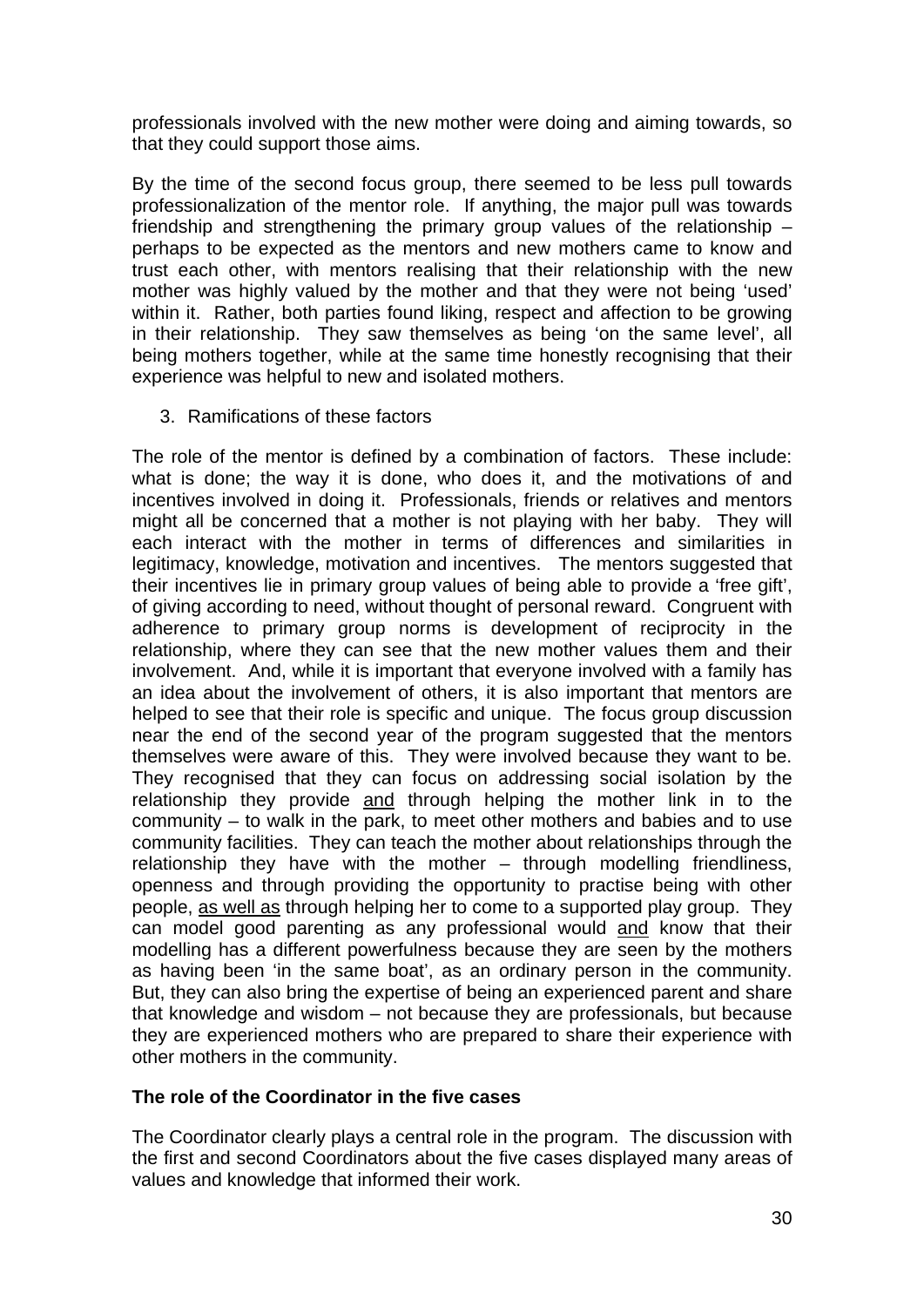#### Values

- Commitment to seeing the worth and value of every new mother, her infant and the family in which she was located.
- A belief in the positive contribution of the community and social networks to enjoyable and constructive family life.
- A belief in the capacity and agency of people who seek help, and in strength and resilience, despite the presence of difficulties.

#### Knowledge and skill

The Coordinator showed

- sensitivity to both mentor and new mother,
- a commitment to strengths and competency based practice,
- an understanding of normative friendship and possible support relationships within the community,
- an understanding of Family Services work (the knowledge of what constitutes adequate parenting, how to improve parenting, and risk assessment of infants and children),
- an understanding of the service system and the need for integrated services for families,
- an awareness of the importance of and skills involved in case management, and
- a depth of knowledge about Family Services clients, the situations and processes that brought the new mothers to seek help, and knowledge about what was required to bring about change for the mothers.

#### The Coordinator's tasks and functions

All mentors seemed well prepared for their involvement and were able to mentor their respective new mothers in a compassionate, thoughtful and constructive way.

The Coordinator provided ongoing support and further training to all mentors. Contact with each mentor varied: according to need; the difficulty of the match; the needs of the new mother; and of the mentor, and the Coordinator's availability. All mentors were required to attend monthly mentors' meeting where training and group supervision and discussion occurred. In addition, some mentors were seen on a fortnightly basis. The intention, as far as possible, was for the Coordinator to contact each mentor after each visit to their new mother – either by phone, or by email. Some mentors used the email to reflect on the time with the new mother and to convey their experience to the Coordinator, who would respond according to the need for contact. Some mentors liked this means of communication better than phone or face-to-face contact, because it gave them the time and space to reflect. All mentors expressed confidence in the Coordinator – that they knew they could contact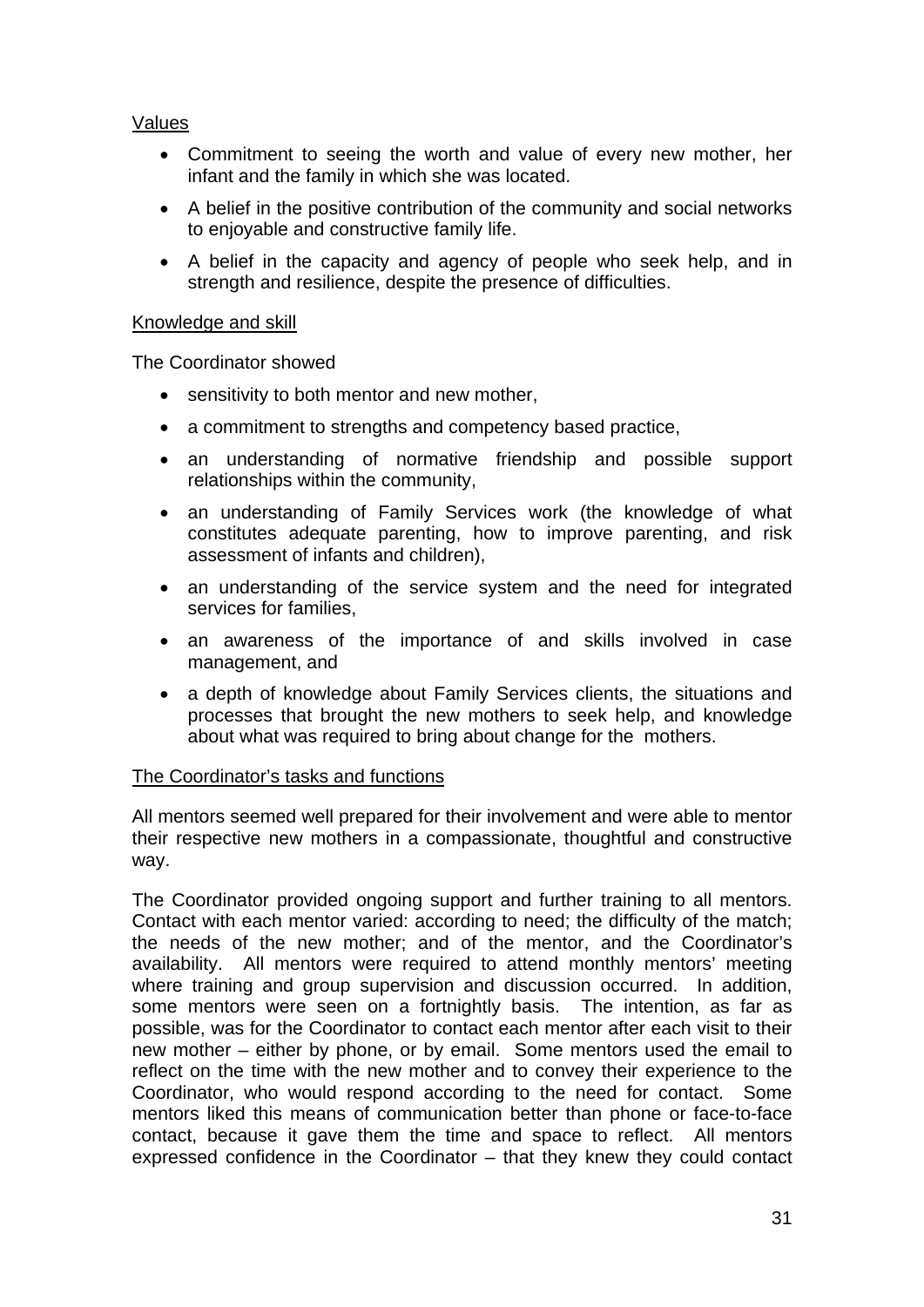her whenever they needed to do so. In addition, the Coordinator would meet with each mentor on semi-regular basis.

In the individual or group sessions with the mentors, the Coordinator listened to what had occurred in the visits, explored the mentors feelings and reactions, and discussed any doubts the mentor might express about how they handled a situation, or what to do in future. The role involved debriefing, education, support, advice, and affirmation. One mentor was very unconfident, but as the Coordinator listened to her account of the visits with the mother, it was very clear that the mentor was doing an excellent job. In that case, parallel processes to those used by the mentors with the mothers were in evidence – noticing what the mentor did, and affirmation and validation of the mentor and her behaviours with the new mother. Another mentor had to cope with hearing about some very negative matters that evoked unpleasant feelings, and which shocked her. The Coordinator listened, explored her feelings and reactions, affirmed them as normal and expected, and praised her for remaining neutral in her reactions to the mother. Both Coordinator and mentor knew that a judgemental reaction would never be helpful. In other cases, the Coordinator had to help the mentor with a variety of difficult situations where the mentor was struggling to understand the mother and to find a way to respond and interact that would be constructive for the mother, the baby and the mentor. The Coordinator successfully imparted knowledge and understanding of why a new mother might say or do what she did, and supported mentors in a number of relationships to understand their own reactions, while building sympathetic understanding of the new mother. Without these processes, our evaluation is that a number of the relationships would have struggled to survive.

The Coordinator also liaised with other services involved with the new mother, and ensured that the mentors were aware of and able to support the work of the other agencies. In all cases the Coordinator had contact with multiple agencies. Sometimes this meant understanding the work of others in detail, so that the mentor could give support or advice which was thoroughly congruent with the intervention of the other service. In one case the Coordinator communicated with other workers about the different perspective held by the mentor (a much greater recognition of strengths), and supported the mentor when intervention by others had focussed on risk to the baby and problems in the parents. In this case, an important role was supporting the mentor to remain in the mentor role, to keep the focus on strength, capacity and resilience, and to leave risk assessment to the formal services. On some occasions the Coordinator actively advocated for the mentor, for the new mother and her family. Although the Coordinator was not a case manager, in some ways she played this role, at very least ensuring that the work of the mentor was understood by other services, that the work of the other services was understood by the mentor, and that all were keeping the mother, baby, and father (if present) at the centre of attention.

Examination of the role of the Coordinator in a couple of the cases revealed the challenge and delicacy involved in working with staff in other agencies that had a case management role for the family. Theoretically, the program design of the Program meant that the Coordinator could be working with as many different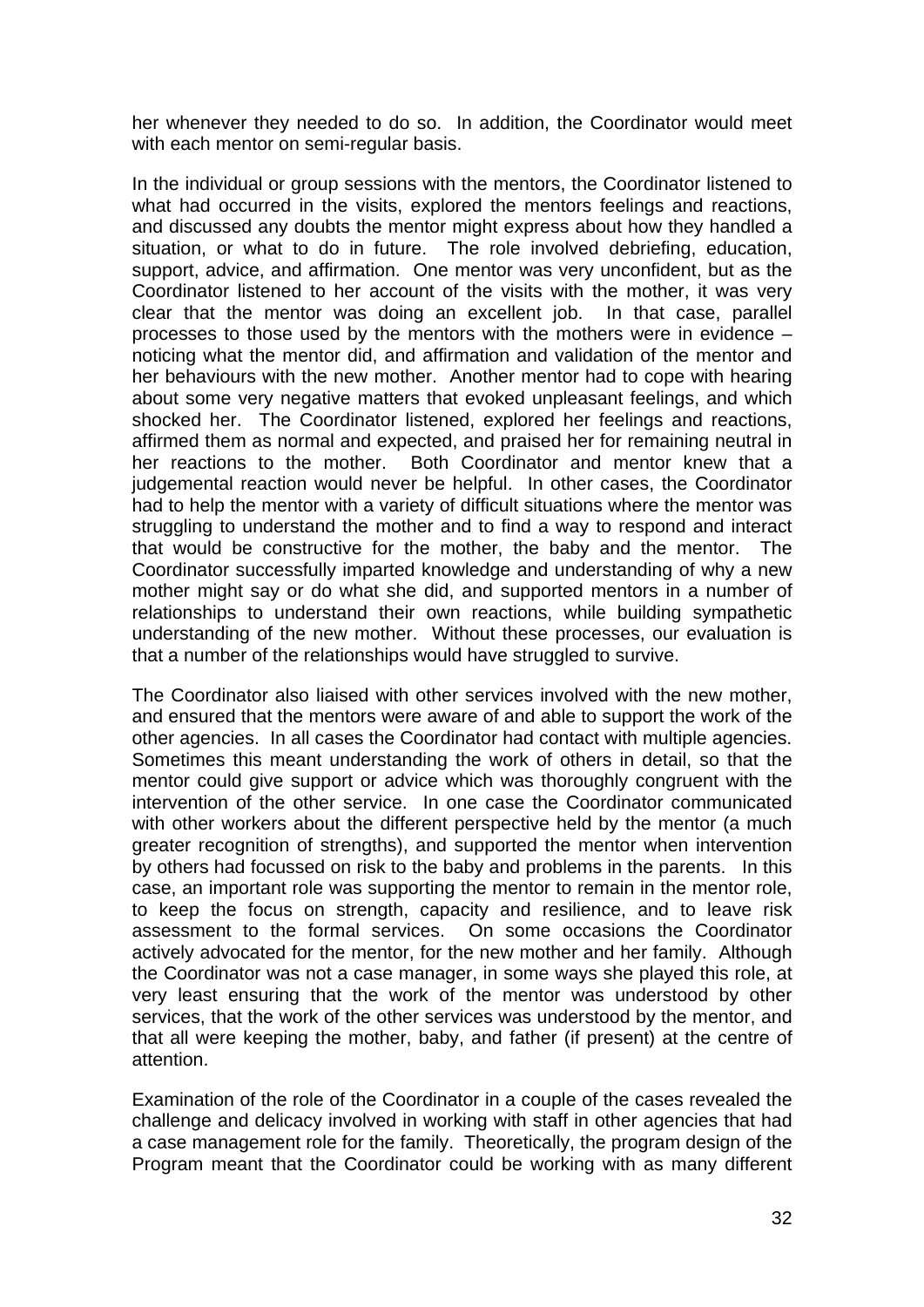case managers and their organisations as there were matches. This is a considerable workload for the Coordinator. In some situations it required ensuring that the external agencies remained involved with the mother rather than using the involvement of Mentoring Mums as an opportunity to withdraw their services. The effectiveness of the liaison between the Program and the case management agency depends on the professionalism of each party - their respectfulness of each other's expertise, their knowledge of, and openness towards each other's program and role, their thoughtfulness about the client situation, and their preparedness to communicate openly with each other and to listen carefully to the different perspectives that are brought by people occupying different roles in relation to the new mother. Additionally, this has to occur where the case manager and the Coordinator have little to do with each other, outside the particular case situation. The experience of the Coordinator was that this relationship could work very well, or it could be very difficult. There were certainly occasions where a case manager from an agency external to CPS formed an excellent working relationship with the Coordinator, despite having only one case in common. In general, however, the experience of the Coordinator was that it was much easier for the relationship to be effective where the case manager knew the Coordinator. This was the case when the case manager was within a CPS program, or when the case manager had managed a number of cases where a mentor was involved.

The Coordinator also explored where the mentors could be involved in the Mentoring Mums program more generally. Experienced mentors were used in the recruitment, information giving and selection processes – to make presentations, to be present in discussions and to be on interview panels. One mentor expressed her enjoyment and appreciation of this.<sup>7</sup> It was clear that she felt honoured and valued to be invited to play this role, and that she had learnt a great deal from it – about how good and kind people were and how different people were from each other (she was talking about the different prospective mentors).

In short, the role of the Coordinator is a complex, sensitive and sophisticated one which requires a high level of skill, knowledge and experience in working with individuals (adults and babies) and families, with and within organisations, and with a complex set of service systems and their interactions and their interactions with the families.

#### Involvement of the case workers

We do not have data on the full extent of the case work practice in the cases. A housing worker was the case manager in one case. In the other a range of services were involved – psychiatric, medical, Maternal and Child Health Nurse and Family Services. The Family Services caseworker was a staff member of CPS. She was in the early stages of involvement, and was still undertaking assessment. The Mentoring Mums program and the CPS caseworker were maintaining close contact and sharing information (with the consent of the family). At the time of the research interview, there were different views held by

1

 $<sup>7</sup>$  In a focus group</sup>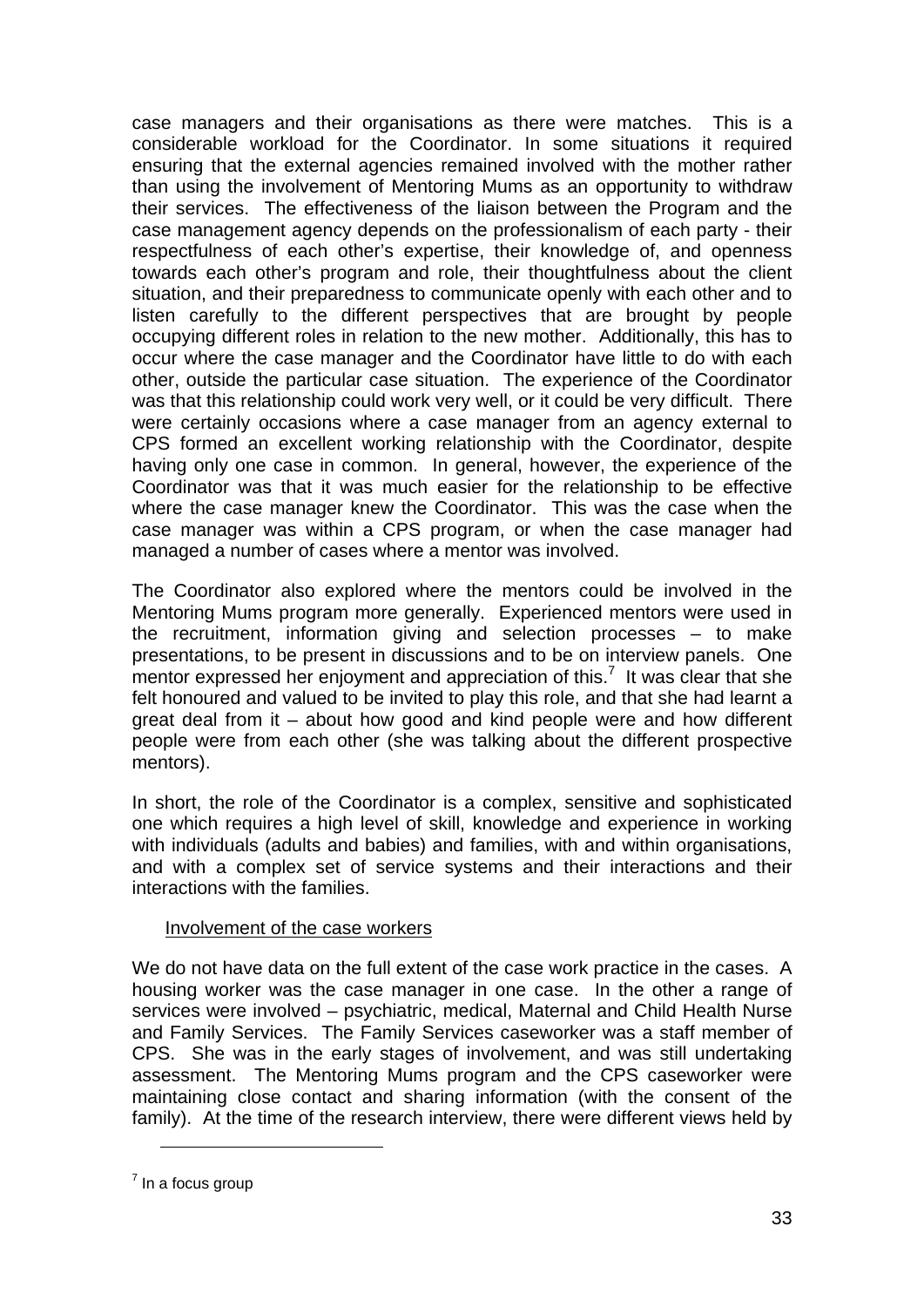the Maternal and Child Health Nurse about the level of risk to the baby. The Mentoring Mums Coordinator was liaising with the Family Services caseworker about these differences. In three other cases, two other Family Services agencies held case management, until, in one case, that agency withdrew after change of staff and failure of the engagement between the new mother and the new worker. In all cases, a range of other agencies were also involved: mental health services, Family Services, individual counselling services, the Mercy Hospital for Women, and Maternal and Child Health or Enhanced Maternal and Child Health services.

#### **Factors helping and hindering goal attainment.**

Factors in the Mentoring Mums program, the mentors, the new mothers, and the environment of the families helped or hindered goal attainment.

1. Factors that help

*The program*: The availability of support from the Coordinator to the mentors seemed to be vital for maintaining mentors in the relationship, and helping to plan constructive pathways through various barriers.

The first Coordinator was able to gain engagement of two mothers – something the current Coordinator and the mentors deeply appreciated. The second Coordinator also proved she was well able to engage a range of new mothers, including excluded families, arguably the most vulnerable group of mothers needing support.

Case Analysis and mentor feedback showed that the role of the Coordinator in guiding, supporting and supervising the mentors was essential to the success of the matches.

The role of the Coordinators was crucial in the case of excluded families. It was also apparent that mentors were able to both intuit and be supported and guided, in ways that helped excluded family mothers to change their parenting practice. In some cases the changes achieved were crucial for infant safety and well-being.

*The mentors:* All mentors contributed to goal achievement.

- i) Kindness, compassion and care: All mentors were extremely kind, compassionate, caring and committed to their respective new mothers.
- ii) Thoughtfulness: The mentors were very thoughtful about their involvement and the situation of the new mothers, and demonstrated a great ability to think about what the mother needed and to respond to that need.
- iii) Ability to provide advice and modelling without creating a diminished sense of confidence and agency in the new mother.
- iv) A range of flexibility and responsiveness: The case study material showed the varying levels of ability to be flexible and responsive to the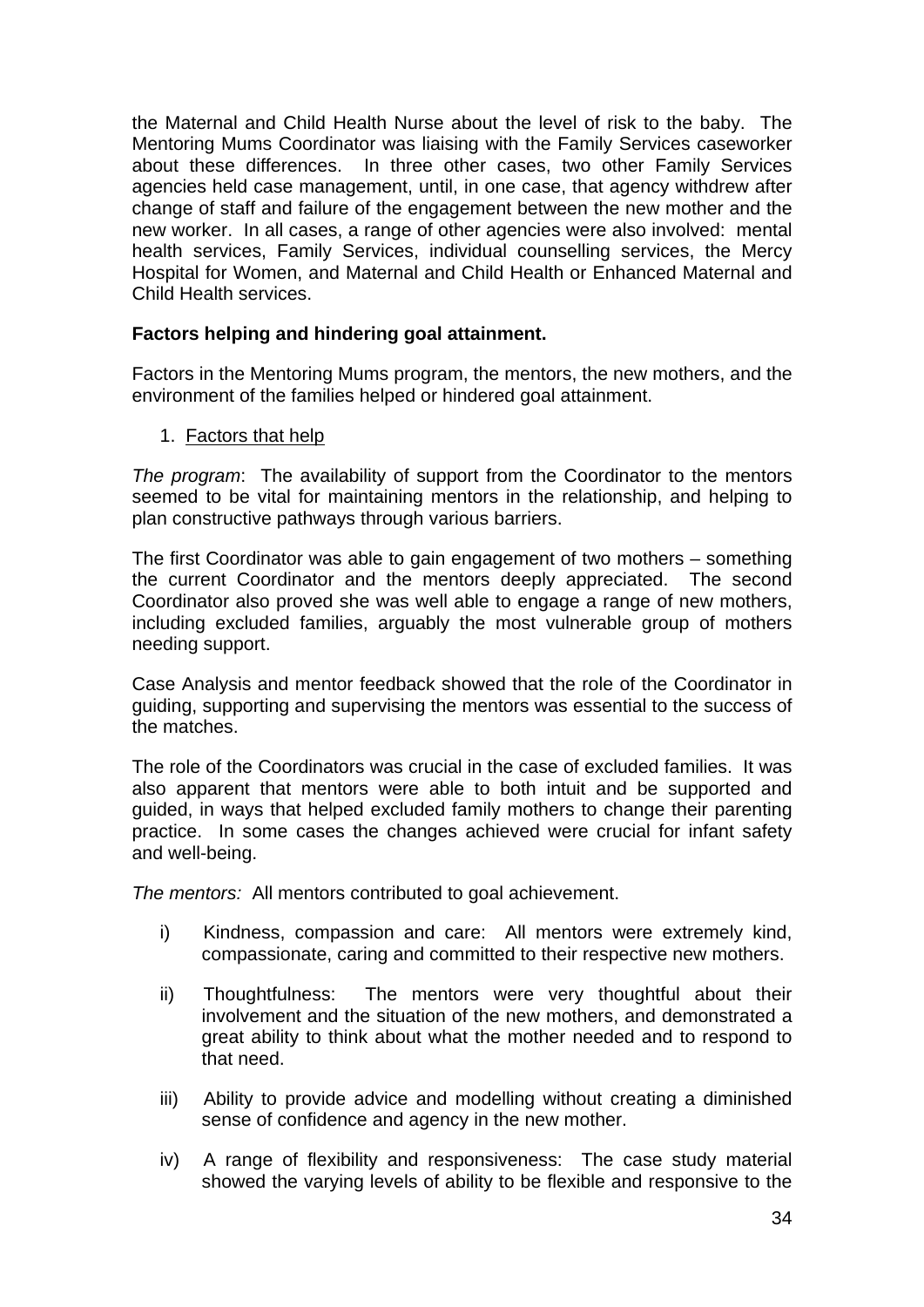needs of the new mothers, with some mentors able to contribute many hours of support when it was needed by the mothers.

- v) Being governed by norms of the primary group: The mentor described immediately above illustrates an ethos which seemed to govern the actions of a number of the mentors. They did not start with professional concerns (some would say pseudo-concerns) about 'creating dependence'. Rather they used a rule of thumb: What would I need if I were in this situation? What would I do for a daughter or close friend? Thus, one mentor simply acknowledged the difficult realities of getting to places with a new-born and a toddler on public transport, and decided to offer transport to help the new mother – as she would for any other friend, or her daughter. (This service of kindness also proved vital in getting the mother to ante natal care, and to other appointments essential for the health of the mother and her older child.)
- vi) Maintenance of personal boundaries and knowing you are part of a team: This quality needs to be set alongside the previous one of adherence to primary group norms. Yes, the mentors were able to respond to the needs of the new mother, but they also knew not to interfere, and when to pull back, either to protect their own sanity, or to protect the independence of the new mother. This was the case even when needs of the new mother were extreme. The mentors learnt to contact the Coordinator, share their concerns, and knew that they were part of a team helping the new mother – it did not all depend on them.
- vii) The importance of acceptance, non-judgemental attitudes, respect, and establishment of trust: All mentors practised these attitudes and stances. All were kind and compassionate. All were able to accept considerable difference, to maintain a neutral attitude in the face of things that shocked them, to maintain a non-judgemental attitude and were respectful of their particular new mother. All were able to realise that the task of establishing trust and of being trustworthy was vital for these particular mothers, and proved themselves to be consistent, reliable in their contact, and trustworthy when the mothers divulged information that had caused them to be shunned in the past.
- viii) A range of personal qualities and characteristics of the mentors: There were a variety of mentors and their various qualities seemed to act to strengthen the relationship with each the new mother in a number of cases. One mentor was bubbly, outgoing and highly energetic – which her particular new mother responded to very positively. Another was quiet, a little nervous and unassuming, characteristics which set the new mother concerned at ease. Another was a well organised, capable woman, who applied her experience and intelligence to the plight of the new mother, and commenced problem solving with her and with the Coordinator. It seemed that all the new mothers were able to respond to the individual qualities of their mentors and to value them.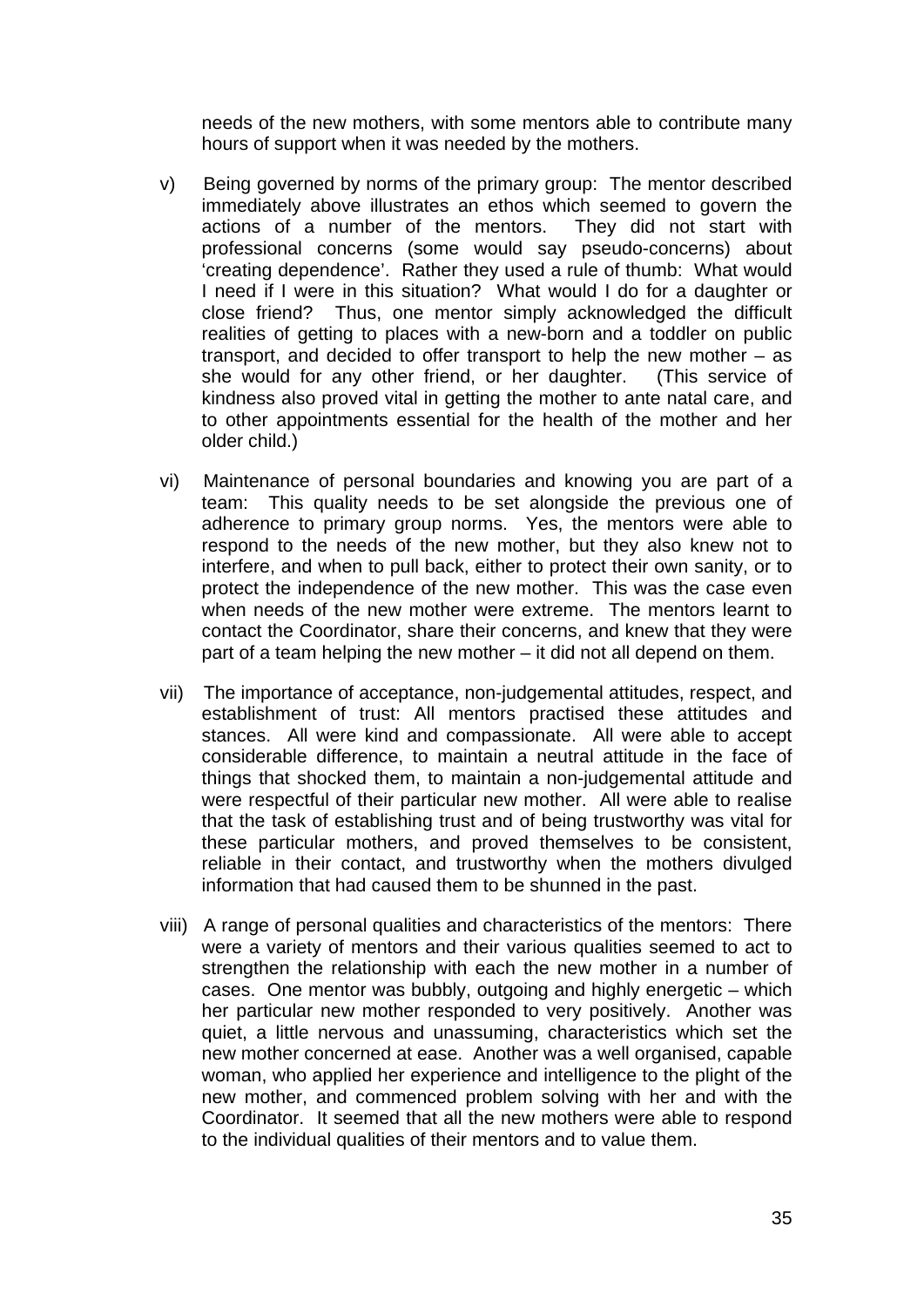ix) Support from the family of the mentor: One mentor was emphatic that the support of her partner was vital to her being able to offer and sustain the relationship with two very challenging new mothers.

*The new mothers:* All five mothers brought factors into the relationship which fostered the relationship and goal attainment.

- All mothers wanted to be involved because they wanted to do a better job as mothers.
- All were open to involvement in the program, in some way or other.
- In four cases, the love and commitment of the mothers to their infants was seen by the Coordinator as being essential to the establishment and development of the relationship between the mentor and the new mother. The obvious love and commitment helped the mentor remain committed when particular difficulties arose in the relationship between the mentor and the new mother.
- Insight and ability to reflect: one couple had insight into the fact that they and their parenting were affected by their mental illnesses, and another mother showed an ability to reflect on what had happened in her life thus far, wanting a better future for her second child (compared to her first child's early years). This insight and ability to reflect was encouraging for the mentor, who could see the mother learning within the relationship.

*The relationship between the mentor and the mother:* In all cases, a level of trust, give and take, mutual concern and respect developed between the mentor and the new mother. The strength of the relationships sustained each partner when difficulties arose. For example, one mentor was deeply worried by the way the new mother talked in a derogatory about her infant. While this was seen (legitimately) as a problem, the mother's openness to the mentor, her willingness to listen, and her appreciation of the relationship with the mentor strengthened the resolve of the mentor to continue in the relationship.

*The surrounding service system:* In three cases, the Coordinator believed that aspects of the service system were significant in helping the mentor-new mother relationship develop and achieve goals.

- In one case, that support came from the housing support worker and the Enhanced Maternal and Child Health Nurse, and was especially important in the phase where the relationship between the new mother and the mentor was being established.
- In another case, the support from the Mercy Hospital social worker and psychiatrist was central, while in another case the Mercy Hospital, this time in the form of the obstetrician, as well as support from the community midwife and the Maternal and Child Health Nurse featured as essential supports to the relationship.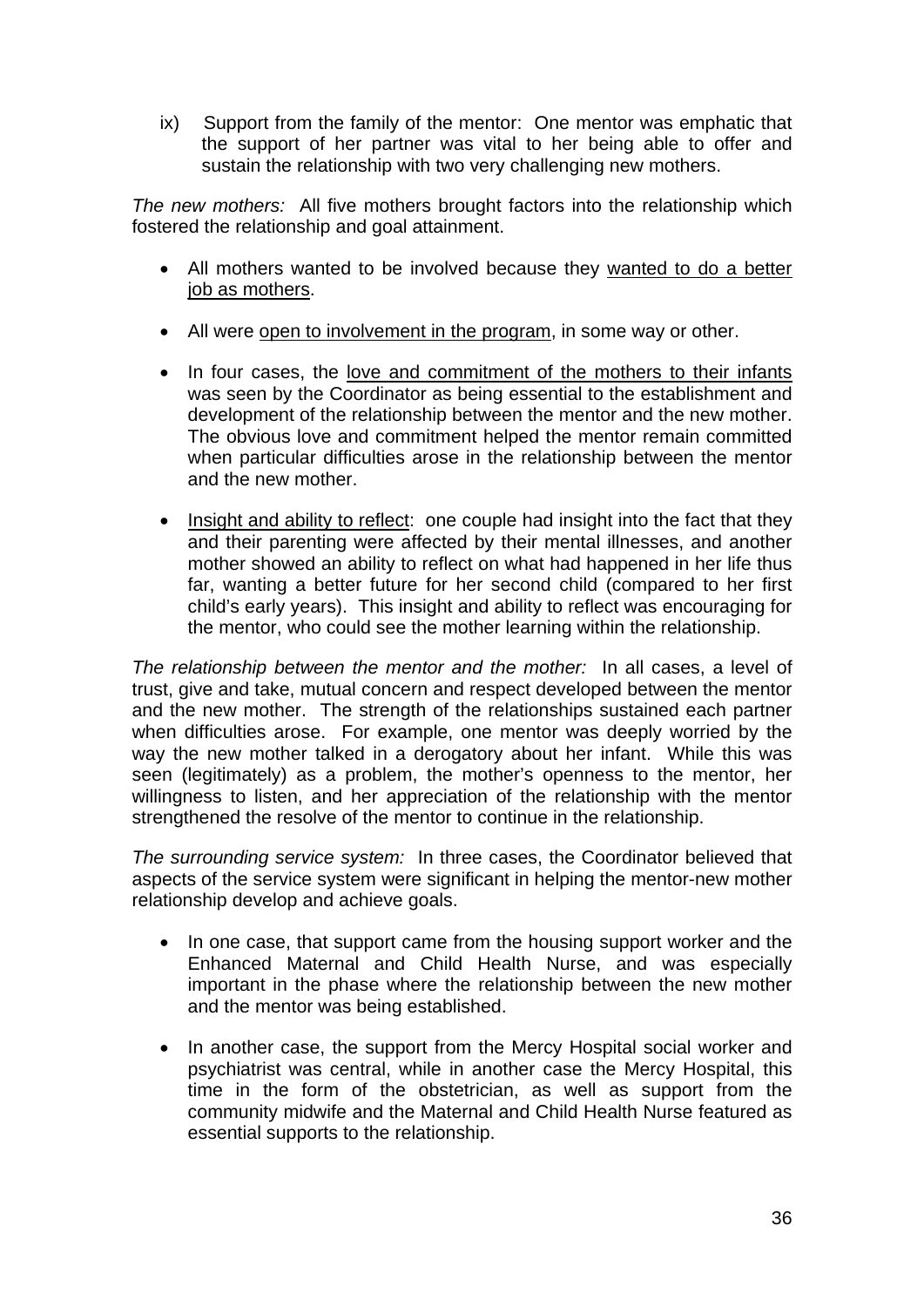• In two of the cases, the various staff from different agencies, all working together in the same direction and communicating well together, were judged by the Coordinator to be very helpful. The mentor could see that the service system was working to help and support the mothers – it didn't all depend on them, they just had to do their part. Both these mothers were members of excluded families, their needs were serious and substantial, and the mentors would have felt swamped by the level of need, had the service system not been involved.

#### 2. Factors that hinder

*Organisation and program:* Change of staff in the program to a new Coordinator after the first 18 months of the program was seen as a hurdle that had to be overcome in one case. The mentors in the focus groups also talked about the changes in the sorts of mothers they were being matched with that occurred after the change of staff, as something that had to be adjusted to. While such matters may be unavoidable, they have an impact on mentors. In both cases, the mentors seemed able to adjust and continue with constructive relationships with the mothers.

Towards the end of the evaluation period, the second Coordinator resigned, after 12 months in the position. The effect of this on the matches, on the mentors and on the program is beyond the scope of this evaluation (the case study data collection had been completed when she resigned). However, we might predict a negative effect on mentors who saw their commitment to the program and to their particular mother, as ongoing. It is also a concern that consistency of staff was not able to be guaranteed by the organisation. (In the period of the evaluation, the Program had three Coordinators, two different program managers, and the organisation also changed CEOs. The first CEO had been a champion of the Program.) Time will tell the effect of these changes.

In one case, the mentor was not able to visit as regularly as generally required by the Program. The Coordinator felt that, although the relationship between the mentor and the new mother was very positive and constructive, the relationship might have been more powerful still, had more time been able to be given.

*The new mothers:* All new mothers brought elements to the relationship that caused difficulty establishing and maintaining it. One mother was very prickly and defensive. She had very difficult elements in her early family history which made it difficult for her to relate to others, and tended to pull her towards networks and activities that would be destructive to her, her relationship with her baby and her parenting. Four mothers suffered mental illness which had ongoing effects on their ability to relate to others. Four mothers had experienced some degree of childhood abuse or neglect – emotional, physical or sexual – in their childhoods. All four variously had difficulties coping with the effects of difficult or traumatic childhood experiences, creating difficulties in relating to others, including the mentor. In one case, there were specific current stressors that took considerable time and energy of the mother, and limited what could be achieved through the mentor-new mother relationship.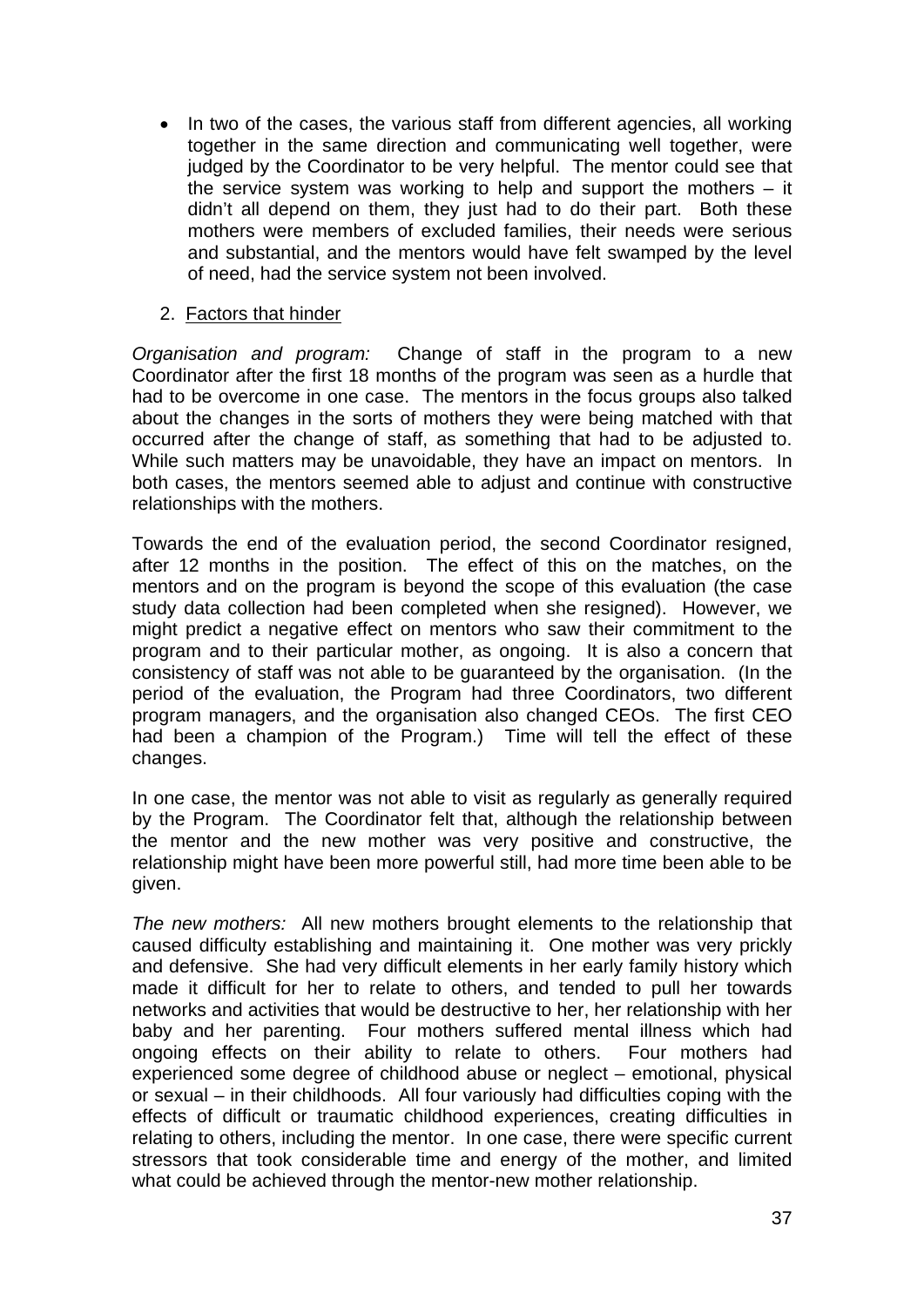*The environment including the service system:* The environment of all the mothers in some way or other, presented barriers to goal attainment.

Social networks and neighbourhood factors: In one case, social networks centred on a past life and substance abuse remained in the background. In a second case, the mother's concern about lack of safety in the neighbourhood (known for its substance abuse networks) and a very unhelpful landlord, added to her stress. In a third case, the mother had recently left her partner. In this same case (although this point relates to all five mothers) the sheer extremity of social isolation meant the mentor felt burdened by the legitimate needs of the new mother. She was the only non-professional support for the new mother.

Service system factors: In one case, the service system, while providing help and support to the family, also placed heavy demands of attendance at various appointments and meetings. In two other cases, there were other barriers and problems within the service system. In one case, a main support worker was defensive and non-communicative with the Mentoring Mums program. This caused the mentor to feel awkward, and to wonder if she was sufficiently supportive of whatever (unknown) direction the main worker was heading. In another case, the lack of continuity of worker, culminating in withdrawal of the main support worker, left the Mentoring Mums program without case management support in the case. In one of these cases, conflict between two different parts of the service system was very hard for the mentor, who felt torn because their judgement was that the mother was not getting the help she needed. These service system difficulties are all the more difficult when the mothers were members of excluded families, with multiple and serious difficulties, and where the Mentoring Mums Coordinator and the mentors see the absolute necessity of effective service system intervention.

#### **Goal Attainment and Achievement of Outcomes**

#### 1. Goal attainment

All five mentor-new mother relationships were current and ongoing, so that comments on goal attainment refer to 'work in progress'.

In relation to the earlier summarised goals set for each mentor-new mother relationship in Sub-section 5, the following generalisations can be made:

#### Establishing the mentor-new mother relationship

Bearing in mind that all relationships were relatively 'new' at the point of data collection (3, 4, 7, 8 and 9 months of involvement), all sets of mentors and mothers had established secure relationships with each other. Trust was building in all but the one relationship and the mentors and mothers seemed to be enjoying the visits and the relationship. The one exception was where the new mother had terminated with the Mentoring Mums program, because of pressures on her from so many appointments in the service system. Different management of this case might have protected the mentor-new mother relationship, but the professionals involved were extremely concerned about risk to the baby, and the one contact deemed to be 'inessential', that is, the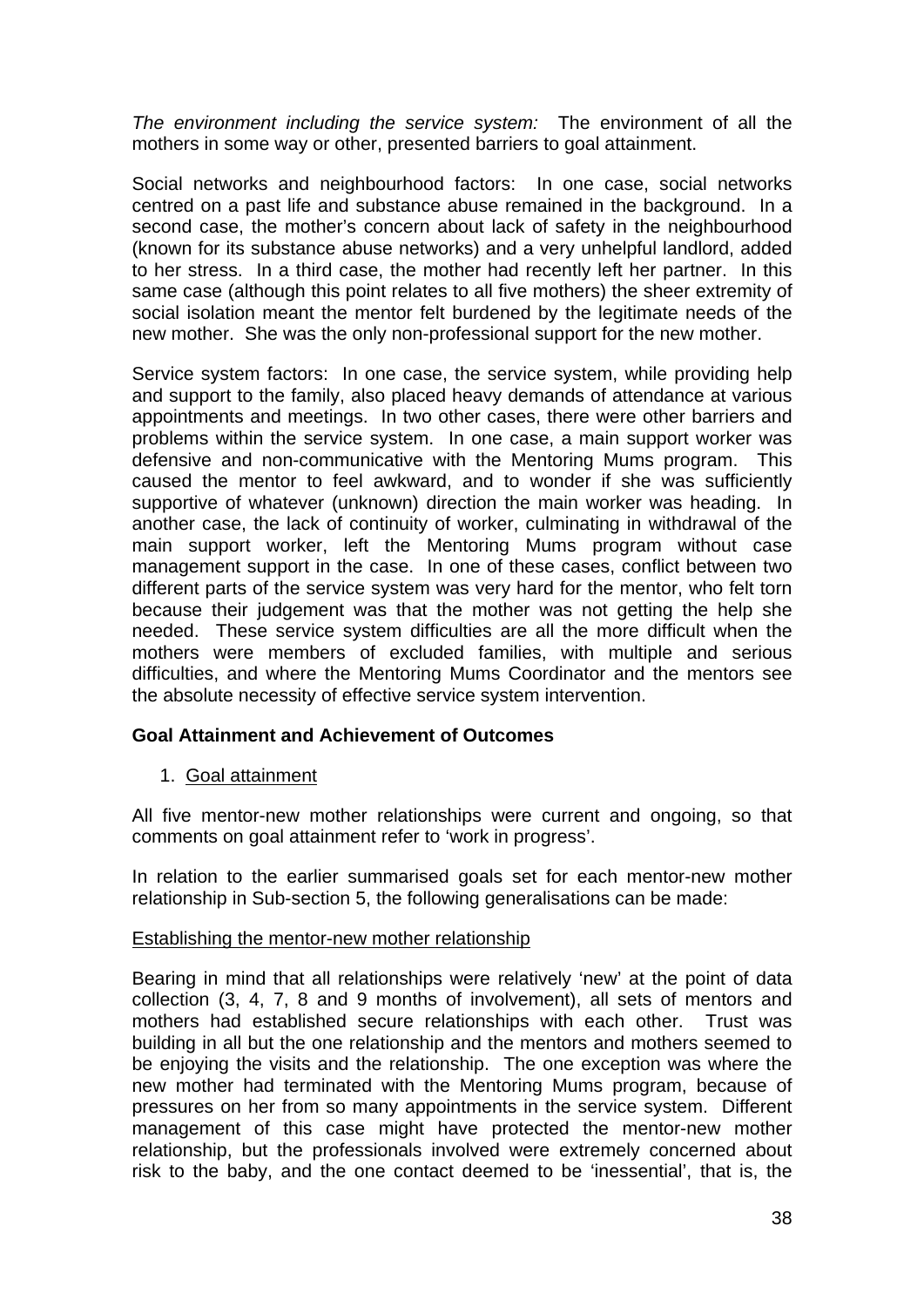mentor, was the one to be dispensed with. Several goals were achieved with this mother, however, prior to termination of the relationship.

#### Building and supporting attachment

Substantial progress had been made in four of the five cases in building and supporting attachment between the mother and her infant. The four mothers were playing and interacting more with their baby in the presence of the mentor. One mother was adopting language from the Maternal and Child Health Nurse and talking about 'tummy time' and 'floor time'. In another case, the mentor could tell from the baby's reactions to some action songs that the mother had been practising interacting in between visits. In one case, the mother was holding and cuddling her baby, and the Maternal and Child Health Nurse assessment was positive – that the baby was happy, outgoing and sociable, and achieving all developmental milestones. In the fourth case, the Maternal and Child Health Nurse was glowing in her assessment on this baby's development and progress. In the fifth case, the mentor-new mother relationship was only 3 months old, and while progress was being made, the Coordinator continued to be concerned about the care of the baby and attachment between mother and baby. However, the Maternal and Child Health Nurse assessed the attachment as positive.

#### Reducing social isolation and linking to the community

Substantial progress was made in all cases, although progress was still hoped for in all. Three mentors were still working on the goal of getting the mother involved in a supported play group, while two had managed to get their new mothers, both extremely isolated, to attend regularly. One of these mothers was also regularly attending ante natal care, and appointments for her older child's development, a picture greatly changed from the one before the involvement of the mentor. The other began to regularly go to the park, and to cafes as well attending the local health centre.

Of the other three mothers, one mother who was very unresponsive to the idea of a supported play group was now beginning to talk about how she would like to attend. One mother went out regularly with the mentor, window shopping and to a café to have coffee. Another who suffered severe agoraphobia, occasionally managed to accompany the mentor on a walk to the park.

#### Supporting the mother's mental health

This was set as a goal for three of the mothers. In one case, a careful negotiation between the new mother and the mentor and Coordinator established an agreement about how the mentor was to respond when the new mother became depressed. This agreement was enacted and the new mother continued to see the mentor, even when she was depressed.

In this and a second case, the mentor reminded and encouraged taking medication, and in the second case, the mentor drove the new mother to mental health services appointments. Her mental health had remained stable to the point of data collection. In a third case, the involvement of the mentor resulted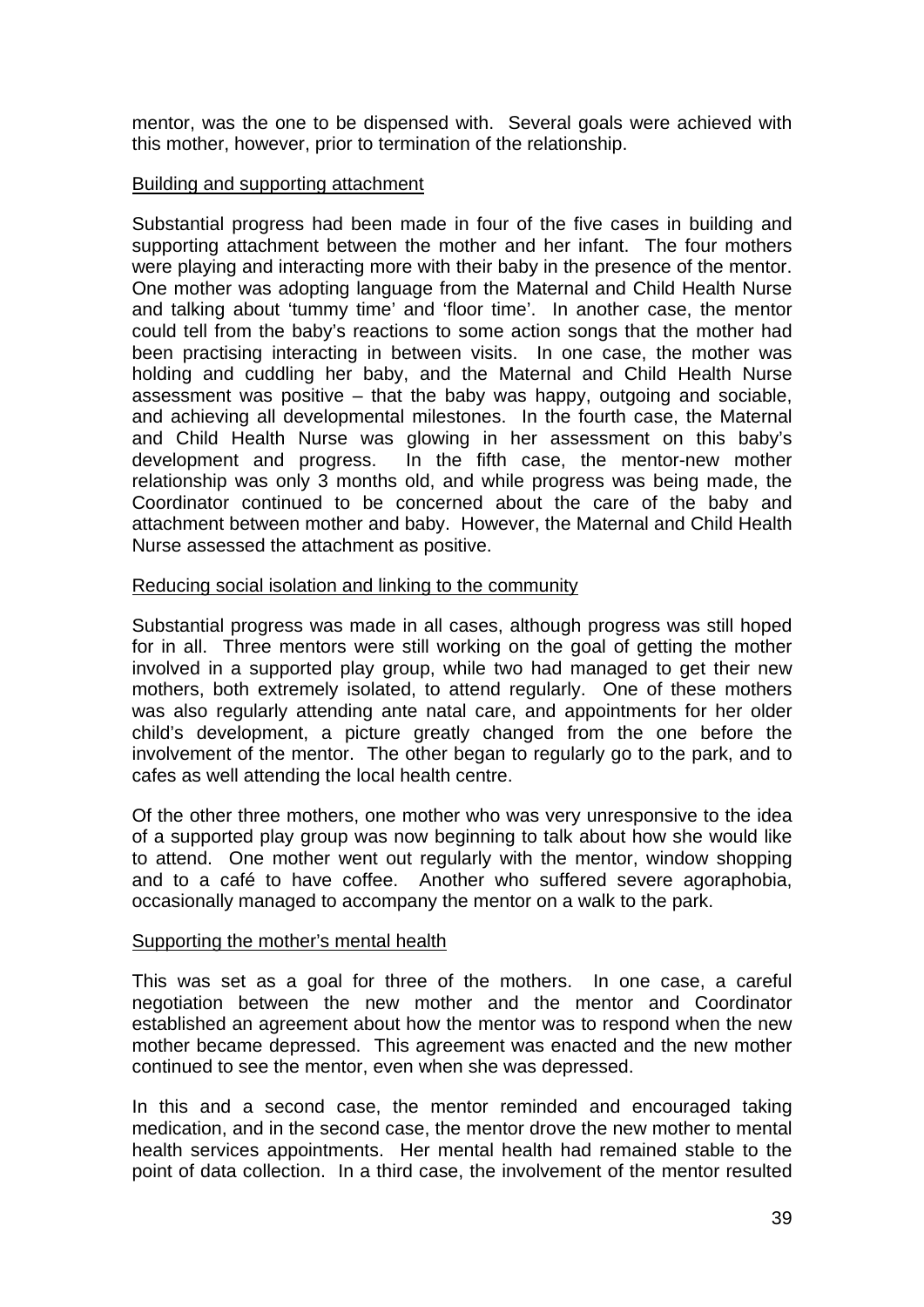in black plastic and cardboard being removed from windows so that light could enter the house, in the mother going out into the community to the park, cafés and the local health centre and the joining of some groups in the community (though continuing to attend remained a difficulty).

#### Teaching norms and behaviours of relating to the formal service system

Three mothers who were members of excluded families had difficulty relating constructively to the formal service system. In the most extreme example already cited, the mother had not attended any ante natal care, had not had her older child's developmental and speech delay assessed or treated, was irregular in attending mental health services and was taking her medication inconsistently. Since involvement of the mentor, she had attended ante natal appointments and mental health services regularly and was consistently taking medication. Her oldest child had been assessed and was receiving treatment, to which the mother was taking her consistently. Through all these activities, the mentor encouraged, supported, explained reactions from the professionals, and helped the new mother see that, when her behaviour changed, so did the behaviour of the professionals. The other two cases all provided less extreme examples of the same processes and achievements.

#### Developing motivation in the new mothers

In three cases, one of the symptoms of exclusion – low motivation in relationship to pursuit of developmental goals in the face of pressing survival demands – was addressed by the mentors. In all cases it remained a 'work in progress'. However, in the three cases and with the support of the mentors, the new mothers were able to engage in activities and make and keep commitments that had hitherto been beyond their reach. Two started going to a supported play group. Others took medication regularly. Some began being able to leave the house and take enjoyment in public playgrounds, with their children. These were small steps, but were beginning to put structure and enjoyment into the lives of these mothers and their children.

#### 2. Outcomes

A set of outcomes for the program was established by the evaluation, based on the initial conceptualisation of the Mentoring Mums program by CPS. The outcomes were as follows:

- Increased connectedness to local and mainstream community, through increased connections to
	- the service system (health, welfare and income support, education and training, and employment)
	- cultural and recreational activities (both adults and children)
- Reduction in social isolation
	- Increased constructive contact with extended family
	- Reduced connection to negative networks
	- Increased number of friends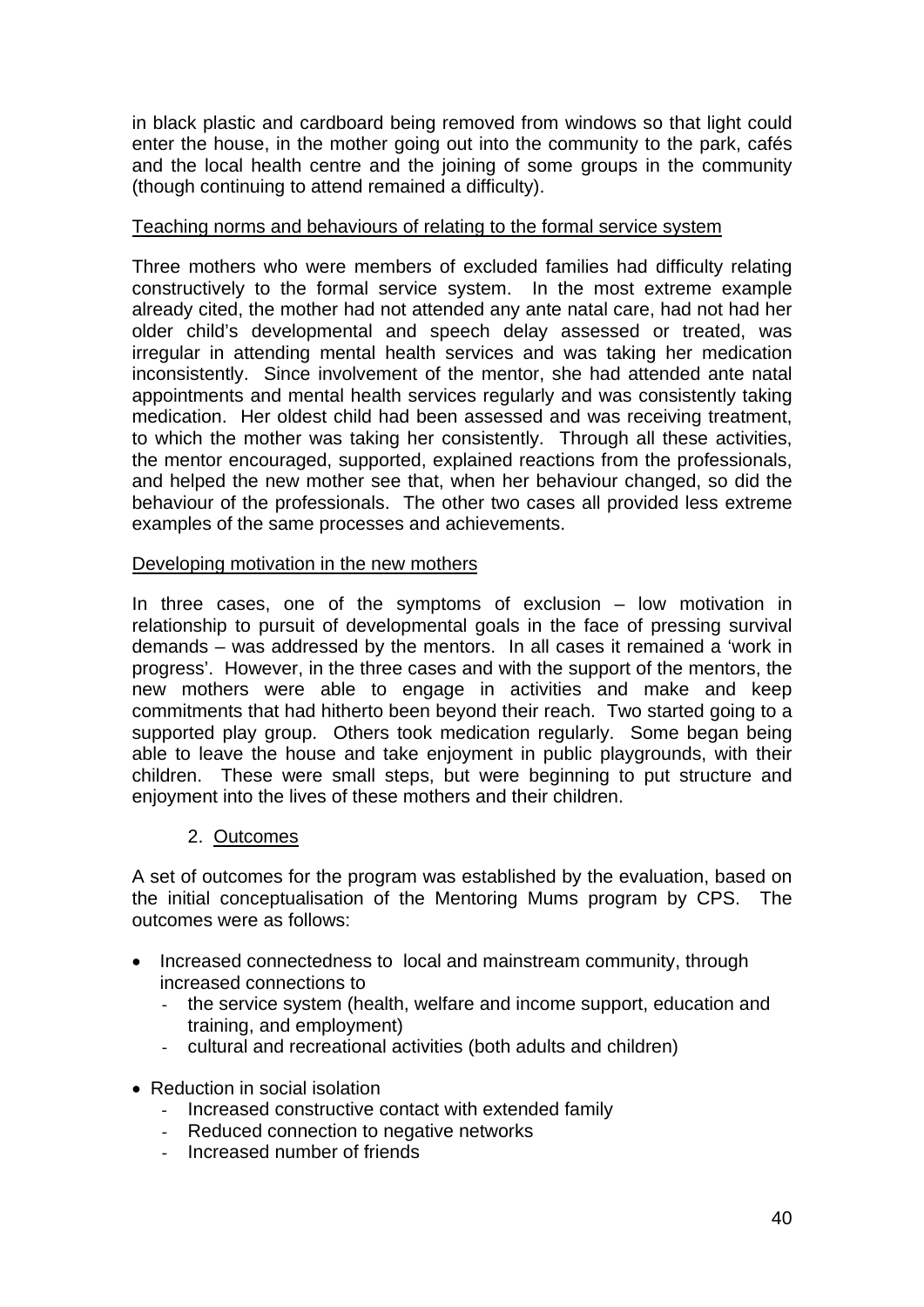- Improved parenting
	- Increased confidence
	- Improved skills and strategies
- Children's well being
	- Improved Social well-being
	- Improved Emotional well-being
	- Child/ren achieved developmental milestones
- Children's safety
	- Number of notifications
	- Instances of danger
	- Improvement of safety

#### Increased connectedness to local and mainstream community in relation to both the service system and to cultural and recreational activities, and a reduction in social isolation .

All new mothers saw improvement in these areas.

One new mother was able to continue contact with the Maternal and Child Health Nurse through the support of the mentor, and regularly visited a shopping complex and had coffee with her mentor, rather than remaining at home as she was before the mentor was involved.

Another mother was able to go for an occasional walk in the park with the mentor despite her agoraphobia, which had previously made such an activity impossible for her.

A third mother was already well supported by formal services, but the mentor helped link her to local community services, including the health centre, and to use community facilities like parks, cafés and so on.

A fourth mother was attending a supported play group, had joined a local walking group (but was finding consistent attendance difficult) and was attending supported community activities organised through CPS. The mentor had also encouraged this mother's contact with a brother, and a distancing from destructive extended family of an ex-partner (although these contacts and distancing may have occurred regardless of this support).

A fifth mother had been effectively linked to ante natal care, specialist medical assessment and treatment for her oldest child, and had joined a supported play group.

These various changes meant that all mothers were less socially isolated than they were prior to the involvement of the mentors. All were able to go out, with their mentor. Four were now accessing ordinary community facilities, such as shopping centres, cafés, parks or community centres. Three were becoming positive about joining a supported play group and two had joined one, allowing interaction with others apart from their mentor. One was supported to limit and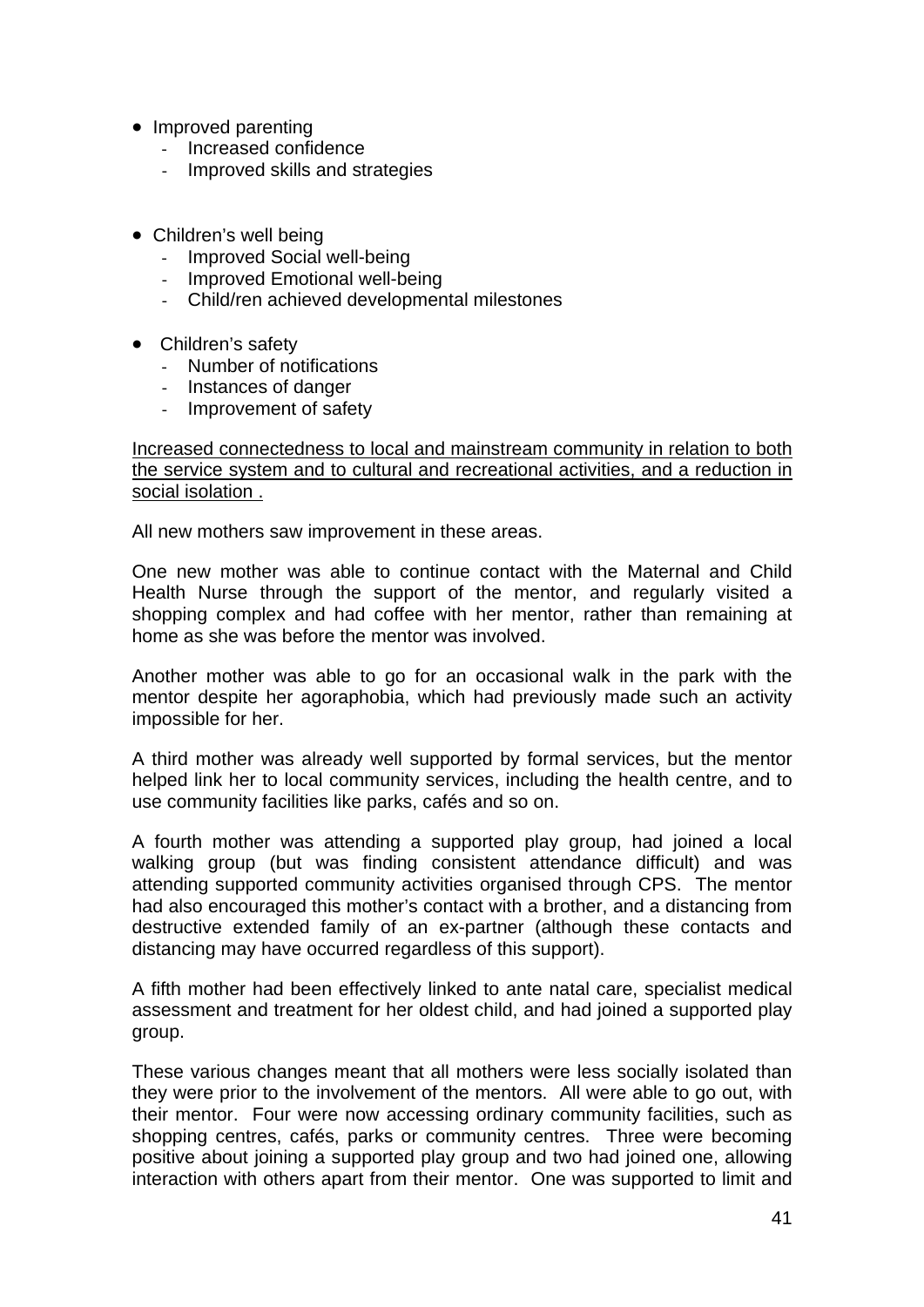control contact with the father of her child, which in turn meant a reduction of contact with a friendship group based largely on substance abuse. One had more positive contact with a sibling and had reduced contact with destructive extended family members.

#### Changes in parenting

All five parents showed positive changes in their parenting practices. Two parents showed increased ability to pay attention to their babies, to notice what they were doing and needing, and to initiate playful interactions. Two different parents showed improved parenting practices with their older children, again, with ability to take them to parks, to play with them, and to see some of their needs. Another mother was able to hold and cuddle her baby while feeding, and was able also to respond to the baby's socialising, despite still saying some very negative things to the baby (which remained of considerable concern to both mentor and Coordinator). This mother was also able to remove black plastic and cardboard from the windows, which had blocked out all daylight from the baby. A fifth mother, in addition to paying more attention to her older child's needs, was able to see her responsibility to care for herself during pregnancy, and was focussing on her attention to the baby, wanting this baby's experience to be different from that of her older child.

On the less positive side, and despite some positive changes, one mother (the relationship that was terminated) was admitted to a mother-baby unit because of concerns about the infant's weight gain.

#### Increased child well-being and safety

In four of the five cases, there were positive changes in well-being for the infants and, in one case, an older child. In the fifth case, work towards the goals was still very much in the early stages, and the Coordinator did not think there was enough evidence to claim increased well-being. In the other four cases, however, there was more positive interaction between the mother and infant in four cases, the babies were all achieving developmental milestones in a normative fashion, and they were developing as responsive, and happy, infants.

In relation to child safety, there were no notifications of any of the children, though one mother was admitted to a mother-baby unit because of concerns about failure to thrive in her infant. In another case, the parents ceased smoking inside, decided against running from the attention of Child Protection, and were taking the older child for assessment and treatment. These changes were seen as directly linked to the involvement of the mentor by both Coordinator and evaluators. That is, children in four of the families could be said to be safer, as a result of the mentor involvement.

In summary: significant outcomes were achieved in all cases. These changes are seen as directly linked to the work of the mentors, although other services were also involved in achieving the positive results. Our evaluation is that specific goals were set in relation to these outcomes, and the mentors and Coordinator, and in some cases the referring agencies and the Maternal and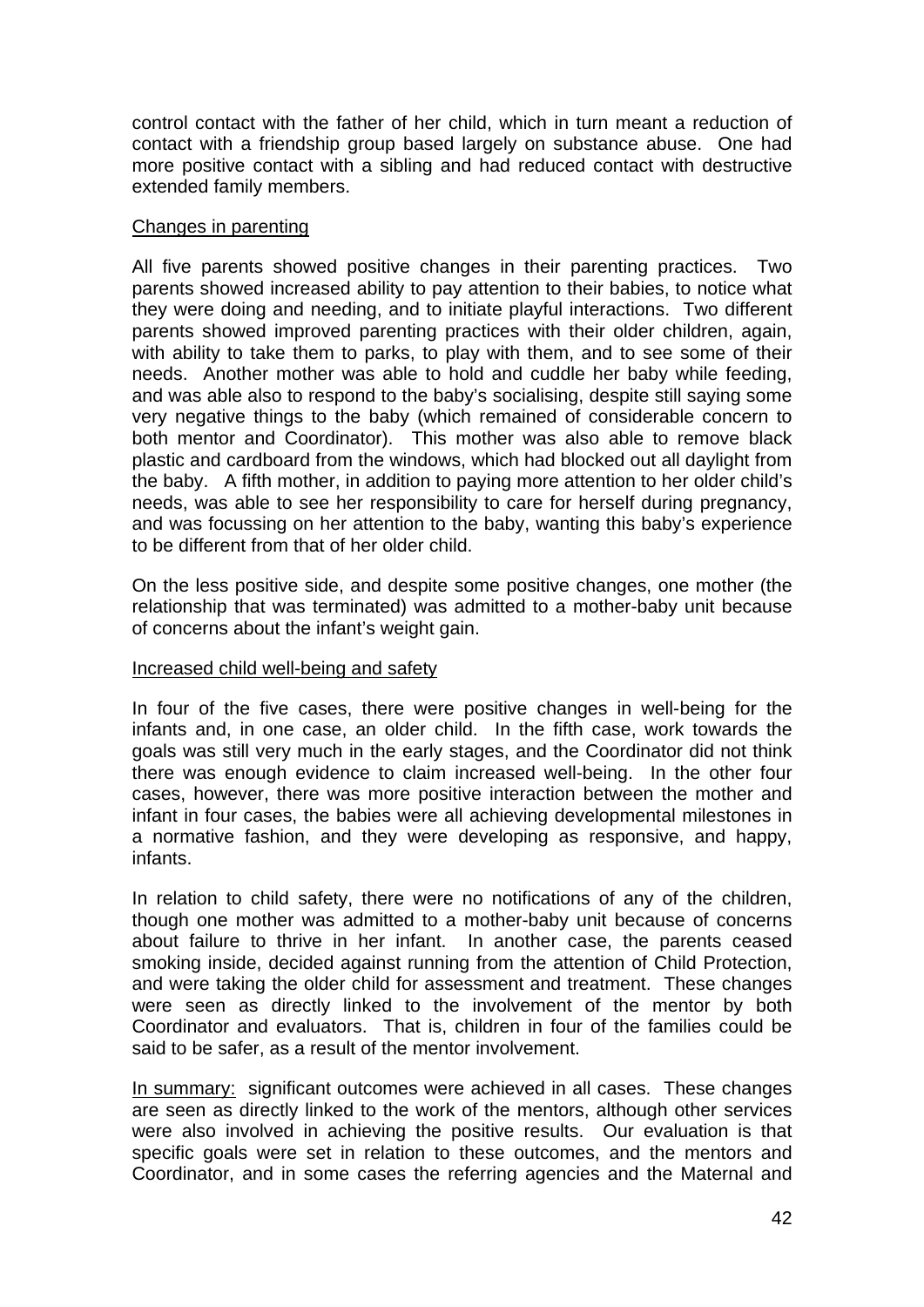Child Health Nurses, all thought that the support and involvement of the mentors contributed to them.

The Coordinator, the mentors and the evaluators all identify further desirable changes. These include further progress in development of positive parenting, and further reduction in social isolation, specifically, increases in constructive social network relationships in addition to that of the mentor.

Summary: The case studies present data that supports the conclusions of the larger sample. The program was achieving substantial and very important outcomes with this group of very vulnerable mothers and infants. The program was able to recruit, select, match and support mentors in constructive relationships with the mothers. The case studies highlight the crucial role of the Volunteer Coordinator, the skills and effective processes used by the program to achieve change, and enable conceptualisation of the role of the mentor.

# **5. New mum's feedback about the program**

Interviews were conducted with four of the mothers involved in the program. Two interviews occurred in their homes with their babies present and two were interviewed by telephone at their request. At the time of their interviews one mother had been involved with the Program for 3 months, one for 7 months, one for 11 months and one for 15 months. For three of the mothers their mentor had been involved with them before their child's birth. Three of the mothers interviewed were those included in the case studies.

Three of the mothers had been referred to the program through the Mercy Hospital Social Work Department and one from her maternal and child health nurse. All said they accepted referral into the Program because of their feelings of loneliness and isolation, lack of support, distance from their families and anxieties about coping with their first baby. One outlined that at that time, she was '*freaking out. I didn't want the baby and thought I would be the world's worst Mum*.' Two also commented that their acceptance of the program was based on what the program offered and their wish to be '….*with another Mum.' ''… I wanted a match with people who have been there."*

All the mothers were very positive about their experience with the program describing it as very helpful and making it '*easier for me to cope*.' For one mother, having the mentor in her life had been '….*a god send*. *I adore her. She brings joy to everything.*'

The mothers perceived the program as having a range of strengths and benefits for them. These included:

- 1. That the mentor comes to their home and provides a diverse range of services. These include:
	- o practical assistance caring for the child while she has a shower,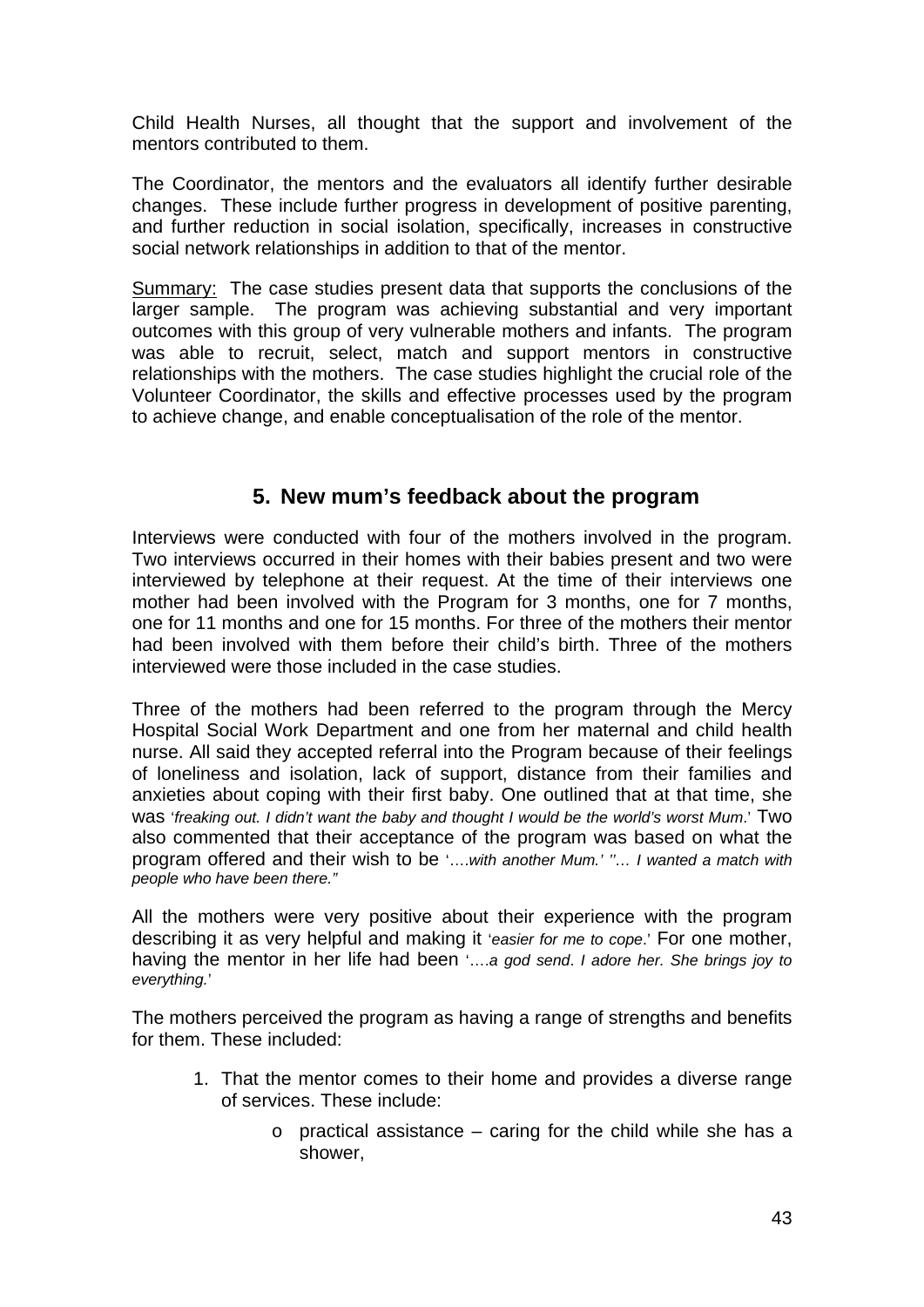- o providing guidance information, talking about solutions, '*how to look after my baby*,' helping with the baby's sleeping problems
- o emotional support both in a general way through providing company and *'..someone to talk to'* but also promoting a sense of safety that allows the women to share their concerns and difficulties - '*I can talk to her about my feelings*.' '*She calms me*,' '*she helped me through a difficult time*.'
- $\circ$  interacting with her baby one mother identified that when her mentor is present her baby is more talkative
- 2. That the mentor provides support outside the home by:
	- o taking her shopping, for coffee, lunch, taking her to appointments. In relation to the latter one mother said '… *When I first met her I was 7 months pregnant and hadn't been to see anyone. She said I must go and made sure I did'.*
	- o As one of the mothers explained, '*providing the sort of support you would have if you had your family around'* e.g. '..*helped me home from hospital after I had my baby.*

It was critical for two mothers that their mentor was a single mother like they were and therefore understood their experiences. For another it had been critical that the mentor was older, '..*like a grandmother, a second mother*' while another described her mentor as *'..a friend, my daughter likes her, it's been the best thing for me.'* 

The mothers identified a number of changes that have occurred due to their involvement with the Program. These included feeling more confident about parenting, not having the previous negative feelings about her baby or herself, raising self-esteem, not feeling as isolated, knowing where to go to receive help, having the confidence to attend appointments. One spoke about how the program '…*gave me light at the end of the tunnel*.'

The mothers were very positive about how the program operated ('..*it is a wonderful program')* and strongly supported its continued existence and expansion to other areas and encouraged other young mothers to participate *'…give it a go because you can always opt out if it isn't for you.'* One of the mother's advice was that if there was reluctance to accept the referral it might be helpful for the new Mum to speak to mothers already involved rather than only to professionals.

While all the mothers thought the program was well organised one also had some areas that she had been unhappy with. She would have liked her mentor's visits to be longer and more frequent and for there to be opportunities to spend time with the mentor's own family. She also suggested that the mentors have more training in baby development

Three mothers suggested changes to the Program. Two mothers hoped that the suggestion of a play group for the Mentoring Mums and their babies that had been mentioned would be established in the near future. One wished that the program also offered child care.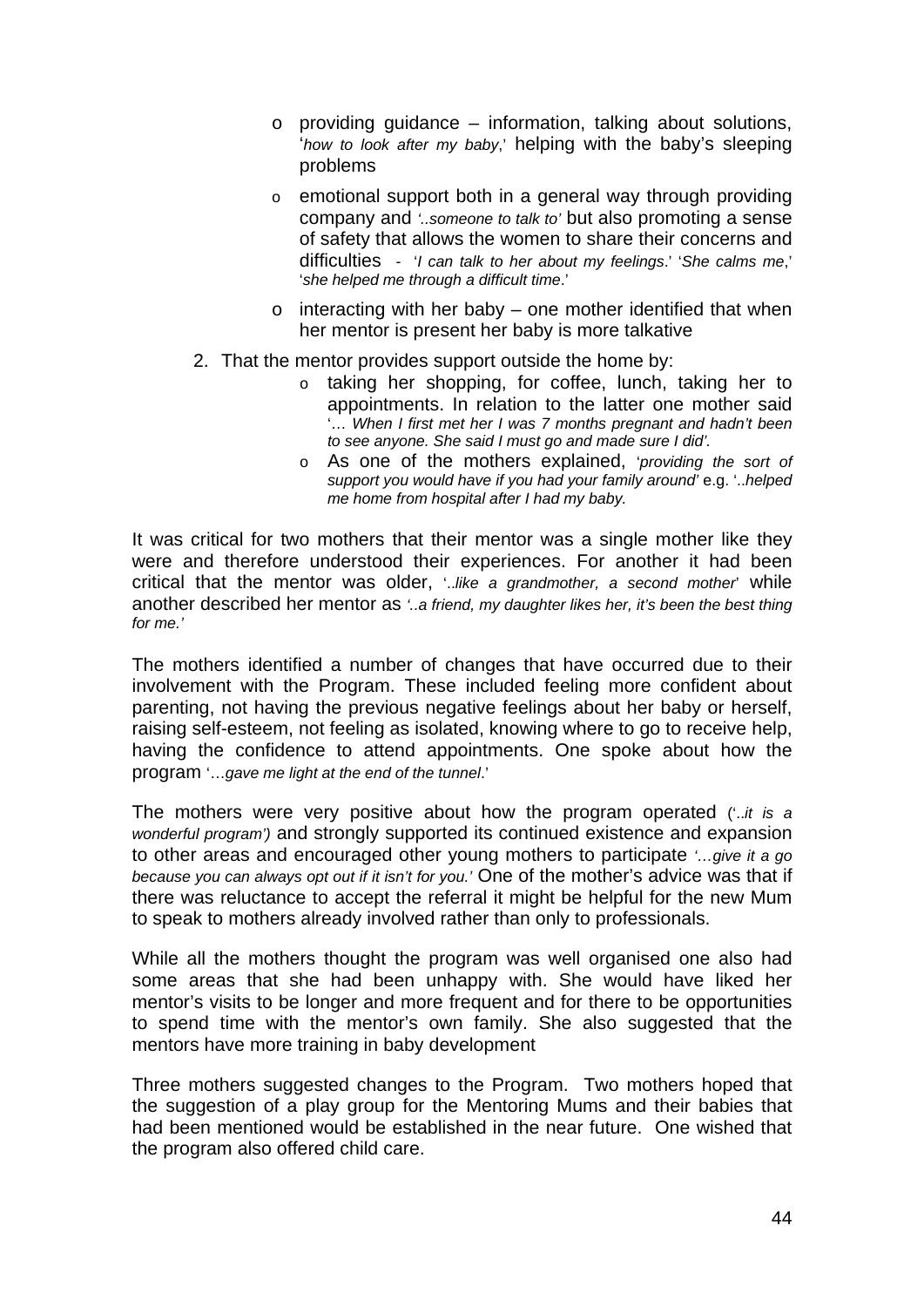When asked for their final thoughts, two of the mothers said, '…*it is perfect particularly for people who don't have family.'* & '…*when you are so isolated it is an extra link you really need.*'

# **6. Maternal and Child Health Nurse Assessment of outcomes**

After discovering, near the end of the data collection period that the data from the Maternal and Child Health Nurses had not been collected as planned, the evaluators encouraged the staff to focus their efforts on receiving the surveys relating to the five mothers included in the case studies and the four included in the client interviews. The Maternal and Child Health Nurse data was collected on these nine mothers and on an additional three. Information was collected twice on one of the mothers. Seven maternal and child health nurses were interviewed, one of whom had been involved with four of the mothers and two had been involved with two mothers each (including two case study mothers). The length of their involvement with the mothers ranged from a minimum of two to a maximum of 20 contacts. Some had completed their involvement and some were ongoing.

An analysis of the information collected provides a very useful and important snapshot of the development and progress of the mothers and their babies from skilled experienced community health practitioners completely separate from the program.

The information received presented extremely positive information about the children's development status, the strong level of attachment and bonding that had developed between the mothers and their babies, the mothers' extensive parenting capacities and the many positive changes that have occurred for the mothers through their involvement with the program.

The information stands out as it reveals a picture that one would expect to see within any cohort of twelve mothers picked randomly from the caseload of maternal and child health nurses working within this catchment area. Thus despite their range of considerable difficulties this group of mothers involved with the program and their babies are doing exceptionally well.

#### Children's Development

The 12 babies were described as all functioning at a normal developmental level in relation to their vision, fine motor development, hearing and play. Eleven out of twelve was described as demonstrating normal social behaviours; ten had normal gross motor development, normal speech and language development. Thus two were described as having difficulties in speech and language development and gross motor development and one was somewhat below in their social development.

In addition only one of the twelve had experienced an injury (unspecified by the maternal and child health nurse) and three experienced health problems, two were minor problems such as constipation and eczema and one had slow weight gain.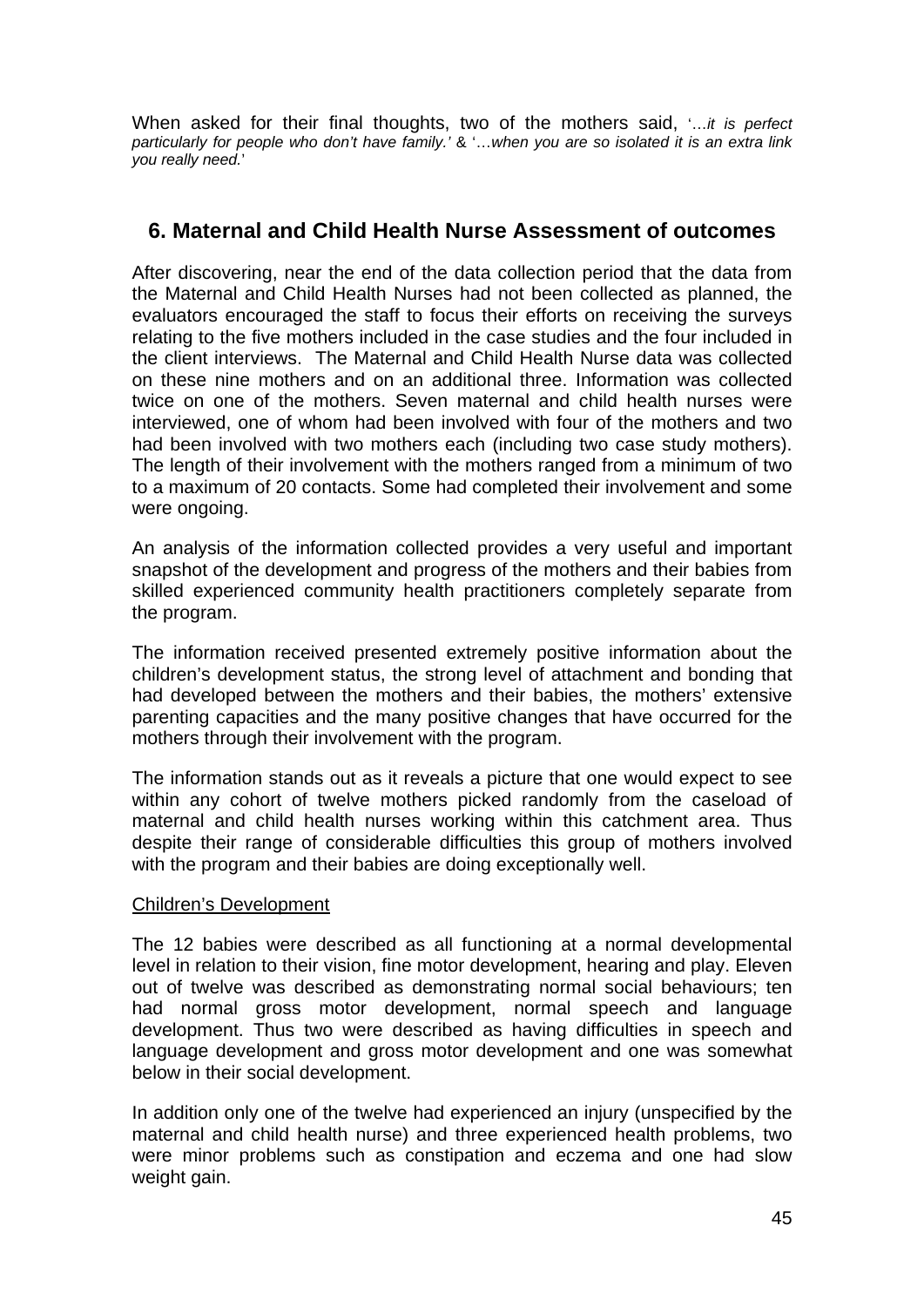#### Attachment and Bonding

Seven of the mothers were characterised as having established positive attachment with their babies, three demonstrated anxious attachment and two were described as having difficulties in attachment. With the latter two the Maternal and Child Health Nurses communicated their concern about the mother's '…*significant anxiety and inability to relate to baby'* and for another due to the mother's difficulties the baby was being cared for mainly by her grandparents.

Only half the Maternal and Child Health Nurses were able to comment on the level of attachment between the baby and other family members. This seemed to be a relatively large number. Of the seven families where there was data, four of the fathers were assessed as having established positive relationships with their infant. In one family there were positive relationships between grandparents and the infant. Two of the relationships between the fathers and babies were described as problematic due to one being anxious and controlling and another being prevented from any contact with the baby by the mother's anxiety.

#### Parenting Capacity

The parenting capacity results were also very positive. Nine of the mothers were described as appropriately responding to their babies cues with three sometimes responding appropriately. As is commonly the case, the areas of most difficulties were in relation to establishing feeding and sleeping routines (although not disproportionately compared to the general community). Seven babies were described as having no feeding or sleeping problems, three had some problems but they had settled or were in the process of settling down, while two had significant problems with feeding and one with sleeping both of which required placements in mother-baby units.

Eleven of the mothers were described as providing appropriate general care and nurture and ensuring satisfactory child safety and eight were providing satisfactory play and socialisation routines with three showing a variable capacity – all highly impressive results.

#### Changes for the mothers

Ten of the maternal and child health nurses noted positive changes in the mothers during their involvement with the Mentoring Mums program. Three nurses described increased confidence and comfort in the Mothers' parenting, noticing the mothers experiencing more enjoyment of, and attachment to, their babies, more confidence in attending external activities such as a playgroup, and speaking positively about their mentor and the program.

A question related to whether the mothers involved in the program had become involved in any other activities based at the Maternal and Child Health Centre. It is unfortunately consistent with this particular cohort of socially isolated women that only two had attended a parents' group with one known to have continued ongoing attendance. This indicates that while improvements had occurred in a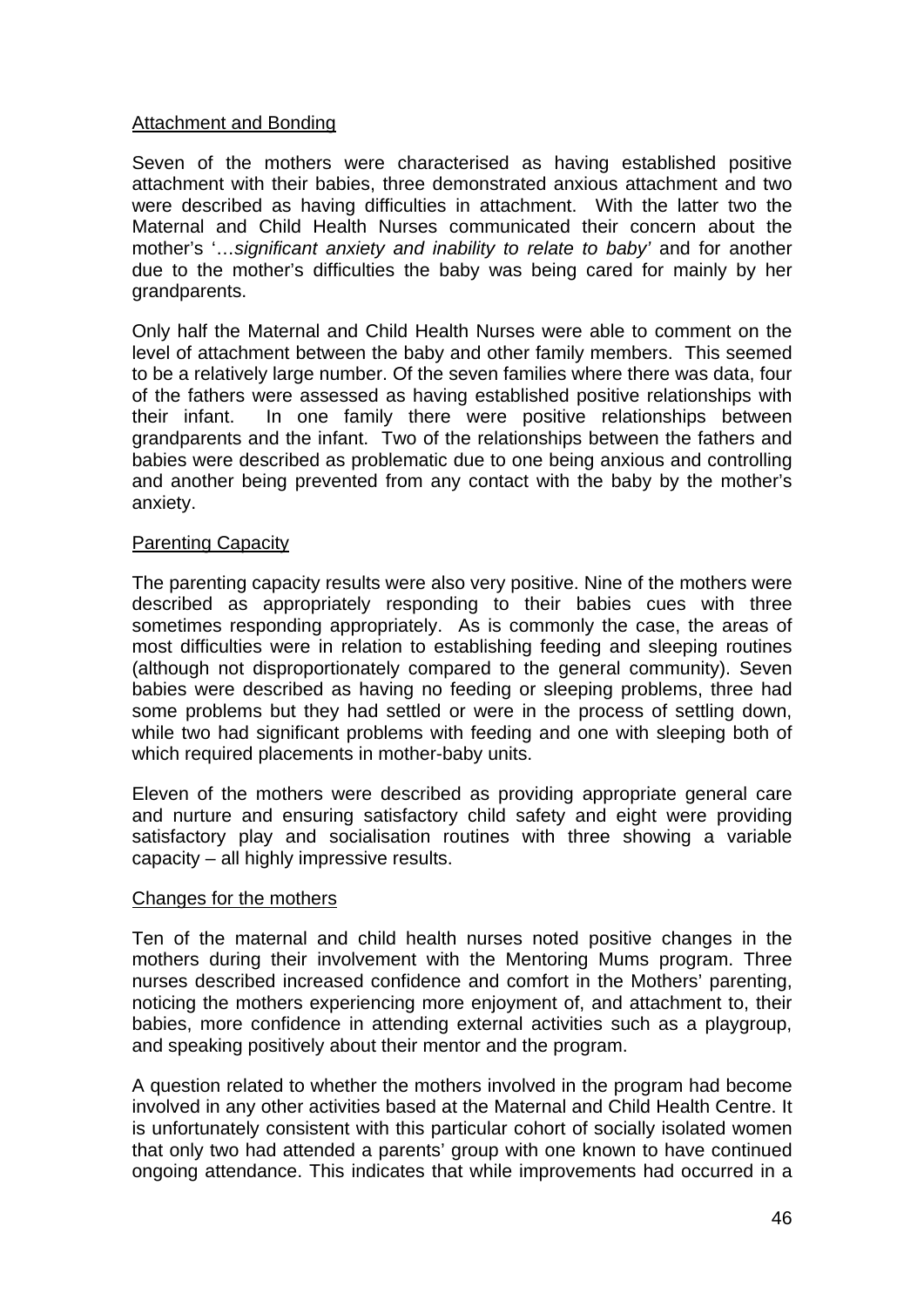number of areas for these mothers the issue of social exclusion is one that continues to be present.

Finally the Maternal and Child Health Nurses were asked to make any other comments. Five did and were all positive about the program and its outcomes communicating that it was a '….*great program – hope it continues'.* 

#### The Case Study Mothers

Examination of the five case study mothers show even more remarkable findings, given that four of the five families were 'excluded'. Four of the babies were all described as developing within normal parameters. The fifth was described as being somewhat below normal in their social behaviour. In addition one of the mothers was noted to experience concern that her child was not developing normally in relation to her gross motor development but this was due to the mother's sensitivity rather than the actual situation.

There was a (slightly) higher representation of the case study babies in relation to the health problems. Two of the three babies who had experienced health problems. However only one, slow weight gain, was a more serious health problem.

Attachment and bonding findings were also positive. Four of the case study mothers were described as having developed positive attachment, the fifth was assessed as experiencing anxious attachment which her maternal and child health nurse noted was showing '*definite improvement*.'

It was clear that the maternal and child health nurses were also delighted by how well these particular mothers were doing. One commented in relation to one excluded family mother, that '…*I am really very surprised how positive the attachment is – this baby has been amazing – mother absolutely loves being a Mum'*. Another stated; *'mother has engaged well with baby despite her background issues.'*

However, (and not surprisingly), this group was negatively over-represented in other family members lack of involvement. The Maternal and Child Health Nurse had not had any contact with the wider family of four of the mothers. These data illustrate this cohort's even greater level of isolation and vulnerability. There was one contrary and positive case. Two interviews about one mother were conducted with one Maternal and child Health Nurse. At the first contact the Maternal and Child Health Nurse could not comment on any other person's involvement with the mother. At the second interview she described positively the partner's involvement with, and attachment to the baby, reflecting that contact had occurred with the partner during this time.

Parenting capacity of the case study mothers did not stand out as being more problematic than their peers. Four of the five responded to their baby's cues, did not have problems with establishing sleeping, feeding, play or socialisation routines and were seen as able to ensure their child's safety. One nurse commented on how impressed she was with the mother's ability to reflect on the child's safety needs. All five were described as providing adequate general care and nurture. The mother whose nurse was interviewed twice was identified as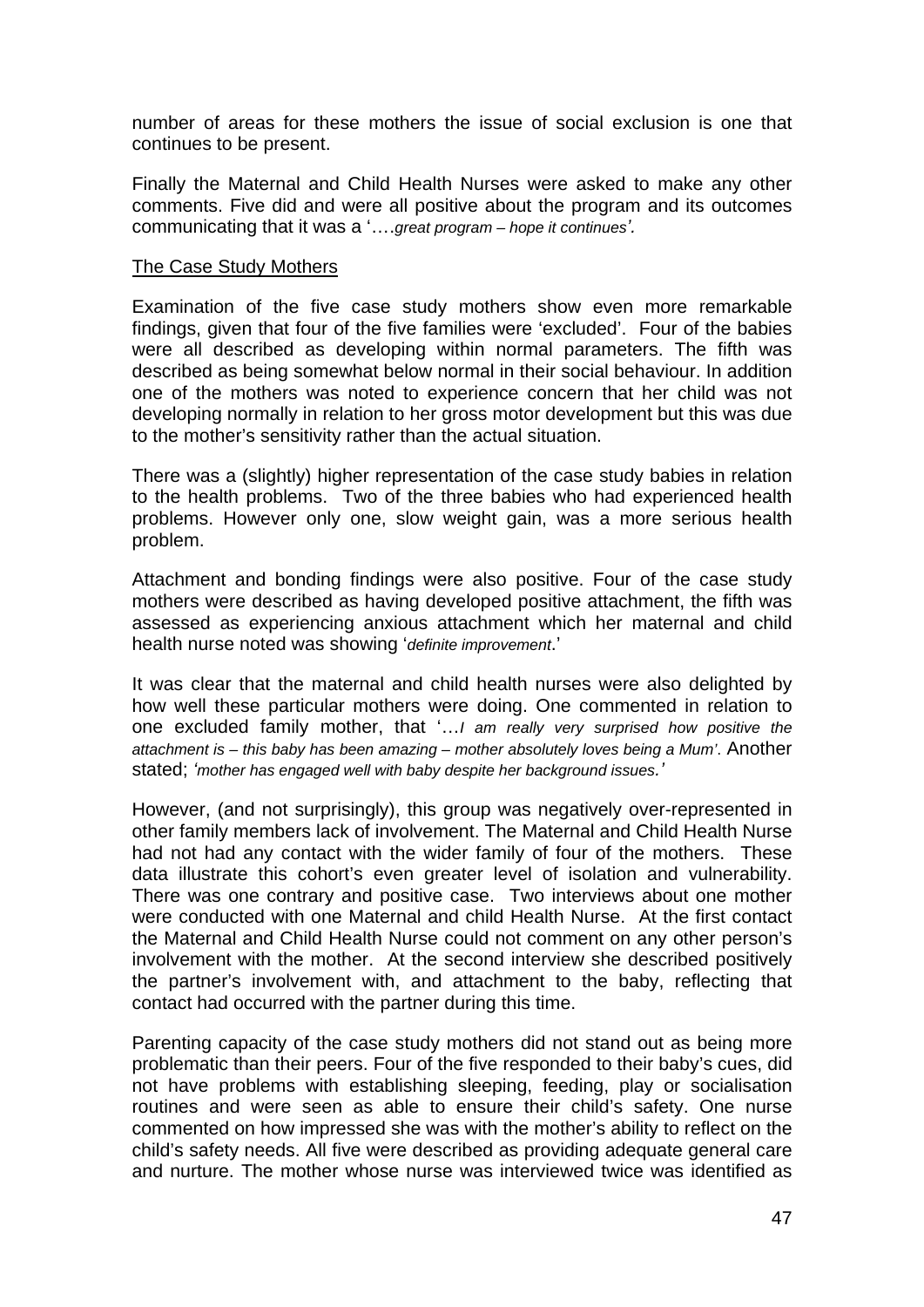initially having some difficulties with feeding but no problems were identified at the second interview highlighting the gains the mother had made.

Three of the mothers were also singled out for positive changes their Maternal and Child Health Nurses had noted during their involvement with the Mentoring Mums program. One commented on how the mother is now '…*engaged well with services due to her mentor'* and another described how the program had '….*definitely helped Mum.'*

# **7. Profile of Mentors**

A data tool was completed by 16 of the 38 mentors involved with the program. An analysis of the information received demonstrated that four had commenced involvement with the program at the first intake in March 2009, four in the second intake in June 2009 and seven in the June 2010 intake. All the mentors were matched with a new mother.

The large majority of the mentors (14) had heard about the Mentoring Mums program through their local newspaper, one through a local community volunteer organisation and one through a friend who was a mentor. Clearly this had been an excellent and successful strategy for recruiting local women to the program.

The mentors were, on the whole, women who had significant previous experiences as volunteers and were highly experienced volunteers. Eleven of the mentors had considerable and widespread previous involvement in a range of voluntary activities (two had 30-40 years experience). The profile demonstrates that the mentors were women who had been active volunteering in activities across a broad spectrum ranging from commitments related to their own families, for example children's kindergartens, schools and sporting clubs. They were also involved in local community activities such as churches (committees plus Op Shops), services for local councils e.g. Meals on Wheels and broader community organisations. Some had volunteered for professional organisations such as Lifeline, or Nursing Mothers. A few of the mentors were also currently volunteers at other community based organisations. For five of the mentors this was their first experience of volunteering.

Considering that this was a cohort of women with a highly developed level of experience and involvement in a range of other volunteering activities, it was clear that they had made a very thoughtful and clear decision to become involved with this particular program.

Eight mentors were attracted by the nature of the program– the opportunity to work with this particular client group and what could be achieved through their involvement. As one stated: *'....women helping women to better raise our children – can*  assist children from pre-birth and help mothers to gain confidence and further insight into *improved parenting, encouraging links to better networks of education and support.'*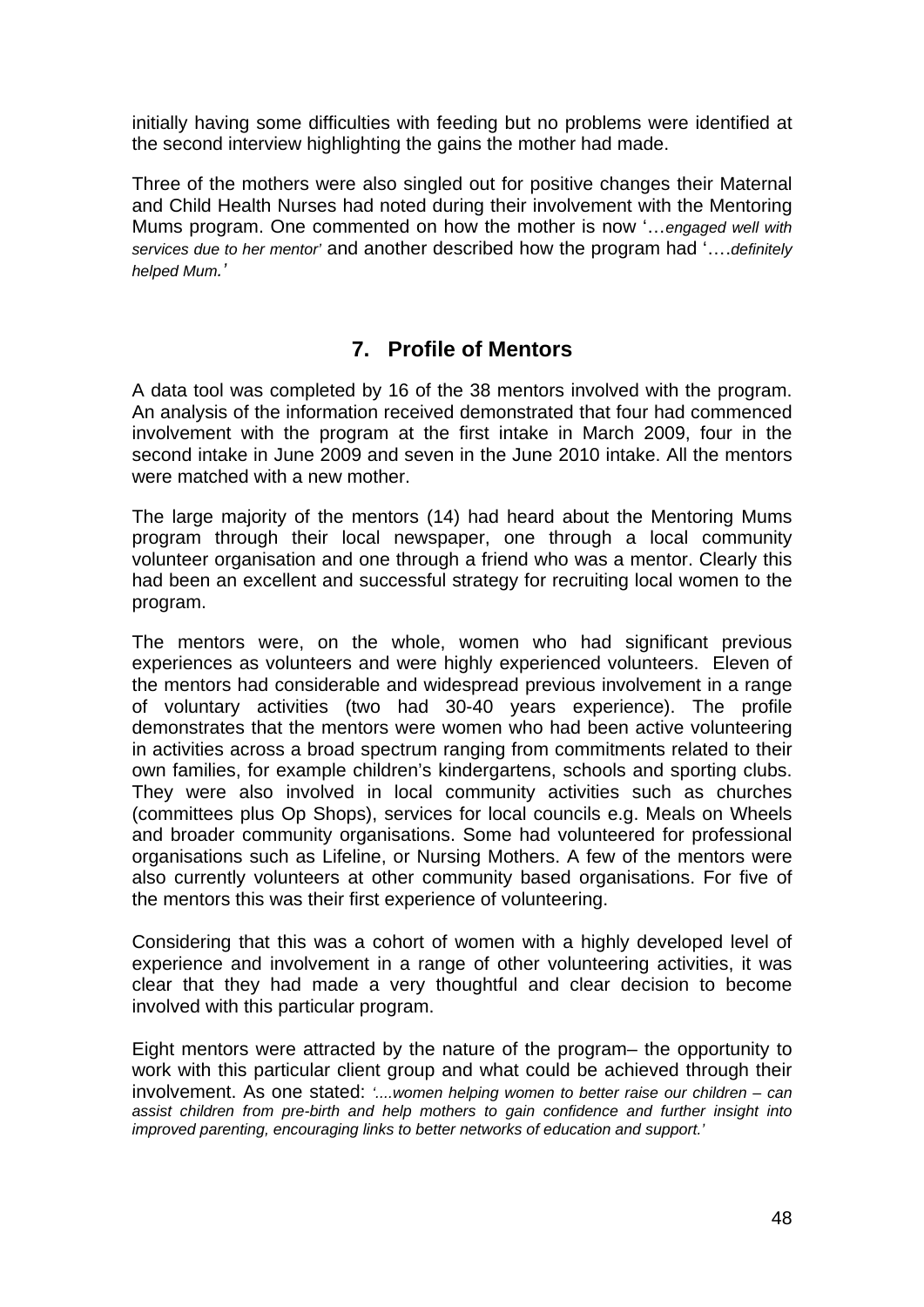The second most common reason for volunteering was that they felt that their previous and current skills and experiences were useful and relevant for this particular program. These included their personal experiences of having been a mother (and a mother who had been fortunate to receive a great deal of support) and their professional experiences for example as a midwife, a Breastfeeding counsellor and teaching maternity related yoga classes. Personal experience was also identified as a motivating reason for four of the volunteers but in this situation they were relating to their own challenging experiences when they were new mothers and therefore felt they brought a level of understanding, empathy and identification with the issues the mothers in the program were facing.

The next grouping of reasons for the volunteers involvement related to their values, and their wish to *'...to do something useful and make a contribution to the community*'. Practical factors were relevant for a number of the volunteers with their personal circumstances having recently changed enabling them to have the time to make this commitment (this was relevant at different significant transitional points such as two mentors having recently retired, another taking a break from the paid workforce, one's youngest child having started school and another having completed their previous voluntary activity.)

The analysis also provided information about the volunteers' demographic features. They present as a personally stable group with some areas of homogeneity. All 16 had been married (12) or were in defacto relationships (4). One of the 16 had recently separated. As would be expected all had children. One had seven children, eight had three children, six had two children and one had one child. The youngest child was one years old and the oldest was 43. Five of the women were also grandmothers and had 13 grandchildren between them.

Their age range was broad. Five were between 60-69, three between 50-59, five between 40-49 and three between 30-39. They live across eight postcodes with the most (five) living in Ivanhoe, three in Briar Hill and two in Eaglemont.

All the women identified English as their first language with four identifying they also had proficiency in either Mandarin (two), French or Maltese. Ten were born in Australia, with two born in the UK and one in Singapore, New Zealand and Malta. Ten identified their ethnic identity as being Australian (non Aboriginal), two European and one Asian.

In relation to their education most had completed tertiary education either university (eight) or Trade or TAFE (three) and three had completed year 12. For their employment type (either current or previous), the largest grouping was in the clerical and administrative area (six), then professional (four) then sales (two). Most described their current occupation as home duties (nine), retired (five), self-employed (three) and working casual part-time (three).

Another area of homogeneity related to the mentors description of their household's income source as being from a full-time wage earner. Fourteen were purchasing or had purchased their own home.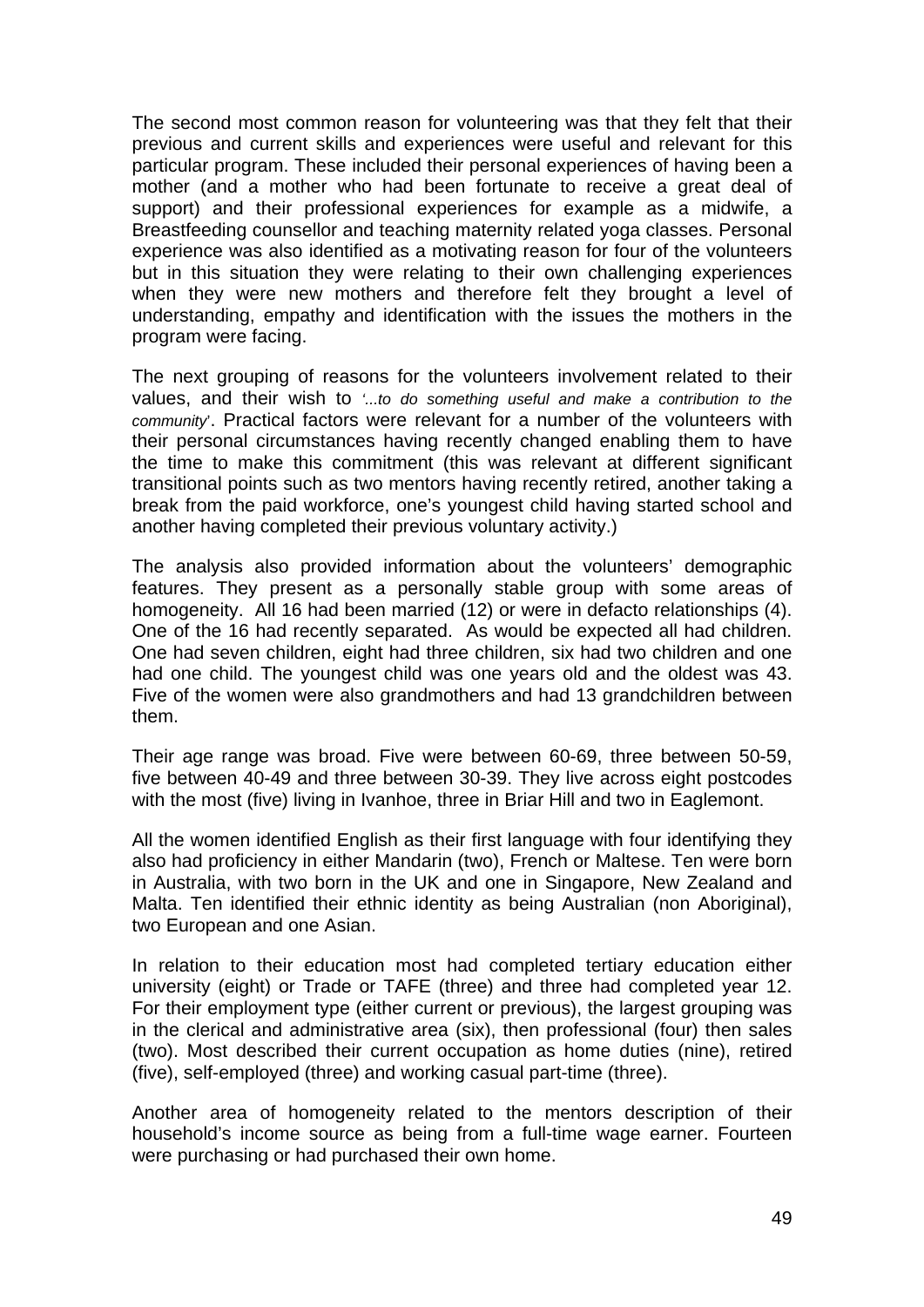Thus the mentors were women living in one of the surrounding suburbs to the agency, in their own homes, mainly married and with children, of Australian European ethnicity with mainly tertiary education and having worked or still working across clerical and professional sectors. Half were aged over 50 and half were aged under. Most had experience working previously as volunteers across a range of related health and welfare areas and some had also had considerable experience working in related professional occupations.

What they also all clearly and strongly shared was a strong sense of social commitment to working with and empowering vulnerable young women and their children to enable them '....*to break the cycle*.' As one volunteer stated, '....*this fits with my own and my family's value system and activities..*.' She could certainly have been speaking for the rest of the group.

# **8. Focus group with the mentors**

#### *'*…*it is local Mums helping other local Mums*.

Two Focus Groups were held with the mentors, one in early 2010 attended by four mentors and one in late 2010 attended by eleven mentors.<sup>8</sup> Eleven had been matched with a mother (and in some cases involved with two or three mothers) and two were waiting to be matched.

#### Mentors' feedback about the program.

The mentors participated openly and enthusiastically in both focus groups and generously contributed a range of responses. A lively, warm and robust exchange revealed the strong commitment they felt to the program and their thoughtful insights into the subjective worlds of their mothers, the external environments that impact on them and the effect of their involvement.

#### Comments on changes in the mothers

The mentors were very positive about the work they were involved with. *'We're doing something vital – helping mothers with children. If we help we'll have better, happier children. We'll help break the cycle – which is very important*.'

They noted a number of positive changes for the mothers and their babies which strongly align with the program outcome goals; the development of a trusting relationship between the mentor and mother, changes in the mother, in her relationship with her baby in relation to an increased capacity for attachment and bonding, the baby's progress and development, changes in the mother's parenting skills, changes in the mother's level of social isolation and some increased participation in broader activities outside the home.

These changes were demonstrated by many of the mothers' increased confidence in themselves as parents; '…*learning about parenting*, *evolving and growing,* 

1

<sup>&</sup>lt;sup>8</sup> Two mentors attended both Focus Groups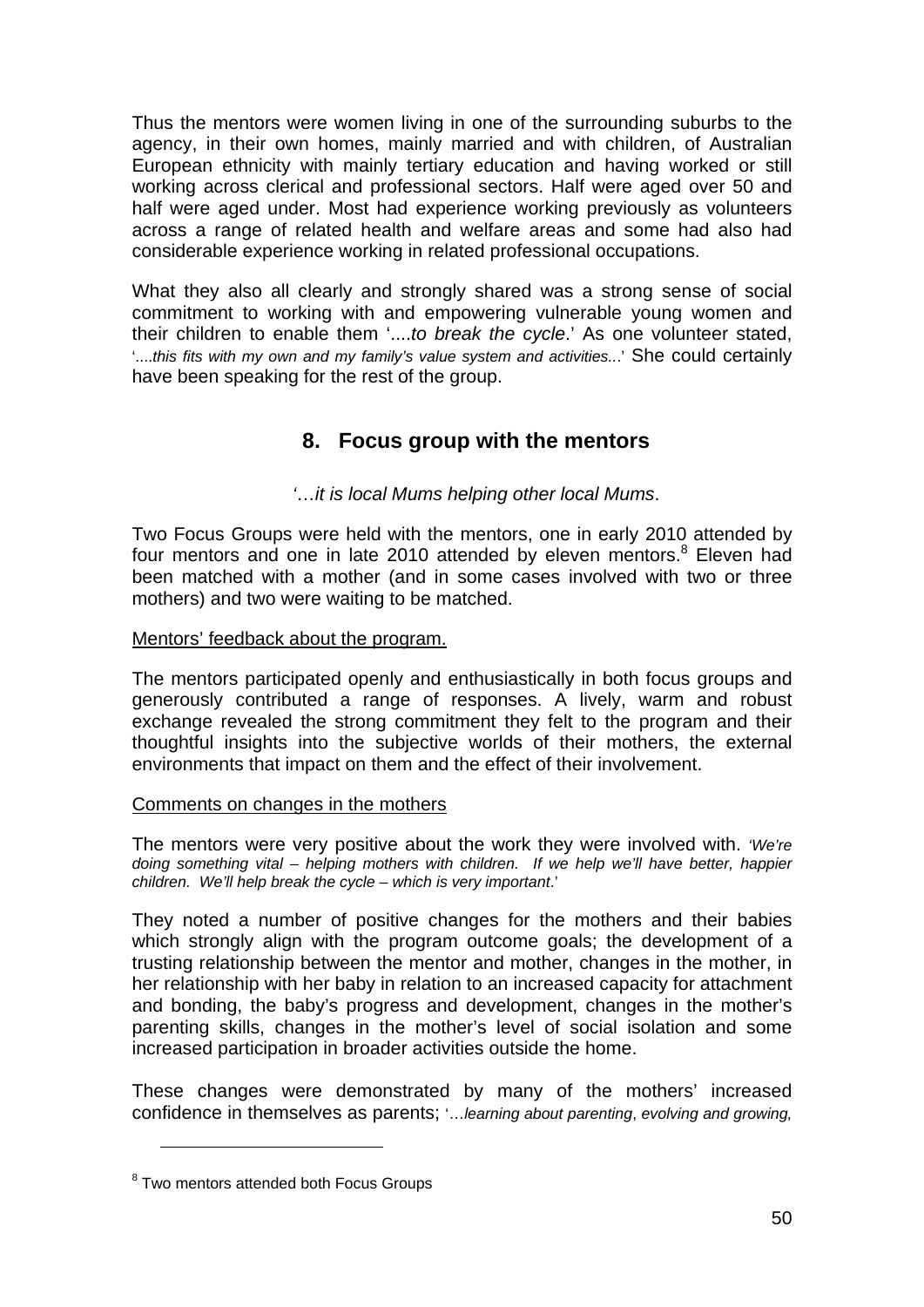*becoming more relaxed with their babies, reading cues better', 'increased capacity to play and interact'* and their babies *'having their developmental needs met.'*

The mentors hypothesised that these changes occurred as a result of the help they have provided. They articulated that they have supported the mothers to increase their confidence in their parenting capacity through acting as mentors and guides, sharing their own knowledge and experiences, offering continuity, a '*sounding board,'* providing practical guidance about how to play with their child, establish feeding and sleeping routines, supporting the mothers to trust their instincts and learn from what their babies teach them. One commented that she believed they '….*fill that space' (created by severe isolation) ' in the mum's life'.*

The mentors were able to articulate the processes and skills involved in their work with the mothers which involved '….*being still, following mother's path at her pace,' '…. taking one step at a time,'* being non judgemental. They also demonstrated a capacity to note the subtlety of changes that occur as the mothers develop trust with them and become more comfortable as mothers, the need go at the pace the mothers could manage, for example, making gentle suggestions in relation to sleeping routines and then seeing them being taken up.

The mentors shared a number of stories that reflected the impact of their work. One described how she has watched her new mother shift from being very stiff with her baby, to now being able to hold her closer and greet the mentor at the door with the baby in her arms. Another described how the husband of her new mother had stayed home from work one day to be able to meet her and thank her for the work she has done. Another described with pride how it felt when her mother, who suffers from agro phobia is now able to go outside the house for a walk with her.

One described the *transitional stages* her mother had progressed through in relation to attending a music group with her baby. How she had been reluctant to attend but the mentor initially planted the seed discussing it for months before the mother was able to attend, initially with the mentor present until she was able to attend every week on her own and their individual meetings could resume.

At the second focus group, some of the mentors had had a longer period of involvement with their mothers. They were able to reflect on the changes and stages that have occurred during their contact. One commented '…*as the baby grows your relationship is with mum and the baby – seeing the baby/child's trust in you grow.'* Another mentor commented '..*as a volunteer you meet the mother's needs as they change.'* 

#### Comments on the positive experiences of being a mentor:

The mentors were extremely positive about the experience of being a volunteer in this program. They have found it to be a *wonderful, enjoyable, rewarding* and *fun experience*. It has *broadened* them because '…*it is establishing links between people who wouldn't usually have contact.'* They described the good things about this role as '*…..seeing the fruits of your labour, seeing things improving, seeing the impact*.' Many agreed that '….*I didn't expect to get as much out of it as I have*.' They stressed that a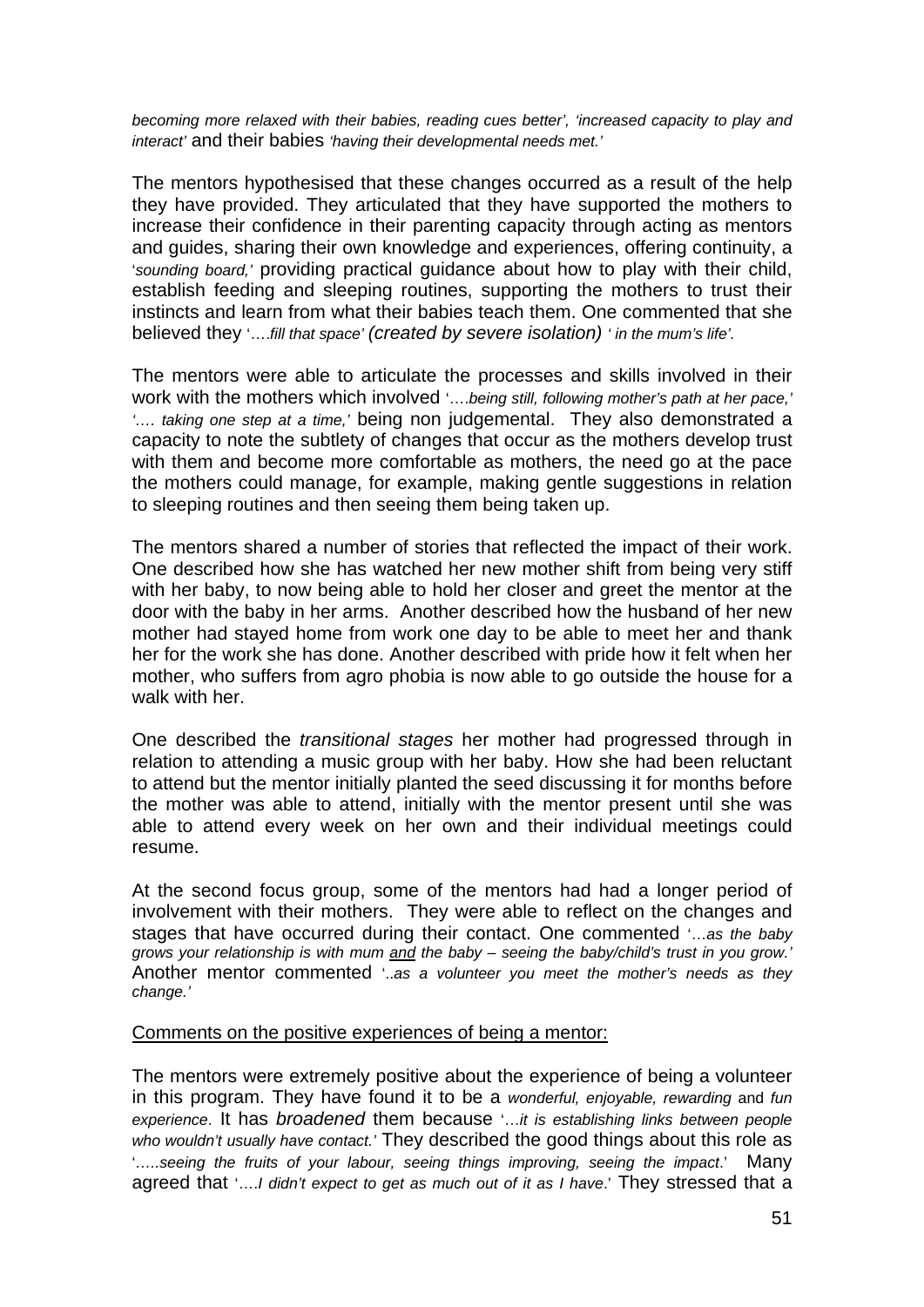central aspect of that enjoyment was that they were entering into '*….. a two-way relationship.'*

The mentors identified the gains they personally have received from their involvement with the program as being multifaceted. The gains have included learning about different cultures, different types of family lives, about the breadth of services available for vulnerable families but also on a more personal level, the joy of finding commonalities with the mothers among the differences, feeling humbled by their mother's openness, resilience and strength. As one commented '…*the discovery of learning about your Mum, seeing her competencies, strength of character, love of the baby and what that has meant.'* 

They have gained insights into the number and complexity of issues the mothers face and have to handle, the experience of social isolation, the loneliness of migration, the cruelty of the community towards those perceived as different, for example, those living with mental illness and to their own preconceived stereotypes which have been successfully challenged. *'It has been a window to another world*.'

#### Comments on what has helped in becoming a mentor:

All the mentors commented on how becoming a mentor has involved '..*a real learning process*.' What has assisted them is the training they have received, the input from the Volunteer Coordinators, the support they receive from each other and the monthly meetings – '*hearing others stories'* and feeling part of a team. They also stressed the importance that their own experiences as mothers and other life experiences had played in enabling them to fulfil the role.

They described the training they receive as very helpful, how it prepared them well and that it was critical that the training prepared mentors to be flexible, given the range of different new mothers with whom they could be involved.

In particular the advice they would give a new mentor was to '…*go in with an open mind'* and *'really think about if you are prepared to give the time and consistency and cope with the different things you'll see.'* They saw it as vital for the mentor to understand realistically what was involved in the work but to also know that *'it would be a journey'* and to *'...enjoy it because you will learn a lot about yourself'* and *'...expect that this experience will change you.'* 

#### Comments on the challenging experiences of being a mentor:

The mentors also spoke openly about the challenges of the role which included finding ways of coping with being exposed to the circumstances of the mothers' situations and learning about the right way to connect to their mother. A number expressed the importance of '…*trying to remember that the job of the mentor is to support someone and help them come to a decision, rather than force your own views on the mother'* but this was not always easy to do. Another spoke about learning '*where is the boundary'* of the work, how to be supportive without stepping over the line.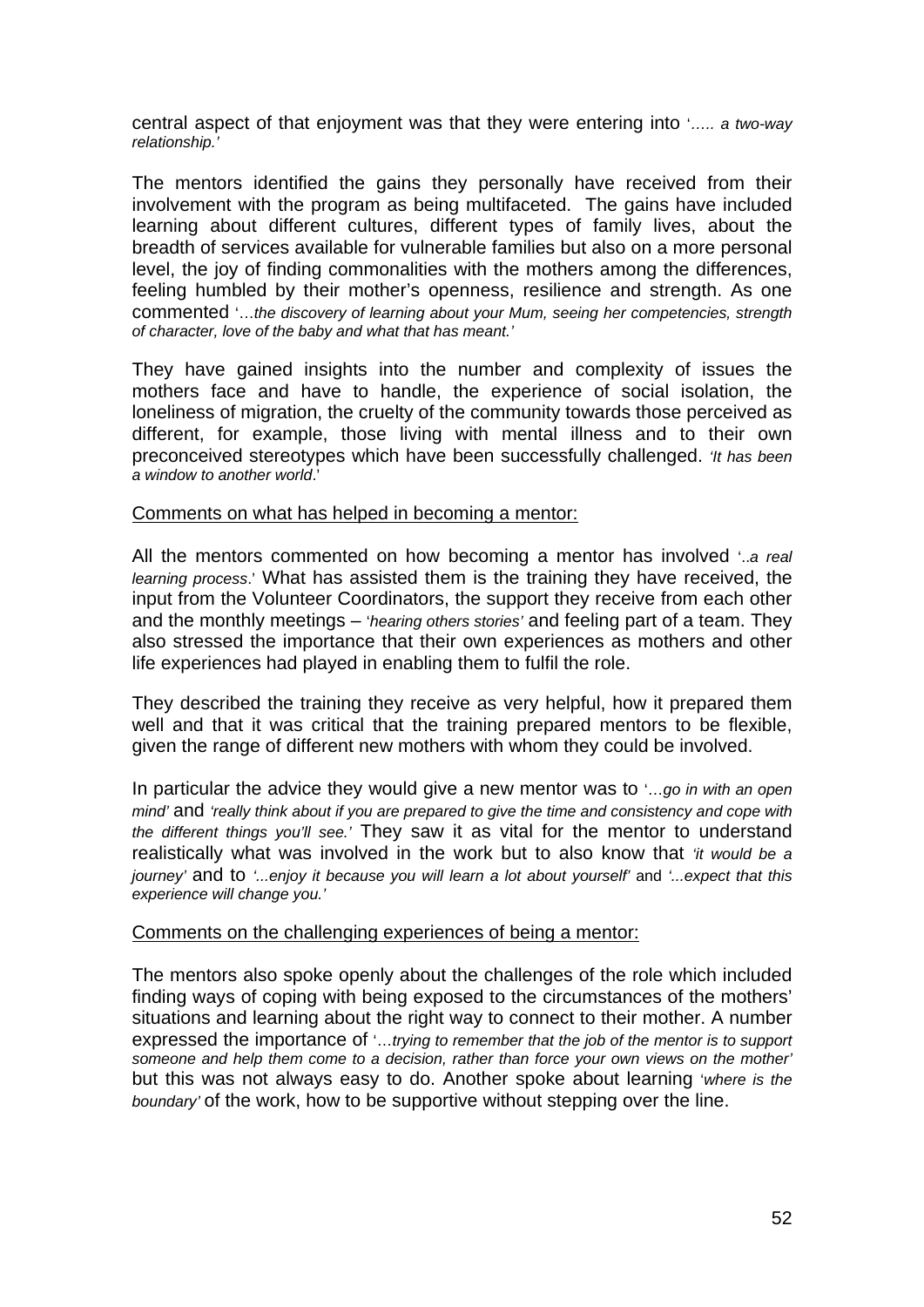Two of the mentors also commented that, in their situations, a third party was frequently present (a husband and the new mother's own mother) and this required an adjustment to their work and involved some stressful elements.

#### Comments on the program strengths:

The mentors articulated that the core strength of this service was that it is based on '…. *women supporting women who lack support* – *women being able to help other women who need help*.'

They saw the program being built around the use of volunteers, not professionals as one of the program's greatest strengths. '*We're there because we want to be there'* as members of the community offering support. They also spoke about the challenge of knowing where the role began and ended, grappling with a lack of certainty about the role. As one asked '…*Are we a friend? No, we are in the middle (between friendship and being a professional). I am feeling more relaxed about that now*.'

The mentors commented on how well the matches have developed because the staff '..*know what they are doing'* and have carefully selected the mentors for each mother. They all felt well supported by the Program and by CPS.

An issue raised in the first focus group was whether the support received would be able to be maintained and whether there will be a need for increased staff positions. This view was re-visited at the later focus group and the opinion was expressed that there was a need for increased staff and administrative support.

One suggestion for future program development was the opportunity for the mentors and the mothers to meet together as a group, to increase the networks of the mothers.

#### Areas of concern:

The mentors also identified some concerns. Some felt that they had not received enough background information about why their mother was accepted into the program and required information and educative input about how to help with the work particularly when the mother was struggling with mental health issues. They also highlighted the need for ongoing training to assist them to keep developing the relationship so that it remains helpful to the new mother.

Some expressed frustration that the process had been too slow – waiting for training and then waiting for a match.

One mentor felt strongly that more formal goal setting was required at the early meetings between the mentor, new mum and Volunteer Coordinator to clarify the role of the mentor for the mother.

Some mentors expressed concern about some of the actions and decisions being made by external workers involved with their mothers. With two of the mentors external workers had re-connected with the mother which they thought was not indicated but they not been consulted about the decision nor received any communication about the reasons for the re-involvement of the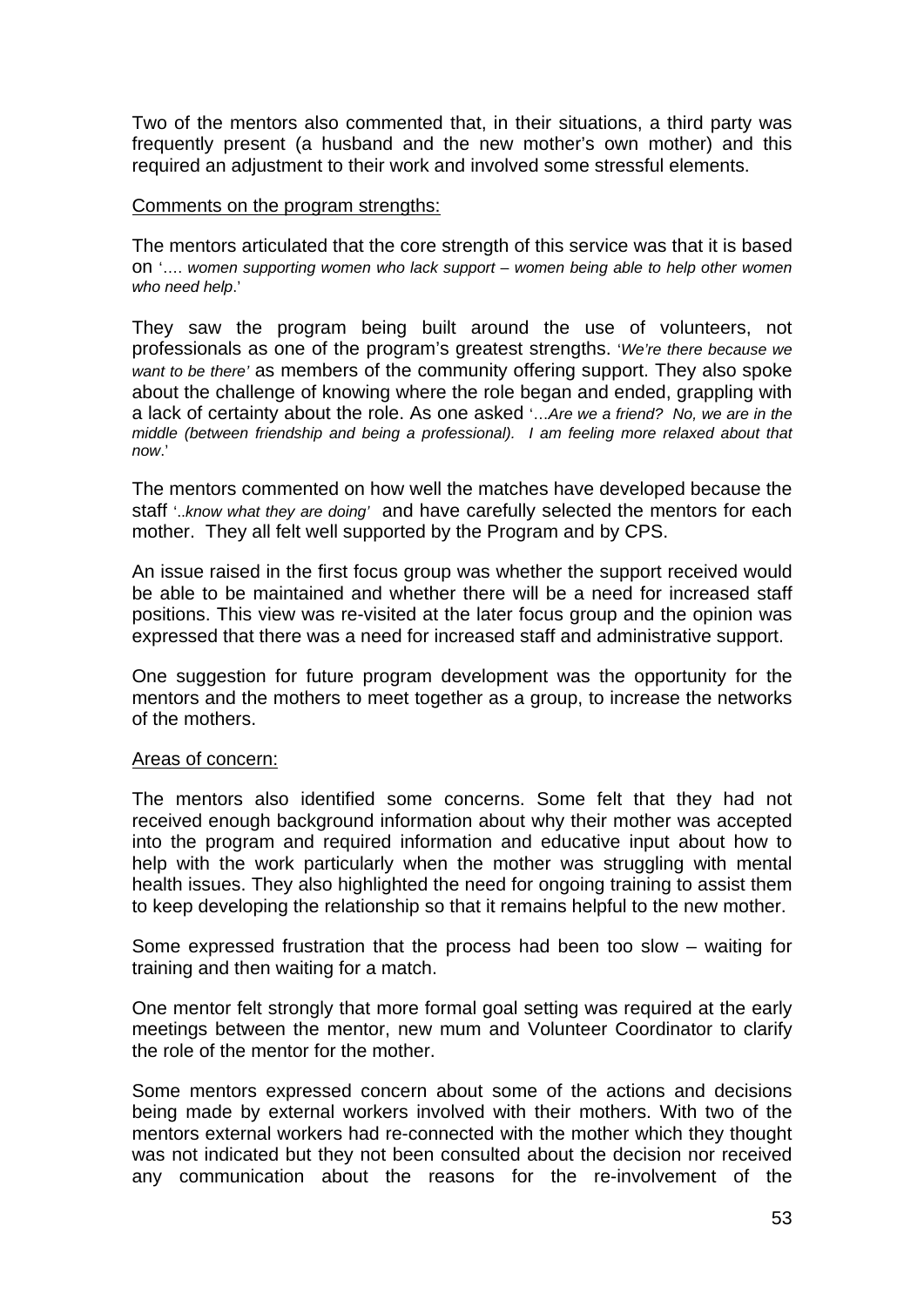professional. This experience left the mentors feeling that they were not seen as a resource by the professionals involved with the women and were clearly located outside the new mother's professional network. They believed that it would be helpful for them to attend meetings with external workers such as Maternal Child Health Nurses.

As for the future the message was clear '…..*the program should continue.'*

# **9. The CPS view of the program**

#### **1. Volunteer Coordinator views**

Interviews were conducted with the first and second Volunteer Coordinators before their departures from their positions. The first interview was held in December 2009 and the second in November 2010. The following section consists of a summary of the key issues raised in the interviews.

The Volunteer Coordinators were asked to identify the greatest achievements and highlights they experienced working in the Mentoring Mums program. They said that it was the opportunity to: recruit; train and work with the mentors; the Mothers' and their babies and watching these relationships thrive; and make a difference. They felt achievement in receiving referrals, processing them, participating in the assessments, being part of the experience of mothers initially attaching to them and then transferring their attachment to the mentor. There was also achievement working on program development and implementation, developing and collating the documentation. Working with case workers who were interested in the program was also a highlight.

Both Coordinators identified that the experience of working with the evaluation had been a rich one; at times good and useful and enhancing the work of the program and at other times frightening, exposing and feeling intimidated by the amount of work involved.

Both Coordinators were asked to identify the main lessons that had emerged from their experiences working with the Mentoring Mums program in relation to the following areas:

#### The Program:

The Volunteer Coordinators said that the Mentoring Mums program required clear and transparent structures and processes that articulate the program model and the role of the Coordinator. Having these structures provides direction for those working in the program, enables those outside the program to be informed about what is being achieved and results in other's confidence about the program.

The Mentoring Mums program also requires good supervised reflective practice to promote thinking about the needs of the mothers and the volunteers. In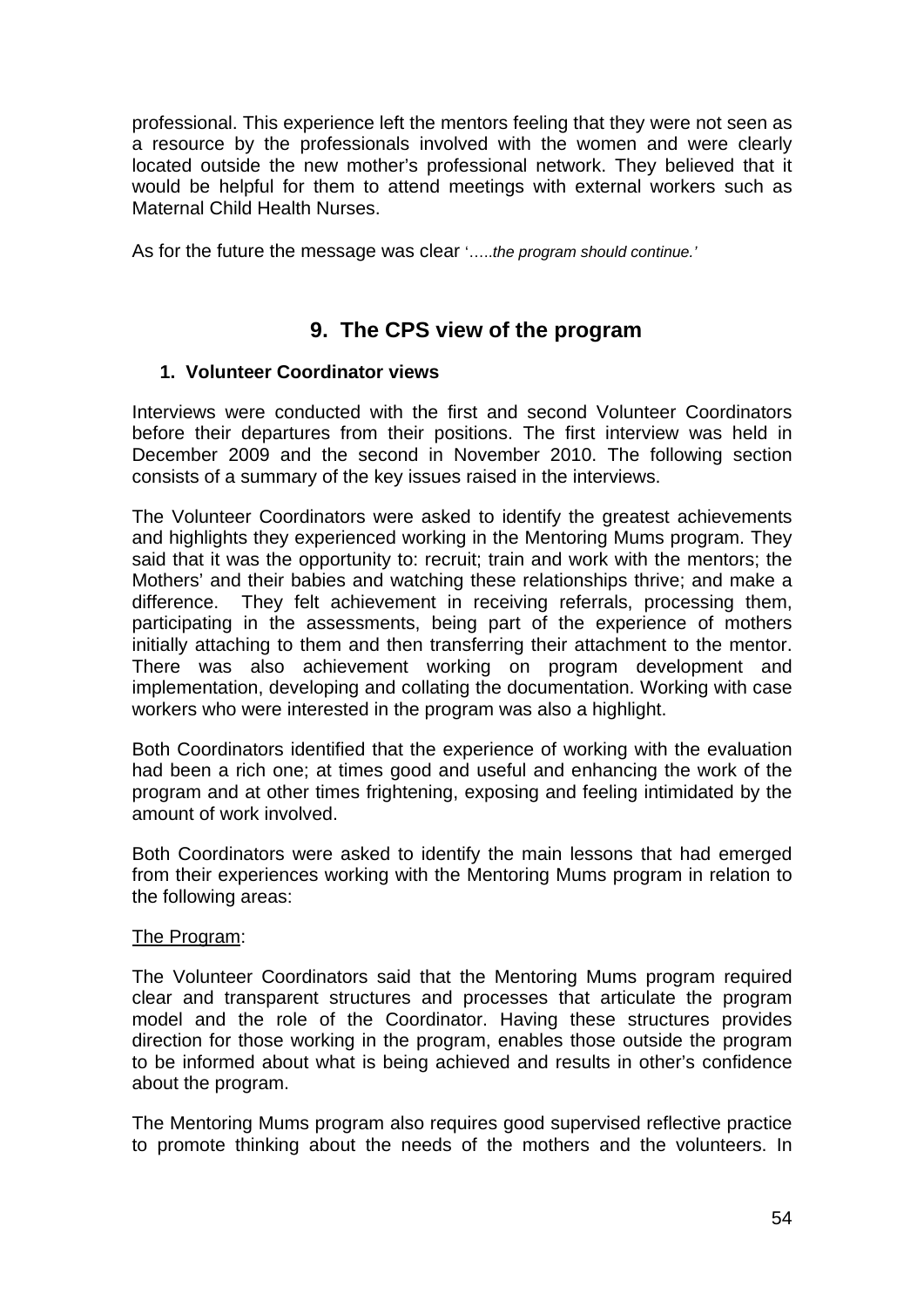addition the Mentoring Mums program requires ongoing work to sustain positive working relationships with the community agencies with whom they interact.

#### The Families:

One clear lesson was that the client group involved with Mentoring Mums require the involvement in their lives of both professionals and volunteers. The Coordinators believed that these mothers have specific needs, but also thought it was important to remember that their experiences were both different from, and the same as all new mothers' experiences. There is a universality in the experience of all new mothers and it is important for them and those working with them to acknowledge this rather than thinking that all their struggles are a result of their backgrounds and 'pathologising' all their behaviours.

It is also important to recognise that these women's backgrounds make it critical for them to receive regular, reliable assistance based in their home environment. This has occurred in the Program and has enabled the women to learn to trust the mentors, feel accepted and relax within the relationship. Some have provided feedback that they feel that '…*this is the only program that you say you're going to do something and you do it*.'

A critically important strength of the Program was that the mentors *are* volunteers; that they are not being paid to be with the new mother. This enabled the families to be less on edge with the mentor than they are with professionals. This helped the new mothers feel accepted by the mentor. It provided the mothers with the essential experience of being accepted by someone outside their normal network.

#### **Mentors**

A critical learning from the program was the importance of recruiting mentors from the right target group which is not necessarily based on socio-economic backgrounds but on them being experienced mothers, who have the capacity to reflect on their own mothering experiences, know what is helpful in engaging this client group (which is modelling, rather than telling people what to do), who have the confidence to impart their knowledge and wisdom, the capacity to identify what they need to be able to do the work but who are also open and curious about the women they are working with and able to learn about their backgrounds, struggles and differences.

What also promotes the mentors' capability is that the Program recognises their skills and abilities, what they bring to their roles and draws on their strengths. The co-ordinator's role involved recognising the attunement in the mentors, their attunement to the baby and the new mother and supporting that attunement.

This recognition gives the mentors permission to utilise their wisdom while also providing relevant training, modelling and opportunities to observe. It was also important to provide support, direction and clarity to the mentors about their roles and to have ongoing opportunities to discuss issues in the team meetings.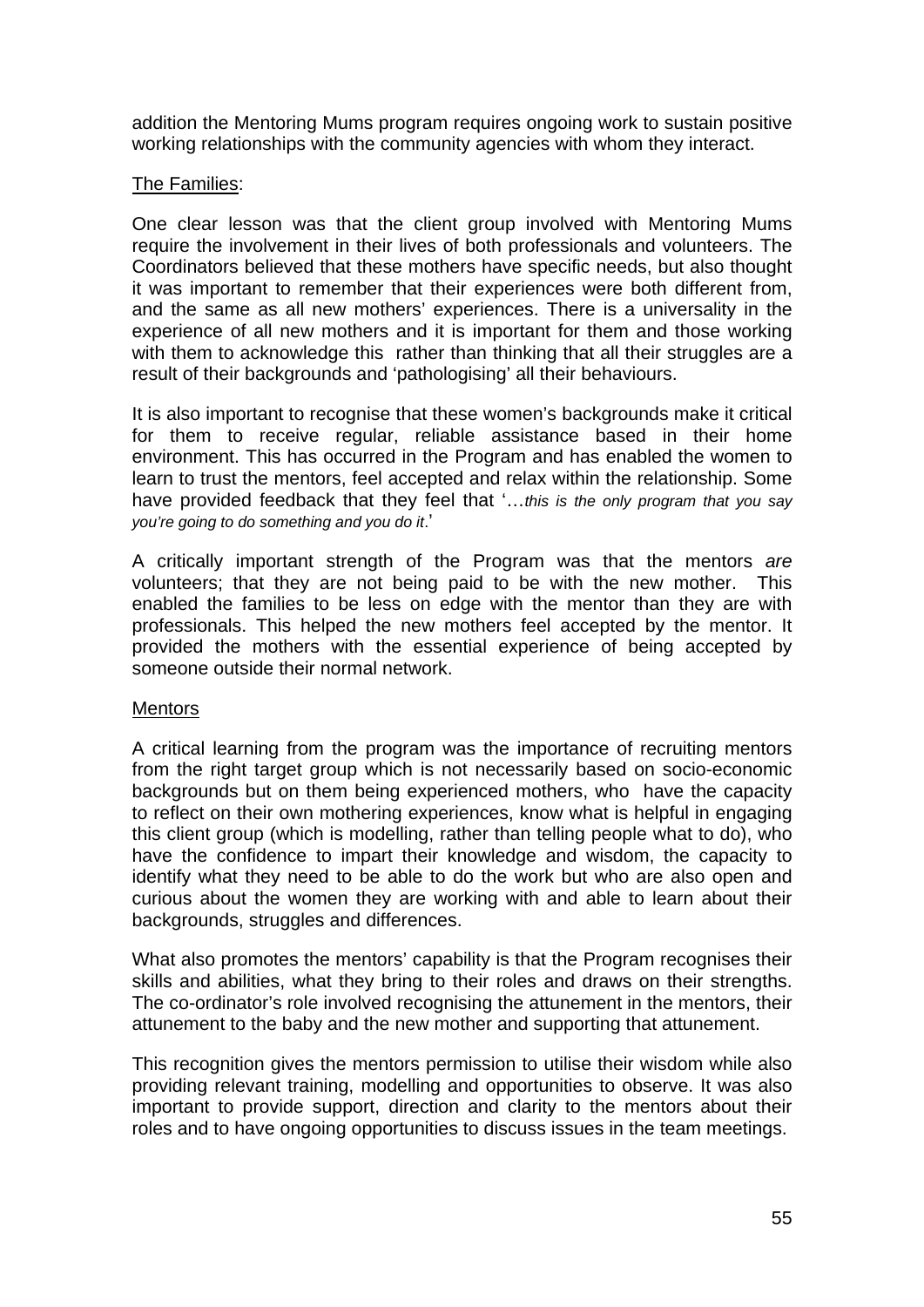The Coordinators felt that the mentors who had been recruited fitted these categories, that they had the capacity to do the work and '….*know what to do and be and see*.' The interactions between the mentors and the new mothers used modelling, showing and gently suggesting as means to develop and strengthen the new mother's parenting.

The Volunteer Coordinators also discovered that the fact that mentors '….*don't have the background noise of this is what a professional should do*' enabled the mentors to do their work effectively.

#### Outcomes:

The Coordinators strongly believed that most of the mothers involved in the Program had developed good relationships with their mentors. Most had experienced breakthroughs with their parenting. For example, a mother who had never done so before, was now reading to her child. Other mothers were beginning a process of strengthening their parenting capacity. However due to the complexity of most of the new mother's circumstances and their need for support with other issues there was still a lot more to work to do in relation to their mothering.

In the area of child development, the Coordinators believed that many of the babies were developing well and the mentors' involvement was a protective factor. The mentors' involvement had ensured that the babies received regular social interaction, and exposure to stimulating activities which hopefully were being integrated into their lives.

The Coordinators also believed that some of the mothers were less socially isolated and had expanded their social networks as a result of their involvement in the program.

The Coordinators believed that some integration with CPS had been achieved. CPS was more aware of the program and some of the programs had made referrals to the Mentoring Mums program. However the location of the program at the Children's Centre had contributed to the Program's marginalisation because it was not part of CPS' core activities. Both Coordinators believed that a better location would be with the Family Services Program.

The Coordinators believed that the Mentoring Mums program had changed CPS. They felt that CPS was now more aware that volunteers can be useful and have developed some interest in utilising volunteers within some programs. However, both were concerned that volunteer work was still seen as not being 'the real work.' Both felt this perception minimised the contribution volunteers could make to both CPS and, especially to client families.

#### Future Recommendations for the Mentoring Mums program:

One of the Coordinators felt that the Mentoring Mums program would benefit from being locally based rather than covering a large region. This would enable the program to provide localised activities for mentors and mothers together, for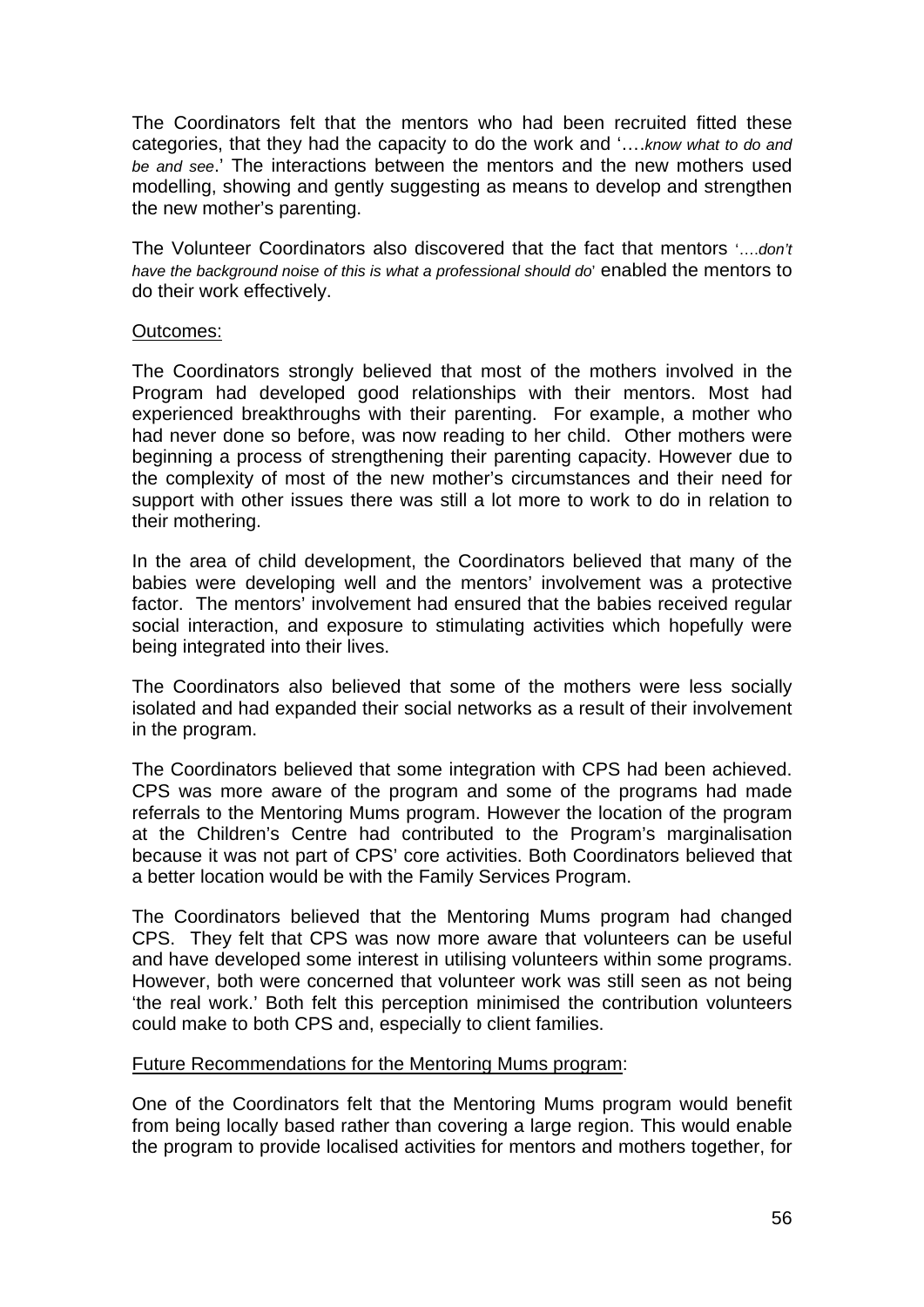example, mentors and their mothers becoming involved in a shared activity together, such as walking to a play group.

Another recommendation was that the Mentoring Mums program requires staffing of a minimum of two workers because it is very isolating to work as a sole position. Another component to supporting the position and the program would be for Mentoring Mums to be located within the Family Services Program and supported a by team leader position. The Coordinators felt that it would be preferable for referrals to be received mainly from within CPS. This would enable the development of strong relationships with case workers and reduce having to work with a number of different other agencies and workers.

The Mentoring Mums program would benefit from having further focus on developing a clear referral and intake path, clear recruiting and matching processes and clear documentation including around training. The question of CPS senior management's attitude and commitment to the program and its future was also identified as critical for the program's future.

#### **2. CPS Senior Managers Feedback**

A Focus Group was held with four members of the Senior CPS Management Team in late 2010. Many of the questions were the same as those used in the other stakeholder interviews. In addition questions were asked to gain feedback about the original program goals of integration of the Mentoring Mums program within CPS and how the Mentoring Mums program has impacted on CPS developing a culture that 'values and promotes volunteering.'

#### Level of contact with the Mentoring Mums program

The senior managers reported that they had had varying levels of involvement with the Mentoring Mums program. Involvement had occurred in phases rather than throughout the length of the program's operation. Most of their involvement had occurred during the early planning and initial establishment phases when they provided input into the program design, and in the period since the current manager became involved and second Volunteer Coordinator was employed.

From the initial establishment of the program until the first manager and Volunteer Coordinator left they reported that '…*not a lot was heard within CPS about the program*.' They viewed this lack of knowledge about the program as highly problematic. Their involvement in the more recent period has included (for some) participation with developing policies and procedures for the Mentoring Mums program, participation in training mentors, managing staff whose clients were matched with mentors, and hearing information about the Program's progress at senior management meetings.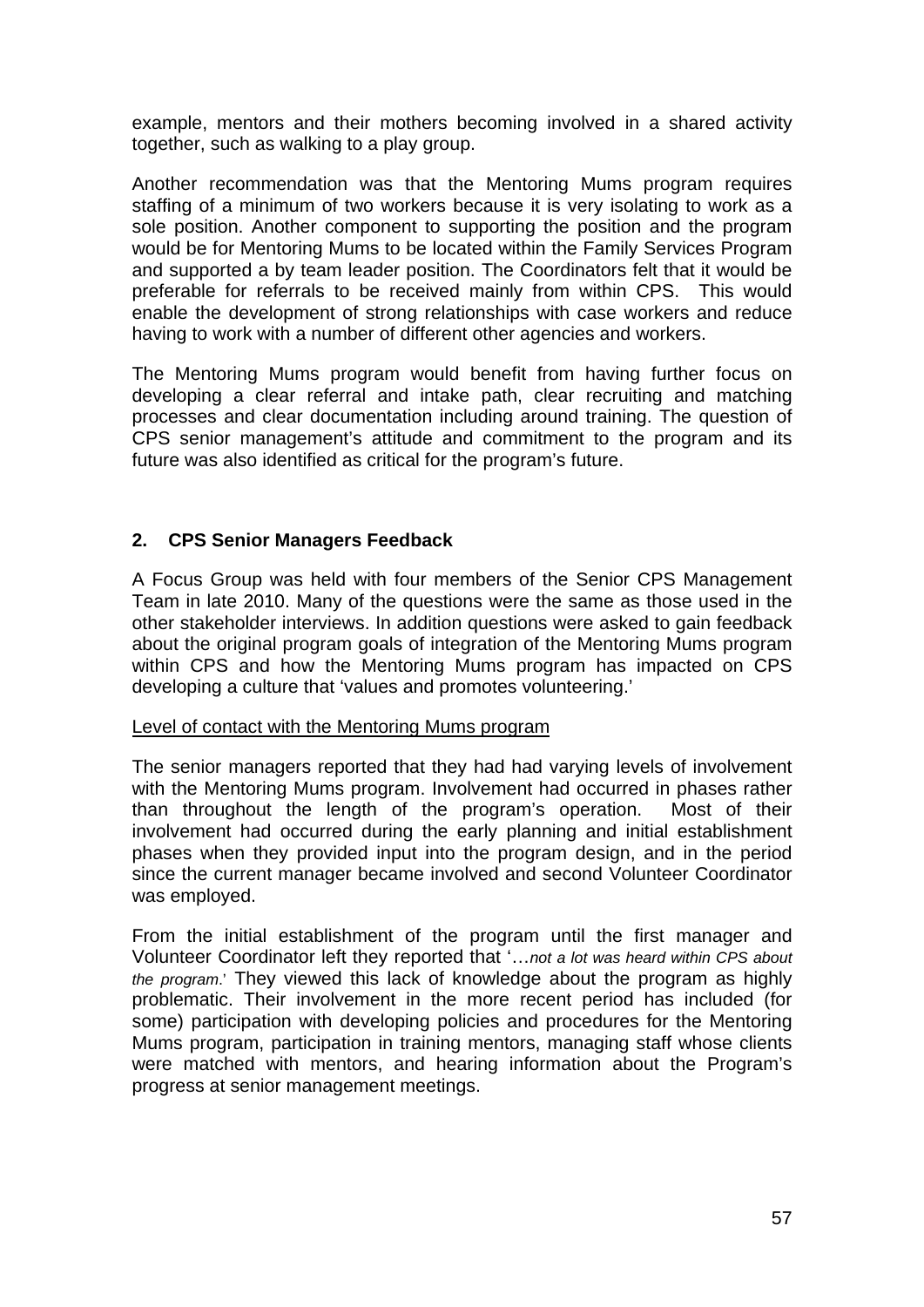#### Strengths of the Mentoring Mums program

The senior managers identified a number of areas of strength in the program. They thought these strengths occurred due to the changes in the program after the second manager and second Coordinator were employed. As a result there is now '…..*a program which started to go well.*' The changes were described as a great relief by two of the senior managers.

The strengths of the Program were:

- An increased number of matches and the mentors now engaging well with the mums,
- That the Volunteer Coordinator position now received support through her increased contact with other CPS programs which included attending case discussion meetings with them.
- The increased involvement and communication between the Mentoring Mums program with other CPS programs particularly Child FIRST and Family Services. It was particularly important to some of the Senior Management Group members that communication was now occurring about how the mentors and co-ordinator were recognising, assessing and handling risk,
- That the program now had gained the confidence of other CPS program staff
- The Volunteer Coordinator position that provided excellent support to the mentors. She was seen as available and helpful.
- That systems and policies had been developed for the program which were running smoothly. These included referral and matching and feedback-liaison procedures with the mother's case workers, code of conduct for volunteers and HR policies.
- There was regular feedback to the senior managers meetings about the program which promoted more involvement from and contribution into the program by senior managers.

#### Outcomes and Changes Achieved

Whilst the strong message was that the most significant positive outcomes of the Program had occurred during its second stage, some of the managers acknowledged considerable activity during the first phase of the Program. Others thought this had not been the case.

The outcomes and positive changes that had been achieved by the program were:

- That the program was based on a good foundation volunteers working with service users who in turn receive excellent support from a co-ordinator.
- That it was an operational and functional program, *'getting some wins on the board. They have proved they are a credible option*.'
- That despite its small size and small beginnings it is very beneficial for the group of families with which it works.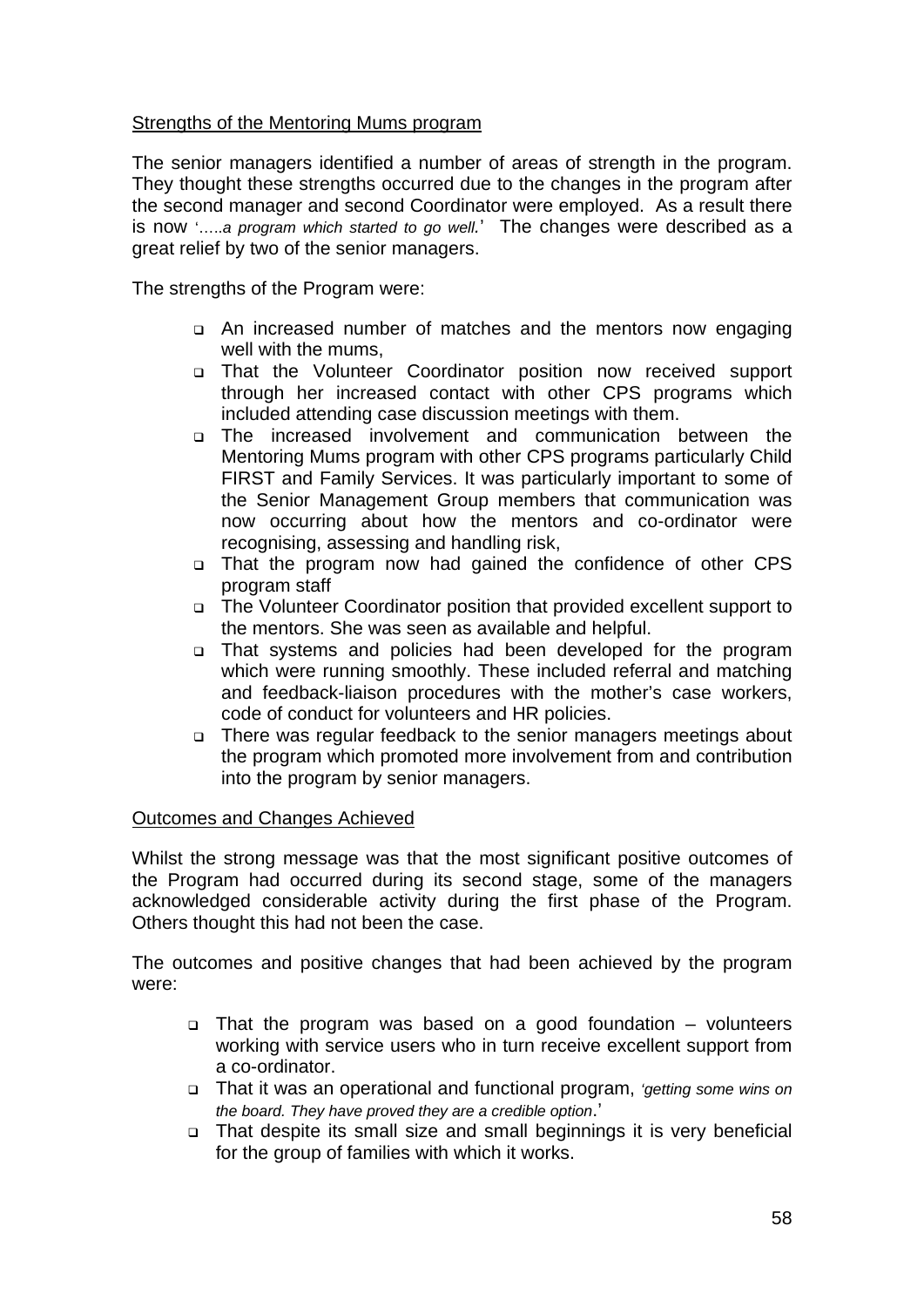- That there were no occasions where risk had not been managed appropriately by the Program.
- $\Box$  They had been successful in recruiting younger and different volunteers to the role – people from a range of backgrounds
- That the Program is marketable and cheap
- □ It builds community capacity

#### Outcomes and changes for CPS:

The managers thought that the Mentoring Mums program had become integrated into CPS and that there were some positive outcomes for CPS having the Mentoring Mums program as part of their range of services. In particular they commented on how

- □ The program fits in well and is aligning itself within CPS
- The program being located in the Children's Centre has given it a place to belong. The Children's Centre's Manager becoming the Mentoring Mums program Manager has enabled the program to '*get off the ground'* which would not have happened if it had been located in the Family Services Program.
- The CPS Family Services Program staff perceived the Mentoring Mums program as a credible, viable and helpful support for the families with which they work, in particular providing informal support for clients and practice support such as transport. It works well to have this option to offer clients.
- The Mentoring Mums program has changed CPS previous negative view about using volunteers to a positive attitude which could create further spin-offs.
- □ Community agencies are very positive about the program which is helping CPS's community links and profile.

#### Program Difficulties and Challenges

The area where the Senior Managers were most vocal was in relation to the difficulties and challenges the program itself and CPS had experienced particularly in relation to the period after the program commenced and before the current manager and second Volunteer Coordinator became involved. One described what others also spoke about: the *'alarm in the agency when it became known that not much had happened in the program*.' Other concerns that were reported included concern that in this earlier period there hadn't been sufficient involvement with the Family Services and other CPS programs, the program hadn't been articulated well, there had been a lack of policy and processes regarding volunteers and thought about the impact for CPS using volunteers.

In relation to current concerns:

 One senior manager expressed a concern that the program carries organisational risk because it only consists of one position which is isolating for the worker and the impact for the program if the worker leaves. It is also in contradiction to the CPS philosophy that teams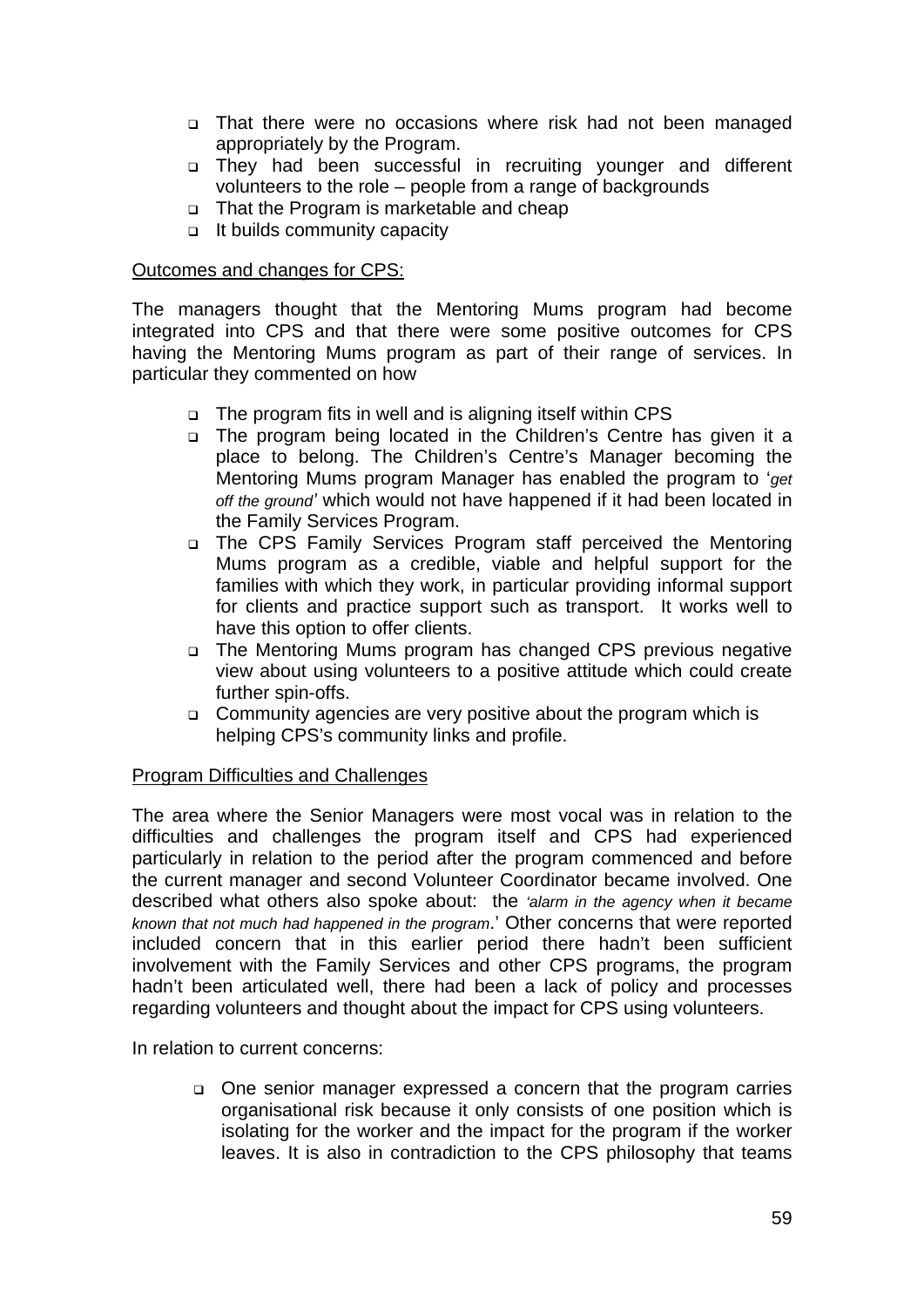should have at least 5 members. Therefore it needs to become a component of another program.

- The Senior Managers also discussed the difficulties of securing ongoing funding for programs that are receiving time-limited funding and the impact of insecure funding on a program.
- One described how the buy-in by the agency for the Program has only just begun.
- A number of issues and concerns were raised by some of the senior managers in relation to the use of volunteers both in a general sense and in relation to the Mentoring Mums program. The concerns were:
	- o That there is a risk factor of working with volunteers particularly in relation to ensuring their commitment to remaining involved with the families
	- o The lack of diversity of the volunteers backgrounds which doesn't reflect the diversity of the Mentoring Mums client group
	- o A concern about whether the volunteers are trained sufficiently to undertake their role
	- o One member expressed concern about the level to which volunteers should be incorporated into CPS because while volunteers were helpful to provide practical and general support they could not undertake much of CPS' core work.

## Future

The Senior Managers were also asked about their recommendations for the future of the Mentoring Mums program. They raised a number of different possibilities. These included:

- That the program be directed to serving Child FIRST and Family Services clients and be located as part of these services.
- That the program is located in local government because it belongs in a broader community base.
- That other CPS programs are able to access the volunteers to become involved in their programs
- That the Program is expanded to provide a service to other regions.

#### Summary and evaluation

In comparison to the focus groups and interviews with external stakeholders, the focus group with the CPS Senior Managers reflected a sense of distance from and ambivalence to the Mentoring Mums program. There was a strong sense that this had been seen as a program that had started well and with a lot of promise but had lost its way and while this direction was seen as having been addressed and the program was now seen as operational and performing well, a lack of enthusiasm for and knowledge about the program was evident. What were most prominent were the mixed feelings about the program's viability and its contribution and place within CPS.

There were problems with the data from this focus group.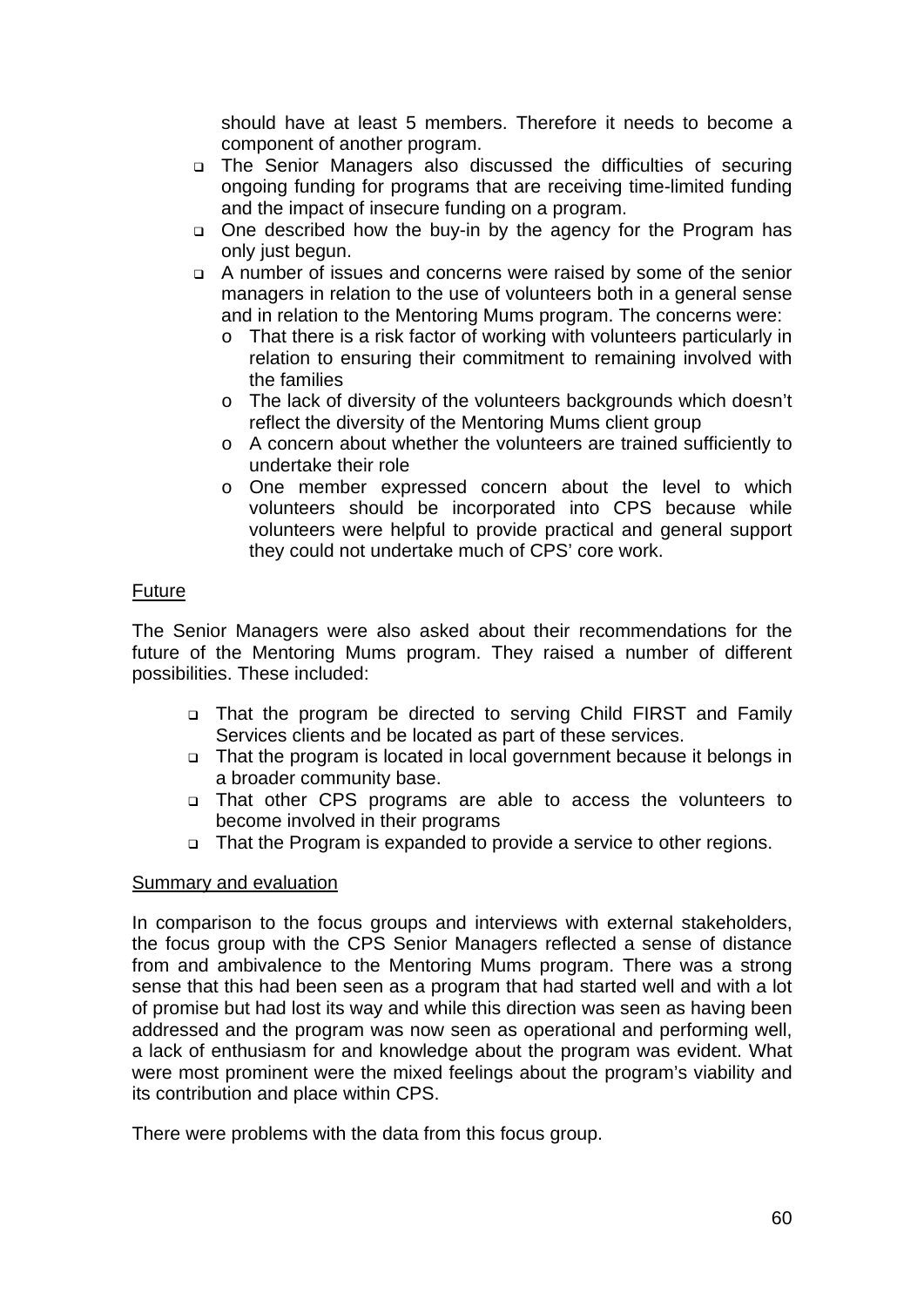First, the senior managers seemed ignorant about some achievements of the program in the first 12 months of the Program's operation. They seemed unaware of the large number of volunteers who had been recruited into the program in its initial phase, which was a very significant achievement. This ignorance is surprising, given that several of them had been involved in the orientation and training programs of those volunteers. They also seemed unaware that referrals were taken into the program in the early phase, albeit, at a much lower rate than had been hoped, and that matches had occurred. This is also surprising, because the first Volunteer Coordinator, who was part time in that role, and part time in another position, was under the supervision of one of the senior managers for her second role.

Second, the views of the managers were inconsistent – sometimes expressing the view that the program was an excellent addition to CPS, then suggesting that the program should be located in local government, or else expanded by CPS to cover number of regions.

Third, they appeared unable to be reassured about questions of risk, despite acknowledging that all their experience was that risk was extremely well managed by the Program.

Fourth, there was, at least by some members of the group, a minimisation of the positive contribution the mentors were making to the mothers. This was despite clear feedback from CPS practice staff that the mentors were very helpful to their client families.

Fifth, there seemed to be no common view about the future of the program, and no concern that this lack might have, in any way, contributed to the failure to retain staff in the Program. Indeed, there was a minimising of the loss of staff in the program.

Given these matters, it is difficult for the evaluators to assess the data from the senior managers. The focus group took place at a point where the CEO who had been a champion of the Program had left the agency. Leadership of the organisation was in a hiatus. The future of the Program had been guaranteed for a further 12 months, but not before the second Volunteer Coordinator had resigned. There was no certainty about the Program after the 11 month extension. Nor were we, as evaluators, aware of internal dynamics within the leadership team that may have affected what was said in the focus group (one of the senior managers was acting up in the CEO role until a new CEO was appointed. A second senior manager had resigned and was soon to leave the agency.) We were not able to assess the effects of all these matters on the data provided to us in the senior managers' focus group.

What we can say is that, while there was some evidence that the Mentoring Mums program had become integrated within CPS, there was also evidence that the 'buy-in' was a limited one and that the extent to which the Mentoring Mums program has impacted on CPS developing a culture that 'values and promotes volunteering' was less evident.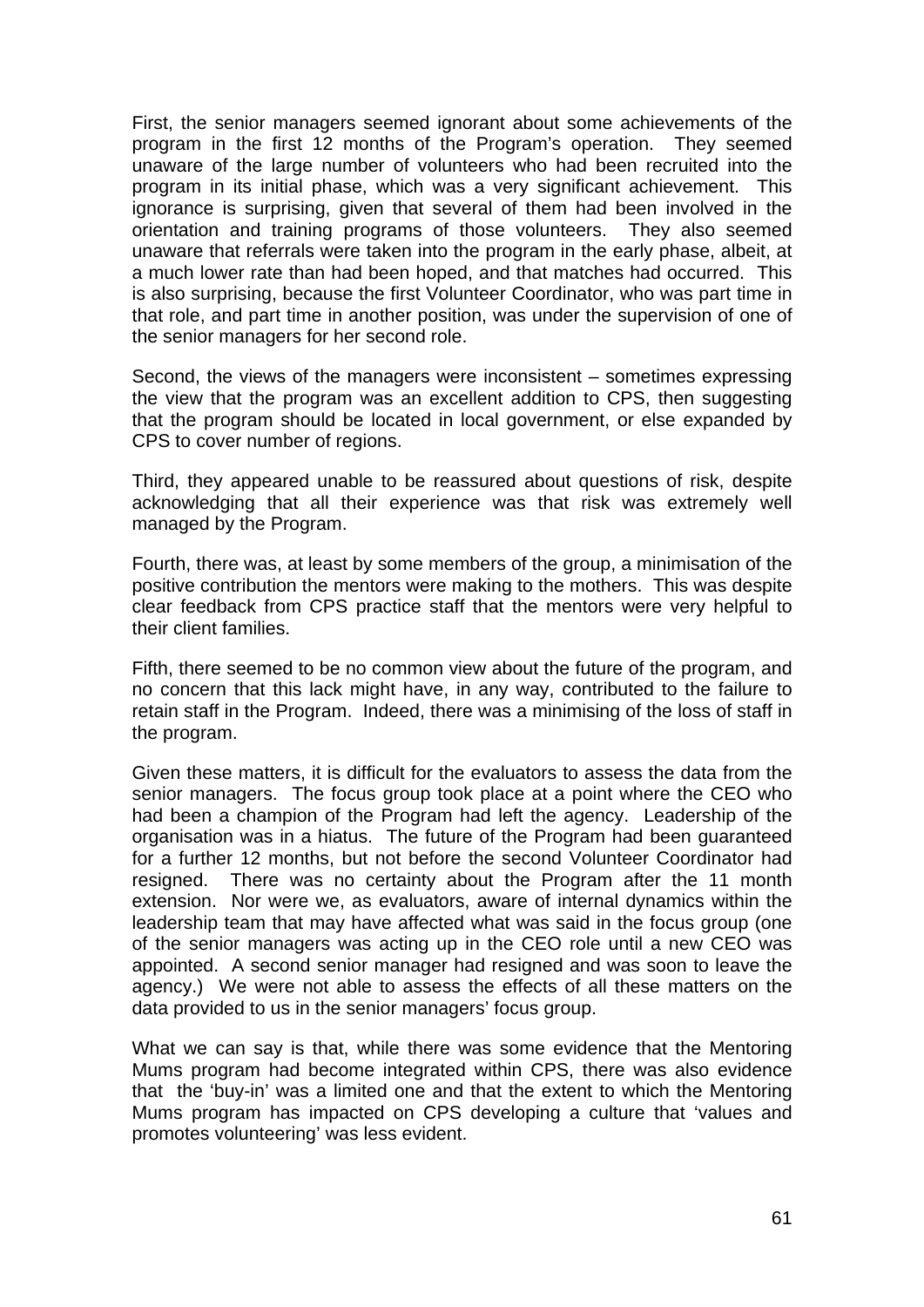## **10. Service providers view of the program**

Interviews were conducted with eleven stakeholders representing five organisations. Six were interviewed directly in a focus group and five telephone interviews were conducted. The organisations and individuals included the social work staff of the Mercy Hospital for Women and its Transition Clinic, Family Services programs from a local council and Community Support Organisations, an Enhanced Maternal and Child Health Nurse and a Community Health Centre Midwife. All have had considerable involvement across the whole period of the program's operation including having made the majority of referrals to the program.

The stakeholders were extremely positive about the program describing it as '…*a hugely important program, based on a great premise*' which '...*gives these mums a chance.'* 

#### Program Strengths

The stakeholders identified a number of areas of strength:

- The quality of the operational processes: the smooth and easy referral process, the excellent matching process, the flexibility, responsiveness, efficiency and good communication.
- The positive qualities of the Coordinators: their availability, professionalism, dedication and skills with clients.
- The quality of the mentors: women who have responded well to the needs of the clients and demonstrated a capacity to '...*stick with people who have complex problems'* and provide camaraderie to them. An important feature was that they were women who the mothers could relate to, '...*who they identified with – who shared their stories with them and helped them realise it wasn't just her who had difficulties.'*
- The service provided by the mentors: a service providing another layer of support fitting '...*in a space and gap in service delivery'*. The strength of the service was the '... *non-professional contact which offers actual social connection,'* including their ability to offer services which were otherwise very difficult to access such as brokerage, transport, making linkages to other services and practical support.
- $\Box$  The stakeholders clearly stated that it was the strength of the program that the mentors were not professionals and therefore offered a different type of relationship not complicated by the power relationships that are often present between professionals and this particular client group. As one stated:

'... *the mentor comes from outside the service system, sits on the periphery. It is not my role as a professional to make friends with clients but the mentors can which is what is needed for this client group. The clients want to connect with people in a different way to how they do with professionals.'* 

Another identified that, '….w*e need the extra person to work alongside the case management, professional support.* '

 The flexibility and creativity of the program: particularly in relation to the range of ways the mentors had been used. Examples included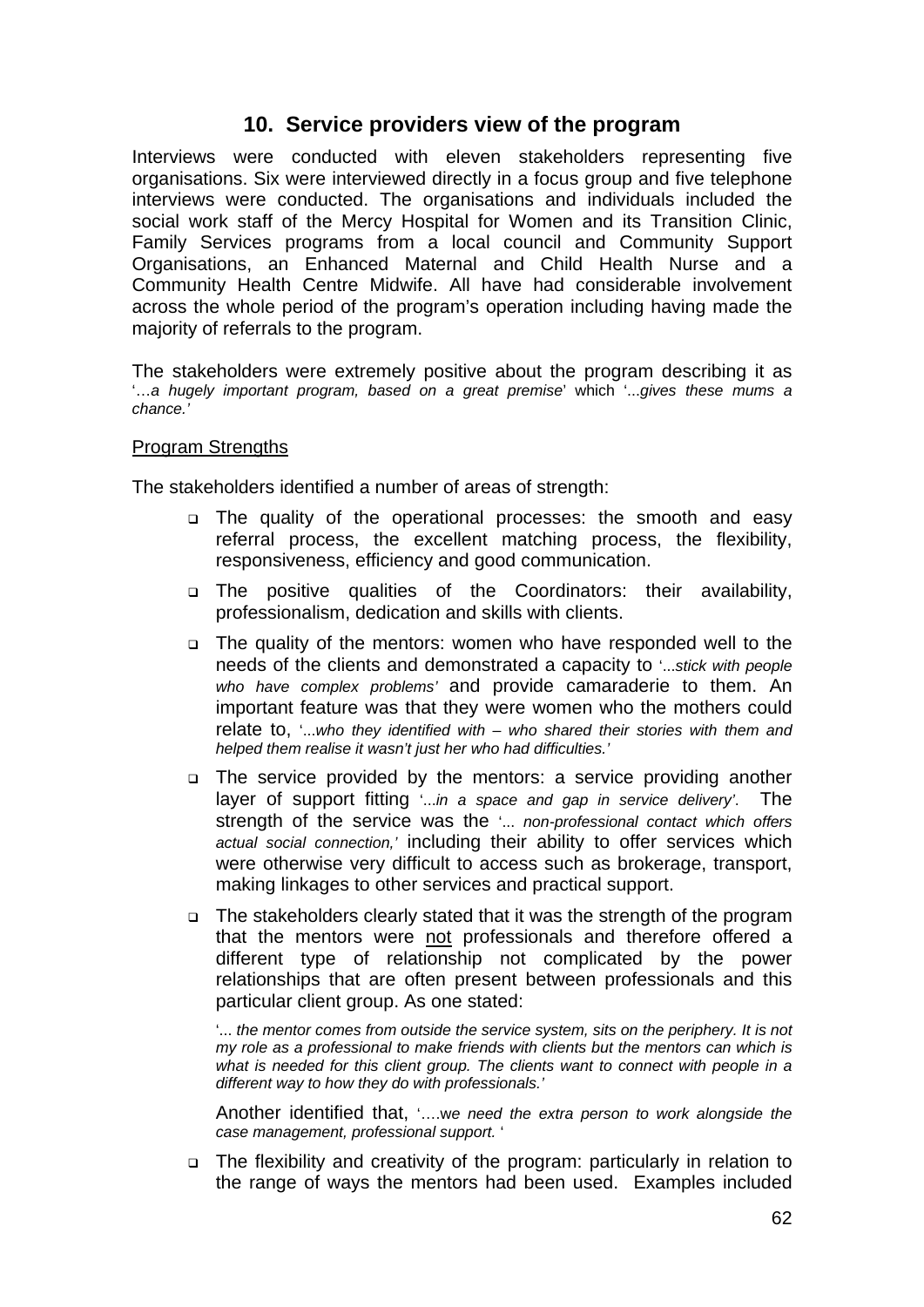assisting a community midwife run groups for isolated mothers and a mentor engaging with an isolated multi-problem country family while they stayed in Melbourne due to the baby's placement in the Mercy Hospital special care nursery.

All the stakeholders clearly stated that:

 '… *because of the scarcity of resources for this client group; vulnerable, isolated mothers, it is very positive to have this as a resource for referrers'* 

The program was an asset and there was a strong need in the community for such a program.

#### Outcomes and Changes Achieved

Some of the stakeholders were unable to provide information about the outcomes for the clients due to the short-term nature of their contact. However those who were still involved with the women spoke highly of the women's experiences and the changes that have occurred and expressed the view that '….*the program achieves a lot when you consider it is such a small operation with only one person employed*.'

The achievements were seen as wide ranging. *'The clients are very socially isolated and it has made the biggest difference for them.'* These differences included the mothers feeling supported and affirmed in their role as mothers, having improved self esteem, providing extra help to attend appointments, supporting them to leave the house when they had previously struggled to, receive support when ill, receiving much needed brokerage and practical assistance, being nurtured and not judged which '...*allows the women to be themselves*.'

A few mentioned the feedback they received from the mothers about the relief they expressed about how '*nice* and '*lovely*' the mentors were. One commented on how pleased she was to see the mother she referred being relaxed with her mentor which she believes is because *'....the mentor role is not as loaded as with workers. It is an informal relationship where the mentor can talk informally about parenting and doesn't have a specific agenda, which is important for this mother.'* 

#### Program Difficulties and Challenges

Whilst the stakeholders were predominately very positive about the Program and some said they experienced no difficulties working with it, some concerns were raised. The Mercy Hospital social workers raised the problem of the problem of relying on Transition Clinic clients as the sole referral source at the beginning of the program, and what an improvement it was to accept referrals from a wider range of sources. This view was also reinforced by one of the external stakeholders who said '...*it was music to my ears when they broadened their referral base*.'

Other concerns included periods of time when there were long delays in the program's response capacity and when some matches didn't work. Some provided qualified criticism about the lack of communication and feedback from the program. The qualifications were that communications had mainly improved and that some of the lack of communication occurred at times of staff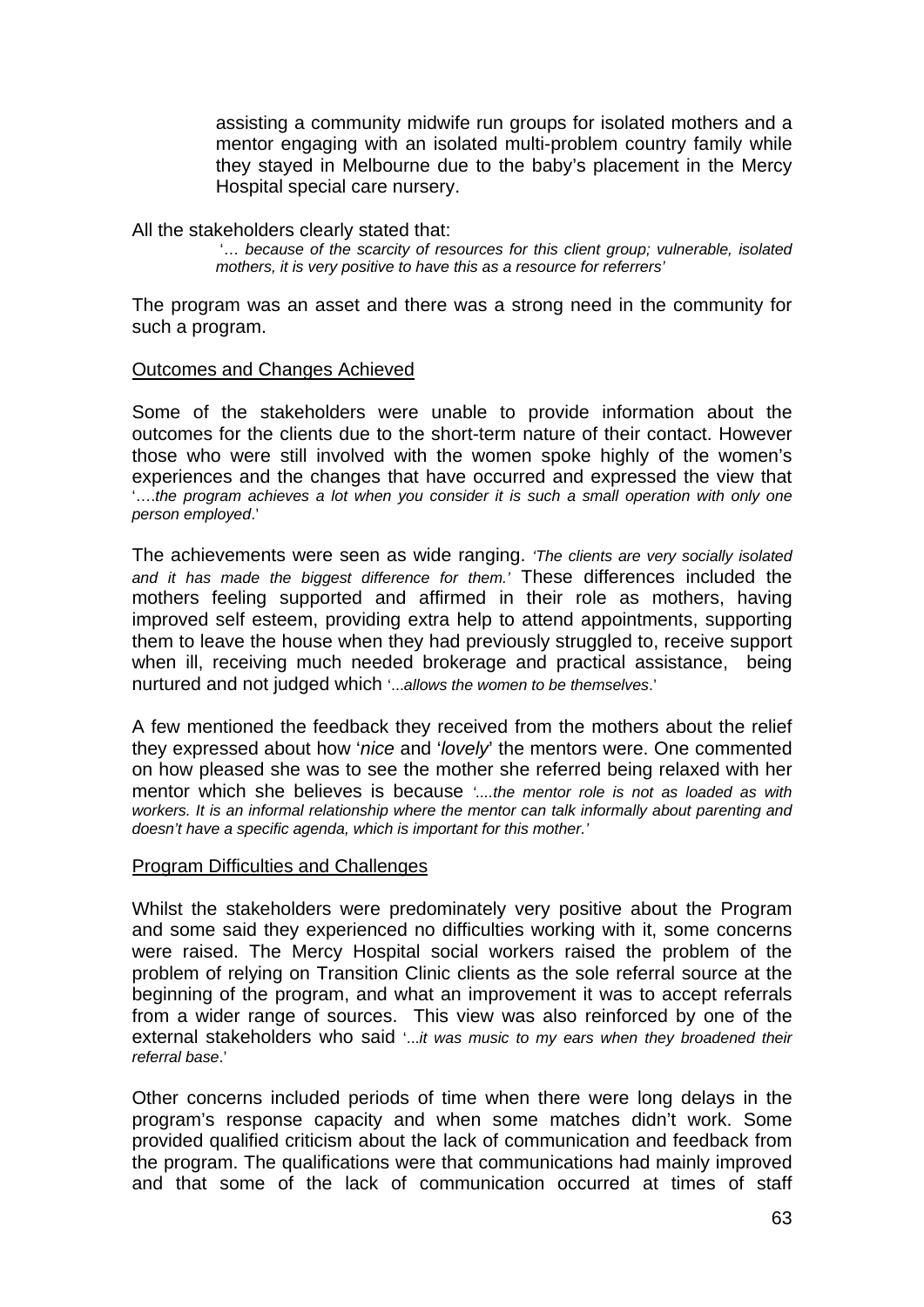changeover. A few mentioned the challenges of Mentoring Mums being '…*a very small operation with only one worker and at times it is hard to get in contact with (the Coordinator) but considering she is only one person running the whole program she does really well*.'

One stakeholder was critical of an initial program requirement of the referrer attending a home visit with the Coordinator. This was seen as '…*time consuming and made no sense and this expectation created a hurdle and referrals dropped off*.' Another thought that joint meetings between the external worker, mentor and mother would be useful but was not encouraged. This person felt it was cumbersome for all communication to go through the Coordinator.

#### Program Changes

The stakeholders had a number of suggestions about ways the program could work more effectively. These included expanding the mentor role, increasing the time the mentors spent with the mothers and extending the length of involvement, expanding the current catchment area and being able to cater for isolated non-English speaking women.

#### Future

The following sentiment represented the views of all the stakeholders:

'*It is a hugely important program. Don't let it go*.'

# **11. Conclusions**

A complete summary of findings is provided in the Summary Report. The detail of these will not be repeated here.

The findings from the evaluation data are unequivocal:

- The Mentoring Mums program is successful in doing what it set out to do, at both case and program levels.
- It is meeting unmet needs of a significantly disadvantaged and at risk group of new mothers.
- In doing so it is reducing risk to their infants.
- It appears to be able to bring about change that professional services have difficulty doing in some cases, and in others appears to be a strong support and to make a constructive contribution to achieving goals set by professional with the families.
- It is an extremely low cost service.
- It deserves to be made a regular component of Family Services within the Child FIRST networks, state wide.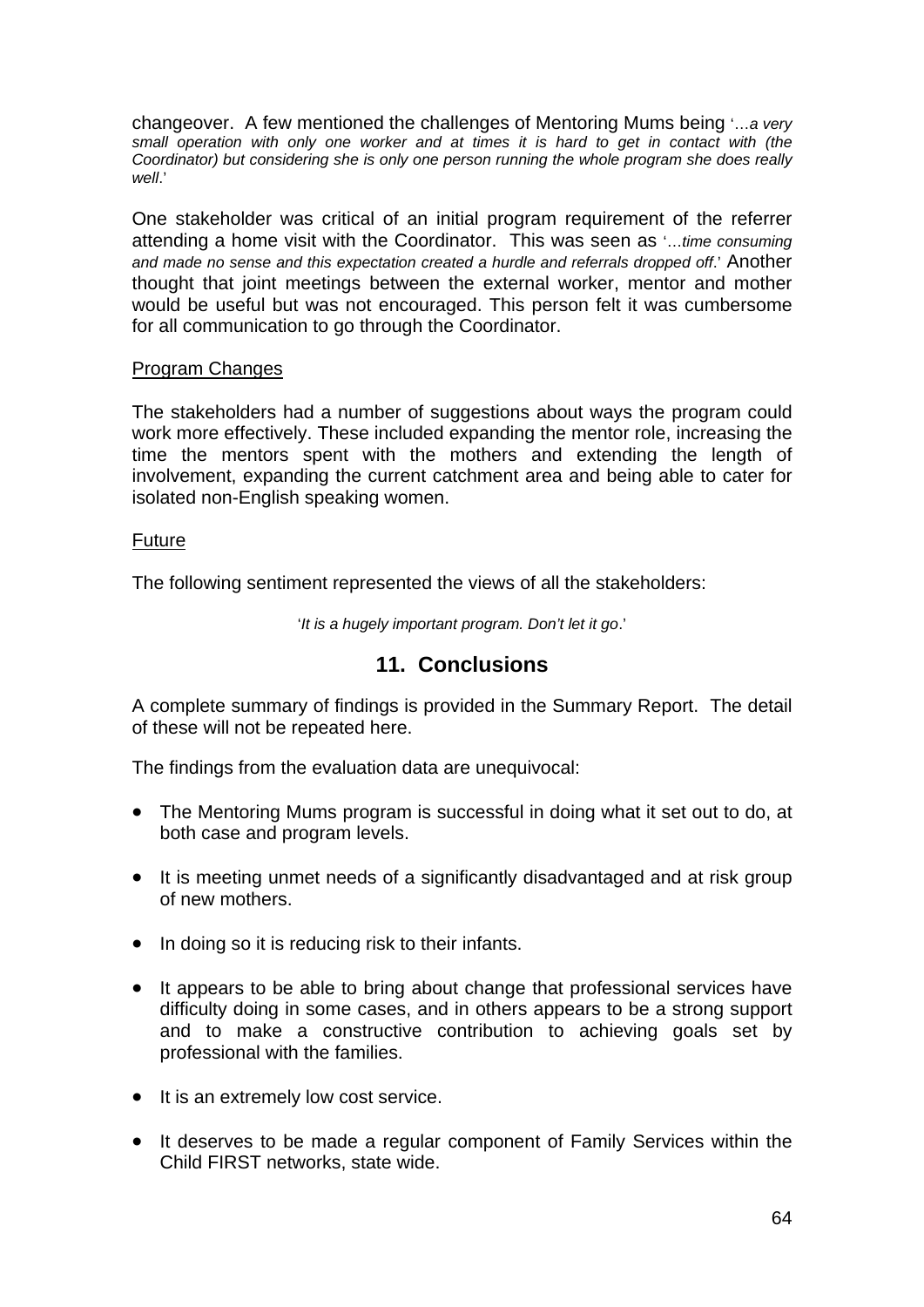These findings are entirely congruent with other local research which have found that volunteers matched with disadvantaged families at high risk in the child and family welfare field achieve significant outcomes when combined with effective casework, in areas that casework alone struggles to achieve (Mitchell, 1995), and (Mitchell and Sheehan, 2003).

#### **Recommendations**

- 1. That CPS continues the Mentoring Mums program as a core service to Family Services clients with infants. It is as an essential component of services to this client group.
- 2. That CPS shares the findings of the evaluation with DHS to encourage them to fund mentoring programs such as the Mentoring Mums program, as a standard component of Family Services program models.
- 3. That CPS disseminates the findings of this evaluation report to its management and staff, and inaugurates targeted processes to ensure that the Mentoring Mums program is appropriately valued and integrated into CPS.
- 4. That the Mentoring Mums program model be maintained. The model in its entirety is effective, and it is vital that a designated Volunteer Coordinator is maintained with full-time responsibility for the program.
- 5. That the Mentoring Mums program be located within Family Services.
- 6. That the Program continue to receive referrals from a variety of sources, in addition to the Child FIRST referral network, to promote effective early intervention and prevention.

#### **References**

- Absler, Deborah. "Relationships, Connectedness and Engagement : A Study of the Multidimensional Components of 'Good-Enough' Collaborative Approaches for Young People with Complex Needs and Their Families." Thesis (Ph D ), University of Melbourne, School of Social Work, 2006., 2006.
- Contole, J., C. O'Neill, G. Mitchell, and D. Absler. "Counting the Kids: Final Evaluation Report." Melbourne: Odyssey House Victoria, 2008.
- Flyvbjerg, Bent. *Making Social Science Matter : Why Social Inquiry Fails and How It Can Succeed Again*. Cambridge: Cambridge University Press, 2001.
- Geertz, Clifford. "Thick Description: Toward an Interpretive Theory of Culture." In *The Interpretation of Cultures : Selected Essays*, ix, 470. New York: Basic Books, 1973.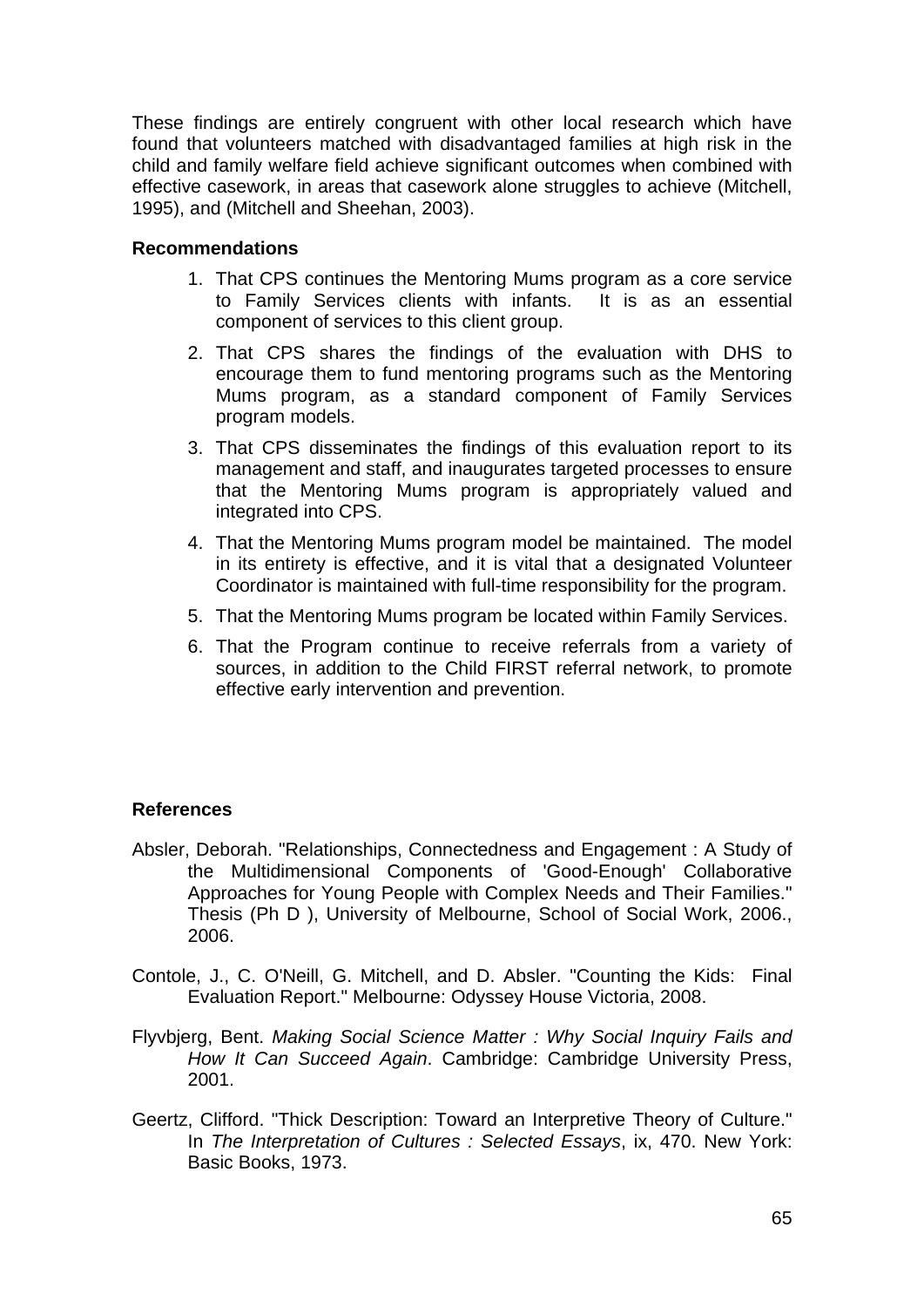- Gilgun, Jane F. "A Case for Case Studies in Social Work Research." *Social Work* 39, no. 4 (1994): 371-80.
- Handel, Gerald, Jane Frances Gilgun, and Kerry J. Daly. *Qualitative Methods in Family Research*. Newbury Park, Calif.: Sage Publications, 1992.
- Kettner, Peter M., Robert Moroney, and Lawrence L. Martin. *Designing and Managing Programs : An Effectiveness-Based Approach*. 2nd ed, Sage Sourcebooks for the Human Services. Thousand Oaks, Calif.: Sage Publications, 1999.
- Krueger, Richard A., and Mary Anne Casey. *Focus Groups : A Practical Guide for Applied Research*. 4th ed. Thousand Oaks, Calif.: SAGE, 2009.
- Mitchell, Gaye, Cathie Hutchinson, Jo Smart, and Julie Wassle. "Comprehending Complexity, Fighting Exclusion: Evaluation of South East Family Services: Detailed Report." Connections UnitingCare, http://www.connections.org.au Follow links to "publications" and then to "research publications".
- Mitchell, Gaye Lorraine. "Child Welfare Families: Elaborating an Understanding through Social Work Practice and Research and the Use of Volunteers." Ph.D, University of Melbourne, 1995.
- Mitchell, Gaye, and Jenny Sheehan. "'The Only Friend I've Ever Had': Building Relationships with Excluded Families." Melbourne: MacKillop Family Services, 2003.
- Mitchell, Gaye; and Campbell, Lynda. "The Social Economy of Excluded Families." *Child and Family Social Work* (2011).
- Punch, Keith. *Introduction to Social Research : Quantitative and Qualitative Approaches*. London ; Thousand Oaks, Calif.: SAGE Publications, 1998.
- Stewart, David W., Prem N. Shamdasani, and Dennis W. Rook. *Focus Groups : Theory and Practice*. 2nd ed, Applied Social Research Methods Series. Thousand Oaks: SAGE Publications, 2007.
- Walton, Richard E. "Advantages and Attributes of Case Study." *Journal of Applied Behavioural Science* 8, no. 1 (1972): 73-78.
- Weiss, Carol H. *Evaluation : Methods for Studying Programs and Policies*. 2nd ed. Upper Saddle River, N.J.: Prentice Hall, 1998.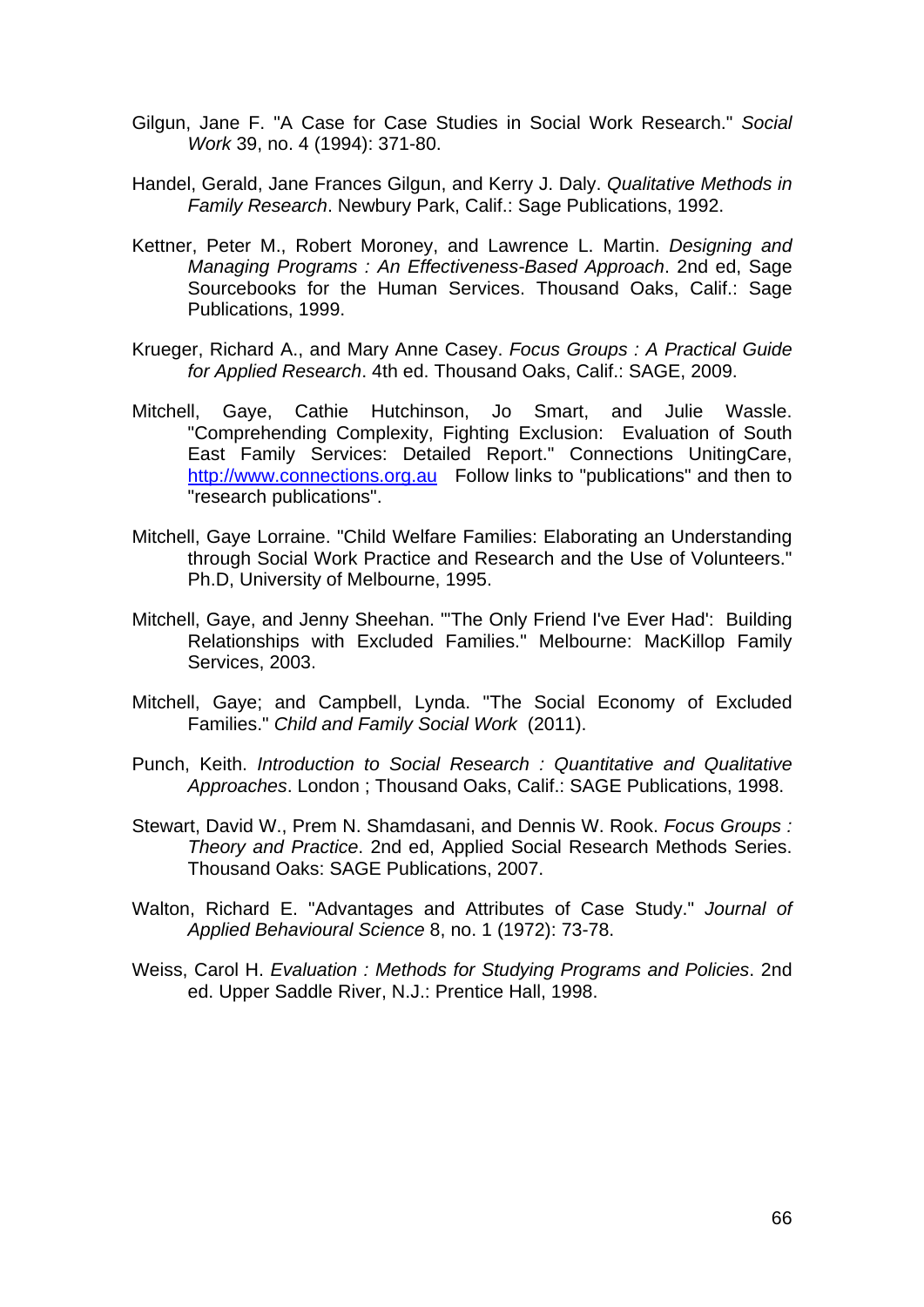# **'Local mums helping other local mums'**

**The Mentoring Mums program Evaluation Report** 

# **Appendices**

**Dr Deborah Absler Dr Gaye Mitchell With Professor Cathy Humphreys March 2011**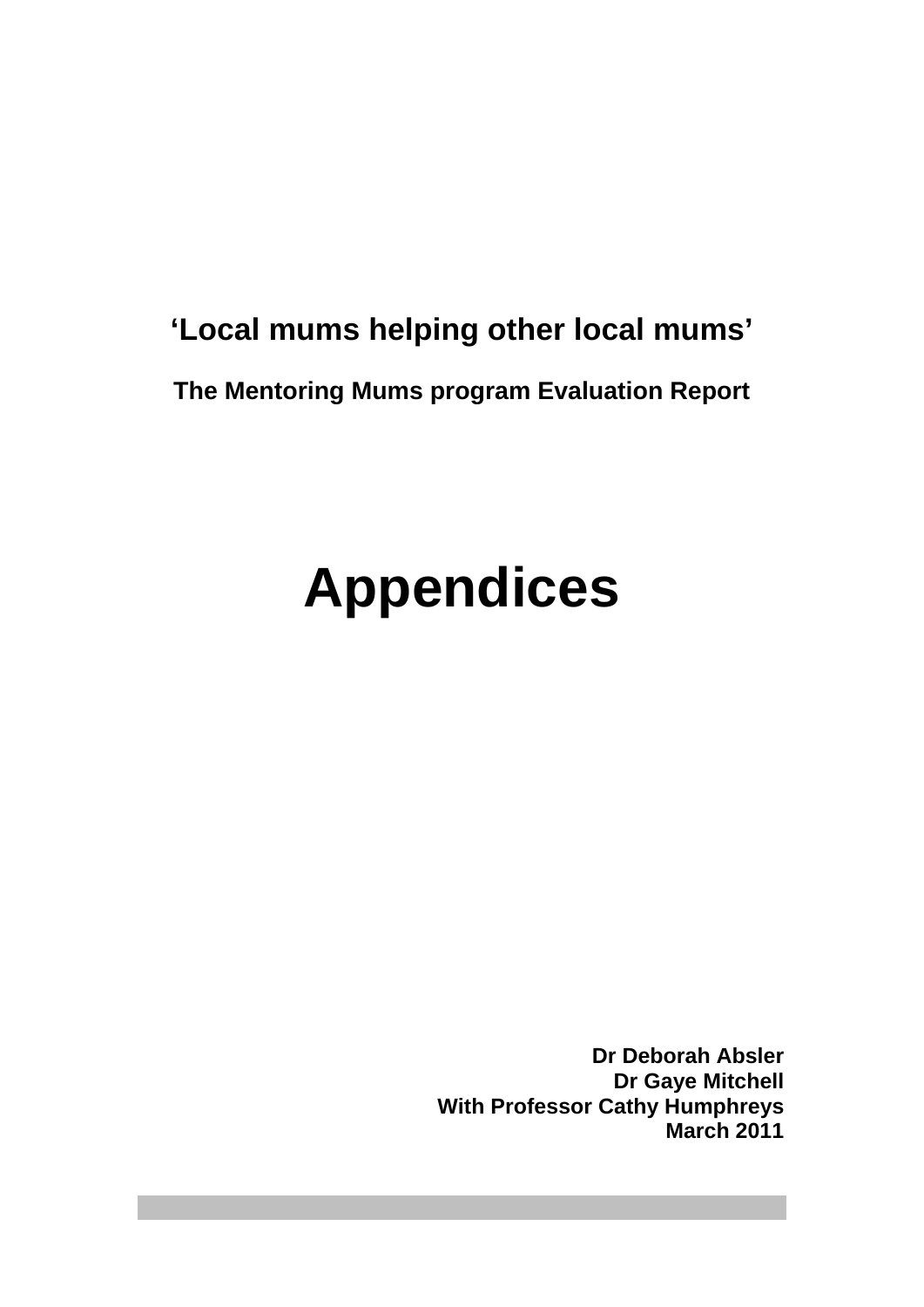# **MENTORING MUMS EVALUATION FINAL REPORT APPENDICES**

#### **APPENDIX ONE: Data tool for mothers**

# **EVALUATION TOOL<sup>1</sup>**

**Data needed about the new mums** [this form to be filled out by the Volunteer Coordinator for each new mum]

Date: ………………

# **A. CASE IDENTIFICATION**

1. Family Number: (Gaye to fill out)…………………………………...

- 2. Name of new mum 1:
- 3. Name of father:

1

- 4. Date of first contact with the Mentoring Mum's program: ……..…………………
- 5. Referral Source: …………………………………………………………….

# **B. FAMILY DETAILS**

6. Household membership: [need adults, and children and any other person]

| <b>First name</b> [Only so the researcher can<br>not get confused in analysis – won't be<br>used in write up] | Age<br>and<br><b>DOB</b> | Relationship within the household (parent, step<br>parent, child, step or half child mother or father,<br>visitor, boarder, etc |
|---------------------------------------------------------------------------------------------------------------|--------------------------|---------------------------------------------------------------------------------------------------------------------------------|
|                                                                                                               |                          |                                                                                                                                 |
| Add as many rows as needed                                                                                    |                          |                                                                                                                                 |

7. Details of family members not in the household:

| <b>First name</b><br>[Only so the<br>researcher can not<br>get confused in<br>analysis – won't<br>be used in write<br>up] | Age<br><b>DOB</b> | Relationship within the household (parent, step<br>parent, child, step or half child mother or father,<br>etc) and details of who they are living with | Detail of any access<br>arrangements with the<br>client family |
|---------------------------------------------------------------------------------------------------------------------------|-------------------|--------------------------------------------------------------------------------------------------------------------------------------------------------|----------------------------------------------------------------|
| Add as many<br>rows as<br>needed                                                                                          |                   |                                                                                                                                                        |                                                                |

<sup>&</sup>lt;sup>1</sup> This form is adapted from a form developed by Dr Margaret Kertesz, Anglicare Victoria, for the Anglicare evaluation of their Innovations Projects, and from evaluation tools developed previously by Dr Gaye Mitchell for use within Connections, and Odyssey House.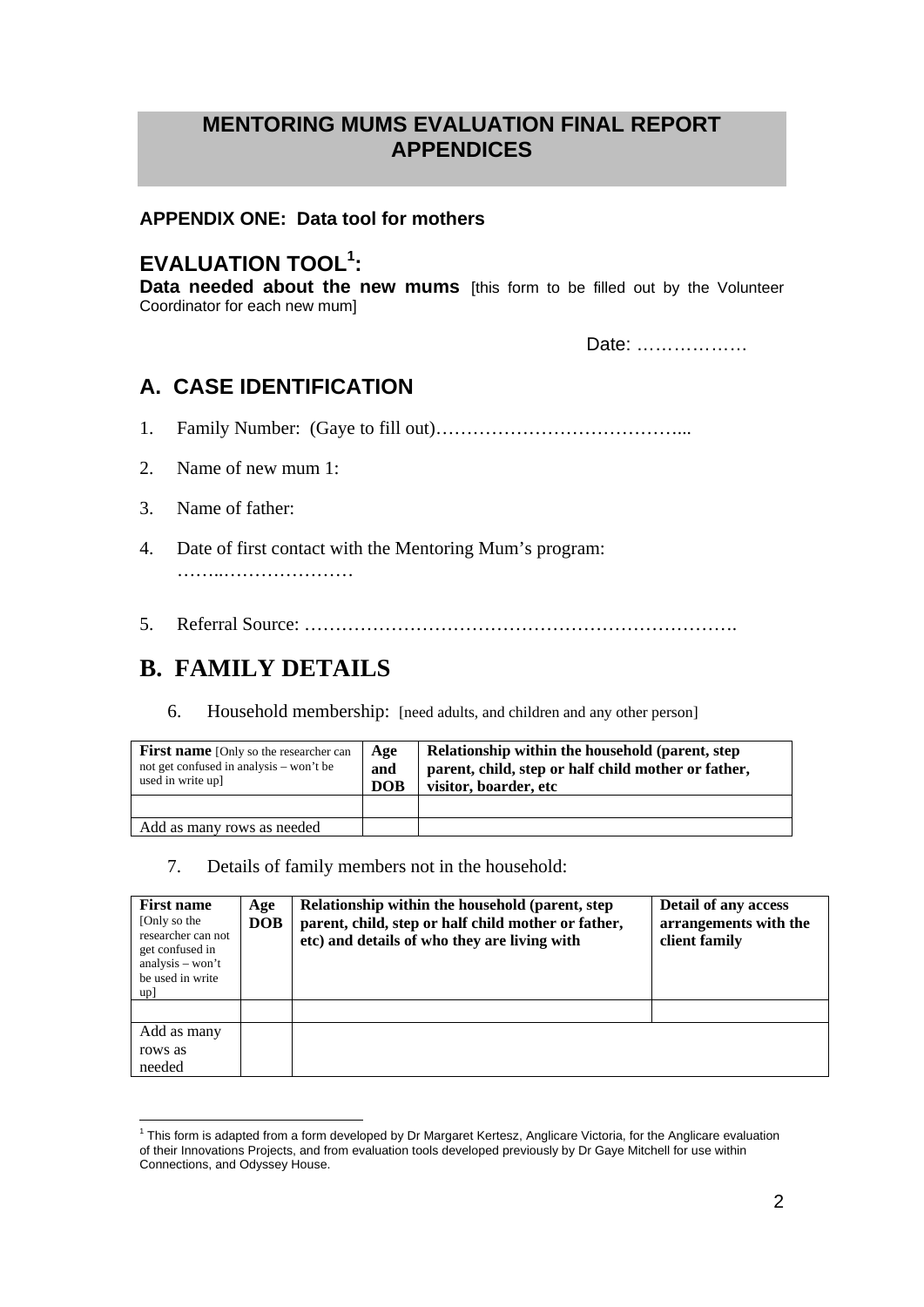8. Brief description of the development and well-being of any older children. Include comments about child development, health, education, and history of any separations from the parent.

Take as much room as needed

…………………………………………………………………………………………

- 9. Family Details: Fill out for new mum, the father of the baby, and mother's current partner, if different from the father and if living in the household.
- **a. Age group: new mum** (please circle): 10-19, 20-29, 30-39, 40-49, 50-59

 **father** (please circle): 10-19, 20-29, 30-39, 40-49, 50-59

**current partner** (please circle): 10-19, 20-29, 30-39, 40-49, 50-59

#### **b. Marital status: new mum** (please circle):

| Never<br>married                                                                                   |                                                                        | Single | married | Defacto | separated | divorced | Partner<br>deceased | Not known |  |  |  |  |
|----------------------------------------------------------------------------------------------------|------------------------------------------------------------------------|--------|---------|---------|-----------|----------|---------------------|-----------|--|--|--|--|
| Marital status: father (please circle):                                                            |                                                                        |        |         |         |           |          |                     |           |  |  |  |  |
| Never<br>married                                                                                   |                                                                        | Single | married | Defacto | separated | divorced | Partner<br>deceased | Not known |  |  |  |  |
| Marital status: current partner (please circle):                                                   |                                                                        |        |         |         |           |          |                     |           |  |  |  |  |
| Never<br>married                                                                                   |                                                                        | Single | married | Defacto | separated | divorced | Partner<br>deceased | Not known |  |  |  |  |
| <b>Postcode</b><br>$c_{\bullet}$<br>Language: new mum:<br>English?<br>d.                           |                                                                        |        |         |         |           |          |                     |           |  |  |  |  |
|                                                                                                    | father:<br>English?                                                    |        |         |         |           |          |                     |           |  |  |  |  |
| current partner:<br>English?                                                                       |                                                                        |        |         |         |           |          |                     |           |  |  |  |  |
| <b>English proficiency: new mum:</b> (please circle): Very well, Well, Not well, Not at all.<br>е. |                                                                        |        |         |         |           |          |                     |           |  |  |  |  |
|                                                                                                    | <b>father:</b> (please circle): Very well, Well, Not well, Not at all. |        |         |         |           |          |                     |           |  |  |  |  |

**current partner:** (please circle): Very well, Well, Not well, Not at all.

**f. Country of Birth: new mum:** Australia? Other? .............................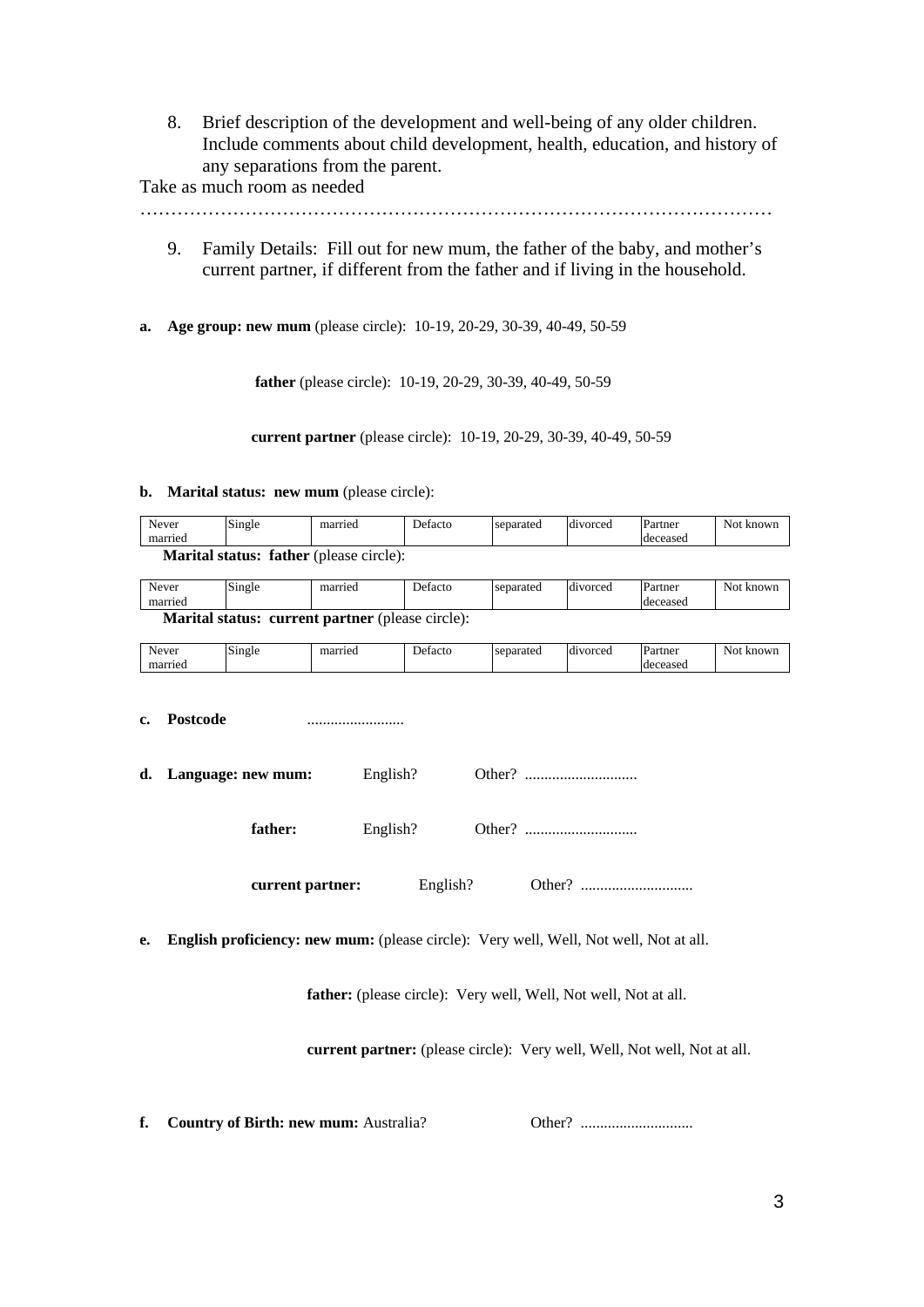**father:** Australia? Other? .............................

 **current partner:** Australia? Other? .............................

#### **g. Ethnic identity: new mum:** (please circle)

| Australian  | Australian      | Asian | European | Middle  | North    | South    | Other    |
|-------------|-----------------|-------|----------|---------|----------|----------|----------|
| non         | Aboriginal or   |       |          | Eastern | American | American | (please) |
| aboriginal) | Torres Straight |       |          |         |          |          | specify) |
|             | <b>Islander</b> |       |          |         |          |          |          |

#### father: (please circle)

| Australian<br>(non | Australian<br>Aboriginal or | Asıan | European | Middle<br>Eastern | North<br>American | South<br>American | Other<br><i>r</i> please |
|--------------------|-----------------------------|-------|----------|-------------------|-------------------|-------------------|--------------------------|
| aboriginal)        | Torres Straight<br>Islander |       |          |                   |                   |                   | specify)                 |

#### **Current partner:** (please circle)

| Australian  | Australian      | Asian | European | Middle  | North    | South    | Other    |
|-------------|-----------------|-------|----------|---------|----------|----------|----------|
| (non        | Aboriginal or   |       |          | Eastern | American | American | (please) |
| aboriginal) | Torres Straight |       |          |         |          |          | specify) |
|             | Islander        |       |          |         |          |          |          |

#### **h. Highest Education level completed: new mum:** (please circle)

| Year 8 or below | Year 9 | $Year_1$<br>10 | $Year_1$ . | Year $12$ | Trade or  | Trade or    | University<br>not | University |
|-----------------|--------|----------------|------------|-----------|-----------|-------------|-------------------|------------|
|                 |        |                |            |           | TAFE not  | <b>TAFE</b> | completed         | completed  |
|                 |        |                |            |           | completed | completed   |                   |            |

#### **Education level: father:** (please circle)

| Year<br>$\sim$<br>າບ | ear | $\sim$ $\sim$<br>. .<br>Y ear | ear | .<br>Y ear | Trade<br>$\overline{ }$<br>not<br>$\alpha$ r | AFF<br>. .<br>-<br>Frade<br>∙ ∩r | l v s<br>not<br>University<br>___ | mversitv      | Not<br>. |
|----------------------|-----|-------------------------------|-----|------------|----------------------------------------------|----------------------------------|-----------------------------------|---------------|----------|
| below                |     |                               |     |            | complete                                     | completed                        | completed                         | comp<br>letec | known    |

#### **Education level: current partner:** (please circle)

| Year.<br>or below , | Year 9 | $Year$ .<br>10 | Year. | $Year_1$<br>1 <sub>0</sub><br>$\perp$ | Ē<br>frade or | rade or     | University<br>not | University |
|---------------------|--------|----------------|-------|---------------------------------------|---------------|-------------|-------------------|------------|
|                     |        |                |       |                                       | `AFE not      | <b>TAFE</b> | completed         | completed  |
|                     |        |                |       |                                       | completed     | completed   |                   |            |

#### **i. Employment status: new mum: (prior to having baby)** (please circle)

| $Unemboved -$ | Unemploved                 | Unemployed        | Unemployed  | Unemployed Casual part |      | Casual full- | Part-time | Full-time |
|---------------|----------------------------|-------------------|-------------|------------------------|------|--------------|-----------|-----------|
| never worked  | (more than $\mathcal{S}$ ) | (more than $\sim$ | More than a | less than a            | time | time         | permanent | permanent |
|               | vears                      | vears             | vear        | vear                   |      |              |           |           |

#### **Employment status: new mum: current** (please circle)

| Unemployed   | Inemployed       | Unemploved        | ∪nemploved     | Jnemplovedl          | Casual part | asual full- | Part-time | Full-time | Home   |
|--------------|------------------|-------------------|----------------|----------------------|-------------|-------------|-----------|-----------|--------|
| never worked | ⇒ than ∟<br>more | r than 4<br>(more | More<br>than a | than a<br>$\Delta$ c | time        | time        | permanent | permanent | duties |
|              | vears            | vears             | vear           | vear                 |             |             |           |           |        |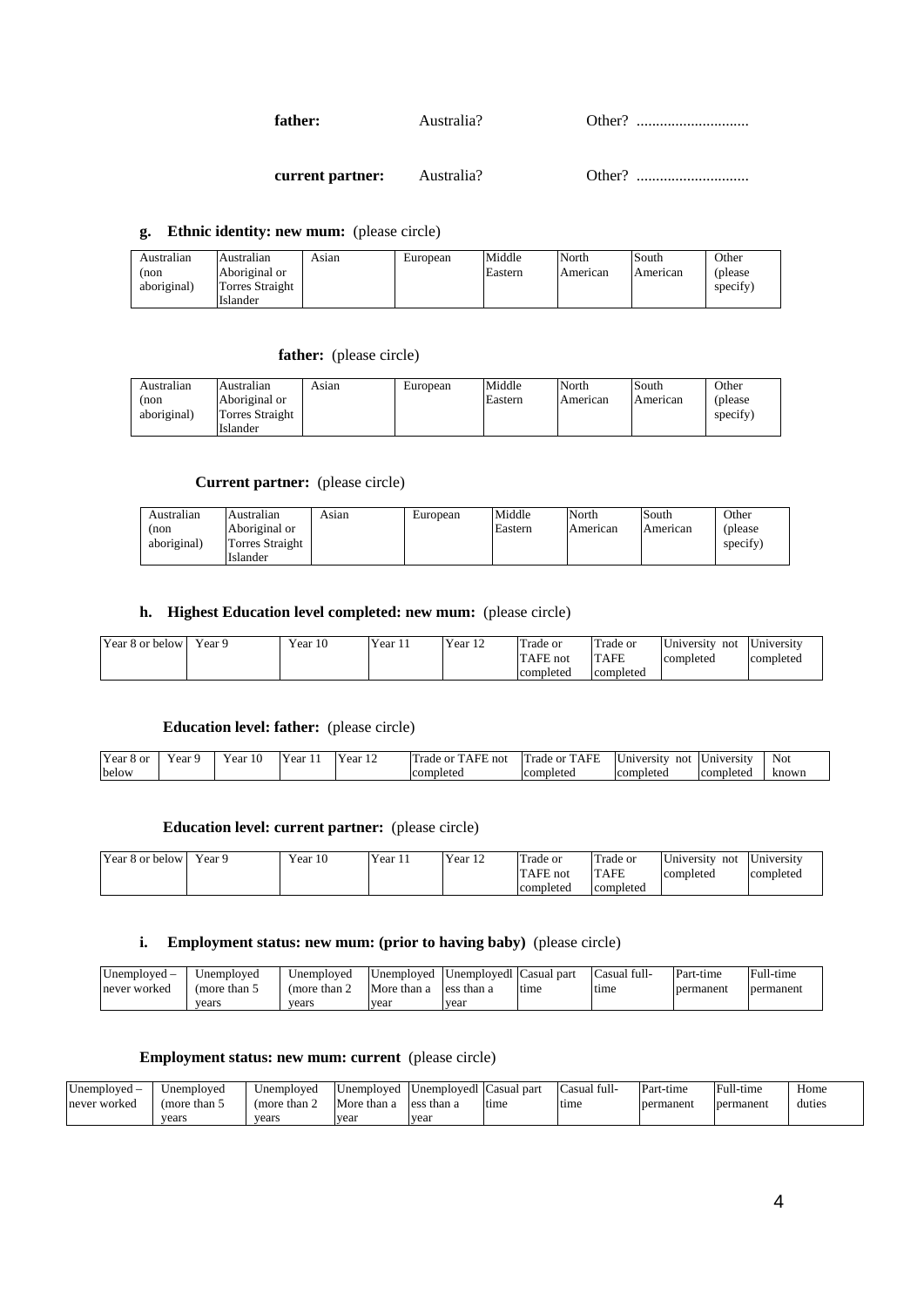#### **Employment status: father:** (please circle)

| $Unemployed -$                                             | Jnemployed    | Unemployed    |             | Unemployed Unemployed Casual part |      | Casual full- | Part-time | Full-time | Not known |  |  |
|------------------------------------------------------------|---------------|---------------|-------------|-----------------------------------|------|--------------|-----------|-----------|-----------|--|--|
| never worked                                               | (more than 5) | (more than 2) | More than a | less than a                       | time | time         | permanent | permanent |           |  |  |
|                                                            | vears         | vears         | vear        | vear                              |      |              |           |           |           |  |  |
| <b>Employment status: current partner:</b> (please circle) |               |               |             |                                   |      |              |           |           |           |  |  |

| $Unemboved -$ | nemploved         | <b>J</b> nemploved | Unemployed  | 11<br>UnemplovedI ICasual | part | `asual full | Part<br>t-tıme | Full-time | knowr<br>N <sub>o</sub><br>w |
|---------------|-------------------|--------------------|-------------|---------------------------|------|-------------|----------------|-----------|------------------------------|
| never worked  | ≀ than '<br>(more | than:<br>more)     | More than a | ∵than a<br>es:            | time | time        | permanent      | permanent |                              |
|               | vears             | vears              | vear        | vear                      |      |             |                |           |                              |

#### **j. Household Income source:** (please circle, and circle more than one category if there is more than one source):

|  |  | Social<br>security<br>payment | Casuai<br>employment | <b>Part</b><br>permanent<br>time | time<br>Full | N <sub>0</sub><br><i>n</i> come |
|--|--|-------------------------------|----------------------|----------------------------------|--------------|---------------------------------|
|--|--|-------------------------------|----------------------|----------------------------------|--------------|---------------------------------|

#### **k. Housing Situation** *(please circle, or replace the right box with a blue font)*

| $Rentine -$ | $\mathbb{R}$ enting – | $Renting -$              | $Rentine -$ | Purchasing/ $\alpha$ | Purchasing/o Homeless – |                                         | Staying with | Emergency | Transitiona | Rented  |
|-------------|-----------------------|--------------------------|-------------|----------------------|-------------------------|-----------------------------------------|--------------|-----------|-------------|---------|
| private:    | private:              | Ministry of              | Ministry of | wning                |                         | whing-house sleeping rough relatives or |              | accommod- | 1 housing   | caravan |
| flat/unit   | house                 | Housing - flat Housing - |             | flat/unit            |                         |                                         | triends      | ation     |             |         |
|             |                       |                          | house       |                      |                         |                                         |              |           |             |         |

| Refuge | Boarding | Other, please specify |
|--------|----------|-----------------------|
|        |          |                       |
|        |          |                       |

#### **l. Current study: new mum:** (please circle)

| father: |              | Not studying       |  | Part time study    |  | Full-time<br>study   |  | Planning to<br>study |  |
|---------|--------------|--------------------|--|--------------------|--|----------------------|--|----------------------|--|
|         | Not studying | Part time<br>study |  | Full-time<br>study |  | Planning to<br>study |  | Not known            |  |

**Current partner:** 

| Not studying Part time |       | Full-time | Planning to |
|------------------------|-------|-----------|-------------|
|                        | study | study     | study       |

#### **m. Any current legal involvements:**

**new mum:** (please circle)

| None | There have been previous<br><b>convictions</b> | There are current charges | Family court involvement | Children's court involvement |
|------|------------------------------------------------|---------------------------|--------------------------|------------------------------|
|      | father                                         |                           |                          |                              |

| None | $\overline{\phantom{a}}$<br>previous<br>l'here<br>have<br>been | $\sim$<br>current<br>There are | $\overline{\phantom{0}}$<br>involvement<br><b>Famil</b><br>cour | $\sim$<br>:hildren<br>cour<br>mvolvement | known<br>Not |
|------|----------------------------------------------------------------|--------------------------------|-----------------------------------------------------------------|------------------------------------------|--------------|
|      | convictions                                                    | charges                        | or current<br>(pasi                                             | or current<br>(past                      |              |

#### **Current partner**

| None | There have been previous                                       | There are current charges | Family court involvement | Children's court involvement |
|------|----------------------------------------------------------------|---------------------------|--------------------------|------------------------------|
|      | convictions                                                    |                           | (past or current)        | (past or current)            |
|      | Are there any current Children's Court Orders? (please circle) |                           | Yes                      | No                           |
|      | Are there any Family Court Orders? (please circle)             |                           | Yes                      | No                           |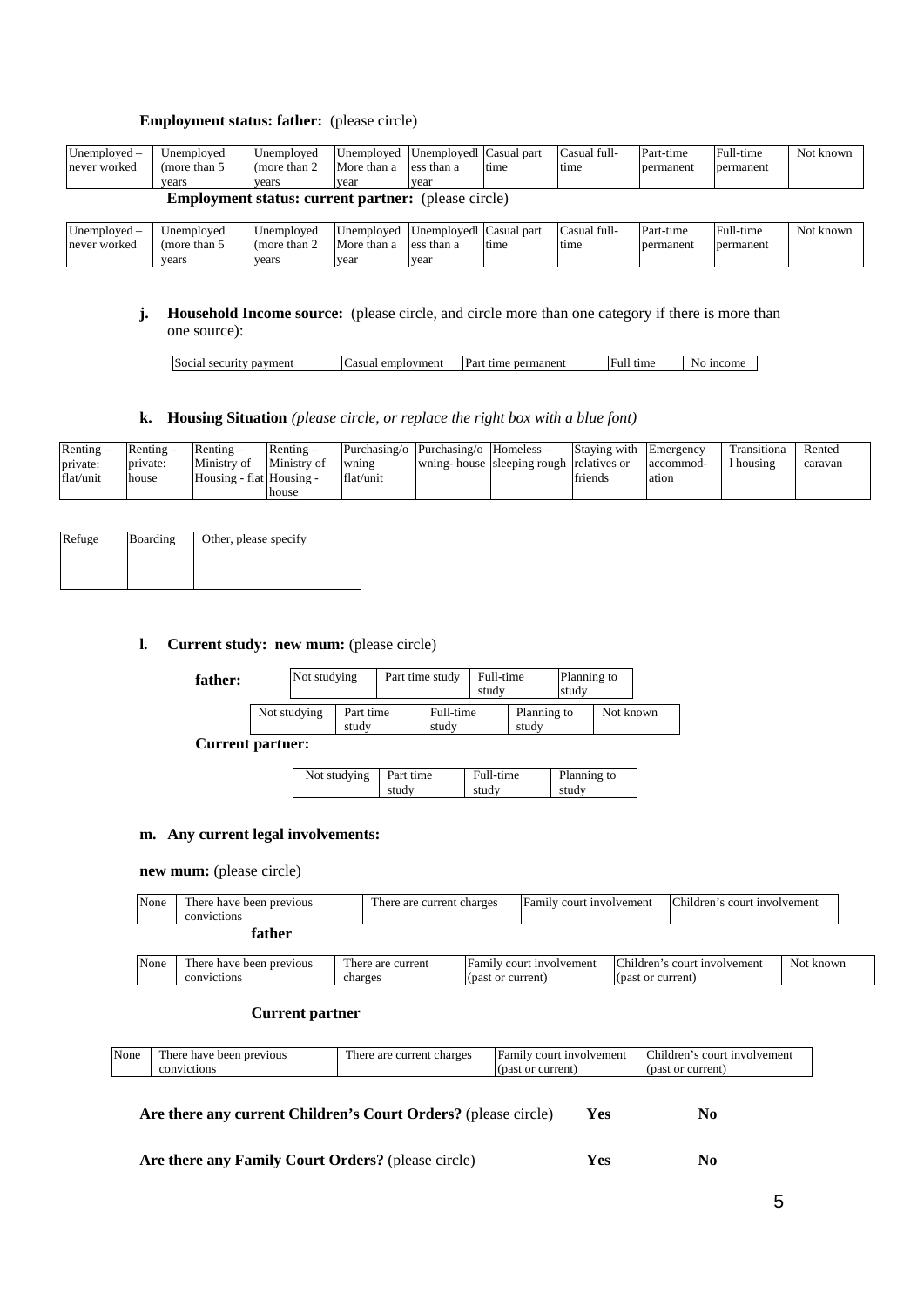**n. Current Health and substance use and history:** 

Please list any current health or mental health problems. Please specify the nature of these problems. Please note whether the new mum is currently receiving service in relation to the problem Please give any history of substance abuse, and describe any current use

- **o. Short history of any contact of either parent, or of biological parent of child (if not living in the household) with the Child welfare system during their childhood:**
	- 10. Provide a genogram of the family, in so far as you know it, going back at least 3 generations, if possible. Provide brief notes on any relationship you think is significant for the client family.
	- 11. Social networks

In the evaluation, two eco maps of the family will be required: See attached sample eco map at the end of this document for instructions and guidelines.

**a. At the point of first working with the family.** 

**b. At the end of the data collection period for the evaluation or at case closure, whichever occurs first.** *[In this second eco map, mark with red, any relationship, person or organisation that is new to the eco map since the family was referred to The Mentoring Mums Program]* 

12. Organisations with whom the family is in contact – at referral: *[Consider normal and special organisations, recreational and cultural, in relation to adults and children in the family.*

| Name of<br>organisation       | Family<br>member | Nature of contact, activity | Frequency<br>of contact |
|-------------------------------|------------------|-----------------------------|-------------------------|
|                               |                  |                             |                         |
| Add as many<br>rows as needed |                  |                             |                         |

*13.* Organisations with whom the family is in contact – at case closure, or end point of data collection for the evaluation

| Name of<br>organisation | Family<br>member | Nature of contact, activity | Frequency<br>of contact |
|-------------------------|------------------|-----------------------------|-------------------------|
| Add as many             |                  |                             |                         |
| rows as needed          |                  |                             |                         |

14. Issues, difficulties, problems and challenges faced by the family: Please fill out the list on the following pages *twice,*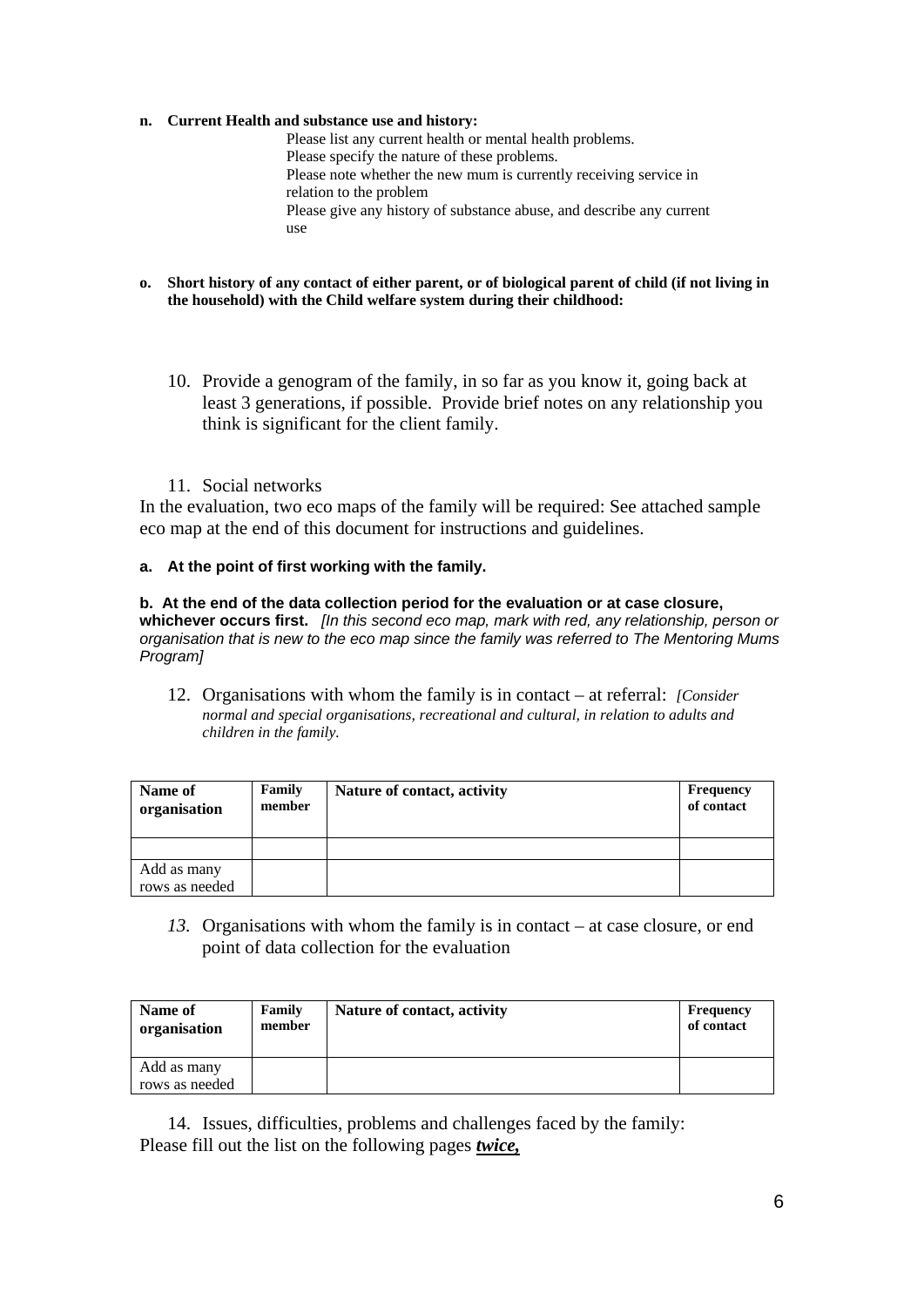First: The case when you first met the family

Second: The case now, or at case closure. *[We are asking for the second list to see if any of the identified issues have either been eradicated, or modified in severity.]* 

#### **First list – the situation when you first met the family**

On the following sheet:

- Please include all issues which were present in the family, whether you were working on the problem/issue or not.
- Please indicate the degree to which these issues significantly interfered with basic family functioning.
- If possible, indicate how long this issue has created problems for the family.

| <b>Issues</b>                                                                                                  | Seriousness of issue in<br>significantly interfering with<br>family functioning<br>1. always interferes<br>2. sometimes interferes | <b>History / Duration of Issue</b> |
|----------------------------------------------------------------------------------------------------------------|------------------------------------------------------------------------------------------------------------------------------------|------------------------------------|
| The family's relationship with its environment                                                                 |                                                                                                                                    |                                    |
| Financial difficulties - severe                                                                                |                                                                                                                                    |                                    |
| <b>Inadequate Housing</b>                                                                                      |                                                                                                                                    |                                    |
| Insecure housing/homelessness                                                                                  |                                                                                                                                    |                                    |
| Education disadvantage for the new<br>mum, the father or her current partner                                   |                                                                                                                                    |                                    |
| Unemployment - short-term                                                                                      |                                                                                                                                    |                                    |
| Unemployment - long-term                                                                                       |                                                                                                                                    |                                    |
| Under-employment, employment<br>insecurity                                                                     |                                                                                                                                    |                                    |
| Inappropriate/low standard work<br>conditions                                                                  |                                                                                                                                    |                                    |
| Involvement with criminal justice<br>$system$ - current                                                        |                                                                                                                                    |                                    |
| Involvement with criminal justice<br>$system - past$                                                           |                                                                                                                                    |                                    |
| Isolation from the service system                                                                              |                                                                                                                                    |                                    |
| Isolation from or serious tensions with<br>extended family                                                     |                                                                                                                                    |                                    |
| Isolation or serious tensions with other<br>parts of the new mum's social networks<br>(friends, acquaintances) |                                                                                                                                    |                                    |
| Violence and or criminality in the<br>neighbourhood                                                            |                                                                                                                                    |                                    |

#### 14i) Issues identified at intake and during intervention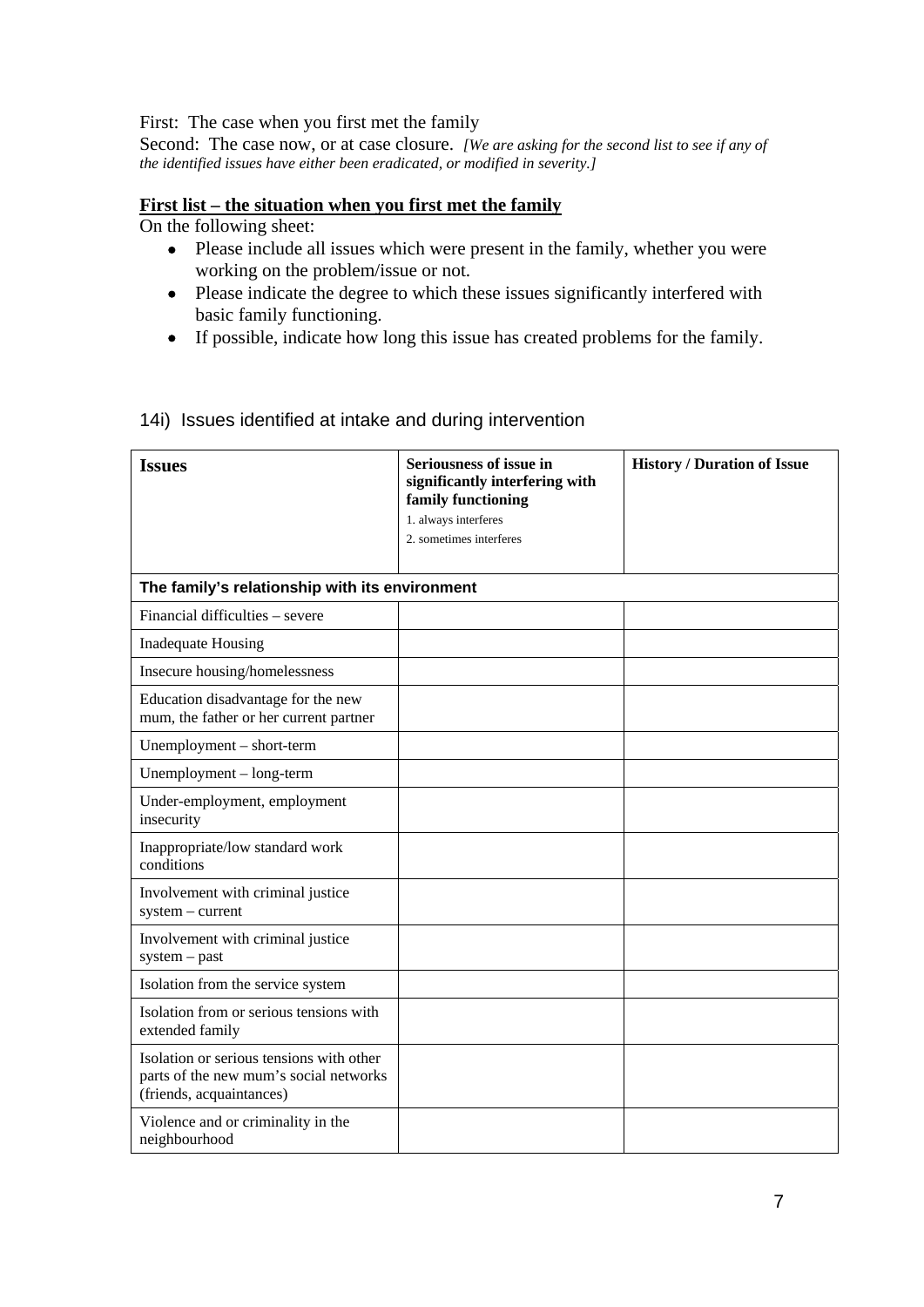| <b>Issues</b>                                                  | Seriousness of issue in<br>significantly interfering with<br>family functioning<br>1. always interferes<br>2. sometimes interferes | <b>History / Duration of Issue</b> |
|----------------------------------------------------------------|------------------------------------------------------------------------------------------------------------------------------------|------------------------------------|
| If there are older children:                                   |                                                                                                                                    |                                    |
| Education / School difficulties - child                        |                                                                                                                                    |                                    |
| <b>Individual family members</b>                               |                                                                                                                                    |                                    |
| $Health - physical - adult$                                    |                                                                                                                                    |                                    |
| Health - mental - adult                                        |                                                                                                                                    |                                    |
| Disability - intellectual - adult                              |                                                                                                                                    |                                    |
| Disability - Physical - adult                                  |                                                                                                                                    |                                    |
| Substance Abuse - past                                         |                                                                                                                                    |                                    |
| Substance Abuse - current                                      |                                                                                                                                    |                                    |
| Sexual assault - childhood history                             |                                                                                                                                    |                                    |
| Sexual assault - adult history                                 |                                                                                                                                    |                                    |
| If there are older children:                                   |                                                                                                                                    |                                    |
| $Health - physical - child$                                    |                                                                                                                                    |                                    |
| $Health - mental - child$                                      |                                                                                                                                    |                                    |
| $Disability - intellectual - child$                            |                                                                                                                                    |                                    |
| Disability - Physical - child                                  |                                                                                                                                    |                                    |
| Child Behaviour (incl. ADHD)                                   |                                                                                                                                    |                                    |
| <b>Family System matters</b>                                   |                                                                                                                                    |                                    |
| <b>Unresolved Family of Origin Issues</b>                      |                                                                                                                                    |                                    |
| Significant trauma - current                                   |                                                                                                                                    |                                    |
| Significant trauma - past                                      |                                                                                                                                    |                                    |
| Parental involvement with child welfare<br>services as a child |                                                                                                                                    |                                    |
| <b>Parenting Difficulties</b>                                  |                                                                                                                                    |                                    |
| Relationship issues between adults                             |                                                                                                                                    |                                    |
| Family Violence - past                                         |                                                                                                                                    |                                    |
| Family Violence - current                                      |                                                                                                                                    |                                    |
| Migration/cultural issues                                      |                                                                                                                                    |                                    |
| If there are older children:                                   |                                                                                                                                    |                                    |
| Relationship issues between adult &<br>child                   |                                                                                                                                    |                                    |
| Abuse of child - emotional                                     |                                                                                                                                    |                                    |
| Abuse of child - physical                                      |                                                                                                                                    |                                    |
| Abuse of child - sexual                                        |                                                                                                                                    |                                    |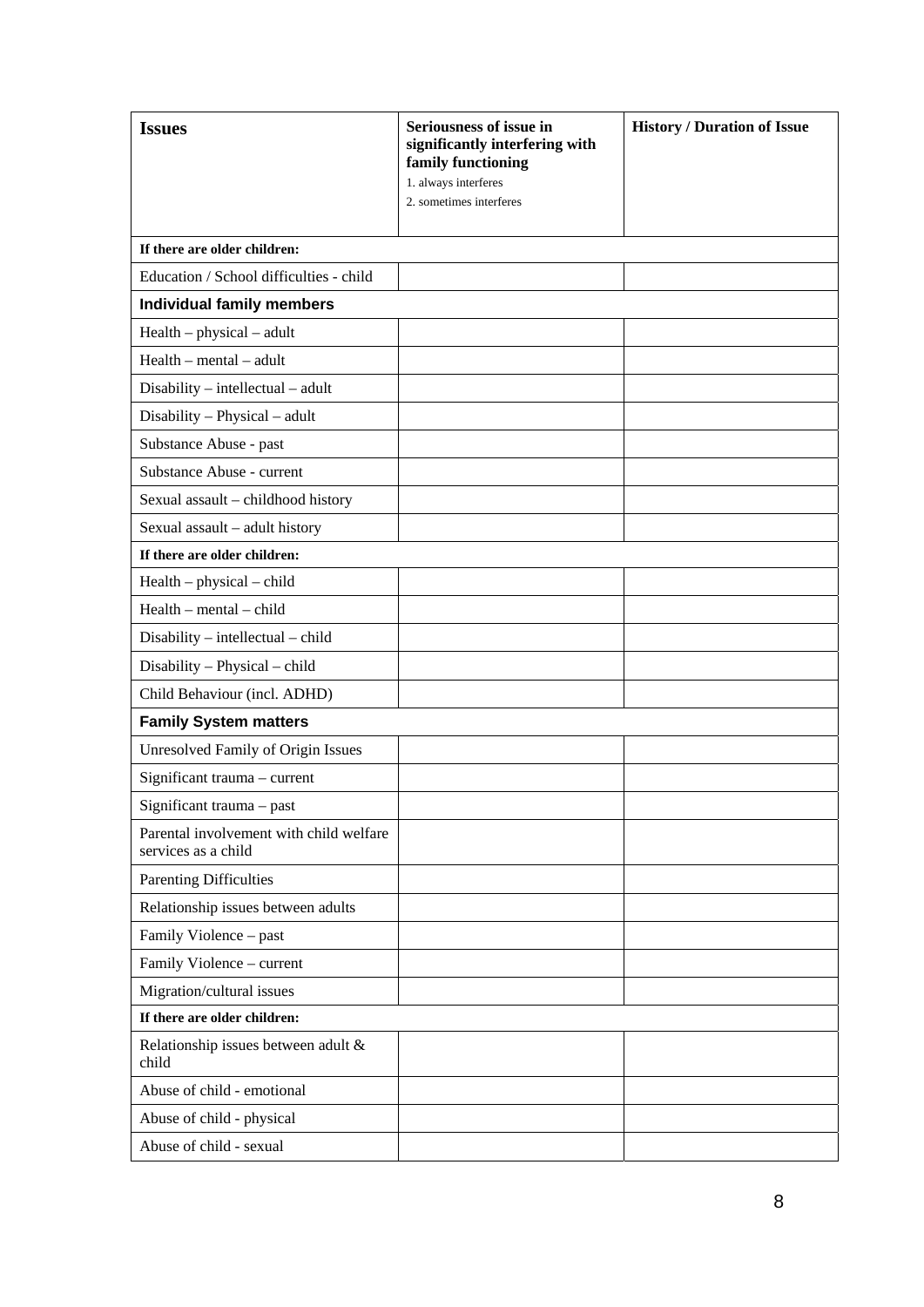| Child Neglect          |                                                       |                         |
|------------------------|-------------------------------------------------------|-------------------------|
| Other (please specify) |                                                       |                         |
|                        | always<br>.,<br>interferes<br>sometimes<br>interferes | Leave this column blank |

Please repeat the procedure on the list on the following pages to indicate the situation as you see it now, at the current time, or what it was at case closure.

|  |  | 14.ii) Second list: Issues identified at close of service |  |  |
|--|--|-----------------------------------------------------------|--|--|
|--|--|-----------------------------------------------------------|--|--|

| <b>Issues</b>                                                                                                  | Seriousness of issue in<br>significantly interfering with<br>family functioning<br>1. always interferes<br>2. sometimes interferes | <b>History / Duration of Issue</b> |
|----------------------------------------------------------------------------------------------------------------|------------------------------------------------------------------------------------------------------------------------------------|------------------------------------|
| The family's relationship with its environment                                                                 |                                                                                                                                    |                                    |
| Financial difficulties - severe                                                                                |                                                                                                                                    |                                    |
| <b>Inadequate Housing</b>                                                                                      |                                                                                                                                    |                                    |
| Insecure housing/homelessness                                                                                  |                                                                                                                                    |                                    |
| Education disadvantage for the new<br>mum, the father or her current partner                                   |                                                                                                                                    |                                    |
| Unemployment - short-term                                                                                      |                                                                                                                                    |                                    |
| Unemployment - long-term                                                                                       |                                                                                                                                    |                                    |
| Under-employment, employment<br>insecurity                                                                     |                                                                                                                                    |                                    |
| Inappropriate/low standard work<br>conditions                                                                  |                                                                                                                                    |                                    |
| Involvement with criminal justice<br>system - current                                                          |                                                                                                                                    |                                    |
| Involvement with criminal justice<br>system - past                                                             |                                                                                                                                    |                                    |
| Isolation from the service system                                                                              |                                                                                                                                    |                                    |
| Isolation from or serious tensions with<br>extended family                                                     |                                                                                                                                    |                                    |
| Isolation or serious tensions with other<br>parts of the new mum's social networks<br>(friends, acquaintances) |                                                                                                                                    |                                    |
| Violence and or criminality in the<br>neighbourhood                                                            |                                                                                                                                    |                                    |
| If there are older children:                                                                                   |                                                                                                                                    |                                    |
| Education / School difficulties - child                                                                        |                                                                                                                                    |                                    |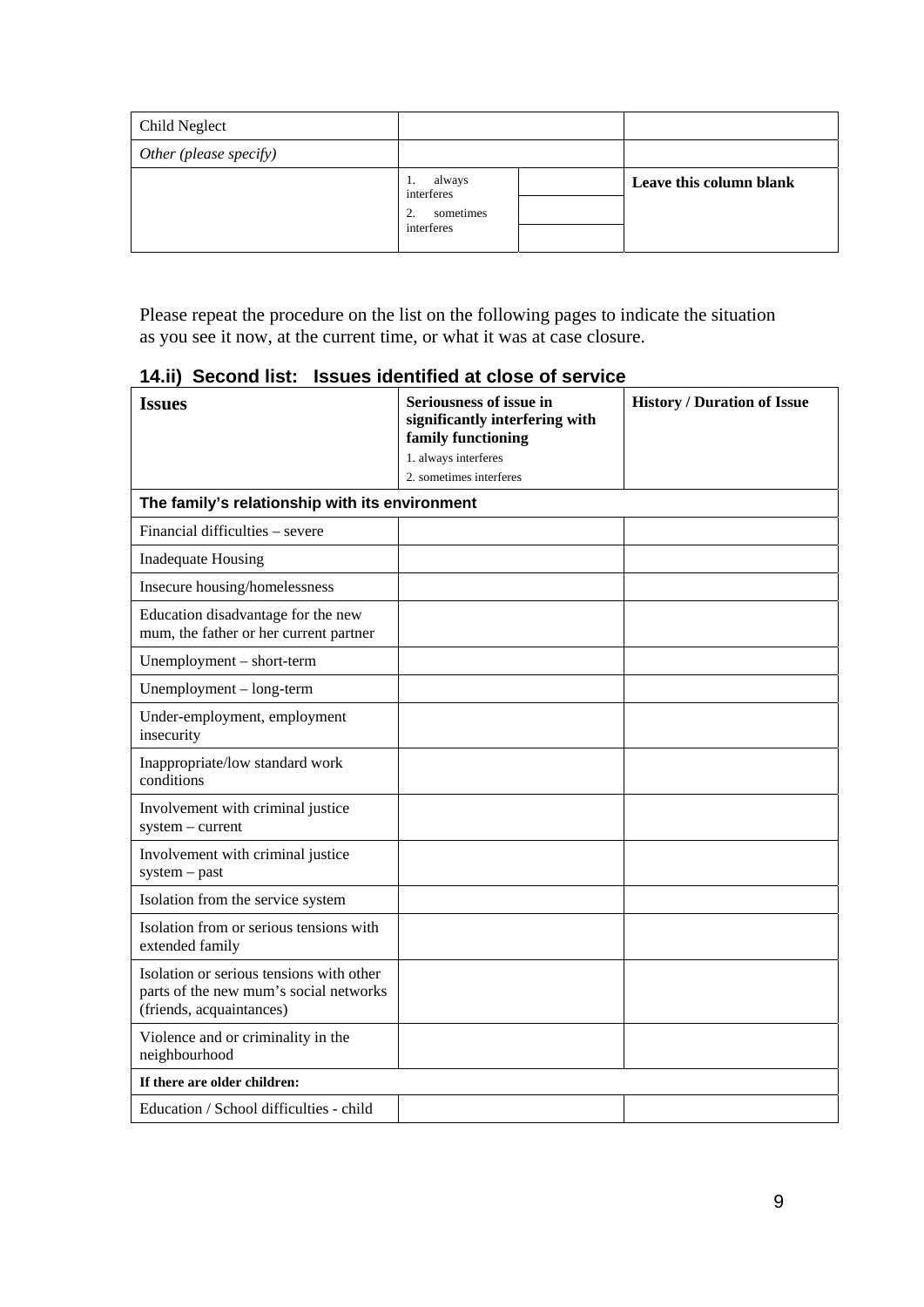| <b>Issues</b>                                                  | Seriousness of issue in<br>significantly interfering with<br>family functioning<br>1. always interferes<br>2. sometimes interferes | <b>History / Duration of Issue</b> |
|----------------------------------------------------------------|------------------------------------------------------------------------------------------------------------------------------------|------------------------------------|
| <b>Individual family members</b>                               |                                                                                                                                    |                                    |
| $Health - physical - adult$                                    |                                                                                                                                    |                                    |
| $Health - mental - adult$                                      |                                                                                                                                    |                                    |
| Disability - intellectual - adult                              |                                                                                                                                    |                                    |
| Disability - Physical - adult                                  |                                                                                                                                    |                                    |
| Substance Abuse - past                                         |                                                                                                                                    |                                    |
| Substance Abuse - current                                      |                                                                                                                                    |                                    |
| Sexual assault - childhood history                             |                                                                                                                                    |                                    |
| Sexual assault - adult history                                 |                                                                                                                                    |                                    |
| If there are older children:                                   |                                                                                                                                    |                                    |
| $Health - physical - child$                                    |                                                                                                                                    |                                    |
| $Health - mental - child$                                      |                                                                                                                                    |                                    |
| Disability - intellectual - child                              |                                                                                                                                    |                                    |
| Disability - Physical - child                                  |                                                                                                                                    |                                    |
| Child Behaviour (incl. ADHD)                                   |                                                                                                                                    |                                    |
| <b>Family System matters</b>                                   |                                                                                                                                    |                                    |
| <b>Unresolved Family of Origin Issues</b>                      |                                                                                                                                    |                                    |
| Significant trauma - current                                   |                                                                                                                                    |                                    |
| Significant trauma - past                                      |                                                                                                                                    |                                    |
| Parental involvement with child welfare<br>services as a child |                                                                                                                                    |                                    |
| Parenting Difficulties                                         |                                                                                                                                    |                                    |
| Relationship issues between adults                             |                                                                                                                                    |                                    |
| Family Violence - past                                         |                                                                                                                                    |                                    |
| Family Violence - current                                      |                                                                                                                                    |                                    |
| Migration/cultural issues                                      |                                                                                                                                    |                                    |
| If there are older children:                                   |                                                                                                                                    |                                    |
| Relationship issues between adult &<br>child                   |                                                                                                                                    |                                    |
| Abuse of child - emotional                                     |                                                                                                                                    |                                    |
| Abuse of child - physical                                      |                                                                                                                                    |                                    |
| Abuse of child - sexual                                        |                                                                                                                                    |                                    |
| <b>Child Neglect</b>                                           |                                                                                                                                    |                                    |
| Other (please specify)                                         |                                                                                                                                    |                                    |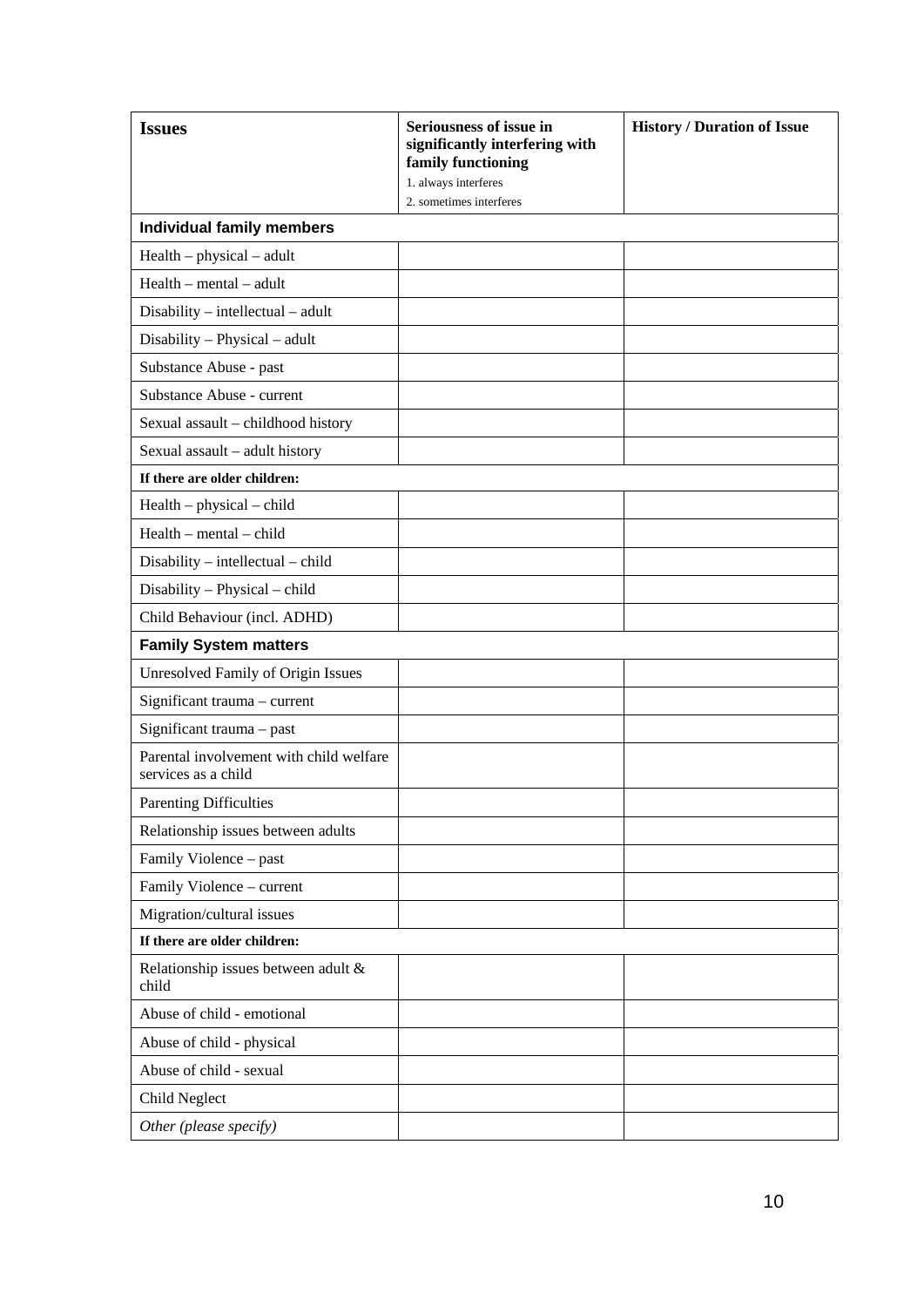| always<br>. .<br>interferes   | Leave this column blank |
|-------------------------------|-------------------------|
| sometimes<br>٠.<br>interferes |                         |

15. List any Protective Issues present at referral: [Fill out only if there are older children]

# **D. Case Closure**

i. Date of case closure: ............................…………

ii. Goal achievement: *[please circle]* 

a) Relationship between the new mum and the volunteer: *[please circle]*

| A strong relationship<br>of mutual liking and<br>enjoyment was<br>developed between<br>the volunteer and<br>mum.<br>the new mum. | A relationship of<br>moderate strength was<br>developed between the<br>volunteer and the new | A weak relationship<br>between the volunteer<br>and new mum was<br>developed | There was conflict<br>and/or negativity<br>between the new mum<br>and the volunteer. | The new mum<br>withdrew from the<br>relationship with the<br>volunteer. |
|----------------------------------------------------------------------------------------------------------------------------------|----------------------------------------------------------------------------------------------|------------------------------------------------------------------------------|--------------------------------------------------------------------------------------|-------------------------------------------------------------------------|
|----------------------------------------------------------------------------------------------------------------------------------|----------------------------------------------------------------------------------------------|------------------------------------------------------------------------------|--------------------------------------------------------------------------------------|-------------------------------------------------------------------------|

b) A general rating of goal achievement for this match: *[please circle]*

| All Goals<br>fully<br>achieved | Goals<br>mostly<br>achieved | Between mostly<br>achieved and some-<br>what achieved | Some goals mostly<br>achieved, some partially<br>achieved. Some failure<br>to achieve goals | More failure<br>to achieve goals<br>than goals<br>achieved | No goals<br>reached |
|--------------------------------|-----------------------------|-------------------------------------------------------|---------------------------------------------------------------------------------------------|------------------------------------------------------------|---------------------|
|--------------------------------|-----------------------------|-------------------------------------------------------|---------------------------------------------------------------------------------------------|------------------------------------------------------------|---------------------|

iii. Date of case study if case not closed ....................................

#### **Guidelines for completion of eco maps<sup>2</sup>**

Social Isolation is one of the key challenges faced by many clients. Research and anecdotal evidence shows that families with weak or conflictual support networks are at greater risk than families who are well connected to social and institutional networks. For this reason, the evaluation is examining any changes in social networks that occur during the course of Mentoring Mum's involvement, in the 5 case studies being undertaken.

### **Guidelines:**

- 1. Please complete, or provide two eco maps for the family.
	- The first eco map should indicate the connectedness of the family at the time Mentoring Mum's started working with the family.
	- The second eco map should indicate the connectedness of the family now.

 2 I am very grateful to Dr Margaret Kertesz of Anglicare whose instructions for constructing the eco maps have been adapted here.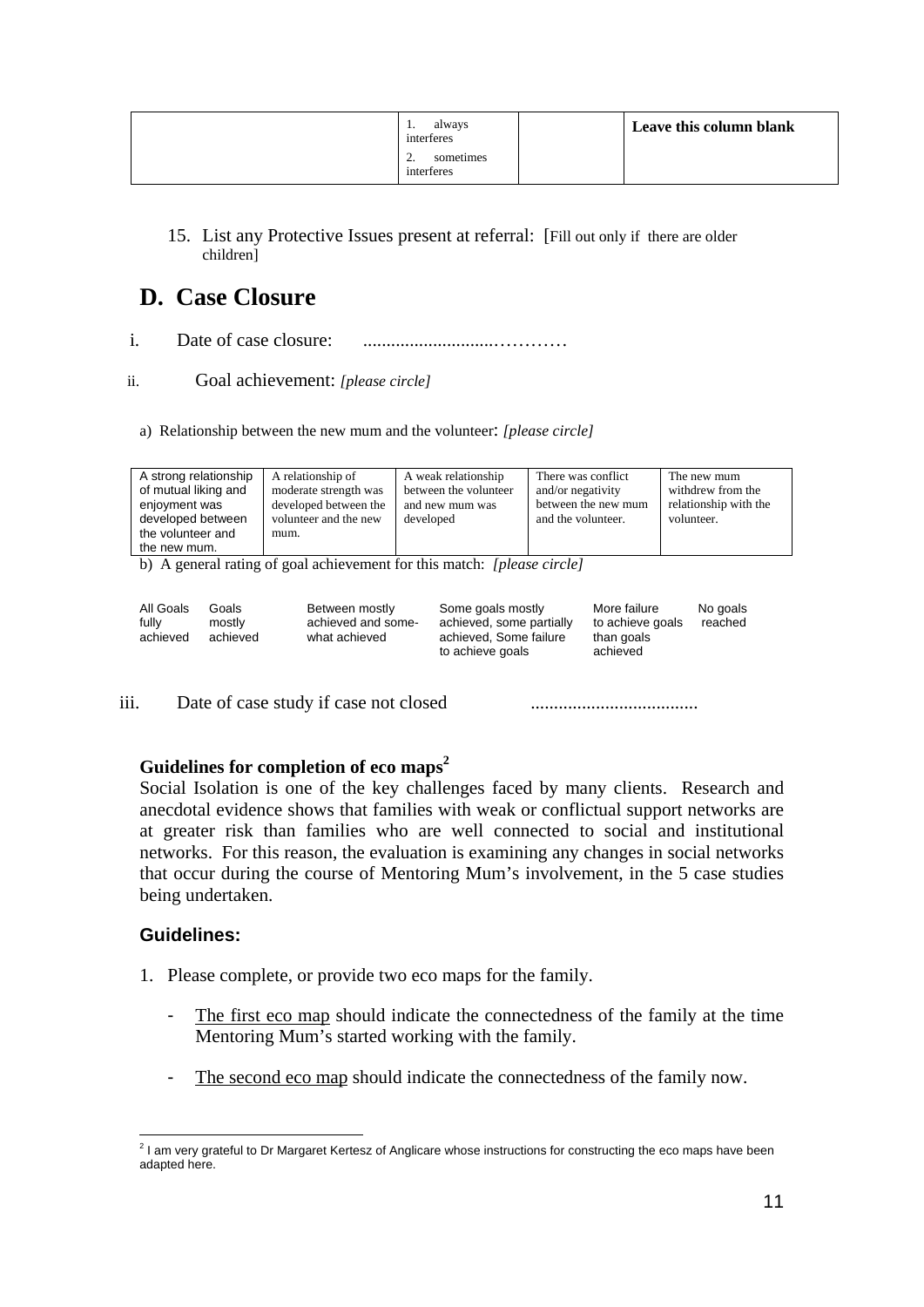- Please date both eco maps and label them so that the two can be identified as the same family, while preserving the family's anonymity.
- On the second eco map, please note whether the case is closed or still active.
- Please add any other notes that you think are useful and explanatory
- 2. An example of the eco map design can be found on the following page.
	- The circle in the middle includes the family unit with whom you are working. Do not include surnames (but relationships should be indicated).

Please divide your eco map into two halves, following the example. The top half should show the formal or institutional connections, the bottom half should show the family's informal networks.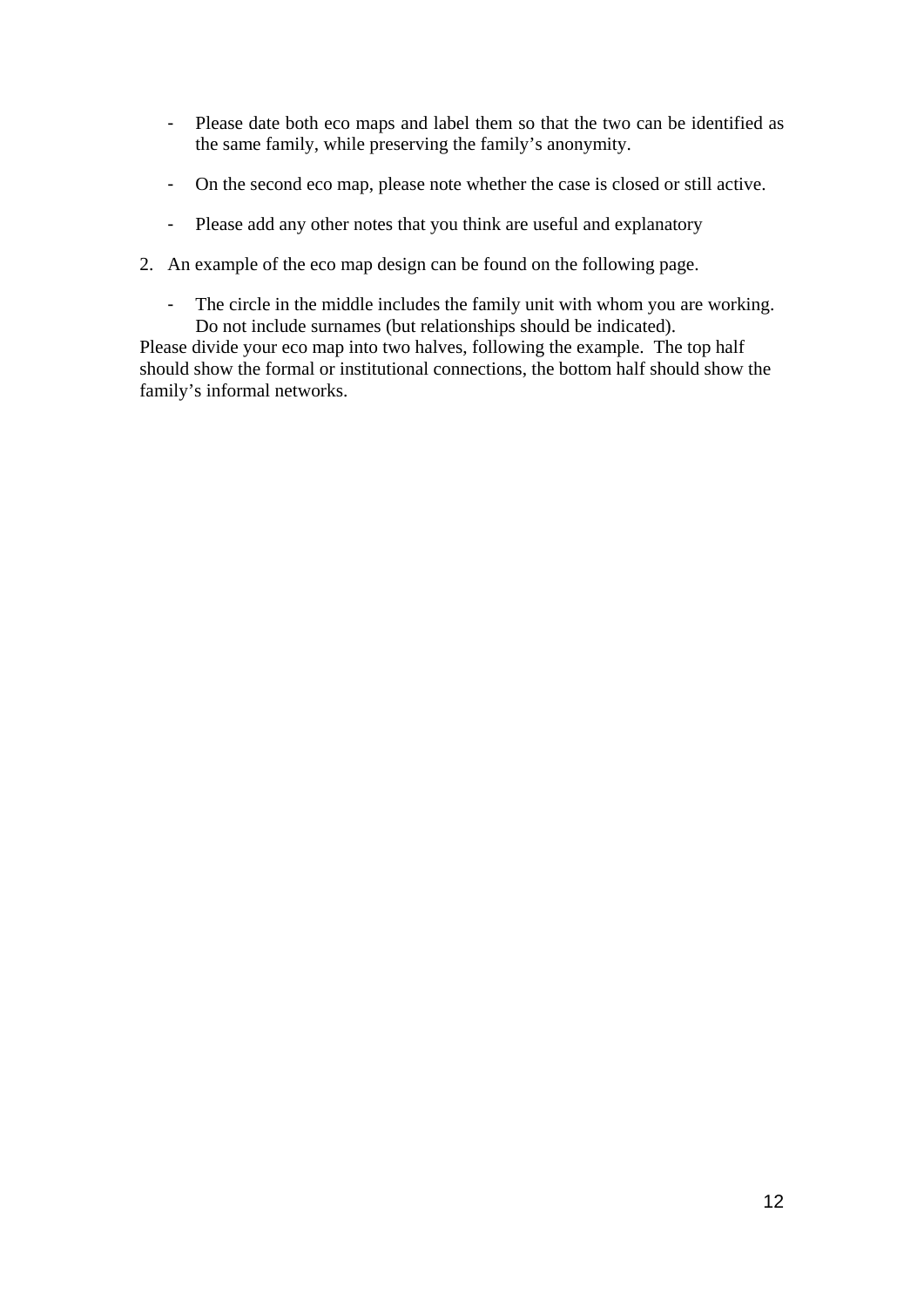

Sample Ecomap based on "The structured and culturally meaningful environment of family life" (Valsiner, 1988), see Mitchell, G.L. (1995) *Child Welfare Families: elaborating an understanding through social work practice and research and the use of volunteers,* Ph.D. University of Melbourne, p.77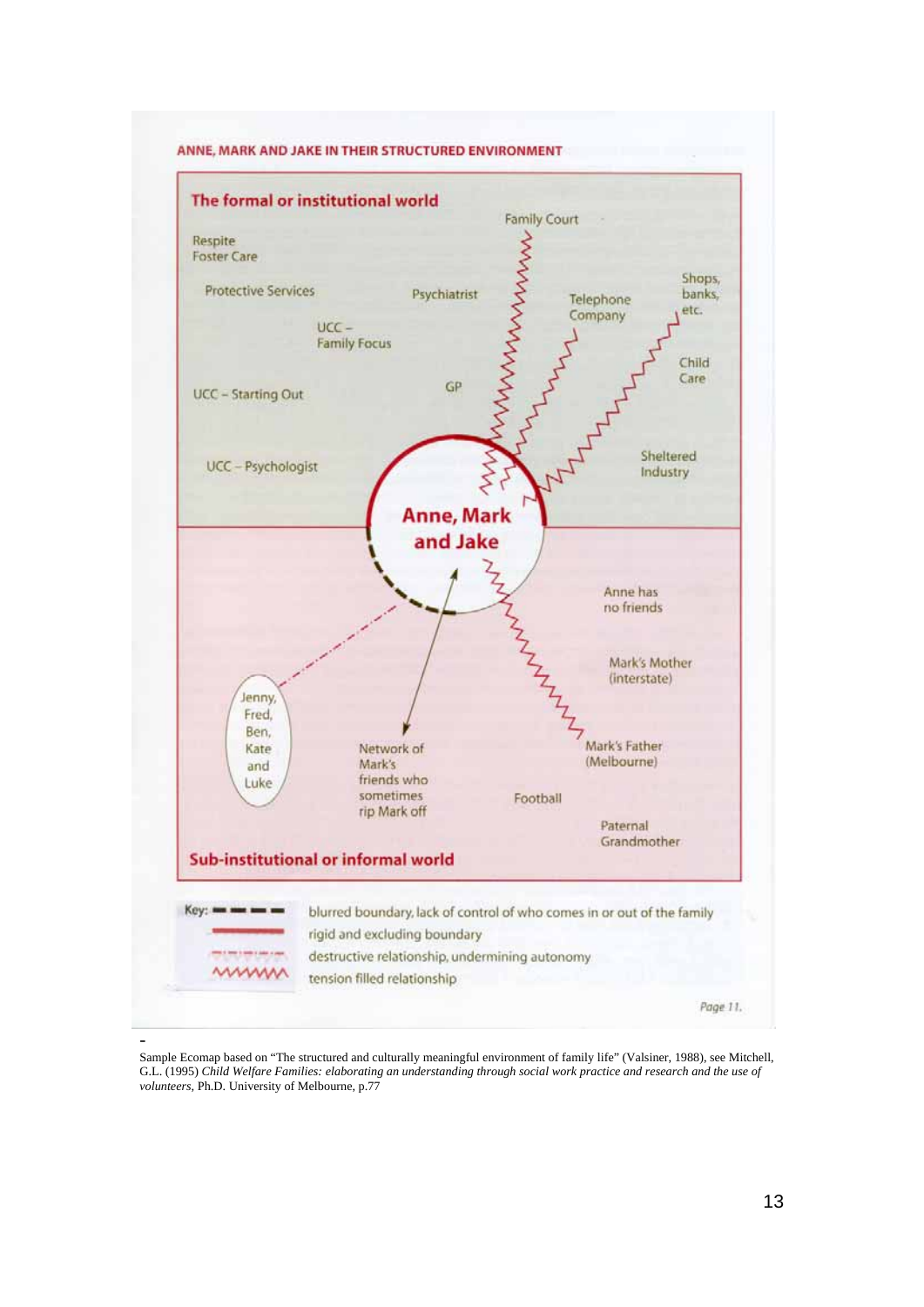### **APPENDIX TWO:**

# **EVALUATION TOOL<sup>3</sup> : Case Studies: Intervention and achievements**

**Date of interview with co-ordinator: ………………** 

### **A. CASE IDENTIFICATION**

- 16. Family Number: …………………………………...
- 17. Name of new mum 1:
- 18. Date of first contact with the Mentoring Mum's program: ……..…………………
- 19. Check the geno gram and make sure it is as detailed as possible
- 20. Check the eco maps and make sure it is as detailed as possible
- 21. Goals

| Goal<br>number | <b>Statement of Goal</b>   | Is the goal the<br>goal of the mum,<br>the mentor or<br>both? |
|----------------|----------------------------|---------------------------------------------------------------|
|                |                            | 1. the mum<br>2. the mentor<br>3. both                        |
|                |                            |                                                               |
| 2              | Use as many rows as needed |                                                               |

*[Use more rows if needed]* 

1

22. The processes involved in the volunteer and family meeting their goals. What was done, list any barriers and difficulties, what was done to overcome the difficulties, stages of the relationship, etc:

 $3$  This form is adapted from a form developed by Dr Margaret Kertesz, Anglicare Victoria, for the Anglicare evaluation of their Innovations Projects, and from evaluation tools developed previously by Dr Gaye Mitchell for use within Connections, and Odyssey House.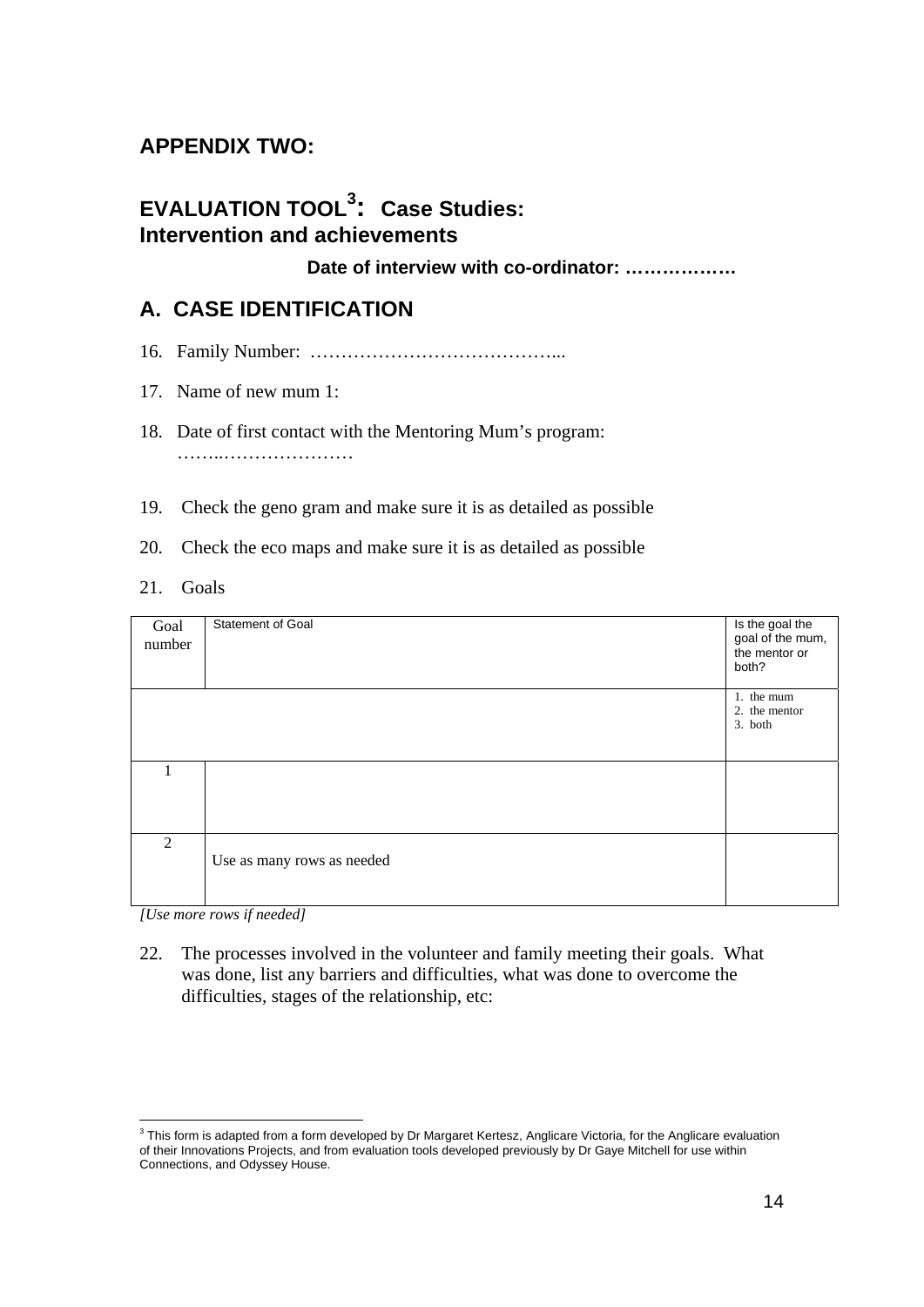*a.* **Description of the processes between the volunteer and the new mum:**

| Process of helping – what was done to achieve the goal |
|--------------------------------------------------------|
| Use whatever space is needed                           |
|                                                        |
|                                                        |

#### *b.* **Description of any casework intervention:**

| Number and              | Process of helping – what was done to achieve the |  |  |  |
|-------------------------|---------------------------------------------------|--|--|--|
| Description of the goal | goal                                              |  |  |  |
|                         | Use whatever space is needed                      |  |  |  |

#### **Use of any other services within CPS***:*

| CPS program<br>name            |                              |
|--------------------------------|------------------------------|
| Description of<br>intervention | Use whatever space is needed |
| Length of<br>intervention      |                              |
| Goals set                      |                              |
| Outcomes                       |                              |

23. Goal Attainment, and consideration of outcomes of the volunteer involvement:

| Goal<br>number | Goal<br>attainment<br>score<br>1. Fully achieved<br>2. Substantially<br>achieved<br>3. Partially achieved<br>4. Goal not reached | Description of the achievement: the basis of why the volunteer co-<br>ordinator, the volunteer and the new mum give the rating they do<br>on each goal (i.e., evidence) |
|----------------|----------------------------------------------------------------------------------------------------------------------------------|-------------------------------------------------------------------------------------------------------------------------------------------------------------------------|
|                |                                                                                                                                  | Use whatever space is needed                                                                                                                                            |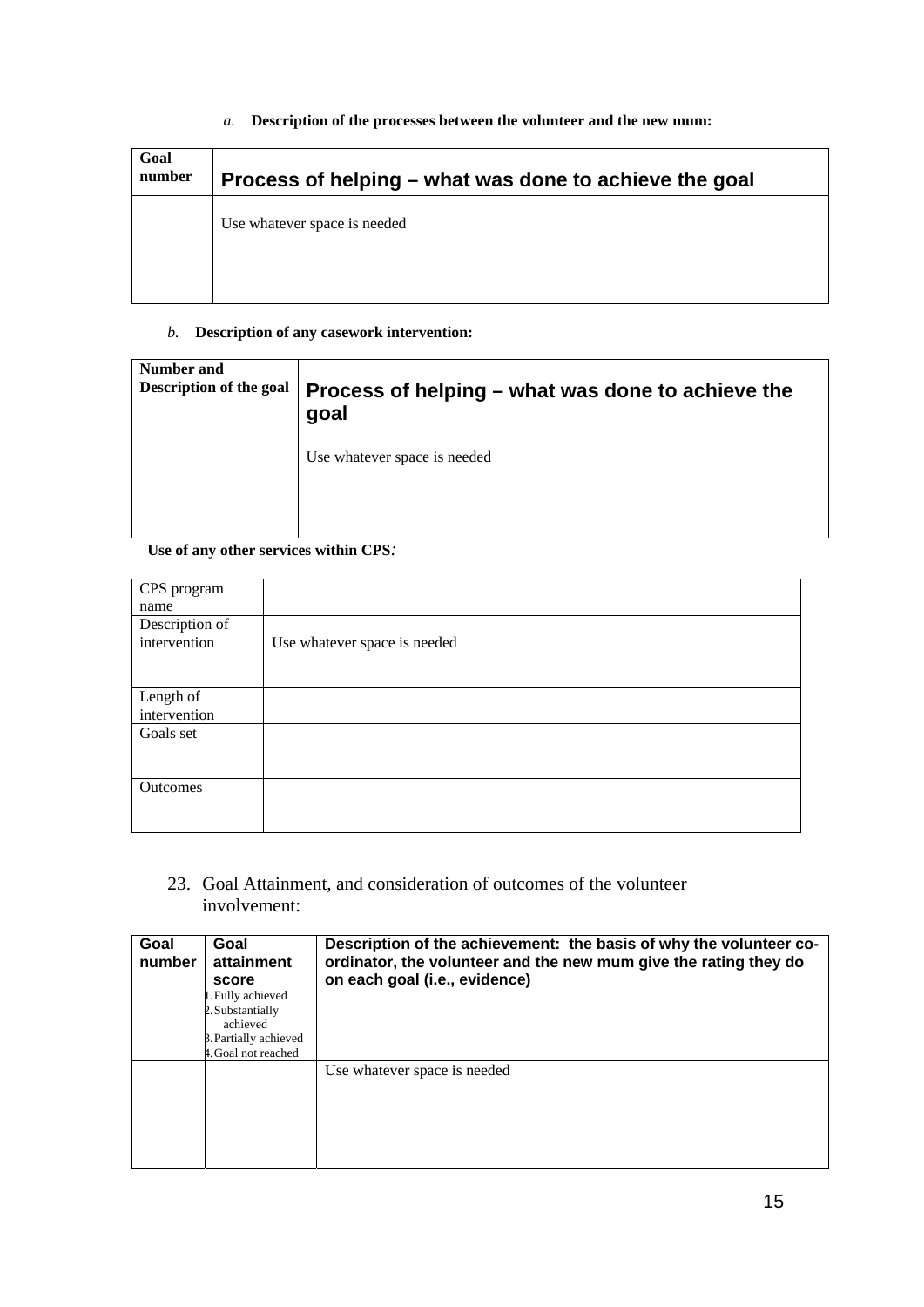24. Factors helping or hindering goal attainment (Volunteer co-ordinator's view)

| <b>Factors helping goal attainment</b><br>[Specify if any of the helping or hindering factors relate to<br>a specific goal. Give the goal number if they do.<br>Otherwise, comments will be read as applying to the<br>goals in a general sensel | Factors hindering (or barriers to) goal<br>attainment |
|--------------------------------------------------------------------------------------------------------------------------------------------------------------------------------------------------------------------------------------------------|-------------------------------------------------------|
| Use whatever space is needed                                                                                                                                                                                                                     |                                                       |

### 25. Were outcomes worked towards or achieved, or did the family situation deteriorate, in relation to any of the following

| (Please specify under each<br>heading)                                                                                                          | <b>Positive</b><br>change | <b>Negative</b><br>change | What or who brought about, or contributed to<br>these changes (MM's, the family, the service |
|-------------------------------------------------------------------------------------------------------------------------------------------------|---------------------------|---------------------------|----------------------------------------------------------------------------------------------|
|                                                                                                                                                 |                           |                           | system, what combination)                                                                    |
| <b>Increased connectedness to</b><br>local and mainstream                                                                                       |                           |                           |                                                                                              |
| community                                                                                                                                       |                           |                           |                                                                                              |
|                                                                                                                                                 |                           |                           |                                                                                              |
| The service system                                                                                                                              |                           |                           |                                                                                              |
| • Health, Welfare and income<br>support                                                                                                         |                           |                           |                                                                                              |
| • Education and training                                                                                                                        |                           |                           |                                                                                              |
| • Employment                                                                                                                                    |                           |                           |                                                                                              |
| <b>Cultural and recreational</b><br>activities<br>• Adults<br>• Children                                                                        |                           |                           |                                                                                              |
| <b>Reduction in social isolation</b>                                                                                                            |                           |                           |                                                                                              |
| • Increased constructive<br>contact with extended<br>family<br>• Reduced connection to<br>negative networks<br>• Increased number of<br>friends |                           |                           |                                                                                              |
| <b>Changes in parenting</b>                                                                                                                     |                           |                           |                                                                                              |
| • Increased confidence<br>• Improved skills and strategies                                                                                      |                           |                           |                                                                                              |
| <b>Children's well being</b>                                                                                                                    |                           |                           |                                                                                              |
| • Improved Social well-being<br>Improved Emotional well-<br>$\bullet$<br>being                                                                  |                           |                           |                                                                                              |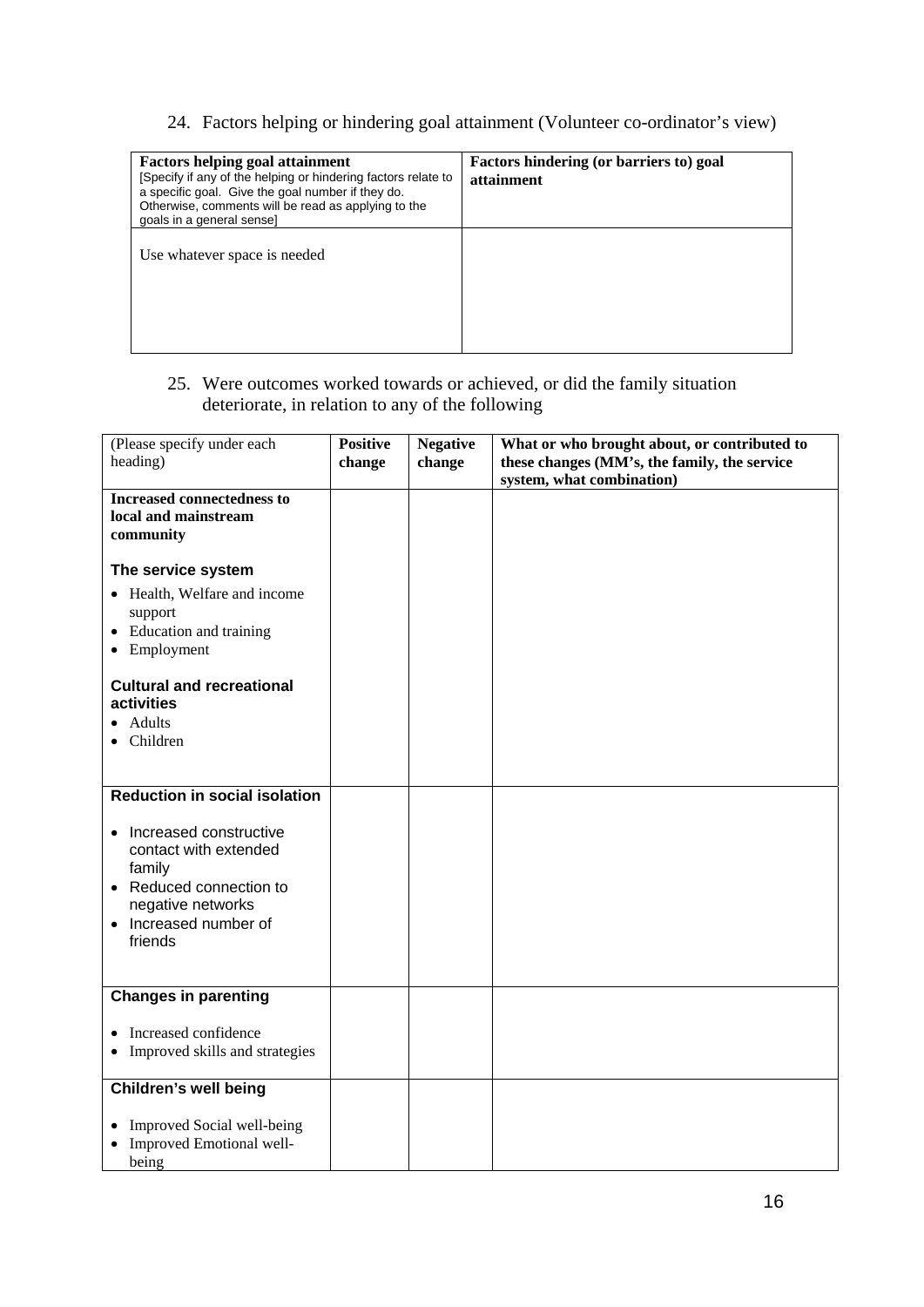| • Child/ren achieved<br>developmental milestones                                                    |  |  |
|-----------------------------------------------------------------------------------------------------|--|--|
| Children's safety                                                                                   |  |  |
| • Number of notifications<br>Instances of danger<br>$\bullet$<br>Improvement of safety<br>$\bullet$ |  |  |

# **Case Closure**

i. Date of case closure: ............................…………

ii. Goal achievement: *[please circle]* 

| All Goals<br>fully<br>achieved | Goals<br>mostly<br>achieved | Between mostly<br>achieved and some-<br>what achieved | Some goals mostly<br>achieved, some partially<br>achieved. Some failure<br>to achieve goals | More failure<br>to achieve goals<br>than goals<br>achieved | No goals<br>reached |
|--------------------------------|-----------------------------|-------------------------------------------------------|---------------------------------------------------------------------------------------------|------------------------------------------------------------|---------------------|
|                                |                             |                                                       |                                                                                             |                                                            |                     |

iii. Date of case study if case not closed ....................................

\*\*\*\*\*\*\*\*\*\*\*\*\*\*\*\*\*\*\*Do you have any other comments about this case and this

family?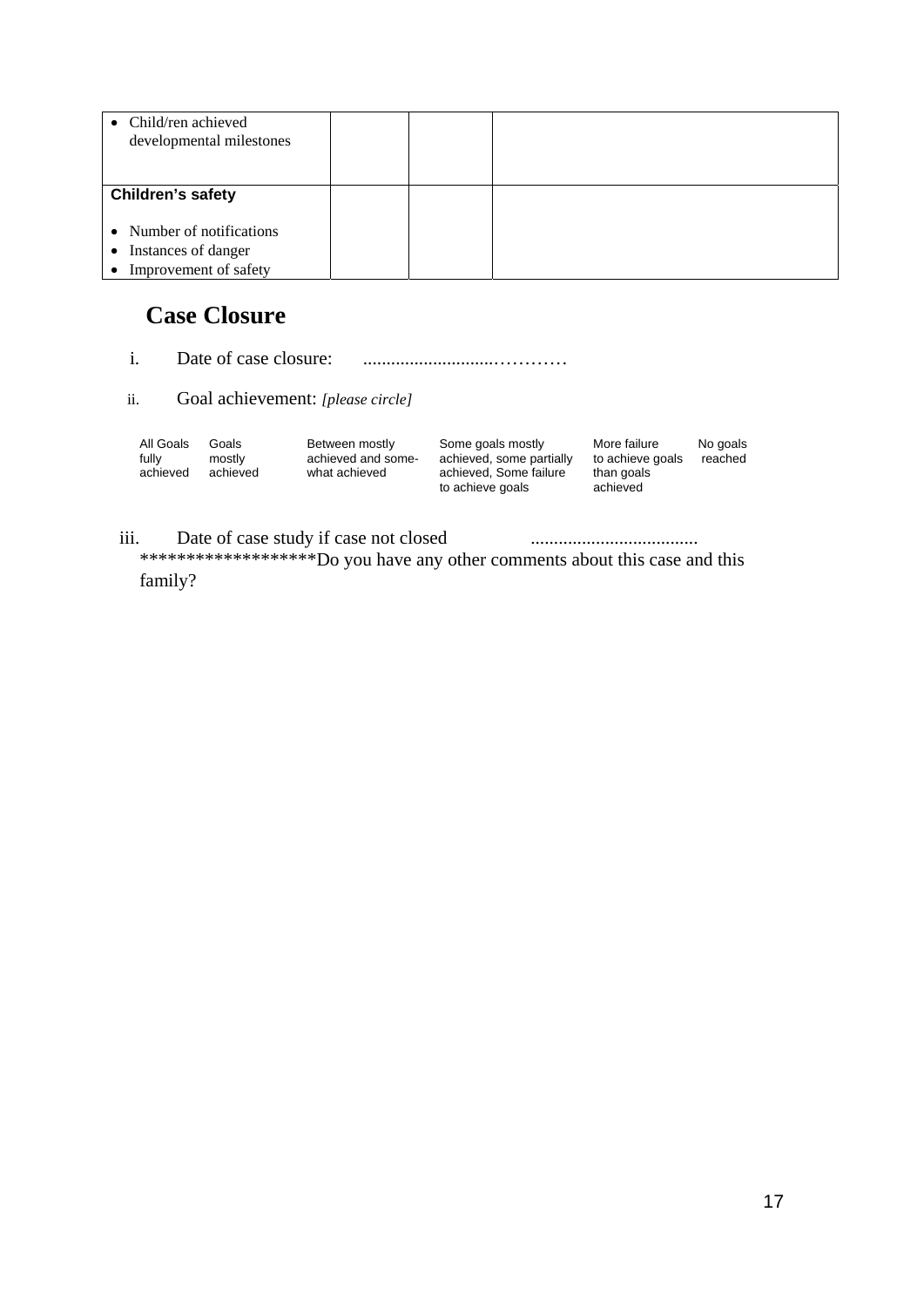### **APPENDIX THREE**

### **QUESTIONS FOR MUM'S INVOLVED WITH MENTORING MUM'S PROGRAM**

- 1. How long have you been involved with Mentoring Mums?
- 2. How did you hear about Mentoring Mums?
- 3. What made you decide to become involved with Mentoring Mums?
- 4. What has the experience been like being part of the Mentoring Mums program?
- 5. What have been the good things about Mentoring Mums?
- 6. Have there been any things that you haven't liked?
- 7. What is different now for you and your family since being involved with Mentoring Mums?
- 8. Is there anything else you had hoped for, when you first got involved?
- 9. Is there anything else you wish Mentoring Mums could help you with?
- 10. Are there any things you would like Mentoring Mums to do differently?
- 11. Any other comments?

Thanks for your time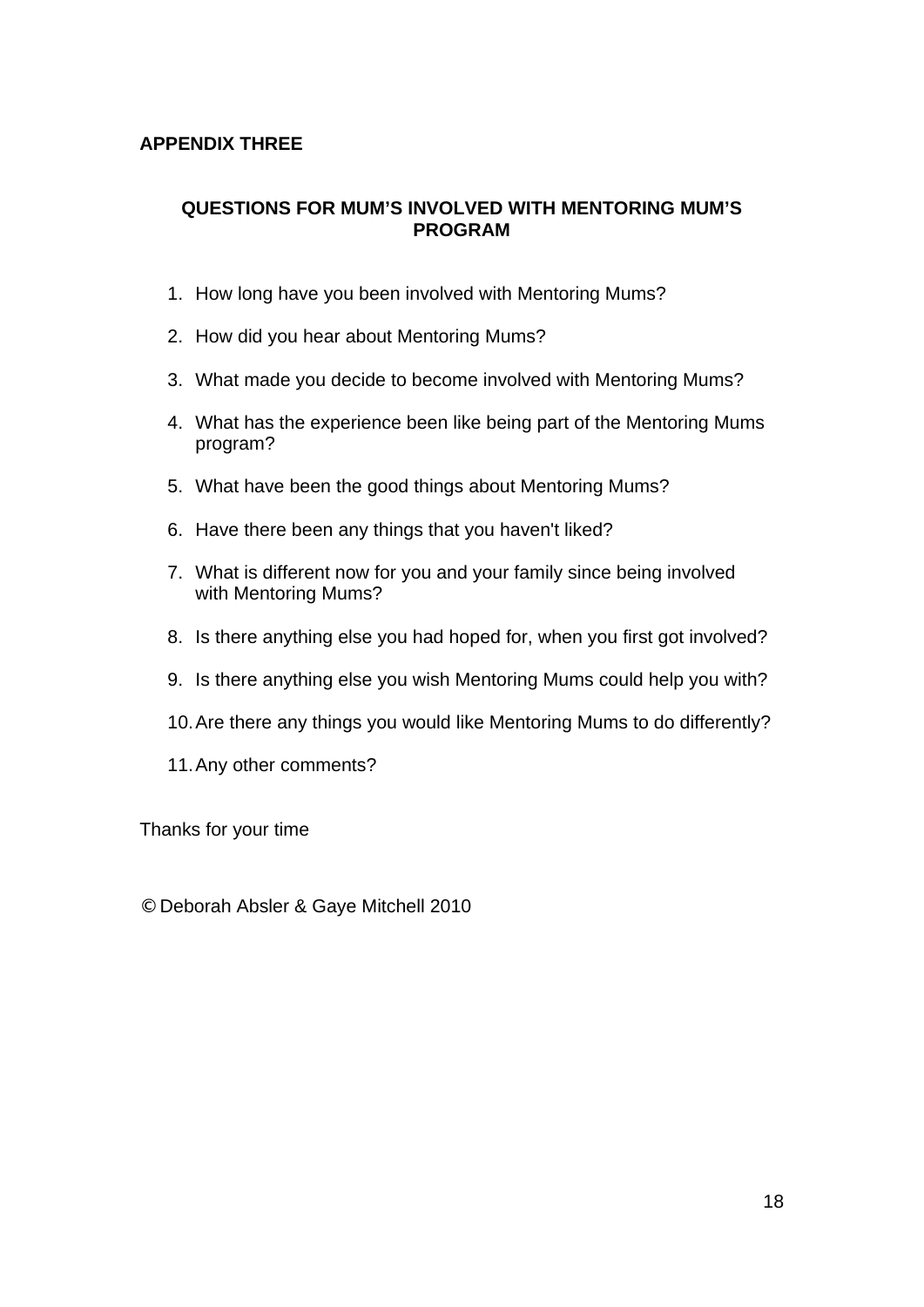### **APPENDIX FOUR**

### **QUESTIONS FOR MENTORS REGARDING THE MENTORING MOTHERS PROGRAM**

- 1. What has it been like being a mentor?
- 2. What have been the good things about being a mentor?
- 3. What has been hard or difficult about being a mentor?
- 4. What has helped you in taking on this role?
- 5. What difference do you think it has made for the Mum and her baby and her family receiving this service?
- 6. Have there been any surprises?
- 7. Is there anything you like to be different about this Program so that it would work more effectively –either for the Mum's or for you as a mentor?
- 8. What advice would you give a new mentor joining the Program?
- 9. Any further comments?

Thank you for your time – if you have any further feedback you would like to give us at a later date please feel free to contact us – deborah.absler@bigpond.com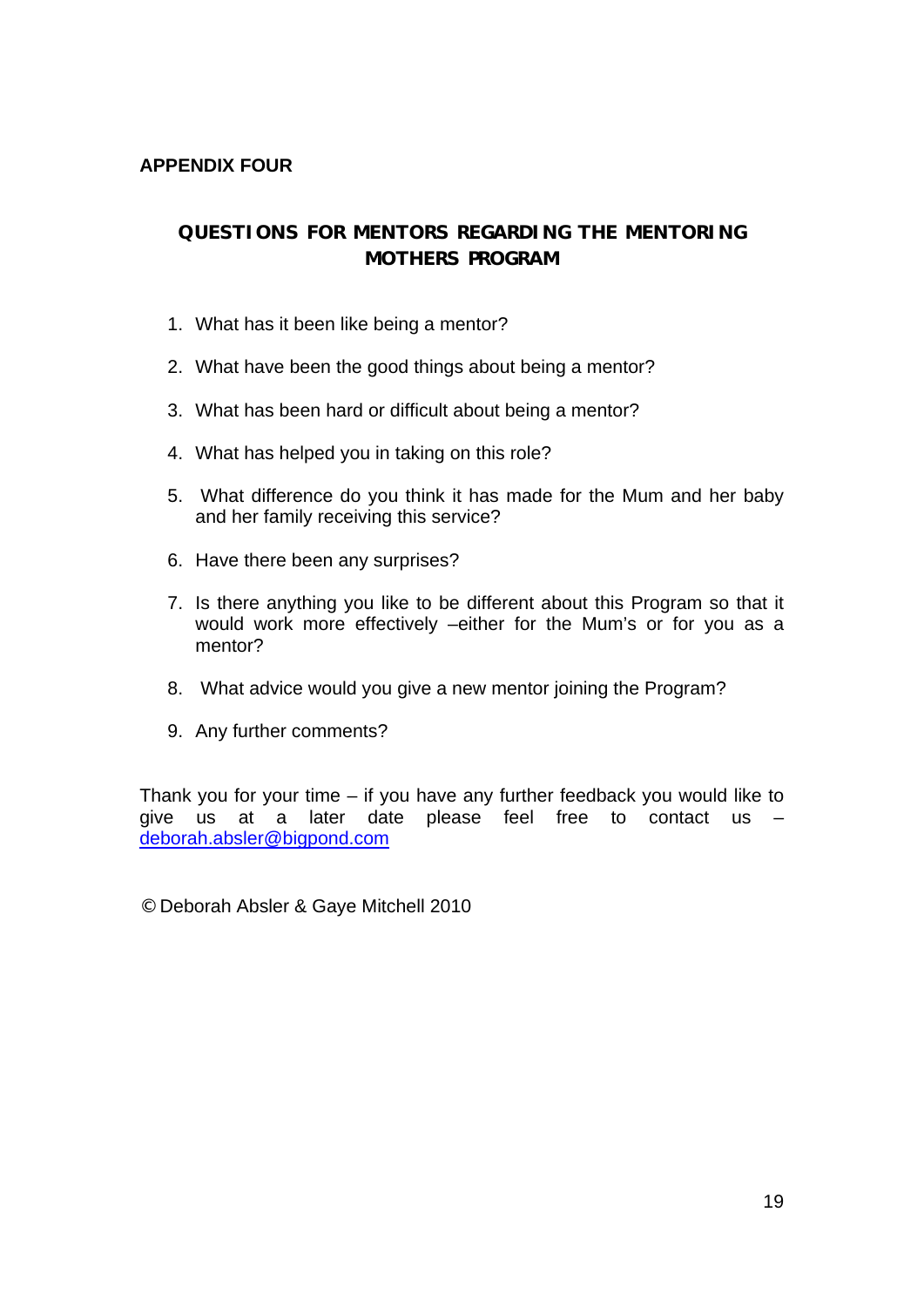### **APPENDIX 5: QUESTIONS FOR REFERRERS TO THE PROGRAM**

- 1. What is the nature of your contact with the Mentoring Mum's Program?
- 2. How much contact have you had with them and over what period?
- 3. What has been good about working with the Mentoring Mum's Program?
- 4. What has been hard or difficult about working with the Mentoring Mum's Program?
- 5. Has it made any difference to your service having access to the Mentoring Mum's Program?
- 6. What feedback can you give about the difference the Mentoring Mum's Program has made for the young Mum's receiving the service?
- 7. Have there been any surprises in your contact with the Mentoring Mum's Program?
- 8. Are there any ways in which it could work more effectively?
- 9. Is there anything you like to be different about this Program?
- 10. Any further comments?

Thank you for your time – if you have any further feedback you would like to give us at a later date please feel free to contact us – deborah.absler@bigpond.com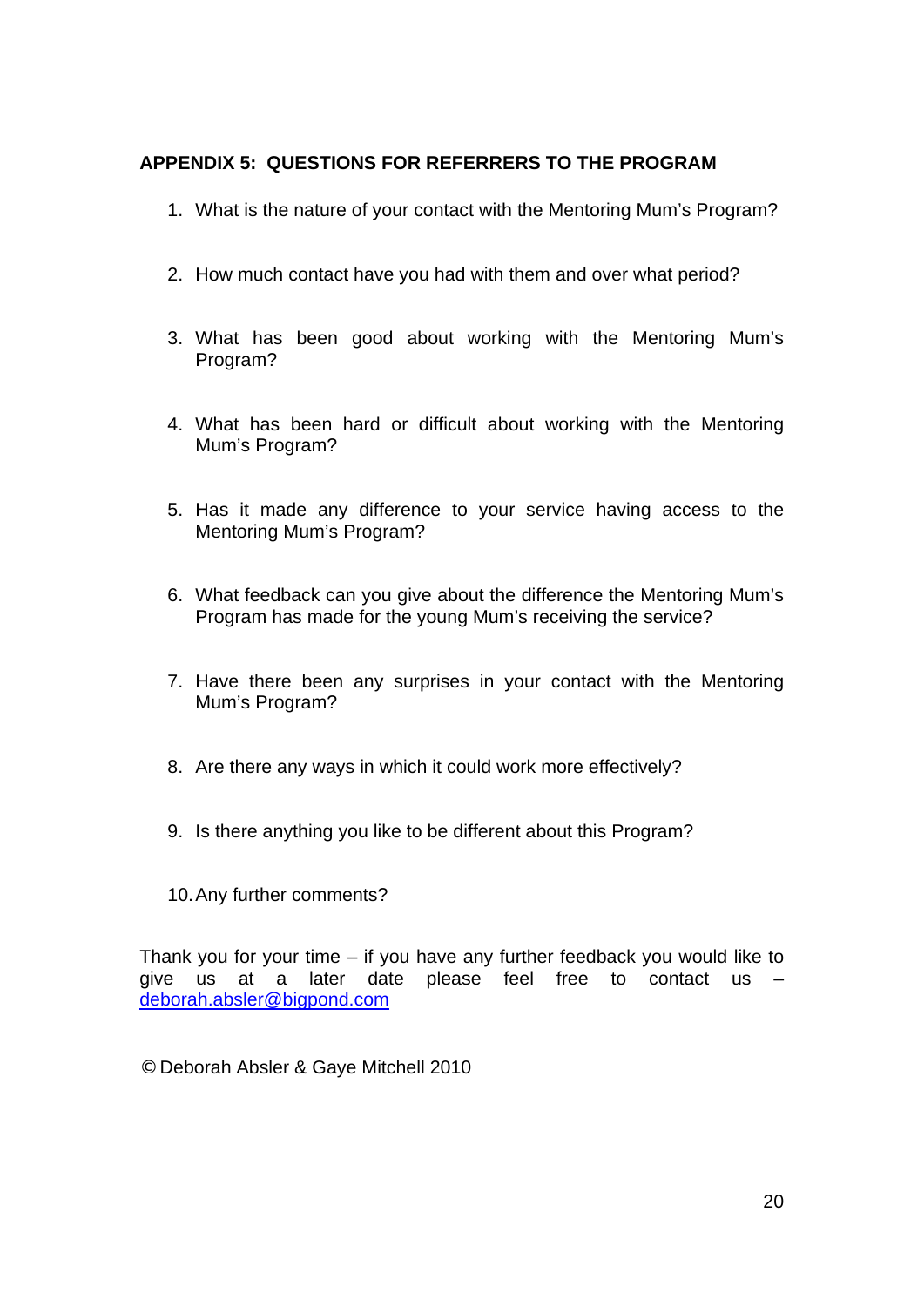### **APPENDIX 6: MENTOR DATA TOOL**

# **Children's Protection Society – Mentoring Mums – Evaluation Tool (To be filled out by the mentors)**

#### **A. MENTOR NAME AND REASONS FOR VOLUNTEERING**

**First name (optional. Only asked so that the evaluators do not get any information mixed up):** 

**When did you do the training program for Mentoring Mums? (Please give month and year)** 

Have you been matched with a new mum yet?  $Yes \Box \text{ No } \Box$ 

# **Reason for volunteering and Prior volunteer history**

**Where and how did you hear about volunteer program?** 

Is this the first time you have been a volunteer? Yes  $\Box$  No  $\Box$ 

**If you have volunteered previously, can you tell us a little about your volunteer experience?** 

**Can you tell us why you volunteered to become a mentor with the Mentoring Mums program?** 

## **Family details: Can you tell us a little bit about your family?**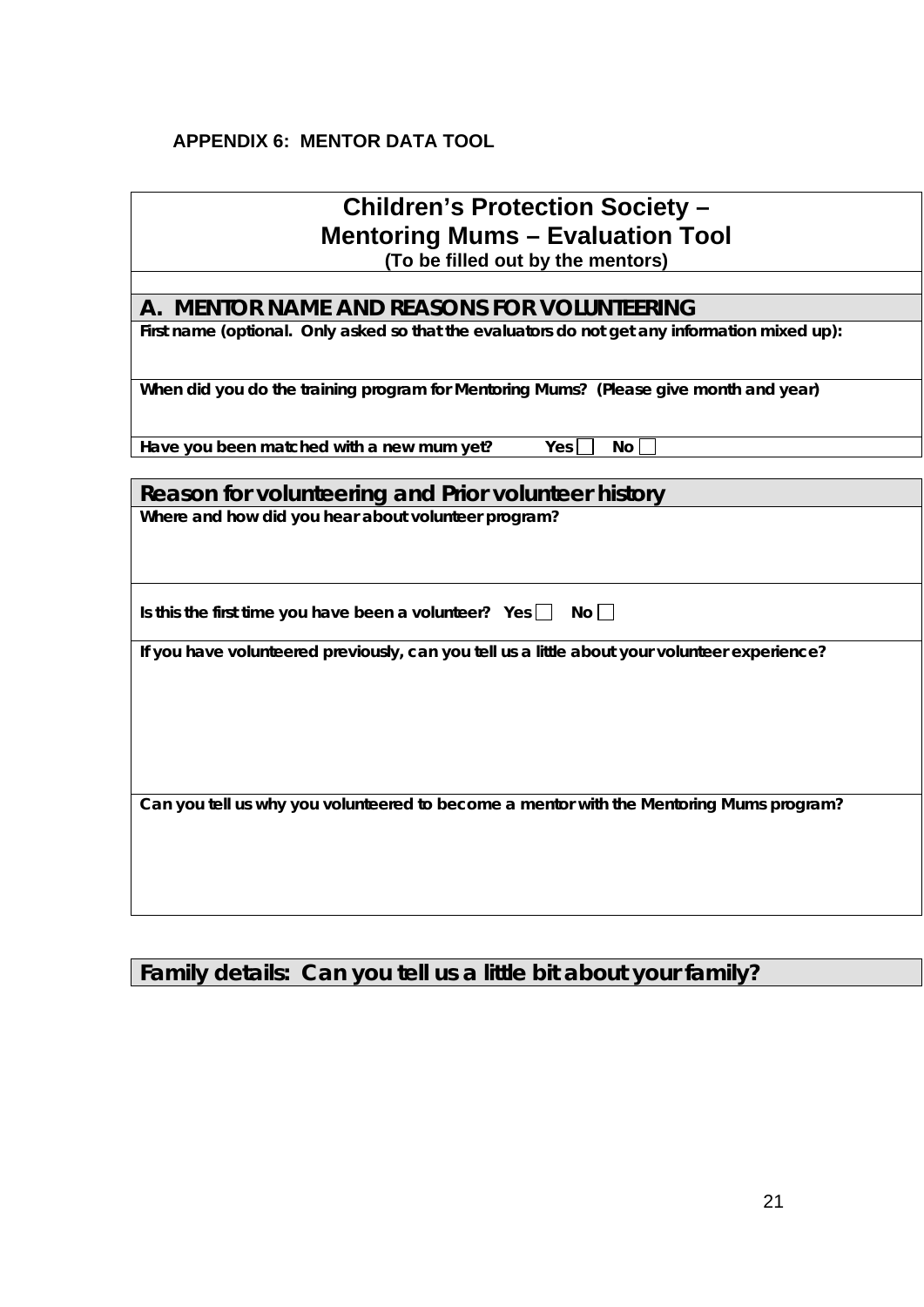| <b>First Name</b>               | Age (years) | Relationship to mentor (e.g., partner, son, daughter |
|---------------------------------|-------------|------------------------------------------------------|
|                                 |             |                                                      |
|                                 |             |                                                      |
|                                 |             |                                                      |
|                                 |             |                                                      |
|                                 |             |                                                      |
|                                 |             |                                                      |
|                                 |             |                                                      |
| Do you have grand children? Yes |             | No <sub>1</sub>                                      |

**If yes, how many? …………………………..** 

# **C. SOCIO-ECO DETAILS: Please put a cross in the appropriate box.**

### **Age**

| Under 19 | $20 - 29$ | 30-39 | 40-49 | 50-59 | 60-69 | Over 70 |
|----------|-----------|-------|-------|-------|-------|---------|
|          |           |       |       |       |       |         |

### **Marital status**

| <b>Never</b><br>Married | <b>Single</b> | <b>Married</b> | Defacto | Separated | <b>Divorced</b> | Partner<br>Deceased | Not<br>Known |
|-------------------------|---------------|----------------|---------|-----------|-----------------|---------------------|--------------|
|                         |               |                |         |           |                 |                     |              |

**Postcode: ……………………..** 

## **Language and ethnicity**

| <b>First LANGUAGE</b> | English? | Other (please specify) |
|-----------------------|----------|------------------------|
|                       |          |                        |

| <b>ENGLISH PROFICIENCY</b> | Very well |  | Not well | Not at all |
|----------------------------|-----------|--|----------|------------|
|                            |           |  |          |            |

| Country of Birth | Australia | Other (please specify) |
|------------------|-----------|------------------------|
|                  |           |                        |

| <b>ETHNIC</b><br><b>IDENTITY</b> | Australian<br>(non<br>Aboriginal) | Australian<br>Aboriginal<br>or Torres<br>Straight<br><b>Islander</b> | Asian | European | <b>Middle</b><br>Eastern | <b>North</b><br>American | South<br>American | Other (ple<br>specify] |
|----------------------------------|-----------------------------------|----------------------------------------------------------------------|-------|----------|--------------------------|--------------------------|-------------------|------------------------|
|                                  |                                   |                                                                      |       |          |                          |                          |                   |                        |

### **EDUCATION**

|  | Year<br>Trade or TAFE<br>Vear<br>Highest<br>Year 8<br>Year<br>Year | University not<br>Trade or TAFE<br>Univer |
|--|--------------------------------------------------------------------|-------------------------------------------|
|--|--------------------------------------------------------------------|-------------------------------------------|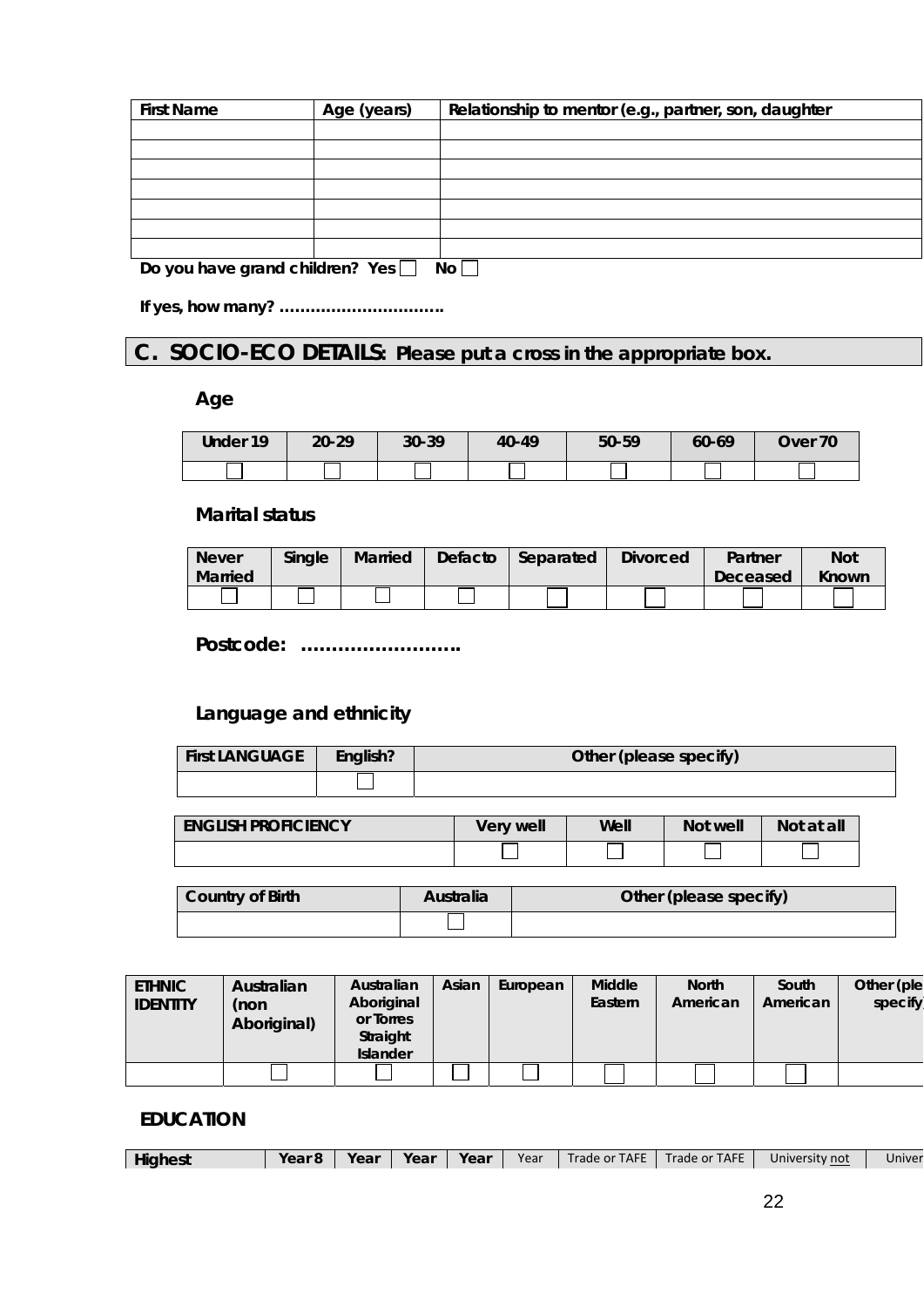| <b>Education Level</b> | or    | 10 | 44 | $\sim$<br>ᆠ | <u>not</u><br>completed | completed | Completed | Comple |
|------------------------|-------|----|----|-------------|-------------------------|-----------|-----------|--------|
| Completed              | below |    |    |             |                         |           |           |        |
|                        |       |    |    |             |                         |           |           |        |

### **EMPLOYMENT (circle current and previous, if you are not currently working)**

| Unemployed<br>(long-term) | Unemployed<br>(short term) | Home duties | Retired | Self-<br>employed | Casual<br>Part<br>time | Casual<br>Full-<br>time | Part-time<br>permanent | Full-time<br>permanent |
|---------------------------|----------------------------|-------------|---------|-------------------|------------------------|-------------------------|------------------------|------------------------|
|                           |                            |             |         |                   |                        |                         |                        |                        |

### **Employment type (circle current and previous, if you are not currently working)**

| Employment<br>type<br>(current or<br>past if<br>retired or<br>home duties | Manager | Professionals | Tech and<br>trade | Community<br>and personal<br>services | Clerical and<br>admin | Sales | Manual<br>labour | Other |
|---------------------------------------------------------------------------|---------|---------------|-------------------|---------------------------------------|-----------------------|-------|------------------|-------|
|                                                                           |         |               |                   |                                       |                       |       |                  |       |

### **If other, please specify:**

### **Household income source**

| Social   | Casual                  | Part-time  | Full-time  | Private        |
|----------|-------------------------|------------|------------|----------------|
| Security | Employment<br>Permanent |            | employment | superannuation |
| Payment  |                         | Employment |            |                |
|          |                         |            |            |                |

### **HOUSING SITUATION:**

| Renting or<br>purchasing:<br>public housing | Renting:<br>private<br>flat/unit | Renting:<br>private<br>house | Purchasing or<br>purchased own<br>flat/unit | Purchasing or<br>purchased own house | Other (please<br>specify) |
|---------------------------------------------|----------------------------------|------------------------------|---------------------------------------------|--------------------------------------|---------------------------|
|                                             |                                  |                              |                                             |                                      |                           |

# **Thank you very much for filling in this survey for us!**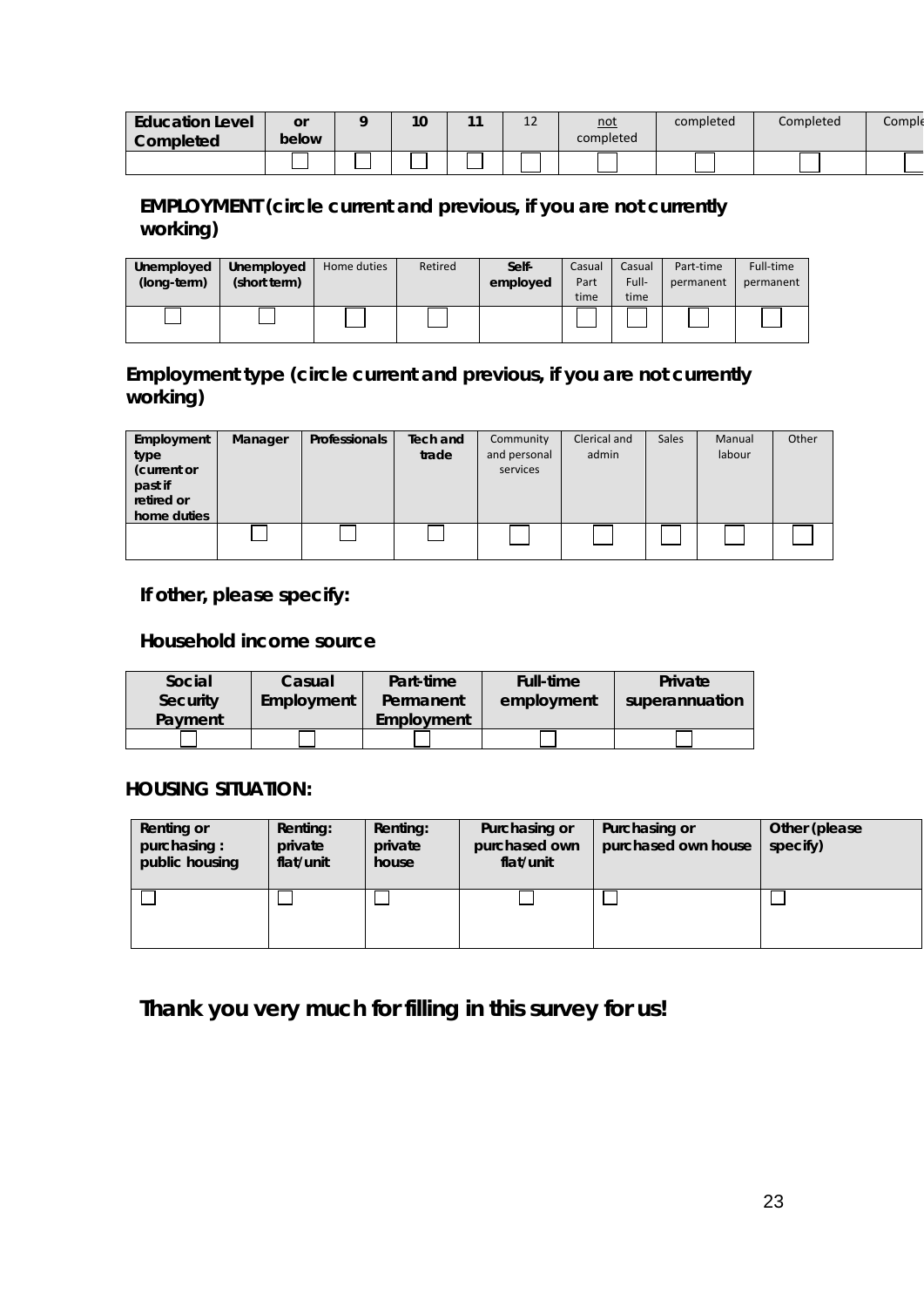### **APPENDIX 7: MATERNAL AND CHILD HEALTH SURVEY**

### **MENTORING MUM'S EVALUATION DATA COLLECTION RE CHILD DEVELOPMENT, ATTACHMENT & BONDING & PARENTING CAPACITY**

Name of Mum (or client number) & baby and baby's age……………. ………………………………………………………………………………

Name of MCH………………………………….

Number of contacts & length of involvement between Mum and MCH Nurse

Date of interview………………………………………………………….

1. HOW WOULD YOU DESCRIBE THE BABY'S DEVELOPMENT IN THE FOLLOWING AREAS? (Please circle)

#### **Gross motor development**:

| Normal                    | Somewhat below          | Below on most items | Grave concerns about<br>baby's development |
|---------------------------|-------------------------|---------------------|--------------------------------------------|
| <b>Vision:</b>            |                         |                     |                                            |
| Normal                    | Somewhat below          | Below on most items | Grave concerns about<br>baby's development |
|                           | Fine motor development: |                     |                                            |
| Normal                    | Somewhat below          | Below on most items | Grave concerns about<br>baby's development |
| Language:                 |                         |                     |                                            |
| Normal                    | Somewhat below          | Below on most items | Grave concerns about                       |
| Speech:                   |                         |                     | baby's development                         |
| Normal                    | Somewhat below          | Below on most items | Grave concerns about                       |
| Hearing:                  |                         |                     | baby's development                         |
| Normal                    | Somewhat below          | Below on most items | Grave concerns about                       |
| <b>Social behaviours:</b> |                         |                     | baby's development                         |
| Normal                    | Somewhat below          | Below on most items | Grave concerns about                       |
| Play:                     |                         |                     | baby's development                         |
| Normal                    | Somewhat below          | Below on most items | Grave concerns about<br>baby's development |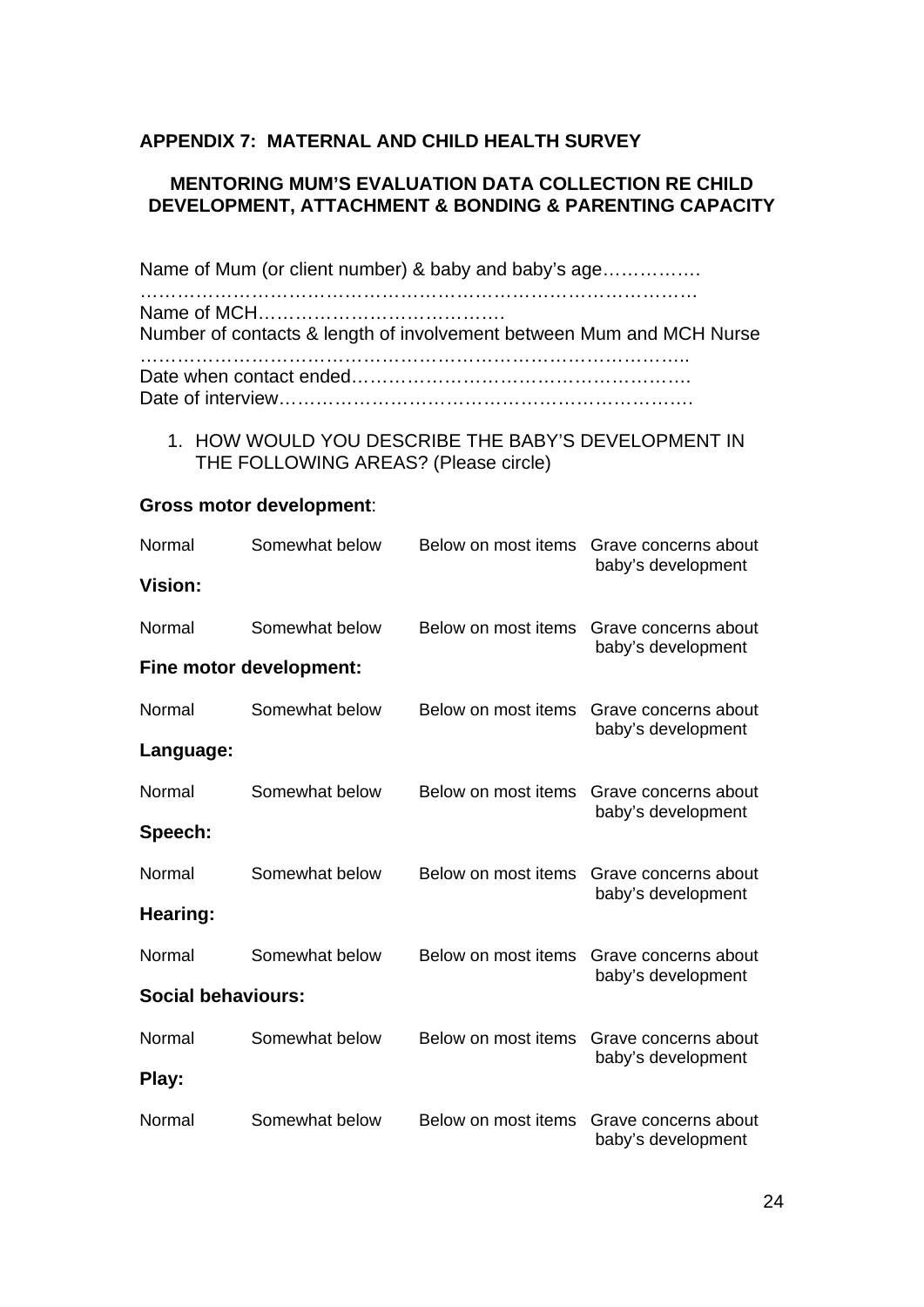2. HAS THE CHILD EXPERIENCED ANY INJURIES?

| (Please circle)<br><b>YES</b>          | <b>NO</b>                                      |                                                              |
|----------------------------------------|------------------------------------------------|--------------------------------------------------------------|
| Comment                                |                                                |                                                              |
|                                        | 3. HAVE THERE BEEN ANY HEALTH PROBLEMS?        |                                                              |
| (Please circle)<br><b>YES</b>          | <b>NO</b>                                      |                                                              |
|                                        |                                                |                                                              |
|                                        | HAS DEVELOPED BETWEEN THE MOTHER AND HER BABY: | 4. PLEASE COMMENT ON THE ATTACHMENT AND BONDING THAT         |
| (Please circle)                        |                                                |                                                              |
|                                        |                                                |                                                              |
|                                        |                                                |                                                              |
|                                        |                                                |                                                              |
| family members?                        |                                                | Can you comment on the attachment between the baby and other |
|                                        |                                                |                                                              |
| THE MOTHER'S PARENTING:                |                                                | 5. PLEASE COMMENT ON THE FOLLOWING AREAS RELATING TO         |
| (Please circle)                        |                                                |                                                              |
| Responding to baby's cues:             |                                                |                                                              |
| Yes                                    | <b>Sometimes</b>                               | Rarely<br><b>Never</b>                                       |
| Feeding:                               |                                                |                                                              |
| No problems                            | Some problems                                  | Area of difficulty                                           |
| <b>Establishing sleeping routines:</b> |                                                |                                                              |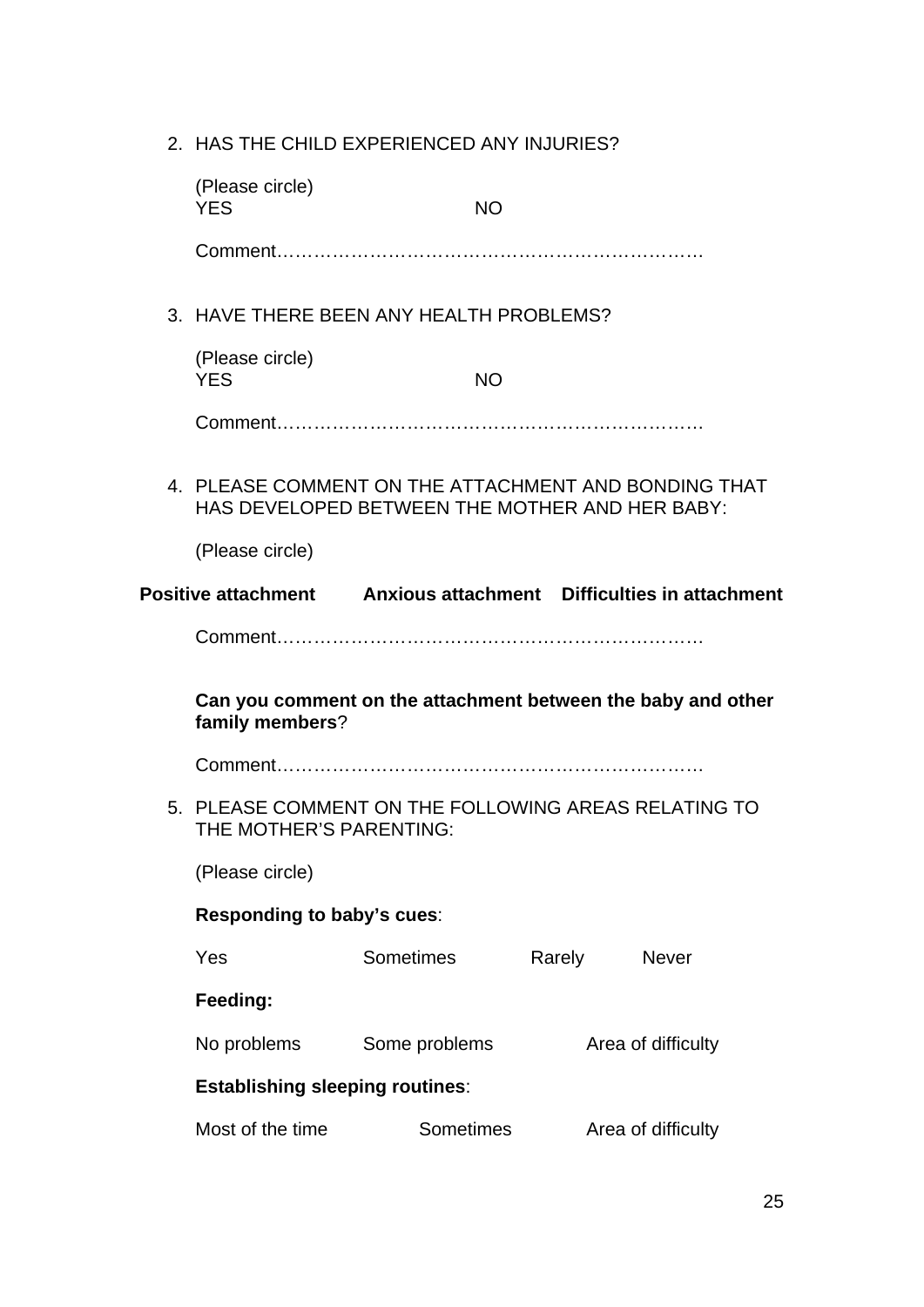| <b>General care &amp; nurture:</b>                                                                                                   |           |                    |  |  |
|--------------------------------------------------------------------------------------------------------------------------------------|-----------|--------------------|--|--|
| Satisfactory Variable                                                                                                                |           | Area of difficulty |  |  |
| <b>Establishing play and socialisation routines:</b>                                                                                 |           |                    |  |  |
| Satisfactory Variable                                                                                                                |           | Area of difficulty |  |  |
| <b>Ensuring child safety:</b>                                                                                                        |           |                    |  |  |
| Satisfactory Variable                                                                                                                |           | Area of difficulty |  |  |
|                                                                                                                                      |           |                    |  |  |
| 6. DID YOU SEE ANY CHANGES FOR THE MUM AND HER CHILD<br>DURING THE PERIOD OF INVOLVEMENT WITH THE MENTORING<br><b>MUM'S PROGRAM:</b> |           |                    |  |  |
| (Please circle)<br><b>YES</b>                                                                                                        | <b>NO</b> |                    |  |  |
|                                                                                                                                      |           |                    |  |  |
| 7. DID THE MOTHER ATTEND ANY OTHER ACTIVITIES AT THE<br>CENTRE?                                                                      |           |                    |  |  |
| (Please circle)<br><b>YES</b>                                                                                                        | <b>NO</b> |                    |  |  |
|                                                                                                                                      |           |                    |  |  |
| 8. ANY OTHER COMMENTS?                                                                                                               |           |                    |  |  |
|                                                                                                                                      |           |                    |  |  |
| Thank you for your time                                                                                                              |           |                    |  |  |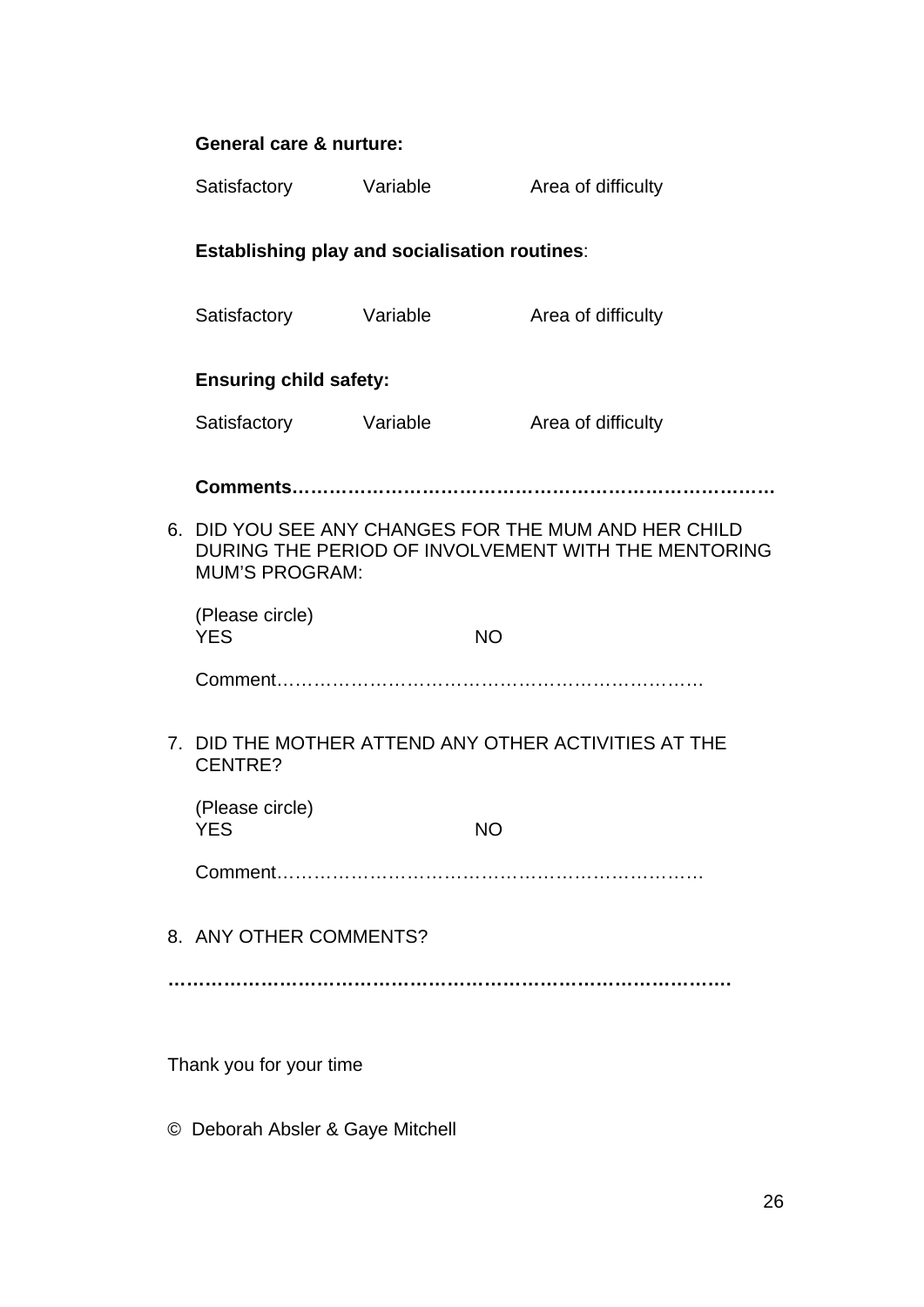### **APPENDIX EIGHT: PLAIN LANGUAGE STATEMENTS AND CONSENT**

#### **Plain language statement, new mums**

Dear -----,

We are delighted that you are participating in the Mentoring Mums project which has been recently established within the Children's Protection Society (CPS). The aim of the Mentoring Mums project is to match pregnant women or women with very young babies with a volunteer who will 'walk beside' them in a supportive relationship during baby's early years.

This is an exciting new project and different from other projects currently operating in Australia. Because of this, we are keen that the project is evaluated from its beginning. Gaye Mitchell and Deborah Absler have joined the Mentoring Mums team as researchers who will support us by thinking about how the project is working.

Deborah and Gaye come to the project with considerable knowledge and experience in evaluating programs working with children and families and are both experienced social workers.

Gaye and Deborah's role as evaluators is to help us find out about how well Mentoring Mums works, how it is helping you and the other new mums. They need to understand what its been like for you to become a mum, what it has been like to have a volunteer mentor, and what difference this has made for you, your baby, and for the mentor. To answer these questions, they will need to speak to some new mums, some mentors, Michelle, and some Maternal and Child Health Nurses who work with the new mums. They will want to look at the answers to a number of questions that we ask you, as part of running the program.

In lots of ways, Gaye and Deborah's work is very similar to Michelle's work. Michelle asks you questions when she meets with you so that she can understand how to best help you. The answers you give to those same questions will help Deborah and Gaye to understand your situation and what Mentoring Mums is doing to support you. Thus we are seeking your permission for us to discuss these things with Deborah and Gaye.

We would also like your permission for Deborah and Gaye to talk with Michelle, and your volunteer about how Mentoring Mums works, and what it achieves. Gaye and Deborah also want to speak to the Maternal and Child Health Nurse of some new mums in the program. They want to do this because the Nurse knows a lot about babies and being a new mum. She measures how your baby is growing and developing, and knows how you are learning and growing as a parent. These are all things that will help us know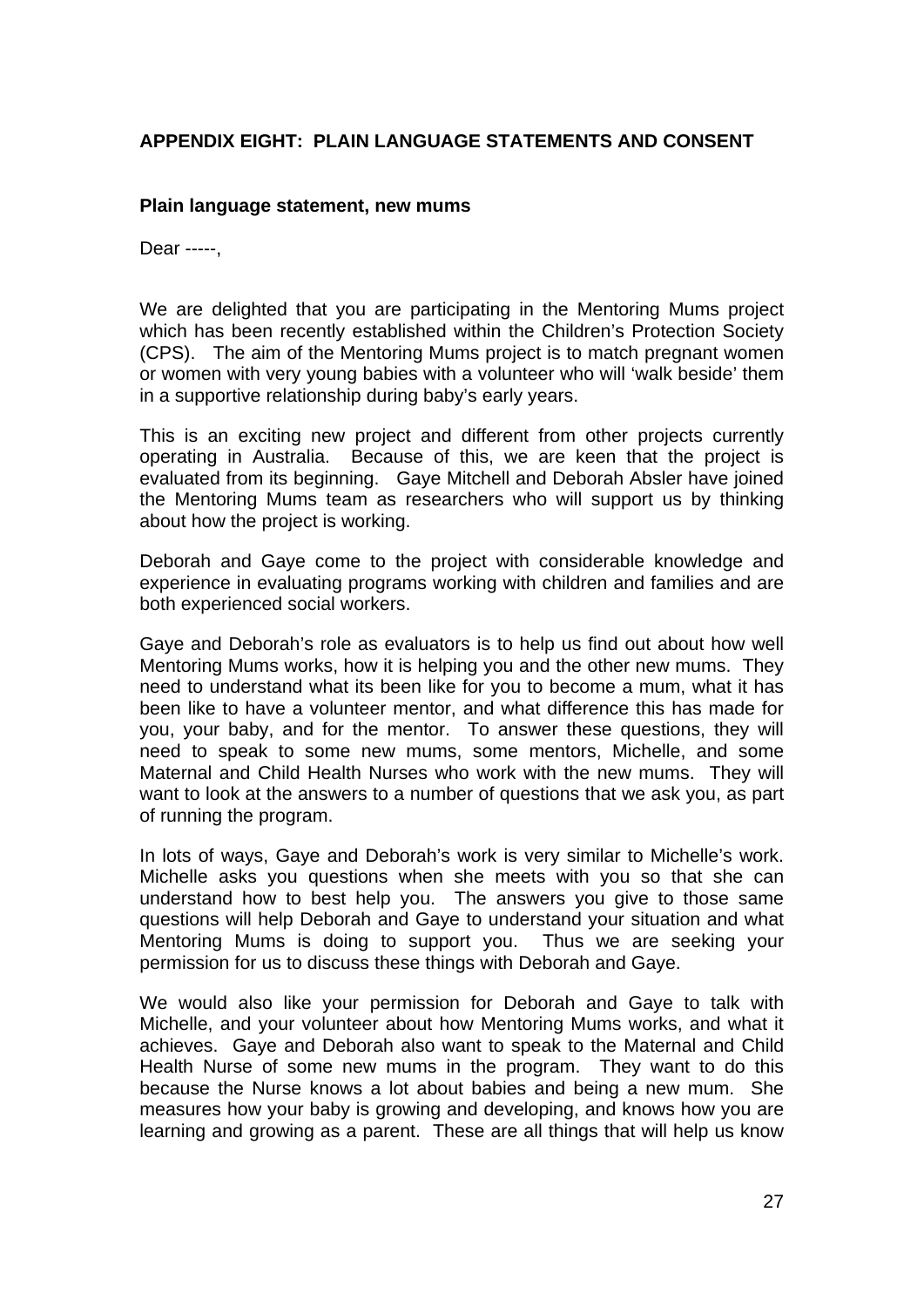how Mentoring Mums is working. These are the only things Deborah and Gaye would talk about with the Maternal and Child Health Nurse.

We would like to stress that Gaye and Deborah are bound by the same strict confidentiality and privacy rules that all CPS Staff and volunteers follow. Consequently, they will disguise all details about you and your family so anything written about Mentoring Mums will not identify you or your family. If you would like, we would give you a copy of the report they are required to write for the funding body. If you had thoughts about what they write, they would include your comments in the report. (What they write about Mentoring Mums might be talked about at meetings of professional people (like social workers, psychologists, nurses and teachers), or published in journals that professionals read. We do this so that others can learn about how to support new mums.)

We hope that you will give permission for Gaye and Deborah to talk with the people we have mentioned and for them to be able to look at the work that the Mentoring Mum's Program will be doing with you. Studies like this help us do a better job of assisting other new mums. However, if you do not give permission, we will understand and respect your decision. Whatever your decision, there will no change in the services you receive from CPS now or into the future.

If you give your permission, we would like you to sign the attached consent form.

If you have any questions or worries about this study of Mentoring Mums, we and Gaye or Deborah will be only too happy to talk with you about the study. If you do want to speak to Gaye or Deborah we will provide you with their contact details.

Yours Sincerely,

Marianne Mahony (Manager Donor Relations and New Projects)

Michelle Hawke (Mentoring Mums Coordinator)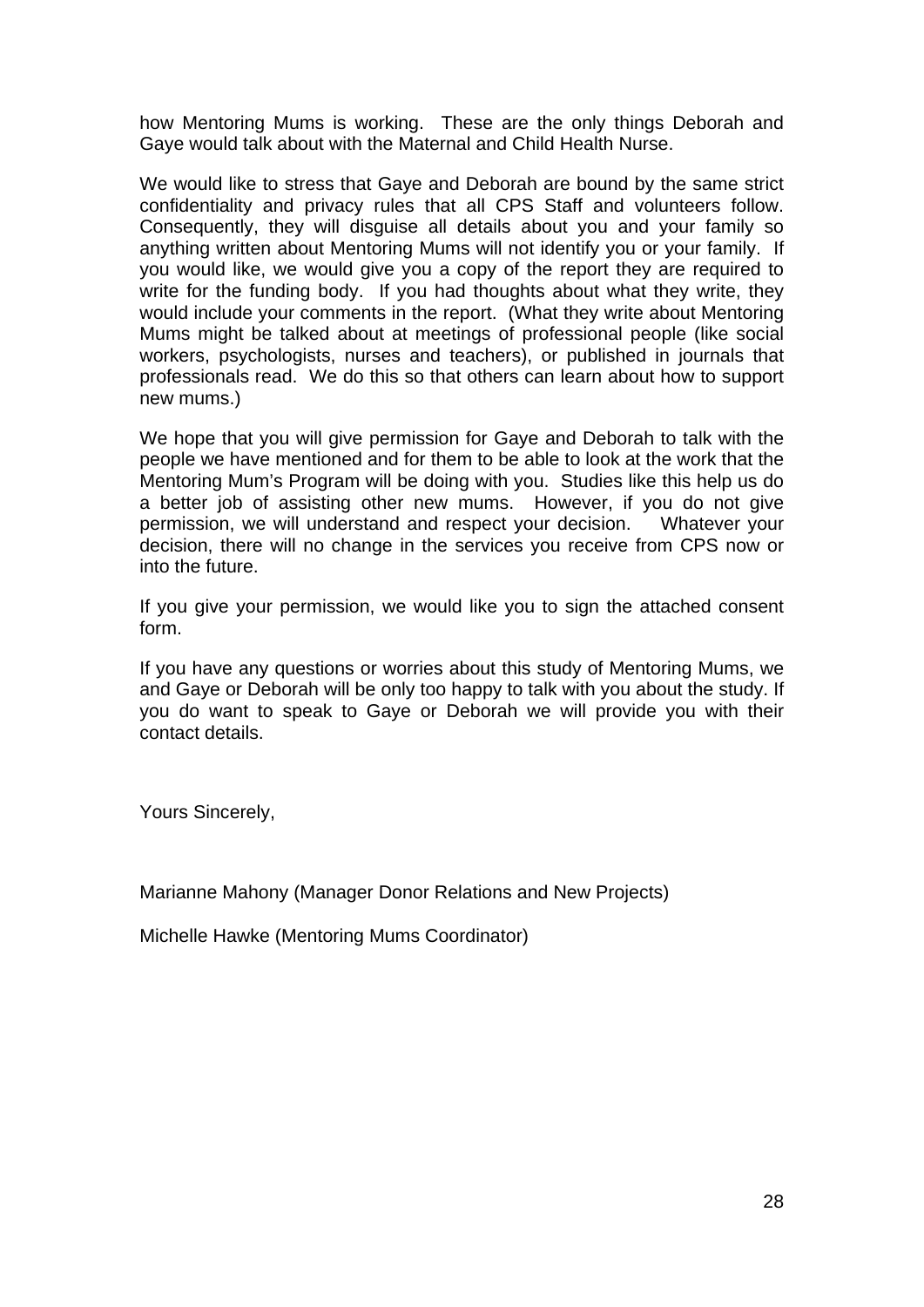### **Plain Language Statement: Mentors**

22-3-2010

Dear -----,

This letter is to explain the evaluation of the Mentoring Mums project that is being conducted for CPS. As you know, the aim of the Mentoring Mums project is to match pregnant women or women with very young babies with a volunteer like yourself, who will 'walk beside' the new mums in a supportive relationship during baby's early years.

This is an exciting project and different from other projects currently operating in Australia. Because of this, we are keen that the project is evaluated from its beginning. Gaye Mitchell and Deborah Absler have joined the Mentoring Mums team as researchers who will support us by thinking about how the project is working. Most of you will have met Deborah and Gaye in one of your training sessions.

Deborah and Gaye come to the project with considerable knowledge and experience in evaluating programs working with children and families and are both experienced social workers.

Gaye and Deborah's role as evaluators is to help us find out about how well Mentoring Mums works and how well it is helping the new mums. They need to understand what it's like for the mums, what it's like for them to have a mentor, what it's like for the volunteers, and what difference this has made for the mums, the babies, the mentors and CPS. To answer these questions, they will need to speak to some new mums, some mentors, CPS staff, and people in other organisations who refer the mums to the program. In relation to your involvement in Mentoring Mums, they will be interested in the training and ongoing support you receive as mentors, how you've found the experience, how your relationship with the mum has developed over time, your view of the difference you have made for the mum and baby, the difference being involved in the program has made for you, and perhaps some other questions that will emerge as the evaluation progresses. They will explore these questions with you through a range of ways: perhaps a group discussion, perhaps a survey and perhaps an individual interview. Deborah and Gaye will also talk with Abigail about how each relationship between the mentor and the new mum is developing.

We would like to stress that Gaye and Deborah are bound by the same strict confidentiality and privacy rules that all CPS Staff and volunteers follow. Consequently, they will disguise all details about you so that anything written about Mentoring Mums will not identify you in any way.

The report of the evaluation will be provided to CPS, and you are most welcome to a copy of it. It is hoped the evaluation will be available to, and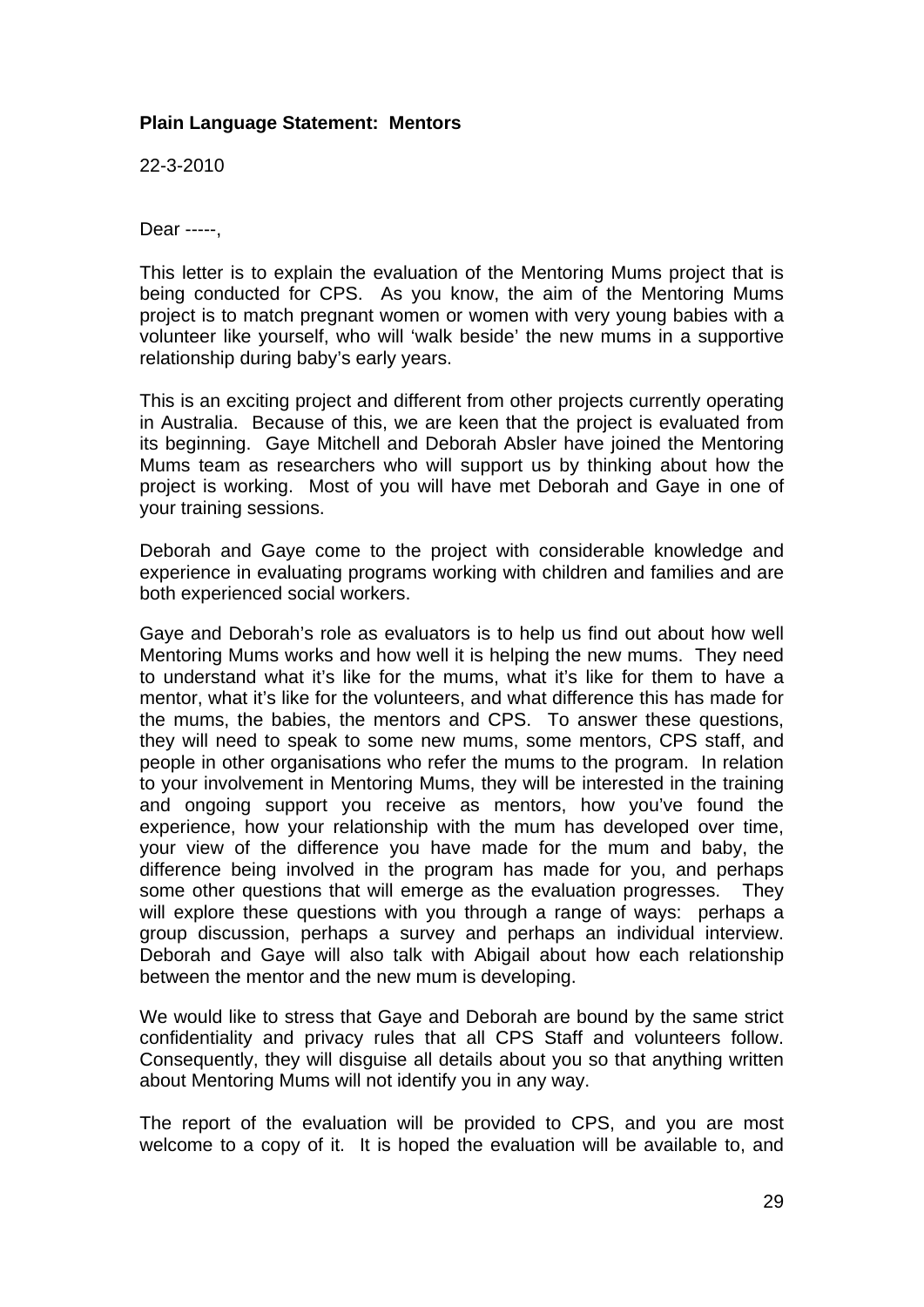helpful for others interested in running such a program, and the results of the evaluation may also be published through conference papers and journal articles. Our hope is that the evaluation will help us, and other agencies like CPS, to do a better job of assisting families.

We hope very much that you will agree to take part in the evaluation. If you agree, would you sign the attached consent form? We will then arrange for Deborah and Gaye to be able to contact you to organise your participation in the evaluation.

While we most sincerely hope that you will be able to take part in the evaluation, your participation in it is entirely voluntary. If you do not give permission, we will understand and respect your decision. Whatever your decision, there will no change in your relationship with CPS now, or at any time in the future.

If you have any questions or concerns about this study of Mentoring Mums, we and Deborah or Gaye will be only too happy to talk with you about the study. If you do want to speak to Deborah or Gaye we will provide you with their contact details.

Yours Sincerely,

Janet Williams-Smith (Program Development Manager, Early Childhood Services)

Abigail Dent (Mentoring Mums Coordinator)